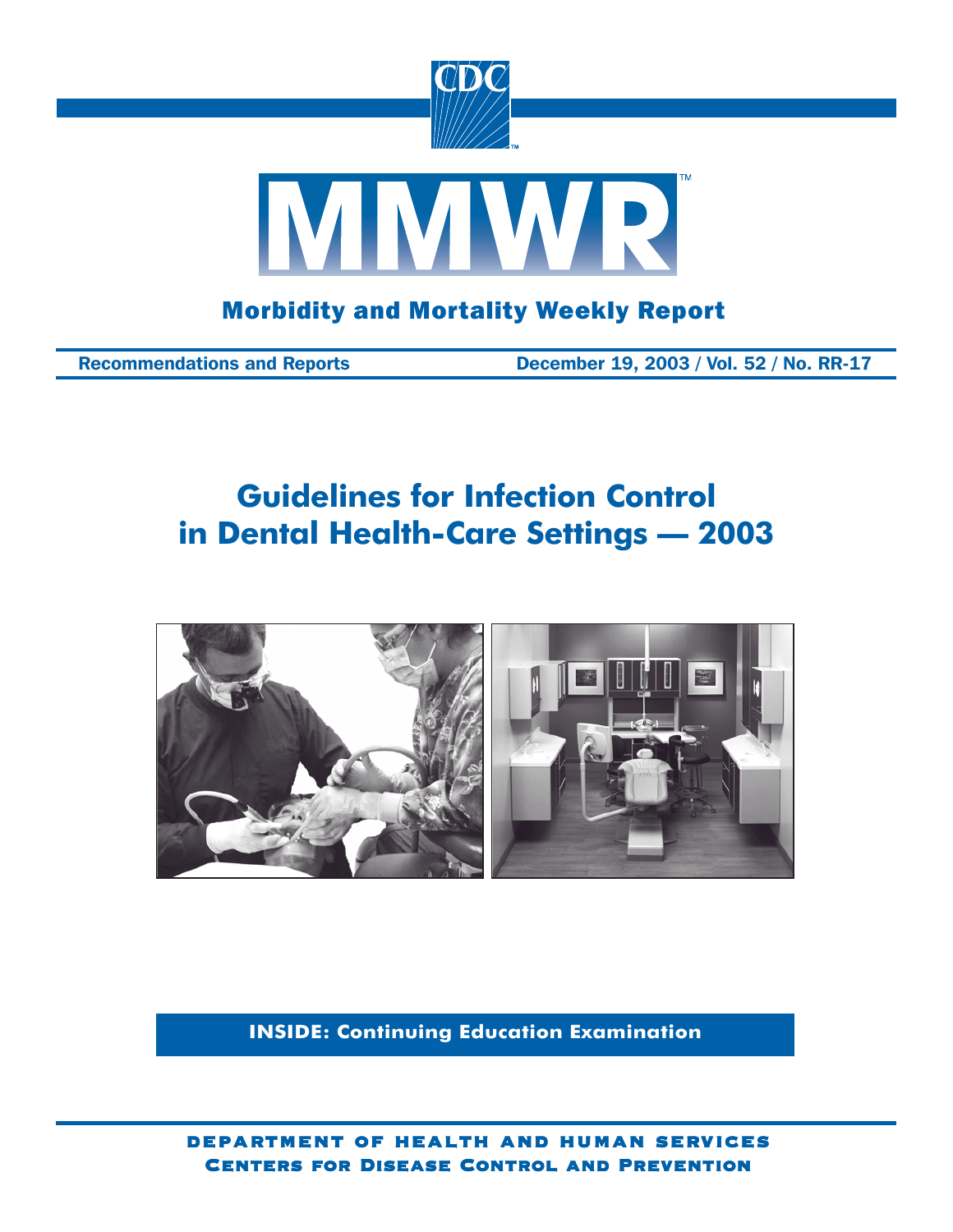#### **MMWR**

The *MMWR* series of publications is published by the Epidemiology Program Office, Centers for Disease Control and Prevention (CDC), U.S. Department of Health and Human Services, Atlanta, GA 30333.

#### **SUGGESTED CITATION**

Centers for Disease Control and Prevention. Guidelines for Infection Control in Dental Health-Care Settings — 2003. MMWR 2003;52(No. RR-17):[inclusive page numbers].

#### **Centers for Disease Control and Prevention**

Julie L. Gerberding, M.D., M.P.H. *Director*

Dixie E. Snider, Jr., M.D., M.P.H. (*Acting*) *Deputy Director for Public Health Science*

> Susan Y. Chu, Ph.D., M.S.P.H. (*Acting*) *Associate Director for Science*

#### **Epidemiology Program Office**

Stephen B. Thacker, M.D., M.Sc. *Director*

#### **Office of Scientific and Health Communications**

John W. Ward, M.D. *Director Editor,* MMWR *Series*

Suzanne M. Hewitt, M.P.A. *Managing Editor,* MMWR *Series*

C. Kay Smith-Akin, M.Ed. *Lead Technical Writer/Editor*

C. Kay Smith-Akin, M.Ed. Douglas W. Weatherwax *Project Editors*

Beverly J. Holland *Lead Visual Information Specialist*

Malbea A. LaPete *Visual Information Specialist*

Kim L. Bright, M.B.A. Quang M. Doan, M.B.A. Erica R. Shaver *Information Technology Specialists*

#### **CONTENTS**

| Review of Science Related to Dental Infection Control  6 |  |
|----------------------------------------------------------|--|
| Personnel Health Elements of an Infection-Control        |  |
|                                                          |  |
| <b>Preventing Transmission</b>                           |  |
|                                                          |  |
|                                                          |  |
|                                                          |  |
| Contact Dermatitis and Latex Hypersensitivity  19        |  |
| Sterilization and Disinfection of Patient-Care Items 20  |  |
|                                                          |  |
| Dental Unit Waterlines, Biofilm, and Water Quality 28    |  |
|                                                          |  |
| <b>Dental Handpieces and Other Devices Attached</b>      |  |
|                                                          |  |
|                                                          |  |
|                                                          |  |
| Aseptic Technique for Parenteral Medications  31         |  |
|                                                          |  |
|                                                          |  |
|                                                          |  |
|                                                          |  |
|                                                          |  |
|                                                          |  |
| Laser/Electrosurgery Plumes or Surgical Smoke  34        |  |
|                                                          |  |
| Creutzfeldt-Jakob Disease and Other Prion Diseases  36   |  |
|                                                          |  |
| Infection-Control Research Considerations  38            |  |
|                                                          |  |
| Infection-Control Internet Resources  48                 |  |
|                                                          |  |
|                                                          |  |
|                                                          |  |
|                                                          |  |
|                                                          |  |
|                                                          |  |

\* For Continuing Dental Education (CDE), see http://www.ada.org.

To request additional copies of this report, contact CDC's Division of Oral Health by e-mail: oralhealth@cdc.gov; telephone: 770-488- 6054; or fax: 770-488-6080.

#### **Disclosure of Relationship**

Our subject matter experts wish to disclose they have no financial interests or other relationships with the manufacture of commercial products, providers of commercial services, or commercial supporters. This report does not include any discussion of the unlabeled use of commercial products or products for investigational use.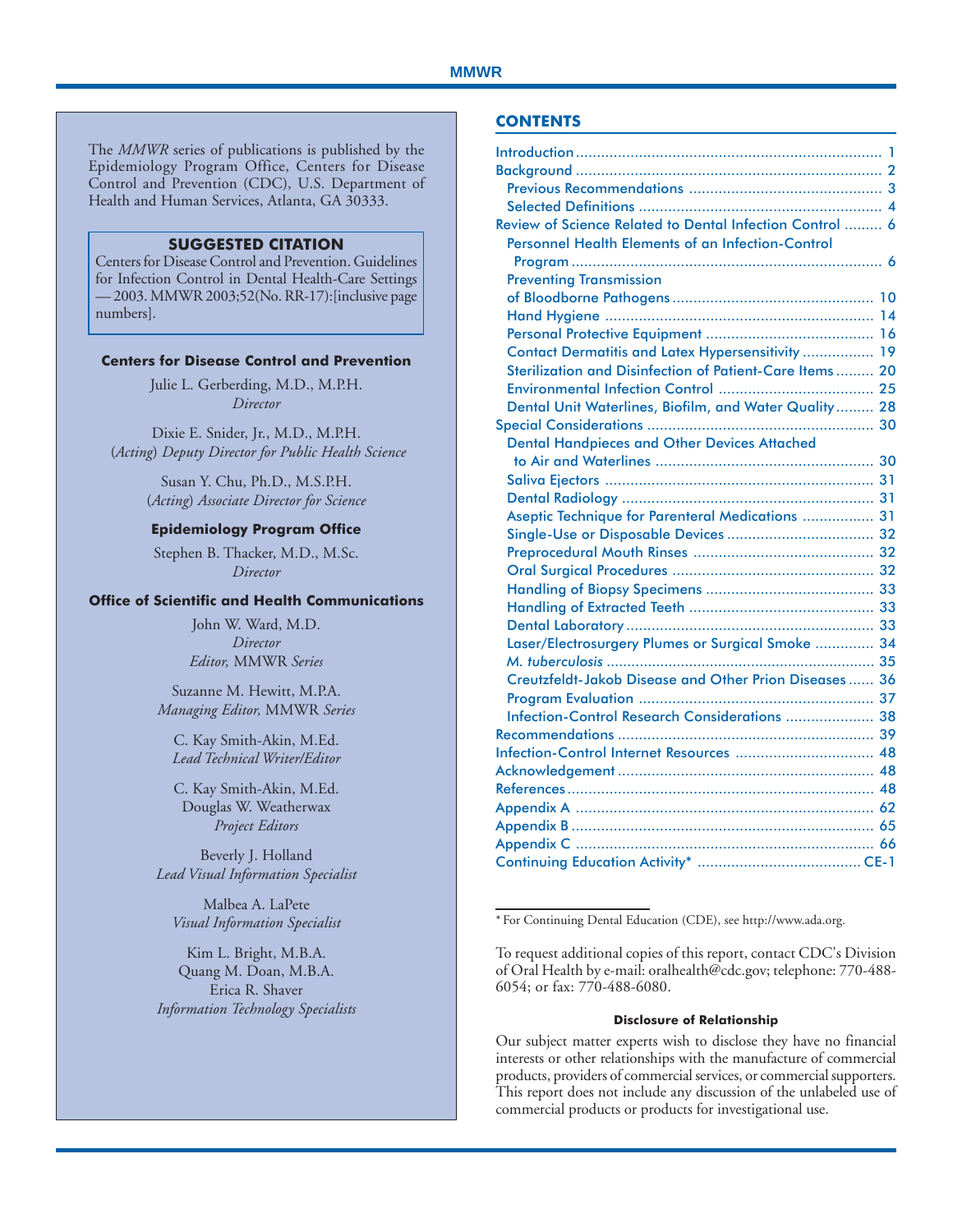## **Guidelines for Infection Control in Dental Health-Care Settings — 2003**

Prepared by William G. Kohn, D.D.S.<sup>1</sup> Amy S. Collins, M.P.H.<sup>1</sup> Jennifer L. Cleveland, D.D.S.<sup>1</sup> Jennifer A. Harte, D.D.S.<sup>2</sup> Kathy J. Eklund, M.H.P.3 Dolores M. Malvitz, Dr.P.H.<sup>1</sup> *1 Division of Oral Health National Center for Chronic Disease Prevention and Health Promotion, CDC 2 United States Air Force Dental Investigation Service Great Lakes, Illinois 3 The Forsyth Institute Boston, Massachusetts*

#### *Summary*

*This report consolidates previous recommendations and adds new ones for infection control in dental settings. Recommendations are provided regarding 1) educating and protecting dental health-care personnel; 2) preventing transmission of bloodborne pathogens; 3) hand hygiene; 4) personal protective equipment; 5) contact dermatitis and latex hypersensitivity; 6) sterilization and disinfection of patient-care items; 7) environmental infection control; 8) dental unit waterlines, biofilm, and water quality; and 9) special considerations (e.g., dental handpieces and other devices, radiology, parenteral medications, oral surgical procedures, and dental laboratories). These recommendations were developed in collaboration with and after review by authorities on infection control from CDC and other public agencies, academia, and private and professional organizations.*

## **Introduction**

This report consolidates recommendations for preventing and controlling infectious diseases and managing personnel health and safety concerns related to infection control in dental settings. This report 1) updates and revises previous CDC recommendations regarding infection control in dental settings (*1,2*); 2) incorporates relevant infection-control measures from other CDC guidelines; and 3) discusses concerns not addressed in previous recommendations for dentistry. These updates and additional topics include the following:

- application of standard precautions rather than universal precautions;
- work restrictions for health-care personnel (HCP) infected with or occupationally exposed to infectious diseases;
- management of occupational exposures to bloodborne pathogens, including postexposure prophylaxis (PEP) for work exposures to hepatitis B virus (HBV), hepatitis C virus (HCV); and human immunodeficiency virus (HIV);
- selection and use of devices with features designed to prevent sharps injury;

The material in this report originated in the National Center for Chronic Disease Prevention and Health Promotion, James S. Marks, M.D., M.P.H., Director; and the Division of Oral Health, William R. Maas, D.D.S., M.P.H., Director.

- hand-hygiene products and surgical hand antisepsis;
- contact dermatitis and latex hypersensitivity;
- sterilization of unwrapped instruments;
- dental water-quality concerns (e.g., dental unit waterline biofilms; delivery of water of acceptable biological quality for patient care; usefulness of flushing waterlines; use of sterile irrigating solutions for oral surgical procedures; handling of community boil-water advisories);
- dental radiology;
- aseptic technique for parenteral medications;
- preprocedural mouth rinsing for patients;
- oral surgical procedures;
- laser/electrosurgery plumes;
- tuberculosis (TB);
- Creutzfeldt-Jakob disease (CJD) and other prion-related diseases;
- infection-control program evaluation; and
- research considerations.

These guidelines were developed by CDC staff members in collaboration with other authorities on infection control. Draft documents were reviewed by other federal agencies and professional organizations from the fields of dental health care, public health, and hospital epidemiology and infection control. A *Federal Register* notice elicited public comments that were considered in the decision-making process. Existing guidelines and published research pertinent to dental infection-control prin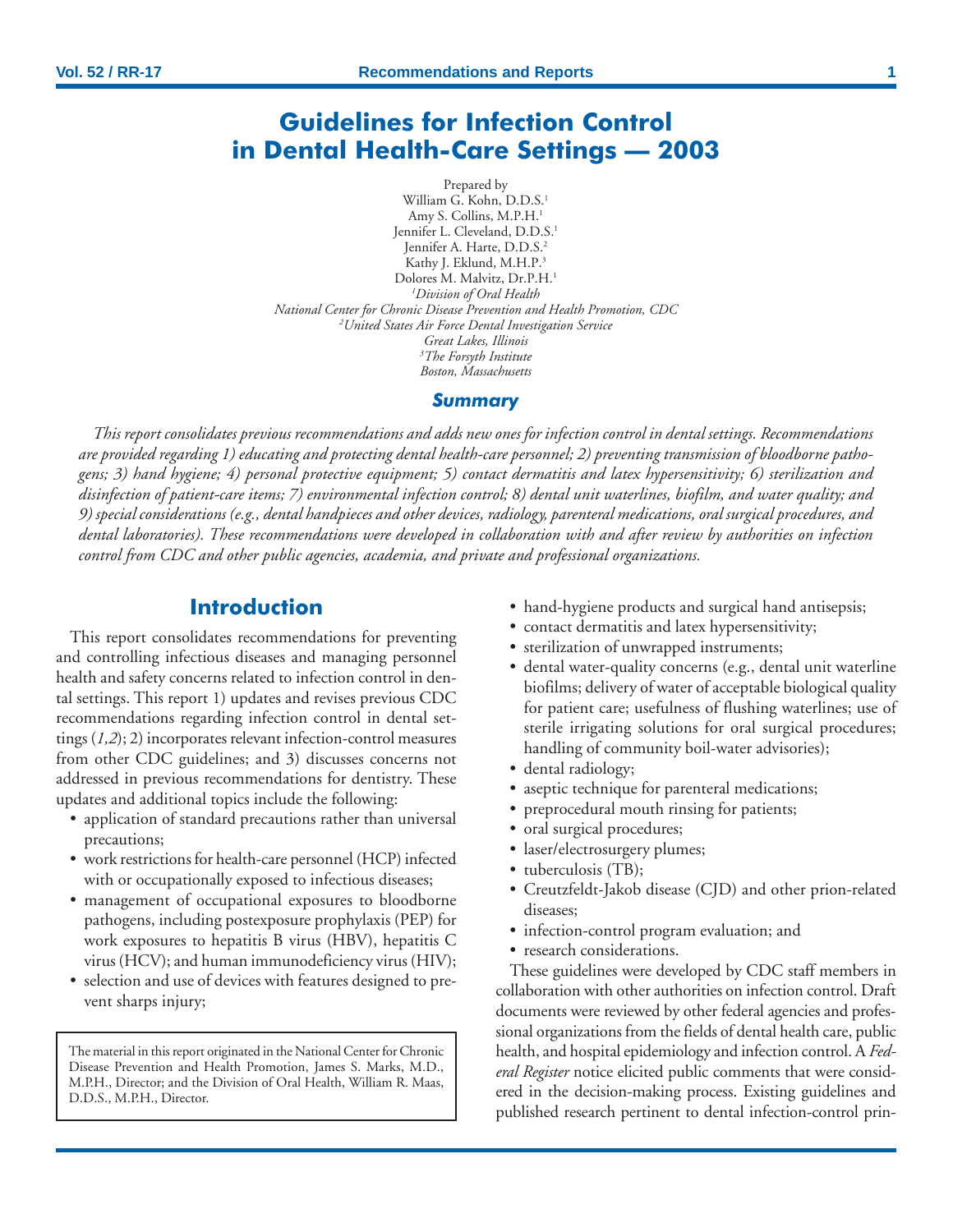ciples and practices were reviewed. Wherever possible, recommendations are based on data from well-designed scientific studies. However, only a limited number of studies have characterized risk factors and the effectiveness of prevention measures for infections associated with dental health-care practices.

Some infection-control practices routinely used by healthcare practitioners cannot be rigorously examined for ethical or logistical reasons. In the absence of scientific evidence for such practices, certain recommendations are based on strong theoretical rationale, suggestive evidence, or opinions of respected authorities based on clinical experience, descriptive studies, or committee reports. In addition, some recommendations are derived from federal regulations. No recommendations are offered for practices for which insufficient scientific evidence or lack of consensus supporting their effectiveness exists.

## **Background**

In the United States, an estimated 9 million persons work in health-care professions, including approximately 168,000 dentists, 112,000 registered dental hygienists, 218,000 dental assistants (*3*), and 53,000 dental laboratory technicians (*4*). In this report, dental health-care personnel (DHCP) refers to all paid and unpaid personnel in the dental health-care setting who might be occupationally exposed to infectious materials, including body substances and contaminated supplies, equipment, environmental surfaces, water, or air. DHCP include dentists, dental hygienists, dental assistants, dental laboratory technicians (in-office and commercial), students and trainees, contractual personnel, and other persons not directly involved in patient care but potentially exposed to infectious agents (e.g., administrative, clerical, housekeeping, maintenance, or volunteer personnel). Recommendations in this report are designed to prevent or reduce potential for disease transmission from patient to DHCP, from DHCP to patient, and from patient to patient. Although these guidelines focus mainly on outpatient, ambulatory dental health-care settings, the recommended infection-control practices are applicable to all settings in which dental treatment is provided.

Dental patients and DHCP can be exposed to pathogenic microorganisms including cytomegalovirus (CMV), HBV, HCV, herpes simplex virus types 1 and 2, HIV, *Mycobacterium tuberculosis*, staphylococci, streptococci, and other viruses and bacteria that colonize or infect the oral cavity and respiratory tract. These organisms can be transmitted in dental settings through 1) direct contact with blood, oral fluids, or other patient materials; 2) indirect contact with contaminated objects (e.g., instruments, equipment, or environmental surfaces); 3) contact of conjunctival, nasal, or oral mucosa with droplets (e.g., spatter) containing microorganisms generated from an infected person and propelled a short distance (e.g., by coughing, sneezing, or talking); and 4) inhalation of airborne microorganisms that can remain suspended in the air for long periods (*5*).

Infection through any of these routes requires that all of the following conditions be present:

- a pathogenic organism of sufficient virulence and in adequate numbers to cause disease;
- a reservoir or source that allows the pathogen to survive and multiply (e.g., blood);
- a mode of transmission from the source to the host;
- a portal of entry through which the pathogen can enter the host; and
- a susceptible host (i.e., one who is not immune).

Occurrence of these events provides the chain of infection (*6*). Effective infection-control strategies prevent disease transmission by interrupting one or more links in the chain.

Previous CDC recommendations regarding infection control for dentistry focused primarily on the risk of transmission of bloodborne pathogens among DHCP and patients and use of universal precautions to reduce that risk (*1,2,7,8*). Universal precautions were based on the concept that all blood and body fluids that might be contaminated with blood should be treated as infectious because patients with bloodborne infections can be asymptomatic or unaware they are infected (*9,10*). Preventive practices used to reduce blood exposures, particularly percutaneous exposures, include 1) careful handling of sharp instruments, 2) use of rubber dams to minimize blood spattering; 3) handwashing; and 4) use of protective barriers (e.g., gloves, masks, protective eyewear, and gowns).

The relevance of universal precautions to other aspects of disease transmission was recognized, and in 1996, CDC expanded the concept and changed the term to *standard precautions*. Standard precautions integrate and expand the elements of universal precautions into a standard of care designed to protect HCP and patients from pathogens that can be spread by blood or any other body fluid, excretion, or secretion (*11*). Standard precautions apply to contact with 1) blood; 2) all body fluids, secretions, and excretions (except sweat), regardless of whether they contain blood; 3) nonintact skin; and 4) mucous membranes. Saliva has always been considered a potentially infectious material in dental infection control; thus, no operational difference exists in clinical dental practice between universal precautions and standard precautions.

In addition to standard precautions, other measures (e.g., expanded or transmission-based precautions) might be necessary to prevent potential spread of certain diseases (e.g., TB, influenza, and varicella) that are transmitted through airborne,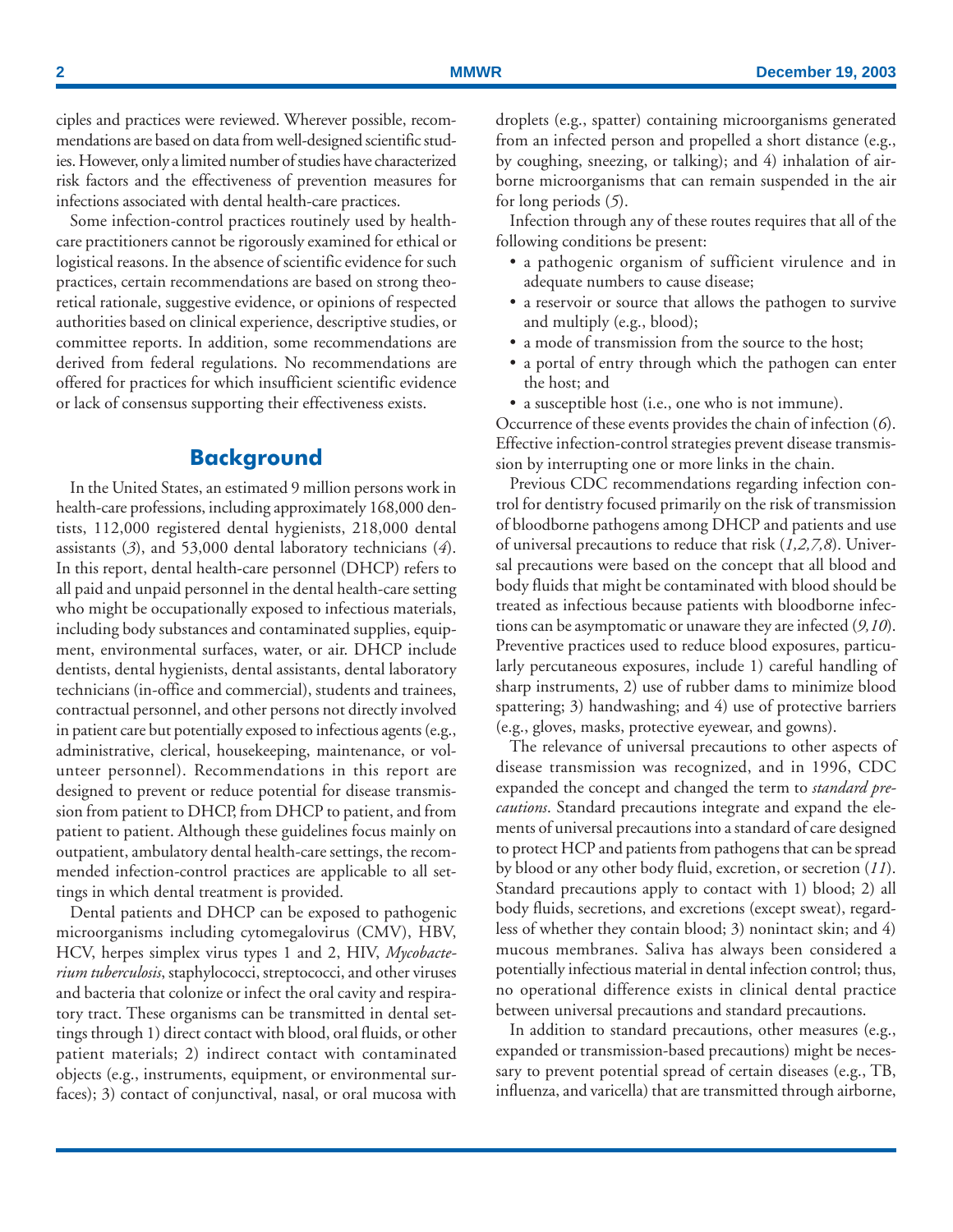droplet, or contact transmission (e.g., sneezing, coughing, and contact with skin) (*11*). When acutely ill with these diseases, patients do not usually seek routine dental outpatient care. Nonetheless, a general understanding of precautions for diseases transmitted by all routes is critical because 1) some DHCP are hospital-based or work part-time in hospital settings; 2) patients infected with these diseases might seek urgent treatment at outpatient dental offices; and 3) DHCP might become infected with these diseases. Necessary transmissionbased precautions might include patient placement (e.g., isolation), adequate room ventilation, respiratory protection (e.g., N-95 masks) for DHCP, or postponement of nonemergency dental procedures.

DHCP should be familiar also with the hierarchy of controls that categorizes and prioritizes prevention strategies (*12*). For bloodborne pathogens, engineering controls that eliminate or isolate the hazard (e.g., puncture-resistant sharps containers or needle-retraction devices) are the primary strategies for protecting DHCP and patients. Where engineering controls are not available or appropriate, work-practice controls that result in safer behaviors (e.g., one-hand needle recapping or not using fingers for cheek retraction while using sharp instruments or suturing), and use of personal protective equipment (PPE) (e.g., protective eyewear, gloves, and mask) can prevent exposure (*13*). In addition, administrative controls (e.g., policies, procedures, and enforcement measures targeted at reducing the risk of exposure to infectious persons) are a priority for certain pathogens (e.g., *M. tuberculosis*), particularly those spread by airborne or droplet routes.

Dental practices should develop a written infection-control program to prevent or reduce the risk of disease transmission. Such a program should include establishment and implementation of policies, procedures, and practices (in conjunction with selection and use of technologies and products) to prevent work-related injuries and illnesses among DHCP as well as health-care–associated infections among patients. The program should embody principles of infection control and occupational health, reflect current science, and adhere to relevant federal, state, and local regulations and statutes. An infection-control coordinator (e.g., dentist or other DHCP) knowledgeable or willing to be trained should be assigned responsibility for coordinating the program. The effectiveness of the infection-control program should be evaluated on a dayto-day basis and over time to help ensure that policies, procedures, and practices are useful, efficient, and successful (see Program Evaluation).

Although the infection-control coordinator remains responsible for overall management of the program, creating and maintaining a safe work environment ultimately requires the commitment and accountability of all DHCP. This report is designed to provide guidance to DHCP for preventing disease transmission in dental health-care settings, for promoting a safe working environment, and for assisting dental practices in developing and implementing infection-control programs. These programs should be followed in addition to practices and procedures for worker protection required by the Occupational Safety and Health Administration's (OSHA) standards for occupational exposure to bloodborne pathogens (*13*), including instituting controls to protect employees from exposure to blood or other potentially infectious materials (OPIM), and requiring implementation of a written exposurecontrol plan, annual employee training, HBV vaccinations, and postexposure follow-up (*13*). Interpretations and enforcement procedures are available to help DHCP apply this OSHA standard in practice (*14*). Also, manufacturer's Material Safety Data Sheets (MSDS) should be consulted regarding correct procedures for handling or working with hazardous chemicals (*15*).

## **Previous Recommendations**

This report includes relevant infection-control measures from the following previously published CDC guidelines and recommendations:

- CDC. Guideline for disinfection and sterilization in health-care facilities: recommendations of CDC and the Healthcare Infection Control Practices Advisory Committee (HICPAC). MMWR (in press).
- CDC. Guidelines for environmental infection control in health-care facilities: recommendations of CDC and the Healthcare Infection Control Practices Advisory Committee (HICPAC). MMWR 2003;52(No. RR-10).
- CDC. Guidelines for the prevention of intravascular catheter-related infections. MMWR 2002;51(No. RR-10).
- CDC. Guideline for hand hygiene in health-care settings: recommendations of the Healthcare Infection Control Practices Advisory Committee and the HICPAC/SHEA/ APIC/IDSA Hand Hygiene Task Force. MMWR 2002;51 (No. RR-16).
- CDC. Updated U.S. Public Health Service guidelines for the management of occupational exposures to HBV, HCV, and HIV and recommendations for postexposure prophylaxis. MMWR 2001;50(No. RR-11).
- Mangram AJ, Horan TC, Pearson ML, Silver LC, Jarvis WR, Hospital Infection Control Practices Advisory Committee. Guideline for prevention of surgical site infection, 1999. Infect Control Hosp Epidemiol 1999;20:250–78.
- Bolyard EA, Tablan OC, Williams WW, Pearson ML, Shapiro CN, Deitchman SD, Hospital Infection Control Practices Advisory Committee. Guideline for infection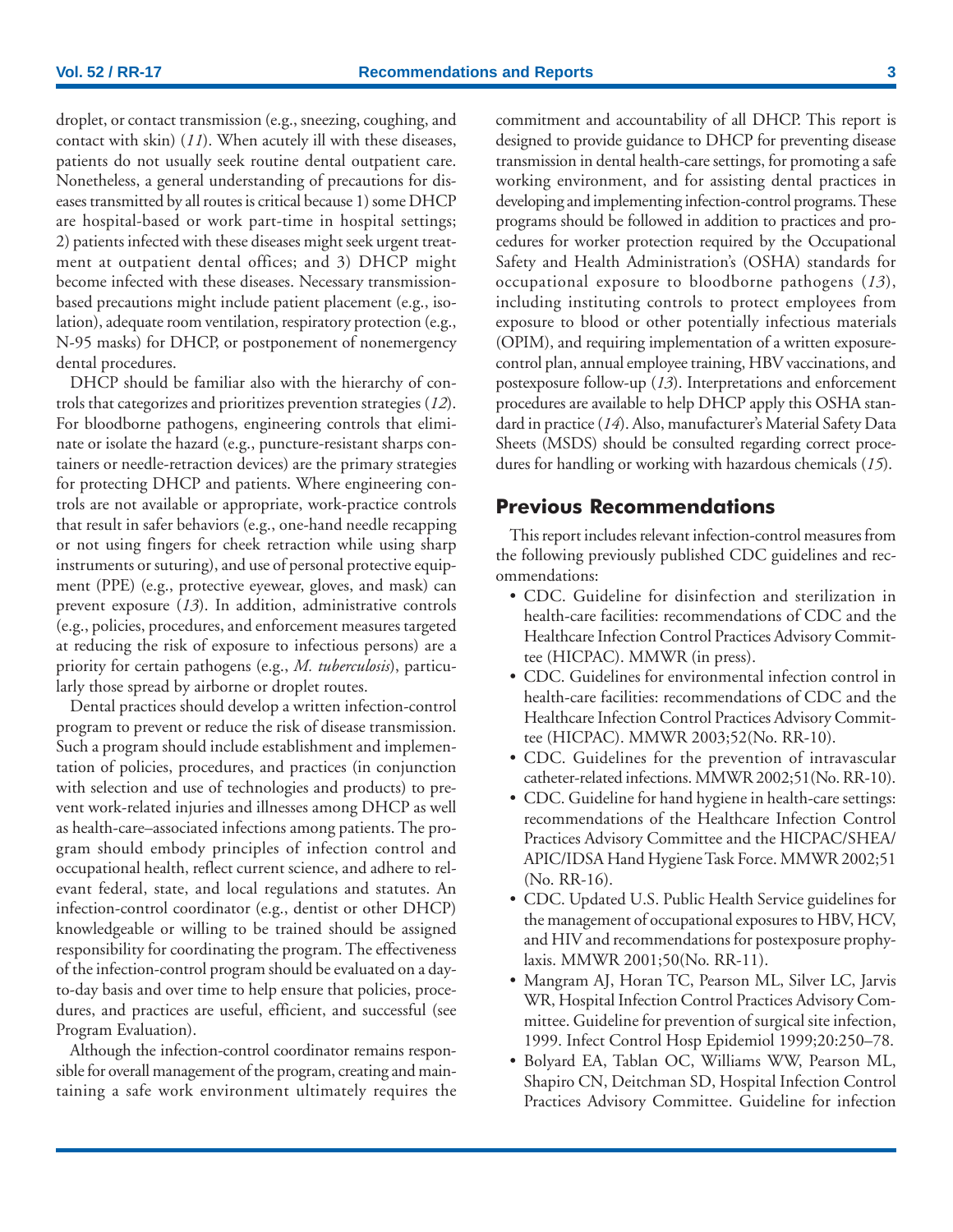control in health care personnel, 1998. Am J Infect Control 1998;26:289–354.

- CDC. Immunization of health-care workers: recommendations of the Advisory Committee on Immunization Practices (ACIP) and the Hospital Infection Control Practices Advisory Committee (HICPAC). MMWR 1997;46(No. RR-18).
- Rutala WA, Association for Professionals in Infection Control and Epidemiology, Inc. APIC guideline for selection and use of disinfectants. Am J Infect Control 1996;24:313–42.
- Garner JS, Hospital Infection Control Practices Advisory Committee. Guideline for isolation precautions in hospitals. Infect Control Hosp Epidemiol 1996;17:53–80.
- Larson EL, 1992, 1993, and 1994 Guidelines Committee. APIC guideline for handwashing and hand antisepsis in health-care settings. Am J Infect Control 1995;23:251–69.
- CDC. Guidelines for preventing the transmission of *Mycobacterium tuberculosis* in health-care facilities, 1994. MMWR 1994;43(No. RR-13).
- CDC. Recommendations for preventing transmission of human immunodeficiency virus and hepatitis B virus to patients during exposure-prone invasive procedures. MMWR 1991;40(No. RR-8).
- Garner JS. CDC guideline for prevention of surgical wound infections, 1985. Supersedes guideline for prevention of surgical wound infections published in 1982. (Originally published in November 1985). Revised. Infect Control 1986;7:193–200.
- Garner JS, Favero MS. CDC guideline for handwashing and hospital environmental control, 1985. Infect Control 1986;7:231–43.

## **Selected Definitions**

*Alcohol-based hand rub:* An alcohol-containing preparation designed for reducing the number of viable microorganisms on the hands.

*Antimicrobial soap:* A detergent containing an antiseptic agent. *Antiseptic:* A germicide used on skin or living tissue for the purpose of inhibiting or destroying microorganisms (e.g., alcohols, chlorhexidine, chlorine, hexachlorophene, iodine, chloroxylenol [PCMX], quaternary ammonium compounds, and triclosan).

*Bead sterilizer:* A device using glass beads 1.2–1.5 mm diameter and temperatures 217<sup>º</sup> C–232º C for brief exposures (e.g., 45 seconds) to inactivate microorganisms. (This term is actually a misnomer because it has not been cleared by the Food and Drug Administration [FDA] as a sterilizer).

*Bioburden:* Microbiological load (i.e., number of viable organisms in or on an object or surface) or organic material on a surface or object before decontamination, or sterilization. Also known as *bioload* or *microbial load*.

*Colony-forming unit* (*CFU*)*:* The minimum number (i.e., tens of millions) of separable cells on the surface of or in semisolid agar medium that give rise to a visible colony of progeny. CFUs can consist of pairs, chains, clusters, or as single cells and are often expressed as colony-forming units per milliliter (CFUs/mL).

*Decontamination:* Use of physical or chemical means to remove, inactivate, or destroy pathogens on a surface or item so that they are no longer capable of transmitting infectious particles and the surface or item is rendered safe for handling, use, or disposal.

*Dental treatment water:* Nonsterile water used during dental treatment, including irrigation of nonsurgical operative sites and cooling of high-speed rotary and ultrasonic instruments.

*Disinfectant:* A chemical agent used on inanimate objects (e.g., floors, walls, or sinks) to destroy virtually all recognized pathogenic microorganisms, but not necessarily all microbial forms (e.g., bacterial endospores). The U.S. Environmental Protection Agency (EPA) groups disinfectants on the basis of whether the product label claims limited, general, or hospital disinfectant capabilities.

*Disinfection:* Destruction of pathogenic and other kinds of microorganisms by physical or chemical means. Disinfection is less lethal than sterilization, because it destroys the majority of recognized pathogenic microorganisms, but not necessarily all microbial forms (e.g., bacterial spores). Disinfection does not ensure the degree of safety associated with sterilization processes.

*Droplet nuclei:* Particles  $\leq$ 5 µm in diameter formed by dehydration of airborne droplets containing microorganisms that can remain suspended in the air for long periods of time.

*Droplets:* Small particles of moisture (e.g., spatter) generated when a person coughs or sneezes, or when water is converted to a fine mist by an aerator or shower head. These particles, intermediate in size between drops and droplet nuclei, can contain infectious microorganisms and tend to quickly settle from the air such that risk of disease transmission is usually limited to persons in close proximity to the droplet source.

*Endotoxin:* The lipopolysaccharide of gram-negative bacteria, the toxic character of which resides in the lipid protein. Endotoxins can produce pyrogenic reactions in persons exposed to their bacterial component.

*Germicide:* An agent that destroys microorganisms, especially pathogenic organisms. Terms with the same suffix (e.g., *virucide*, *fungicide*, *bactericide*, *tuberculocide*, and *sporicide*) indi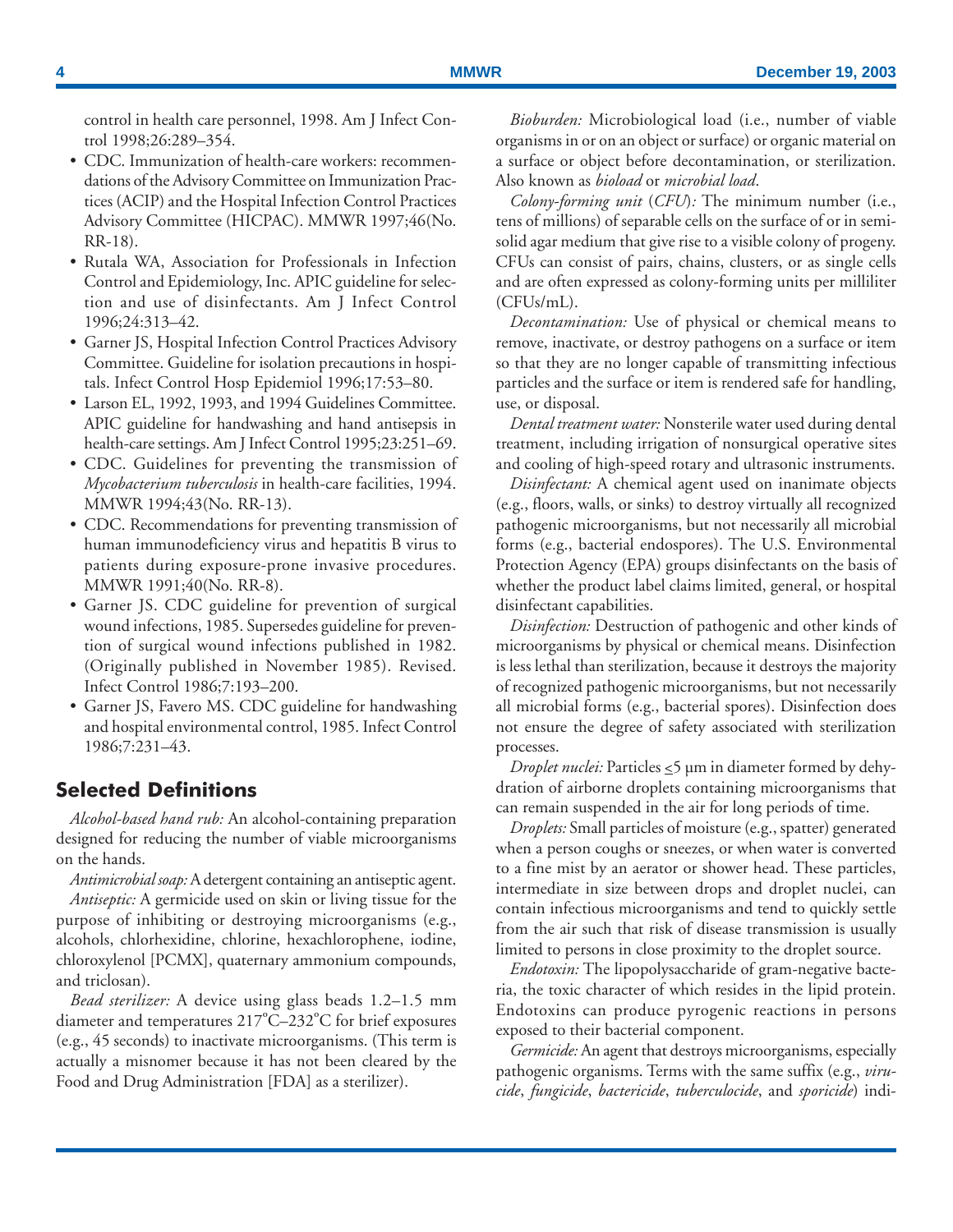cate agents that destroy the specific microorganism identified by the prefix. Germicides can be used to inactivate microorganisms in or on living tissue (i.e., antiseptics) or on environmental surfaces (i.e., disinfectants).

*Hand hygiene:* General term that applies to handwashing, antiseptic handwash, antiseptic hand rub, or surgical hand antisepsis.

*Health-care–associated infection:* Any infection associated with a medical or surgical intervention. The term *health-care– associated* replaces *nosocomial*, which is limited to adverse infectious outcomes occurring in hospitals.

*Hepatitis B immune globulin* (*HBIG*)*:* Product used for prophylaxis against HBV infection. HBIG is prepared from plasma containing high titers of hepatitis B surface antibody (anti-HBs) and provides protection for 3–6 mos.

*Hepatitis B surface antigen* (*HBsAg*)*:* Serologic marker on the surface of HBV detected in high levels during acute or chronic hepatitis. The body normally produces antibodies to surface antigen as a normal immune response to infection.

*Hepatitis B e antigen* (*HBeAg*)*:* Secreted product of the nucleocapsid gene of HBV found in serum during acute and chronic HBV infection. Its presence indicates that the virus is replicating and serves as a marker of increased infectivity.

*Hepatitis B surface antibody* (*anti-HBs*)*:* Protective antibody against HBsAg. Presence in the blood can indicate past infection with, and immunity to, HBV, or immune response from hepatitis B vaccine.

*Heterotrophic bacteria:* Those bacteria requiring an organic carbon source for growth (i.e., deriving energy and carbon from organic compounds).

*High-level disinfection*: Disinfection process that inactivates vegetative bacteria, mycobacteria, fungi, and viruses but not necessarily high numbers of bacterial spores. FDA further defines a high-level disinfectant as a sterilant used for a shorter contact time.

*Hospital disinfectant:* Germicide registered by EPA for use on inanimate objects in hospitals, clinics, dental offices, and other medical-related facilities. Efficacy is demonstrated against *Salmonella choleraesuis*, *Staphylococcus aureus*, and *Pseudomonas aeruginosa*.

*Iatrogenic:* Induced inadvertently by HCP, medical (including dental) treatment, or diagnostic procedures. Used particularly in reference to an infectious disease or other complication of treatment.

*Immunization:* Process by which a person becomes immune, or protected against a disease. Vaccination is defined as the process of administering a killed or weakened infectious organism or a toxoid; however, vaccination does not always result in immunity.

*Implantable device:* Device placed into a surgically or naturally formed cavity of the human body and intended to remain there for  $\geq$ 30 days.

*Independent water reservoir:* Container used to hold water or other solutions and supply it to handpieces and air and water syringes attached to a dental unit. The independent reservoir, which isolates the unit from the public water system, can be provided as original equipment or as a retrofitted device.

*Intermediate-level disinfection:* Disinfection process that inactivates vegetative bacteria, the majority of fungi, mycobacteria, and the majority of viruses (particularly enveloped viruses) but not bacterial spores.

*Intermediate-level disinfectant:* Liquid chemical germicide registered with EPA as a hospital disinfectant and with a label claim of potency as tuberculocidal (Appendix A).

*Latex:* Milky white fluid extracted from the rubber tree *Hevea brasiliensis* that contains the rubber material cis-1,4 polyisoprene.

*Low-level disinfection:* Process that inactivates the majority of vegetative bacteria, certain fungi, and certain viruses, but cannot be relied on to inactivate resistant microorganisms (e.g., mycobacteria or bacterial spores).

*Low-level disinfectant:* Liquid chemical germicide registered with EPA as a hospital disinfectant. OSHA requires low-level hospital disinfectants also to have a label claim for potency against HIV and HBV if used for disinfecting clinical contact surfaces (Appendix A).

*Microfilter:* Membrane filter used to trap microorganisms suspended in water. Filters are usually installed on dental unit waterlines as a retrofit device. Microfiltration commonly occurs at a filter pore size of 0.03–10 µm. Sediment filters commonly found in dental unit water regulators have pore sizes of 20–90 µm and do not function as microbiological filters.

*Nosocomial:* Infection acquired in a hospital as a result of medical care.

*Occupational exposure:* Reasonably anticipated skin, eye, mucous membrane, or parenteral contact with blood or OPIM that can result from the performance of an employee's duties.

*OPIM:* Other potentially infectious materials. OPIM is an OSHA term that refers to 1) body fluids including semen, vaginal secretions, cerebrospinal fluid, synovial fluid, pleural fluid, pericardial fluid, peritoneal fluid, amniotic fluid, saliva in dental procedures; any body fluid visibly contaminated with blood; and all body fluids in situations where differentiating between body fluids is difficult or impossible; 2) any unfixed tissue or organ (other than intact skin) from a human (living or dead); and 3) HIV-containing cell or tissue cultures, organ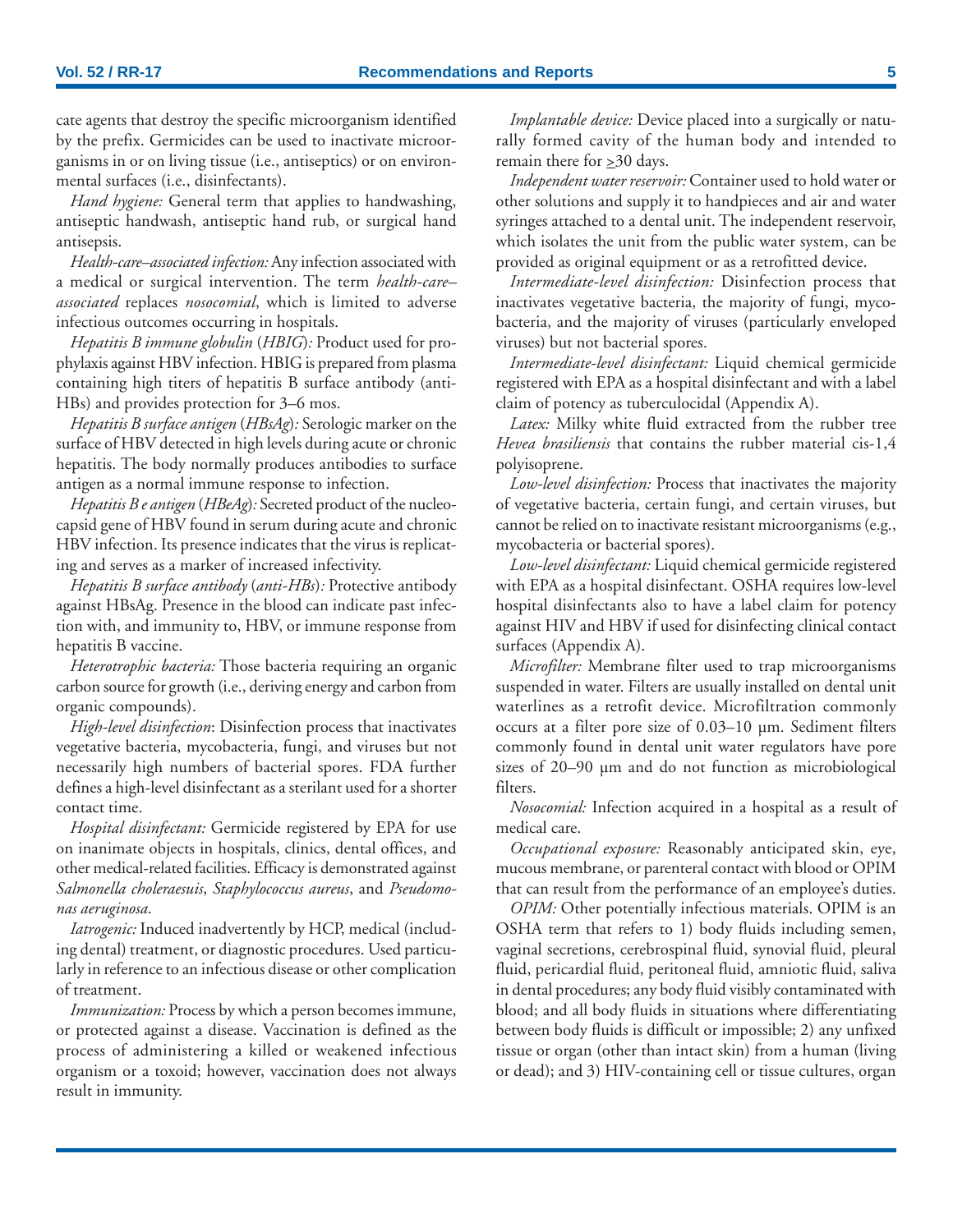cultures; HIV- or HBV-containing culture medium or other solutions; and blood, organs, or other tissues from experimental animals infected with HIV or HBV.

*Parenteral:* Means of piercing mucous membranes or skin barrier through such events as needlesticks, human bites, cuts, and abrasions.

*Persistent activity:* Prolonged or extended activity that prevents or inhibits proliferation or survival of microorganisms after application of a product. This activity can be demonstrated by sampling a site minutes or hours after application and demonstrating bacterial antimicrobial effectiveness when compared with a baseline level. Previously, this property was sometimes termed *residual activity*.

*Prion:* Protein particle lacking nucleic acid that has been implicated as the cause of certain neurodegenerative diseases (e.g., scrapie, CJD, and bovine spongiform encephalopathy  $[BSE]$ ).

*Retraction:* Entry of oral fluids and microorganisms into waterlines through negative water pressure.

*Seroconversion:* The change of a serological test from negative to positive indicating the development of antibodies in response to infection or immunization.

*Sterile:* Free from all living microorganisms; usually described as a probability (e.g., the probability of a surviving microorganism being 1 in 1 million).

*Sterilization:* Use of a physical or chemical procedure to destroy all microorganisms including substantial numbers of resistant bacterial spores.

*Surfactants:* Surface-active agents that reduce surface tension and help cleaning by loosening, emulsifying, and holding soil in suspension, to be more readily rinsed away.

*Ultrasonic cleaner:* Device that removes debris by a process called cavitation, in which waves of acoustic energy are propagated in aqueous solutions to disrupt the bonds that hold particulate matter to surfaces.

*Vaccination:* See immunization.

*Vaccine:* Product that induces immunity, therefore protecting the body from the disease. Vaccines are administered through needle injections, by mouth, and by aerosol.

*Washer-disinfector:* Automatic unit that cleans and thermally disinfects instruments, by using a high-temperature cycle rather than a chemical bath.

*Wicking:* Absorption of a liquid by capillary action along a thread or through the material (e.g., penetration of liquids through undetected holes in a glove).

## **Review of Science Related to Dental Infection Control**

## **Personnel Health Elements of an Infection-Control Program**

A protective health component for DHCP is an integral part of a dental practice infection-control program. The objectives are to educate DHCP regarding the principles of infection control, identify work-related infection risks, institute preventive measures, and ensure prompt exposure management and medical follow-up. Coordination between the dental practice's infection-control coordinator and other qualified health-care professionals is necessary to provide DHCP with appropriate services. Dental programs in institutional settings, (e.g., hospitals, health centers, and educational institutions) can coordinate with departments that provide personnel health services. However, the majority of dental practices are in ambulatory, private settings that do not have licensed medical staff and facilities to provide complete on-site health service programs. In such settings, the infection-control coordinator should establish programs that arrange for site-specific infectioncontrol services from external health-care facilities and providers before DHCP are placed at risk for exposure. Referral arrangements can be made with qualified health-care professionals in an occupational health program of a hospital, with educational institutions, or with health-care facilities that offer personnel health services.

#### **Education and Training**

Personnel are more likely to comply with an infectioncontrol program and exposure-control plan if they understand its rationale (*5,13,16*). Clearly written policies, procedures, and guidelines can help ensure consistency, efficiency, and effective coordination of activities. Personnel subject to occupational exposure should receive infection-control training on initial assignment, when new tasks or procedures affect their occupational exposure, and at a minimum, annually (*13*). Education and training should be appropriate to the assigned duties of specific DHCP (e.g., techniques to prevent crosscontamination or instrument sterilization). For DHCP who perform tasks or procedures likely to result in occupational exposure to infectious agents, training should include 1) a description of their exposure risks; 2) review of prevention strategies and infection-control policies and procedures; 3) discussion regarding how to manage work-related illness and injuries, including PEP; and 4) review of work restrictions for the exposure or infection. Inclusion of DHCP with minimal exposure risks (e.g., administrative employees) in education and training programs might enhance facilitywide understand-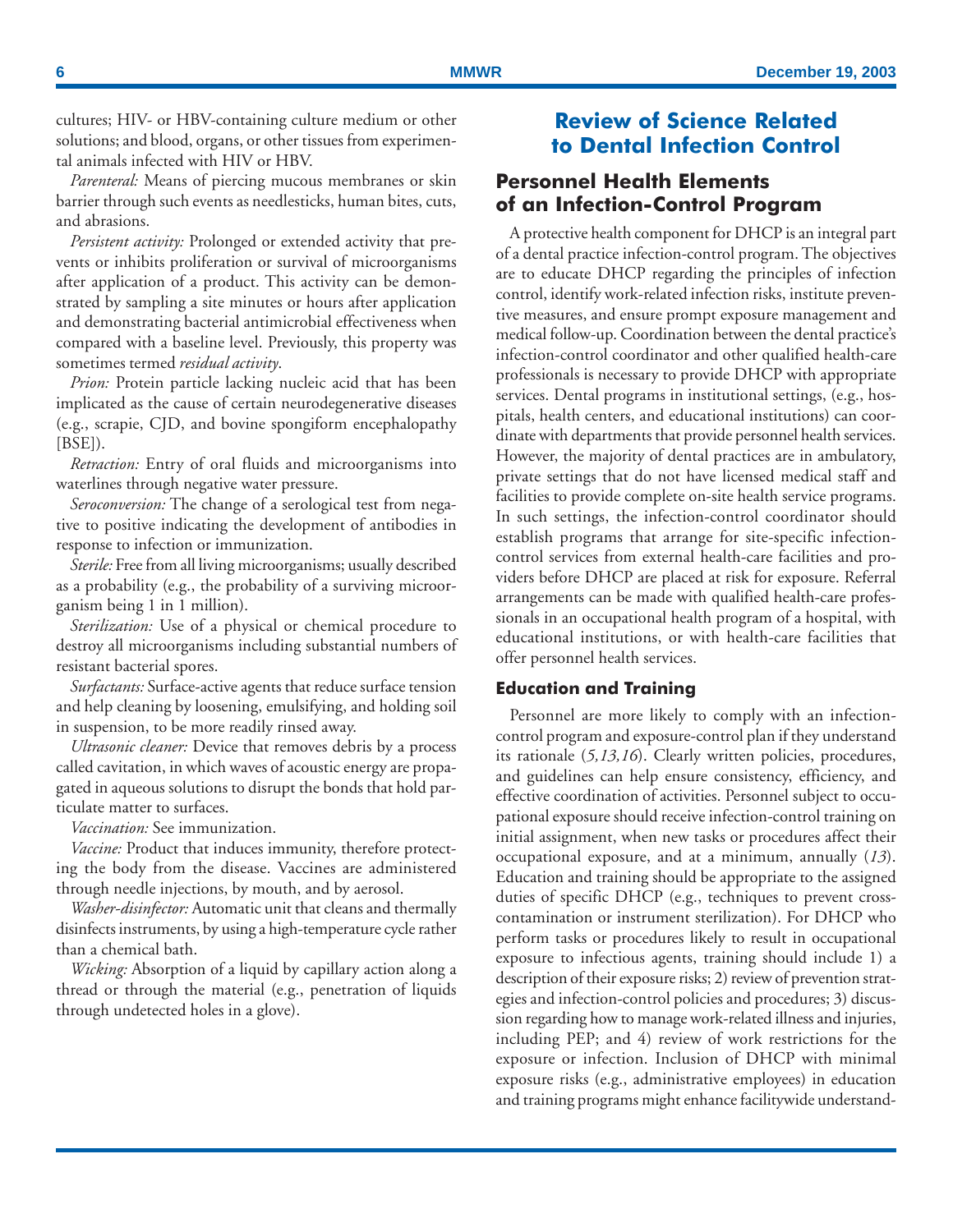ing of infection-control principles and the importance of the program. Educational materials should be appropriate in content and vocabulary for each person's educational level, literacy, and language, as well as be consistent with existing federal, state, and local regulations (*5,13*).

#### **Immunization Programs**

DHCP are at risk for exposure to, and possible infection with, infectious organisms. Immunizations substantially reduce both the number of DHCP susceptible to these diseases and the potential for disease transmission to other DHCP and patients (*5,17*). Thus, immunizations are an essential part of prevention and infection-control programs for DHCP, and a comprehensive immunization policy should be implemented for all dental health-care facilities (*17,18*). The Advisory Committee on Immunization Practices (ACIP) provides national guidelines for immunization of HCP, which includes DHCP (*17*). Dental practice immunization policies should incorporate current state and federal regulations as well as recommendations from the U.S. Public Health Service and professional organizations (*17*) (Appendix B).

On the basis of documented health-care–associated transmission, HCP are considered to be at substantial risk for acquiring or transmitting hepatitis B, influenza, measles, mumps, rubella, and varicella. All of these diseases are vaccine-preventable. ACIP recommends that all HCP be vaccinated or have documented immunity to these diseases (*5,17*). ACIP does not recommend routine immunization of HCP against TB (i.e., inoculation with bacille Calmette-Guérin vaccine) or hepatitis A (*17*). No vaccine exists for HCV. ACIP guidelines also provide recommendations regarding immunization of HCP with special conditions (e.g., pregnancy, HIV infection, or diabetes) (*5,17*).

Immunization of DHCP before they are placed at risk for exposure remains the most efficient and effective use of vaccines in health-care settings. Some educational institutions and infection-control programs provide immunization schedules for students and DHCP. OSHA requires that employers make hepatitis B vaccination available to all employees who have potential contact with blood or OPIM. Employers are also required to follow CDC recommendations for vaccinations, evaluation, and follow-up procedures (*13*). Nonpatient-care staff (e.g., administrative or housekeeping) might be included, depending on their potential risk of coming into contact with blood or OPIM. Employers are also required to ensure that employees who decline to accept hepatitis B vaccination sign an appropriate declination statement (*13*). DHCP unable or unwilling to be vaccinated as required or recommended should be educated regarding their exposure risks, infection-control policies and procedures for the facility, and the management of work-related illness and work restrictions (if appropriate) for exposed or infected DHCP.

#### **Exposure Prevention and Postexposure Management**

Avoiding exposure to blood and OPIM, as well as protection by immunization, remain primary strategies for reducing occupationally acquired infections, but occupational exposures can still occur (*19*). A combination of standard precautions, engineering, work practice, and administrative controls is the best means to minimize occupational exposures. Written policies and procedures to facilitate prompt reporting, evaluation, counseling, treatment, and medical follow-up of all occupational exposures should be available to all DHCP. Written policies and procedures should be consistent with federal, state, and local requirements addressing education and training, postexposure management, and exposure reporting (see Preventing Transmission of Bloodborne Pathogens).

DHCP who have contact with patients can also be exposed to persons with infectious TB, and should have a baseline tuberculin skin test (TST), preferably by using a two-step test, at the beginning of employment (*20*). Thus, if an unprotected occupational exposure occurs, TST conversions can be distinguished from positive TST results caused by previous exposures (*20,21*). The facility's level of TB risk will determine the need for routine follow-up TSTs (see Special Considerations).

#### **Medical Conditions, Work-Related Illness, and Work Restrictions**

DHCP are responsible for monitoring their own health status. DHCP who have acute or chronic medical conditions that render them susceptible to opportunistic infection should discuss with their personal physicians or other qualified authority whether the condition might affect their ability to safely perform their duties. However, under certain circumstances, health-care facility managers might need to exclude DHCP from work or patient contact to prevent further transmission of infection (*22*). Decisions concerning work restrictions are based on the mode of transmission and the period of infectivity of the disease (*5*) (Table 1). Exclusion policies should 1) be written, 2) include a statement of authority that defines who can exclude DHCP (e.g., personal physicians), and 3) be clearly communicated through education and training. Policies should also encourage DHCP to report illnesses or exposures without jeopardizing wages, benefits, or job status.

With increasing concerns regarding bloodborne pathogens and introduction of universal precautions, use of latex gloves among HCP has increased markedly (*7,23*). Increased use of these gloves has been accompanied by increased reports of allergic reactions to natural rubber latex among HCP, DHCP, and patients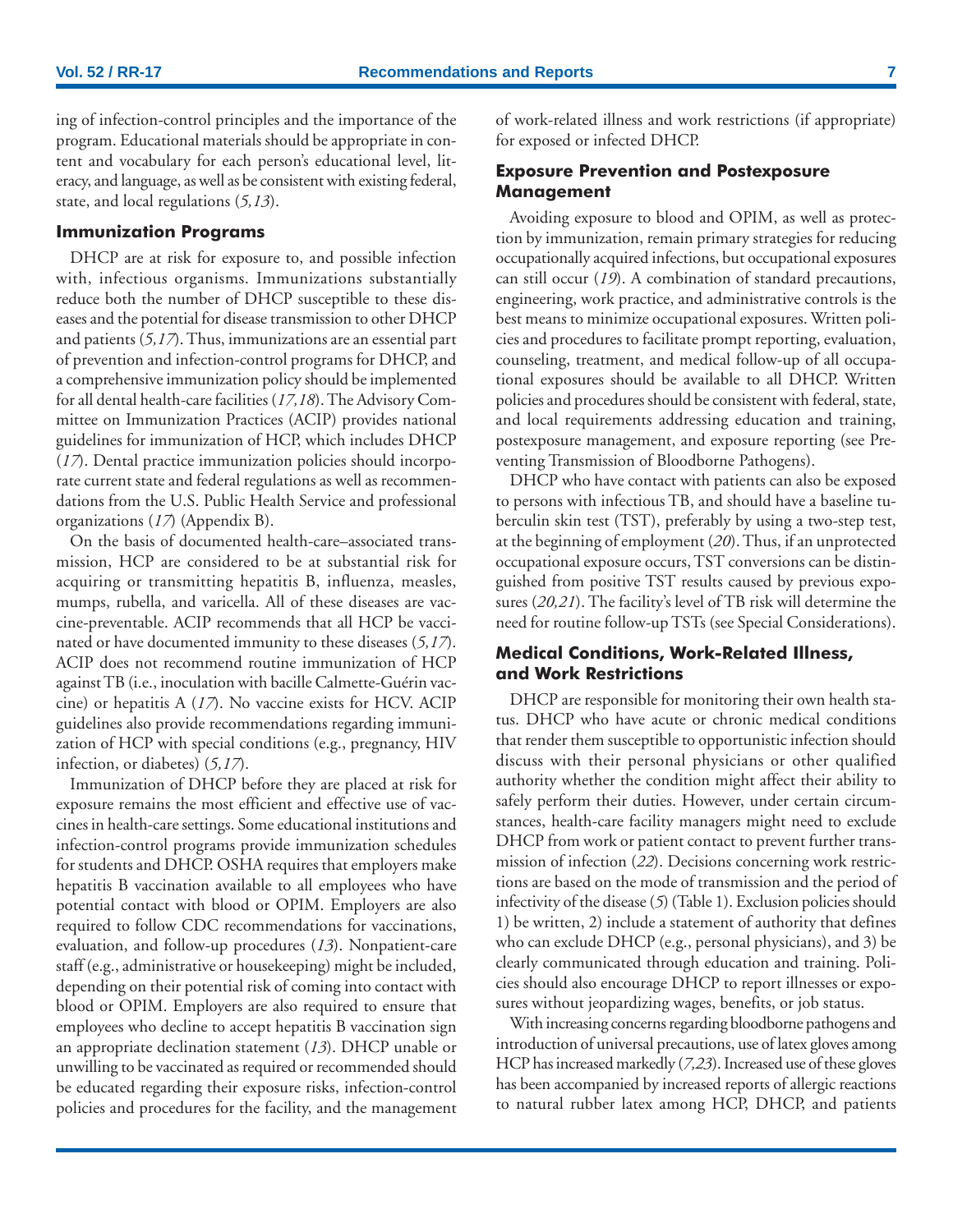| Disease/problem                                                                                                    | <b>Work restriction</b>                                                                                                                                                                                                                                                                                                                                                                  | <b>Duration</b>                                                                                                                    |
|--------------------------------------------------------------------------------------------------------------------|------------------------------------------------------------------------------------------------------------------------------------------------------------------------------------------------------------------------------------------------------------------------------------------------------------------------------------------------------------------------------------------|------------------------------------------------------------------------------------------------------------------------------------|
| Conjunctivitis                                                                                                     | Restrict from patient contact and contact with patient's<br>environment.                                                                                                                                                                                                                                                                                                                 | Until discharge ceases                                                                                                             |
| Cytomegalovirus infection                                                                                          | No restriction                                                                                                                                                                                                                                                                                                                                                                           |                                                                                                                                    |
| Diarrheal disease                                                                                                  |                                                                                                                                                                                                                                                                                                                                                                                          |                                                                                                                                    |
| Acute stage (diarrhea with other symptoms)                                                                         | Restrict from patient contact, contact with patient's<br>environment, and food-handling.                                                                                                                                                                                                                                                                                                 | Until symptoms resolve                                                                                                             |
| Convalescent stage, Salmonella species                                                                             | Restrict from care of patients at high risk.                                                                                                                                                                                                                                                                                                                                             | Until symptoms resolve; consult with local and state health<br>authorities regarding need for negative stool cultures              |
| Enteroviral infection                                                                                              | Restrict from care of infants, neonates, and<br>immunocompromised patients and their environments.                                                                                                                                                                                                                                                                                       | Until symptoms resolve                                                                                                             |
| Hepatitis A                                                                                                        | Restrict from patient contact, contact with patient's<br>environment, and food-handing.                                                                                                                                                                                                                                                                                                  | Until 7 days after onset of jaundice                                                                                               |
| Hepatitis B                                                                                                        |                                                                                                                                                                                                                                                                                                                                                                                          |                                                                                                                                    |
| Personnel with acute or chronic hepatitis B<br>surface antigenemia who do not perform<br>exposure-prone procedures | No restriction <sup>†</sup> ; refer to state regulations. Standard<br>precautions should always be followed.                                                                                                                                                                                                                                                                             |                                                                                                                                    |
| Personnel with acute or chronic hepatitis B<br>e antigenemia who perform exposure-prone<br>procedures              | Do not perform exposure-prone invasive procedures until<br>counsel from a review panel has been sought; panel<br>should review and recommend procedures that personnel<br>can perform, taking into account specific procedures as<br>well as skill and technique. Standard precautions should<br>always be observed. Refer to state and local regulations<br>or recommendations.         | Until hepatitis B e antigen is negative                                                                                            |
| Hepatitis C                                                                                                        | No restrictions on professional activity. <sup>†</sup> HCV-positive<br>health-care personnel should follow aseptic technique<br>and standard precautions.                                                                                                                                                                                                                                |                                                                                                                                    |
| Herpes simplex                                                                                                     |                                                                                                                                                                                                                                                                                                                                                                                          |                                                                                                                                    |
| Genital                                                                                                            | No restriction                                                                                                                                                                                                                                                                                                                                                                           |                                                                                                                                    |
| Hands (herpetic whitlow)                                                                                           | Restrict from patient contact and contact with patient's<br>environment.                                                                                                                                                                                                                                                                                                                 | Until lesions heal                                                                                                                 |
| Orofacial                                                                                                          | Evaluate need to restrict from care of patients at high risk.                                                                                                                                                                                                                                                                                                                            |                                                                                                                                    |
| Human immunodeficiency virus; personnel who<br>perform exposure-prone procedures                                   | Do not perform exposure-prone invasive procedures until<br>counsel from an expert review panel has been sought;<br>panel should review and recommend procedures that<br>personnel can perform, taking into account specific<br>procedures as well as skill and technique. Standard<br>precautions should always be observed. Refer to state<br>and local regulations or recommendations. |                                                                                                                                    |
| Measles                                                                                                            |                                                                                                                                                                                                                                                                                                                                                                                          |                                                                                                                                    |
| Active                                                                                                             | Exclude from duty                                                                                                                                                                                                                                                                                                                                                                        | Until 7 days after the rash appears                                                                                                |
| Postexposure (susceptible personnel)                                                                               | Exclude from duty                                                                                                                                                                                                                                                                                                                                                                        | From fifth day after first exposure through twenty-first day<br>after last exposure, or 4 days after rash appears                  |
| Meningococcal infection                                                                                            | Exclude from duty                                                                                                                                                                                                                                                                                                                                                                        | Until 24 hours after start of effective therapy                                                                                    |
| Mumps                                                                                                              |                                                                                                                                                                                                                                                                                                                                                                                          |                                                                                                                                    |
| Active                                                                                                             | Exclude from duty                                                                                                                                                                                                                                                                                                                                                                        | Until 9 days after onset of parotitis                                                                                              |
| Postexposure (susceptible personnel)                                                                               | Exclude from duty                                                                                                                                                                                                                                                                                                                                                                        | From twelfth day after first exposure through twenty-sixth<br>day after last exposure, or until 9 days after onset of<br>parotitis |

#### **TABLE 1. Suggested work restrictions for health-care personnel infected with or exposed to major infectious diseases in healthcare settings, in the absence of state and local regulations\***

**Source:** Adapted from Bolyard EA, Hospital Infection Control Practices Advisory Committee. Guidelines for infection control in health care personnel, 1998. Am J Infect Control 1998;26:289–354.

Fraction from recommendations of the Advisory Committee on Immunization Practices (ACIP).<br>
TURES AND THE COMMENT INSTANT TO THE RESPONSIBLE TO A THE RESPONSIBLE THE RESPONSIBLE THE RESPONSIBLE THE RE<br>
THIS SECTION INSTERS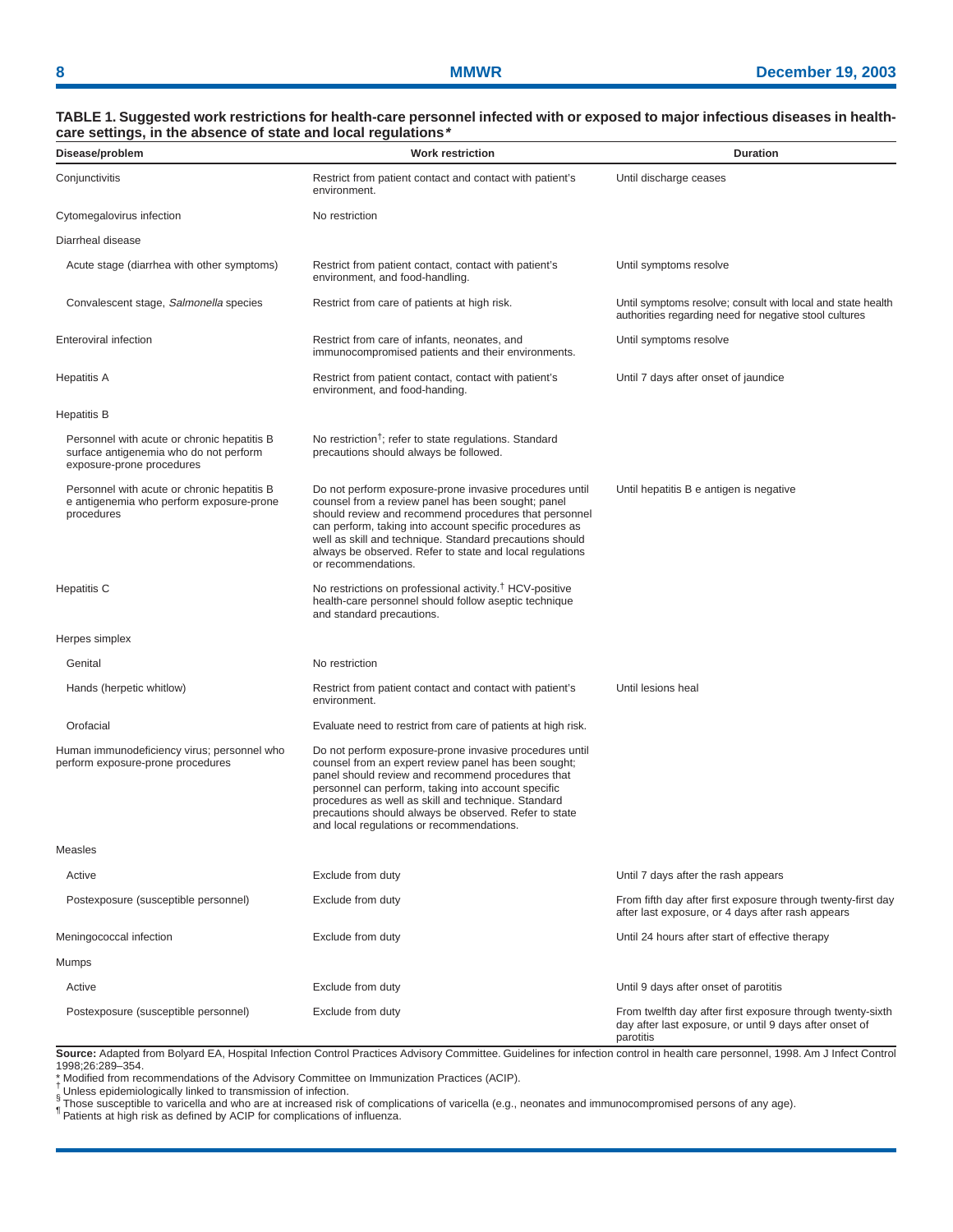#### **TABLE 1. (Continued) Suggested work restrictions for health-care personnel infected with or exposed to major infectious diseases in health-care settings, in the absence of state and local regulations\***

| Disease/problem                                          | <b>Work restriction</b>                                                                                                                                                                            | <b>Duration</b>                                                                                                                                                                      |  |
|----------------------------------------------------------|----------------------------------------------------------------------------------------------------------------------------------------------------------------------------------------------------|--------------------------------------------------------------------------------------------------------------------------------------------------------------------------------------|--|
| Pediculosis                                              | Restrict from patient contact                                                                                                                                                                      | Until treated and observed to be free of adult and<br>immature lice                                                                                                                  |  |
| Pertussis                                                |                                                                                                                                                                                                    |                                                                                                                                                                                      |  |
| Active                                                   | Exclude from duty                                                                                                                                                                                  | From beginning of catarrhal stage through third week<br>after onset of paroxysms, or until 5 days after start of<br>effective antibiotic therapy                                     |  |
| Postexposure (asymptomatic personnel)                    | No restriction, prophylaxis recommended                                                                                                                                                            |                                                                                                                                                                                      |  |
| Postexposure (symptomatic personnel)                     | Exclude from duty                                                                                                                                                                                  | Until 5 days after start of effective antibiotic therapy                                                                                                                             |  |
| Rubella                                                  |                                                                                                                                                                                                    |                                                                                                                                                                                      |  |
| Active                                                   | Exclude from duty                                                                                                                                                                                  | Until 5 days after rash appears                                                                                                                                                      |  |
| Postexposure (susceptible personnel)                     | Exclude from duty                                                                                                                                                                                  | From seventh day after first exposure through twenty-first<br>day after last exposure                                                                                                |  |
| Staphylococcus aureus infection                          |                                                                                                                                                                                                    |                                                                                                                                                                                      |  |
| Active, draining skin lesions                            | Restrict from contact with patients and patient's<br>environment or food handling.                                                                                                                 | Until lesions have resolved                                                                                                                                                          |  |
| Carrier state                                            | No restriction unless personnel are epidemiologically<br>linked to transmission of the organism                                                                                                    |                                                                                                                                                                                      |  |
| Streptococcal infection, group A                         | Restrict from patient care, contact with patient's<br>environment, and food-handling.                                                                                                              | Until 24 hours after adequate treatment started                                                                                                                                      |  |
| <b>Tuberculosis</b>                                      |                                                                                                                                                                                                    |                                                                                                                                                                                      |  |
| Active disease                                           | Exclude from duty                                                                                                                                                                                  | Until proved noninfectious                                                                                                                                                           |  |
| PPD converter                                            | No restriction                                                                                                                                                                                     |                                                                                                                                                                                      |  |
| Varicella (chicken pox)                                  |                                                                                                                                                                                                    |                                                                                                                                                                                      |  |
| Active                                                   | Exclude from duty                                                                                                                                                                                  | Until all lesions dry and crust                                                                                                                                                      |  |
| Postexposure (susceptible personnel)                     | Exclude from duty                                                                                                                                                                                  | From tenth day after first exposure through twenty-first<br>day (twenty-eighth day if varicella-zoster immune globulin<br>[VZIG] administered) after last exposure.                  |  |
| Zoster (shingles)                                        |                                                                                                                                                                                                    |                                                                                                                                                                                      |  |
| Localized, in healthy person                             | Cover lesions, restrict from care of patients <sup>§</sup> at high risk                                                                                                                            | Until all lesions dry and crust                                                                                                                                                      |  |
| Generalized or localized in immunosup-<br>pressed person | Restrict from patient contact                                                                                                                                                                      | Until all lesions dry and crust                                                                                                                                                      |  |
| Postexposure (susceptible personnel)                     | Restrict from patient contact                                                                                                                                                                      | From tenth day after first exposure through twenty-first day<br>(twenty-eighth day if VZIG administered) after last exposure;<br>or, if varicella occurs, when lesions crust and dry |  |
| Viral respiratory infection, acute febrile               | Consider excluding from the care of patients at high risk <sup>1</sup><br>or contact with such patients' environments during<br>community outbreak of respiratory syncytial virus and<br>influenza | Until acute symptoms resolve                                                                                                                                                         |  |

**Source:** Adapted from Bolyard EA, Hospital Infection Control Practices Advisory Committee. Guidelines for infection control in health care personnel, 1998. Am J Infect Control 1998;26:289–354.

Frace Concress-2044.<br>
\*Modified from recommendations of the Advisory Committee on Immunization Practices (ACIP).<br>
TURES epidemiologically linked to transmission of infection.<br>
Those susceptible to varicella and who are at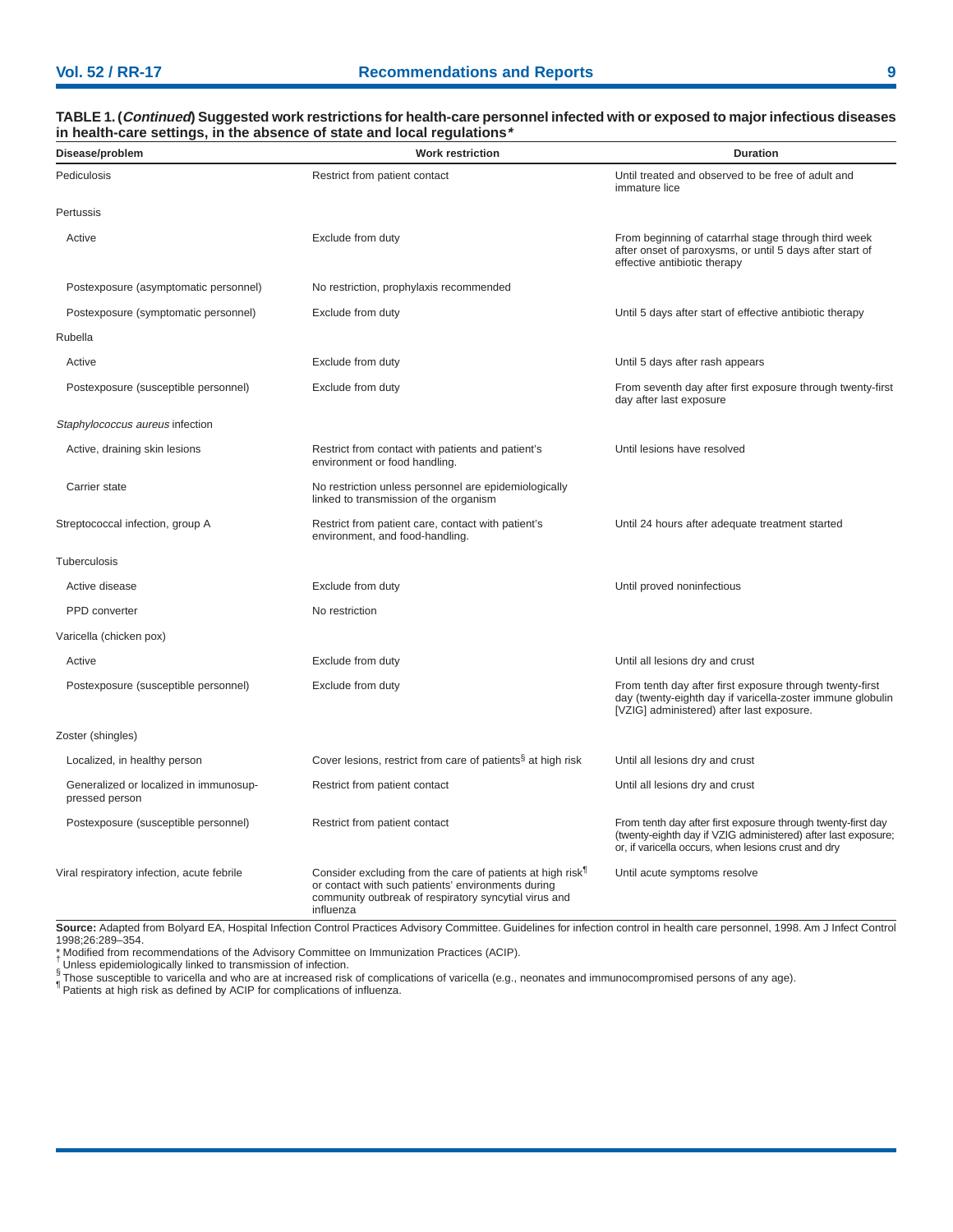(*24–30*), as well as increased reports of irritant and allergic contact dermatitis from frequent and repeated use of hand-hygiene products, exposure to chemicals, and glove use.

DHCP should be familiar with the signs and symptoms of latex sensitivity (*5,31–33*). A physician should evaluate DHCP exhibiting symptoms of latex allergy, because further exposure could result in a serious allergic reaction. A diagnosis is made through medical history, physical examination, and diagnostic tests. Procedures should be in place for minimizing latexrelated health problems among DHCP and patients while protecting them from infectious materials. These procedures should include 1) reducing exposures to latex-containing materials by using appropriate work practices, 2) training and educating DHCP, 3) monitoring symptoms, and 4) substituting nonlatex products where appropriate (*32*) (see Contact Dermatitis and Latex Hypersensitivity).

## **Maintenance of Records, Data Management, and Confidentiality**

The health status of DHCP can be monitored by maintaining records of work-related medical evaluations, screening tests, immunizations, exposures, and postexposure management. Such records must be kept in accordance with all applicable state and federal laws. Examples of laws that might apply include the Privacy Rule of the Health Insurance Portability and Accountability Act (HIPAA) of 1996, 45 CFR 160 and 164, and the OSHA Occupational Exposure to Bloodborne Pathogens; Final Rule 29 CFR 1910.1030(h)(1)(i–iv) (*34,13*). The HIPAA Privacy Rule applies to covered entities, including certain defined health providers, health-care clearinghouses, and health plans. OSHA requires employers to ensure that certain information contained in employee medical records is 1) kept confidential; 2) not disclosed or reported without the employee's express written consent to any person within or outside the workplace except as required by the OSHA standard; and 3) maintained by the employer for at least the duration of employment plus 30 years. Dental practices that coordinate their infection-control program with off-site providers might consult OSHA's Bloodborne Pathogen standard and employee Access to Medical and Exposure Records standard, as well as other applicable local, state, and federal laws, to determine a location for storing health records (*13,35*).

## **Preventing Transmission of Bloodborne Pathogens**

Although transmission of bloodborne pathogens (e.g., HBV, HCV, and HIV) in dental health-care settings can have serious consequences, such transmission is rare. Exposure to infected blood can result in transmission from patient to DHCP, from DHCP to patient, and from one patient to another. The opportunity for transmission is greatest from patient to DHCP, who frequently encounter patient blood and blood-contaminated saliva during dental procedures.

Since 1992, no HIV transmission from DHCP to patients has been reported, and the last HBV transmission from DHCP to patients was reported in 1987. HCV transmission from DHCP to patients has not been reported. The majority of DHCP infected with a bloodborne virus do not pose a risk to patients because they do not perform activities meeting the necessary conditions for transmission. For DHCP to pose a risk for bloodborne virus transmission to patients, DHCP must 1) be viremic (i.e., have infectious virus circulating in the bloodstream); 2) be injured or have a condition (e.g., weeping dermatitis) that allows direct exposure to their blood or other infectious body fluids; and 3) enable their blood or infectious body fluid to gain direct access to a patient's wound, traumatized tissue, mucous membranes, or similar portal of entry. Although an infected DHCP might be viremic, unless the second and third conditions are also met, transmission cannot occur.

The risk of occupational exposure to bloodborne viruses is largely determined by their prevalence in the patient population and the nature and frequency of contact with blood and body fluids through percutaneous or permucosal routes of exposure. The risk of infection after exposure to a bloodborne virus is influenced by inoculum size, route of exposure, and susceptibility of the exposed HCP (*12*). The majority of attention has been placed on the bloodborne pathogens HBV, HCV, and HIV, and these pathogens present different levels of risk to DHCP.

#### **Hepatitis B Virus**

HBV is a well-recognized occupational risk for HCP (*36,37*). HBV is transmitted by percutaneous or mucosal exposure to blood or body fluids of a person with either acute or chronic HBV infection. Persons infected with HBV can transmit the virus for as long as they are HBsAg-positive. The risk of HBV transmission is highly related to the HBeAg status of the source person. In studies of HCP who sustained injuries from needles contaminated with blood containing HBV, the risk of developing clinical hepatitis if the blood was positive for both HBsAg and HBeAg was 22%–31%; the risk of developing serologic evidence of HBV infection was 37%–62% (*19*). By comparison, the risk of developing clinical hepatitis from a needle contaminated with HBsAg-positive, HBeAg-negative blood was 1%–6%, and the risk of developing serologic evidence of HBV infection, 23%–37% (*38*).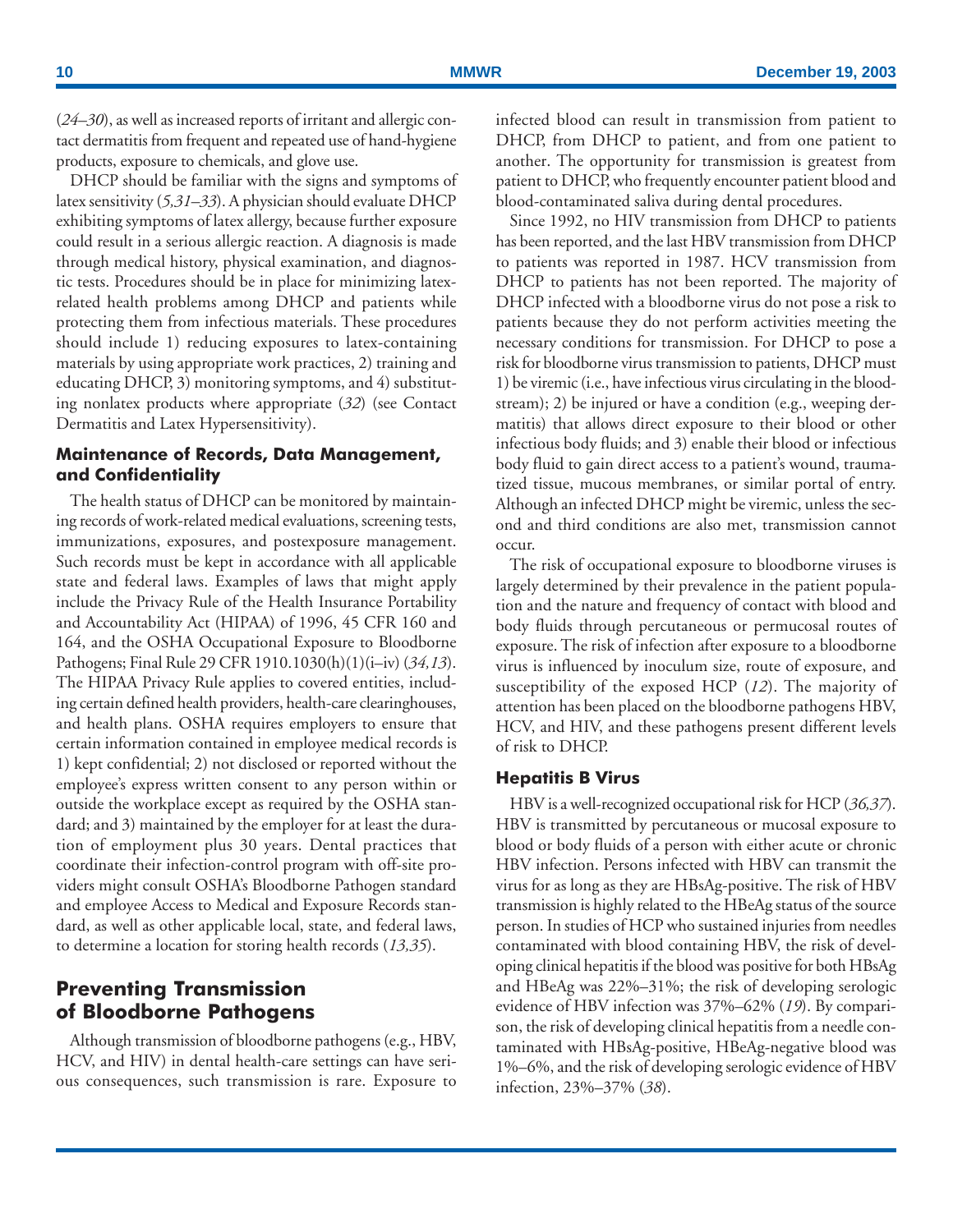Blood contains the greatest proportion of HBV infectious particle titers of all body fluids and is the most critical vehicle of transmission in the health-care setting. HBsAg is also found in multiple other body fluids, including breast milk, bile, cerebrospinal fluid, feces, nasopharyngeal washings, saliva, semen, sweat, and synovial fluid. However, the majority of body fluids are not efficient vehicles for transmission because they contain low quantities of infectious HBV, despite the presence of HBsAg (*19*). The concentration of HBsAg in body fluids can be 100–1,000-fold greater than the concentration of infectious HBV particles (*39*).

Although percutaneous injuries are among the most efficient modes of HBV transmission, these exposures probably account for only a minority of HBV infections among HCP. In multiple investigations of nosocomial hepatitis B outbreaks, the majority of infected HCP could not recall an overt percutaneous injury (*40,41*), although in certain studies, approximately one third of infected HCP recalled caring for a patient who was HBsAg-positive (*42,43*). In addition, HBV has been demonstrated to survive in dried blood at room temperature on environmental surfaces for  $\leq$ 1 week (44). Thus, HBV infections that occur in HCP with no history of nonoccupational exposure or occupational percutaneous injury might have resulted from direct or indirect blood or body fluid exposures that inoculated HBV into cutaneous scratches, abrasions, burns, other lesions, or on mucosal surfaces (*45–47*). The potential for HBV transmission through contact with environmental surfaces has been demonstrated in investigations of HBV outbreaks among patients and HCP in hemodialysis units (*48–50*).

Since the early 1980s, occupational infections among HCP have declined because of vaccine use and adherence to universal precautions (*51*). Among U.S. dentists, >90% have been vaccinated, and serologic evidence of past HBV infection decreased from prevaccine levels of 14% in 1972 to approximately 9% in 1992 (*52*). During 1993–2001, levels remained relatively unchanged (Chakwan Siew, Ph.D., American Dental Association, Chicago, Illinois, personal communication, June 2003). Infection rates can be expected to decline further as vaccination rates remain high among young dentists and as older dentists with lower vaccination rates and higher rates of infection retire.

Although the potential for transmission of bloodborne infections from DHCP to patients is considered limited (*53–55*), precise risks have not been quantified by carefully designed epidemiologic studies (*53,56,57*). Reports published during 1970–1987 describe nine clusters in which patients were thought to be infected with HBV through treatment by an infected DHCP (*58–67*). However, transmission of HBV from dentist to patient has not been reported since 1987, possibly reflecting such factors as 1) adoption of universal precautions, 2) routine glove use, 3) increased levels of immunity as a result of hepatitis B vaccination of DHCP, 4) implementation of the 1991 OSHA bloodborne pathogen standard (*68*), and 5) incomplete ascertainment and reporting. Only one case of patient-to-patient transmission of HBV in the dental setting has been documented (CDC, unpublished data, 2003). In this case, appropriate office infection-control procedures were being followed, and the exact mechanism of transmission was undetermined.

Because of the high risk of HBV infection among HCP, DHCP who perform tasks that might involve contact with blood, blood-contaminated body substances, other body fluids, or sharps should be vaccinated (*2,13,17,19,69*). Vaccination can protect both DHCP and patients from HBV infection and, whenever possible, should be completed when dentists or other DHCP are in training and before they have contact with blood.

Prevaccination serological testing for previous infection is not indicated, although it can be cost-effective where prevalence of infection is expected to be high in a group of potential vacinees (e.g., persons who have emigrated from areas with high rates of HBV infection). DHCP should be tested for anti-HBs 1–2 months after completion of the 3-dose vaccination series (*17*). DHCP who do not develop an adequate antibody response (i.e., anti-HBs <10 mIU/mL) to the primary vaccine series should complete a second 3-dose vaccine series or be evaluated to determine if they are HBsAg-positive (*17*). Revaccinated persons should be retested for anti-HBs at the completion of the second vaccine series. Approximately half of nonresponders to the primary series will respond to a second 3-dose series. If no antibody response occurs after the second series, testing for HBsAg should be performed (*17*). Persons who prove to be HBsAg-positive should be counseled regarding how to prevent HBV transmission to others and regarding the need for medical evaluation. Nonresponders to vaccination who are HBsAg-negative should be considered susceptible to HBV infection and should be counseled regarding precautions to prevent HBV infection and the need to obtain HBIG prophylaxis for any known or probable parenteral exposure to HBsAg-positive blood.

Vaccine-induced antibodies decline gradually over time, and 60% of persons who initially respond to vaccination will lose detectable antibodies over 12 years. Even so, immunity continues to prevent clinical disease or detectable viral infection (*17*). Booster doses of vaccine and periodic serologic testing to monitor antibody concentrations after completion of the vaccine series are not necessary for vaccine responders (*17*).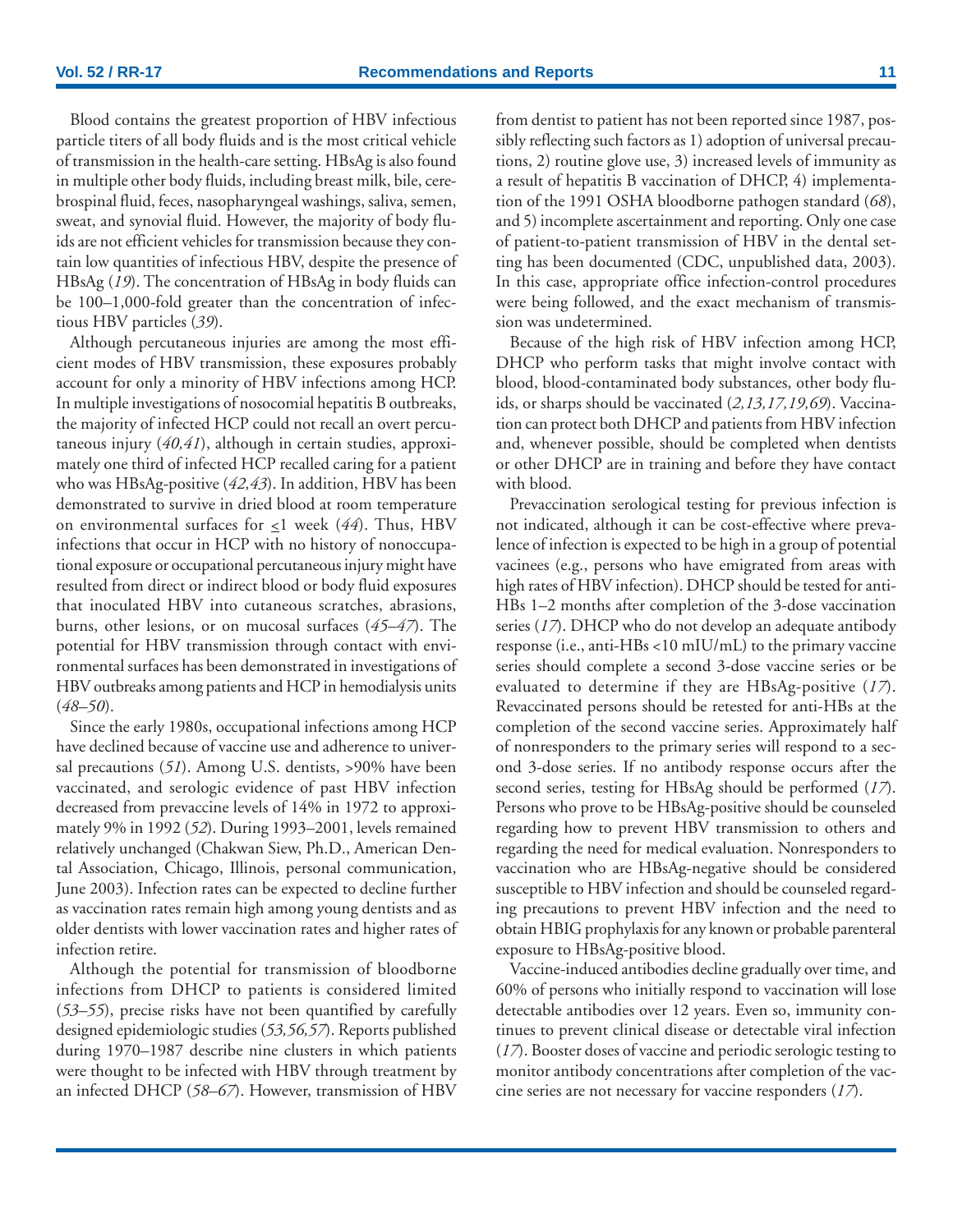#### **Hepatitis D Virus**

An estimated 4% of persons with acute HBV infection are also infected with hepatitis Delta virus (HDV). Discovered in 1977, HDV is a defective bloodborne virus requiring the presence of HBV to replicate. Patients coinfected with HBV and HDV have substantially higher mortality rates than those infected with HBV alone. Because HDV infection is dependent on HBV for replication, immunization to prevent HBV infection, through either pre- or postexposure prophylaxis, can also prevent HDV infection (*70*).

#### **Hepatitis C Virus**

Hepatitis C virus appears not to be transmitted efficiently through occupational exposures to blood. Follow-up studies of HCP exposed to HCV-infected blood through percutaneous or other sharps injuries have determined a low incidence of seroconversion (mean: 1.8%; range, 0%–7%) (*71–74*). One study determined transmission occurred from hollow-bore needles but not other sharps (*72*). Although these studies have not documented seroconversion associated with mucous membrane or nonintact skin exposure, at least two cases of HCV transmission from a blood splash to the conjunctiva (*75,76*) and one case of simultaneous transmission of HCV and HIV after nonintact skin exposure have been reported (*77*).

Data are insufficient to estimate the occupational risk of HCV infection among HCP, but the majority of studies indicate the prevalence of HCV infection among dentists, surgeons, and hospital-based HCP is similar to that among the general population, approximately 1%–2% (*78–86*). In a study that evaluated risk factors for infection, a history of unintentional needlesticks was the only occupational risk factor independently associated with HCV infection (*80*).

No studies of transmission from HCV-infected DHCP to patients have been reported, and the risk for such transmission appears limited. Multiple reports have been published describing transmission from HCV-infected surgeons, which apparently occurred during performance of invasive procedures; the overall risk for infection averaged 0.17% (*87–90*).

#### **Human Immunodeficiency Virus**

In the United States, the risk of HIV transmission in dental settings is extremely low. As of December 2001, a total of 57 cases of HIV seroconversion had been documented among HCP, but none among DHCP, after occupational exposure to a known HIV-infected source (*91*). Transmission of HIV to six patients of a single dentist with AIDS has been reported, but the mode of transmission could not be determined (*2,92,93*). As of September 30, 1993, CDC had information regarding test results of >22,000 patients of 63 HIV-infected HCP, including 33 dentists or dental students (*55,93*). No additional cases of transmission were documented.

Prospective studies worldwide indicate the average risk of HIV infection after a single percutaneous exposure to HIV-infected blood is 0.3% (range: 0.2%–0.5%) (*94*). After an exposure of mucous membranes in the eye, nose, or mouth, the risk is approximately 0.1% (*76*). The precise risk of transmission after skin exposure remains unknown but is believed to be even smaller than that for mucous membrane exposure.

Certain factors affect the risk of HIV transmission after an occupational exposure. Laboratory studies have determined if needles that pass through latex gloves are solid rather than hollow-bore, or are of small gauge (e.g., anesthetic needles commonly used in dentistry), they transfer less blood (*36*). In a retrospective case-control study of HCP, an increased risk for HIV infection was associated with exposure to a relatively large volume of blood, as indicated by a deep injury with a device that was visibly contaminated with the patient's blood, or a procedure that involved a needle placed in a vein or artery (*95*). The risk was also increased if the exposure was to blood from patients with terminal illnesses, possibly reflecting the higher titer of HIV in late-stage AIDS.

#### **Exposure Prevention Methods**

Avoiding occupational exposures to blood is the primary way to prevent transmission of HBV, HCV, and HIV, to HCP in health-care settings (*19,96,97*). Exposures occur through percutaneous injury (e.g., a needlestick or cut with a sharp object), as well as through contact between potentially infectious blood, tissues, or other body fluids and mucous membranes of the eye, nose, mouth, or nonintact skin (e.g., exposed skin that is chapped, abraded, or shows signs of dermatitis).

Observational studies and surveys indicate that percutaneous injuries among general dentists and oral surgeons occur less frequently than among general and orthopedic surgeons and have decreased in frequency since the mid-1980s (*98–102*). This decline has been attributed to safer work practices, safer instrumentation or design, and continued DHCP education (*103,104*). Percutaneous injuries among DHCP usually 1) occur outside the patient's mouth, thereby posing less risk for recontact with patient tissues; 2) involve limited amounts of blood; and 3) are caused by burs, syringe needles, laboratory knives, and other sharp instruments (*99–102,105,106*). Injuries among oral surgeons might occur more frequently during fracture reductions using wires (*104,107*). Experience, as measured by years in practice, does not appear to affect the risk of injury among general dentists or oral surgeons (*100,104,107*).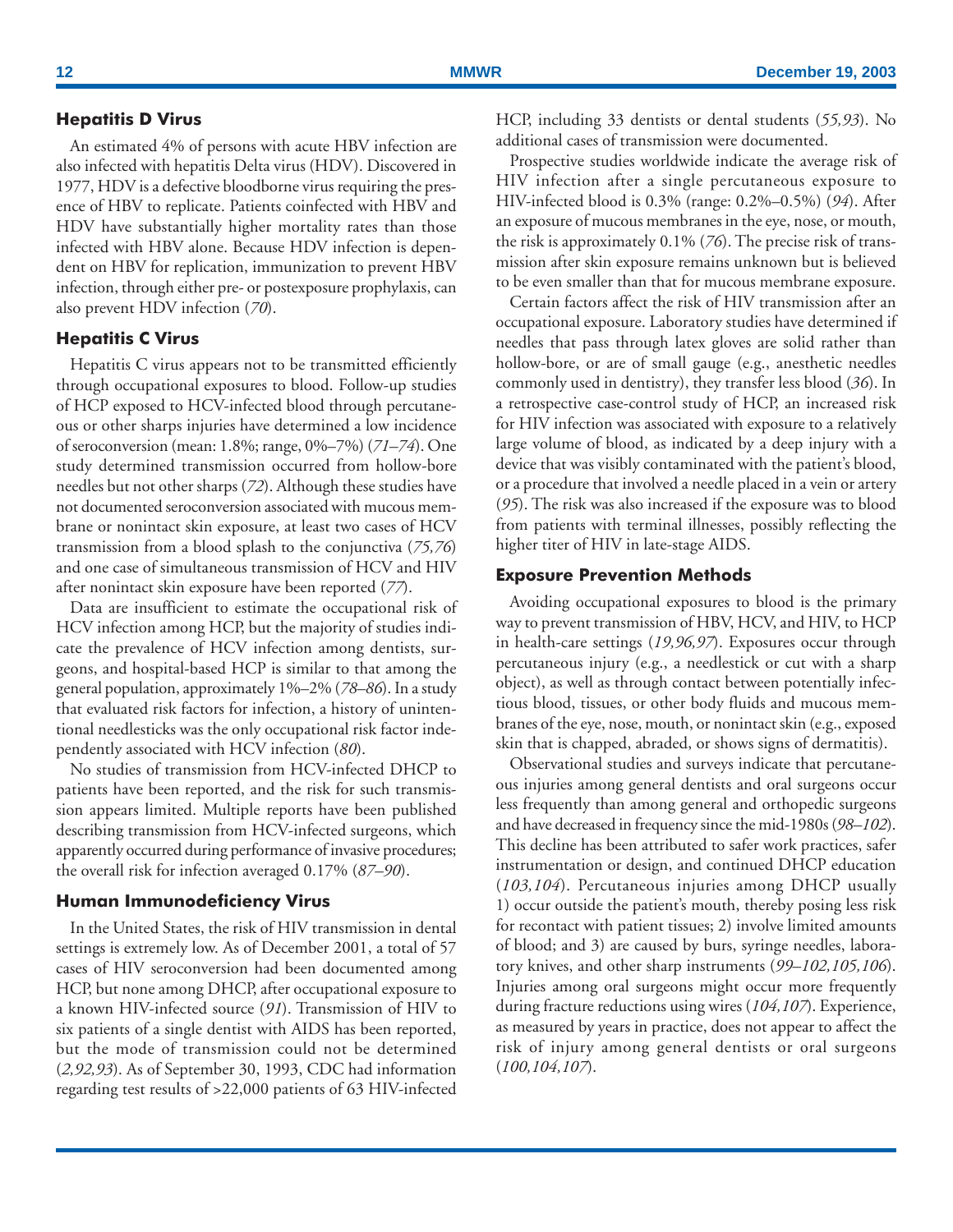The majority of exposures in dentistry are preventable, and methods to reduce the risk of blood contacts have included use of standard precautions, use of devices with features engineered to prevent sharp injuries, and modifications of work practices. These approaches might have contributed to the decrease in percutaneous injuries among dentists during recent years (*98–100,103*). However, needlesticks and other blood contacts continue to occur, which is a concern because percutaneous injuries pose the greatest risk of transmission.

Standard precautions include use of PPE (e.g., gloves, masks, protective eyewear or face shield, and gowns) intended to prevent skin and mucous membrane exposures. Other protective equipment (e.g., finger guards while suturing) might also reduce injuries during dental procedures (*104*).

Engineering controls are the primary method to reduce exposures to blood and OPIM from sharp instruments and needles. These controls are frequently technology-based and often incorporate safer designs of instruments and devices (e.g., self-sheathing anesthetic needles and dental units designed to shield burs in handpieces) to reduce percutaneous injuries (*101,103,108*).

Work-practice controls establish practices to protect DHCP whose responsibilities include handling, using, assembling, or processing sharp devices (e.g., needles, scalers, laboratory utility knives, burs, explorers, and endodontic files) or sharps disposal containers. Work-practice controls can include removing burs before disassembling the handpiece from the dental unit, restricting use of fingers in tissue retraction or palpation during suturing and administration of anesthesia, and minimizing potentially uncontrolled movements of such instruments as scalers or laboratory knives (*101,105*).

As indicated, needles are a substantial source of percutaneous injury in dental practice, and engineering and workpractice controls for needle handling are of particular importance. In 2001, revisions to OSHA's bloodborne pathogens standard as mandated by the Needlestick Safety and Prevention Act of 2000 became effective. These revisions clarify the need for employers to consider safer needle devices as they become available and to involve employees directly responsible for patient care (e.g., dentists, hygienists, and dental assistants) in identifying and choosing such devices (*109*). Safer versions of sharp devices used in hospital settings have become available (e.g., blunt suture needles, phlebotomy devices, and butterfly needles), and their impact on reducing injuries has been documented (*110–112*). Aspirating anesthetic syringes that incorporate safety features have been developed for dental procedures, but the low injury rates in dentistry limit assessment of their effect on reducing injuries among DHCP.

Work-practice controls for needles and other sharps include placing used disposable syringes and needles, scalpel blades, and other sharp items in appropriate puncture-resistant containers located as close as feasible to where the items were used (*2,7,13,113–115*). In addition, used needles should never be recapped or otherwise manipulated by using both hands, or any other technique that involves directing the point of a needle toward any part of the body (*2,7,13,97,113,114*). A onehanded scoop technique, a mechanical device designed for holding the needle cap to facilitate one-handed recapping, or an engineered sharps injury protection device (e.g., needles with resheathing mechanisms) should be employed for recapping needles between uses and before disposal (*2,7,13,113,114*). DHCP should never bend or break needles before disposal because this practice requires unnecessary manipulation. Before attempting to remove needles from nondisposable aspirating syringes, DHCP should recap them to prevent injuries. For procedures involving multiple injections with a single needle, the practitioner should recap the needle between injections by using a one-handed technique or use a device with a needle-resheathing mechanism. Passing a syringe with an unsheathed needle should be avoided because of the potential for injury.

Additional information for developing a safety program and for identifying and evaluating safer dental devices is available at

- http://www.cdc.gov/OralHealth/infectioncontrol/ forms.htm (forms for screening and evaluating safer dental devices), and
- http://www.cdc.gov/niosh/topics/bbp (state legislation on needlestick safety).

#### **Postexposure Management and Prophylaxis**

Postexposure management is an integral component of a complete program to prevent infection after an occupational exposure to blood. During dental procedures, saliva is predictably contaminated with blood (*7,114*). Even when blood is not visible, it can still be present in limited quantities and therefore is considered a potentially infectious material by OSHA (*13,19*). A qualified health-care professional should evaluate any occupational exposure incident to blood or OPIM, including saliva, regardless of whether blood is visible, in dental settings (*13*).

Dental practices and laboratories should establish written, comprehensive programs that include hepatitis B vaccination and postexposure management protocols that 1) describe the types of contact with blood or OPIM that can place DHCP at risk for infection; 2) describe procedures for promptly reporting and evaluating such exposures; and 3) identify a health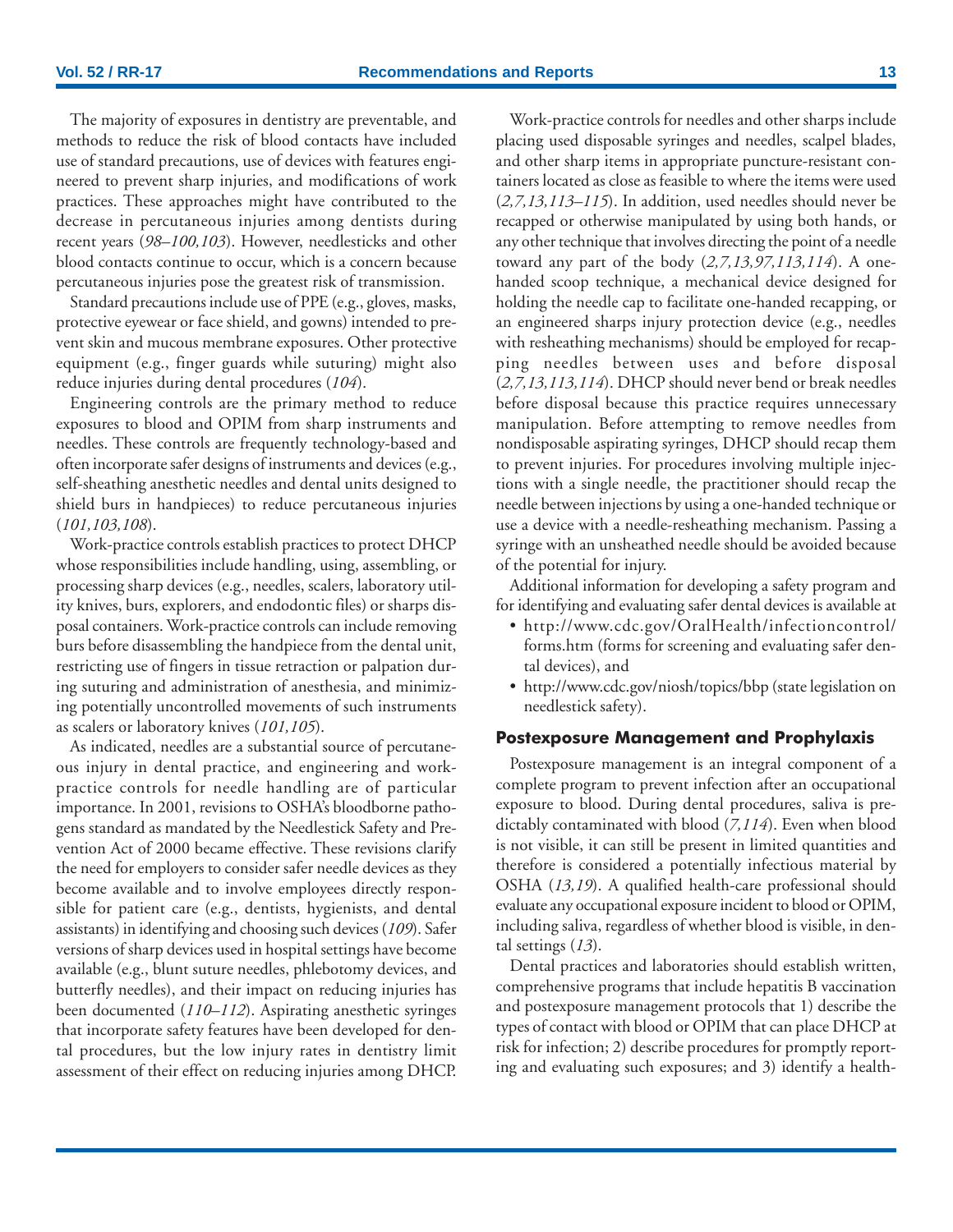care professional who is qualified to provide counseling and perform all medical evaluations and procedures in accordance with current recommendations of the U.S. Public Health Service (PHS), including PEP with chemotherapeutic drugs when indicated. DHCP, including students, who might reasonably be considered at risk for occupational exposure to blood or OPIM should be taught strategies to prevent contact with blood or OPIM and the principles of postexposure management, including PEP options, as part of their job orientation and training. Educational programs for DHCP and students should emphasize reporting all exposures to blood or OPIM as soon as possible, because certain interventions have to be initiated promptly to be effective. Policies should be consistent with the practices and procedures for worker protection required by OSHA and with current PHS recommendations for managing occupational exposures to blood (*13,19*).

After an occupational blood exposure, first aid should be administered as necessary. Puncture wounds and other injuries to the skin should be washed with soap and water; mucous membranes should be flushed with water. No evidence exists that using antiseptics for wound care or expressing fluid by squeezing the wound further reduces the risk of bloodborne pathogen transmission; however, use of antiseptics is not contraindicated. The application of caustic agents (e.g., bleach) or the injection of antiseptics or disinfectants into the wound is not recommended (*19*). Exposed DHCP should immediately report the exposure to the infection-control coordinator or other designated person, who should initiate referral to the qualified health-care professional and complete necessary reports. Because multiple factors contribute to the risk of infection after an occupational exposure to blood, the following information should be included in the exposure report, recorded in the exposed person's confidential medical record, and provided to the qualified health-care professional:

- Date and time of exposure.
- Details of the procedure being performed, including where and how the exposure occurred and whether the exposure involved a sharp device, the type and brand of device, and how and when during its handling the exposure occurred.
- Details of the exposure, including its severity and the type and amount of fluid or material. For a percutaneous injury, severity might be measured by the depth of the wound, gauge of the needle, and whether fluid was injected; for a skin or mucous membrane exposure, the estimated volume of material, duration of contact, and the condition of the skin (e.g., chapped, abraded, or intact) should be noted.
- Details regarding whether the source material was known to contain HIV or other bloodborne pathogens, and, if

the source was infected with HIV, the stage of disease, history of antiretroviral therapy, and viral load, if known.

- Details regarding the exposed person (e.g., hepatitis B vaccination and vaccine-response status).
- Details regarding counseling, postexposure management, and follow-up.

Each occupational exposure should be evaluated individually for its potential to transmit HBV, HCV, and HIV, based on the following:

- The type and amount of body substance involved.
- The type of exposure (e.g., percutaneous injury, mucous membrane or nonintact skin exposure, or bites resulting in blood exposure to either person involved).
- The infection status of the source.
- The susceptibility of the exposed person (*19*).

All of these factors should be considered in assessing the risk for infection and the need for further follow-up (e.g., PEP).

During 1990–1998, PHS published guidelines for PEP and other management of health-care worker exposures to HBV, HCV, or HIV (*69,116–119*). In 2001, these recommendations were updated and consolidated into one set of PHS guidelines (*19*). The new guidelines reflect the availability of new antiretroviral agents, new information regarding the use and safety of HIV PEP, and considerations regarding employing HIV PEP when resistance of the source patient's virus to antiretroviral agents is known or suspected. In addition, the 2001 guidelines provide guidance to clinicians and exposed HCP regarding when to consider HIV PEP and recommendations for PEP regimens (*19*).

## **Hand Hygiene**

Hand hygiene (e.g., handwashing, hand antisepsis, or surgical hand antisepsis) substantially reduces potential pathogens on the hands and is considered the single most critical measure for reducing the risk of transmitting organisms to patients and HCP (*120–123*). Hospital-based studies have demonstrated that noncompliance with hand hygiene practices is associated with health-care–associated infections and the spread of multiresistant organisms. Noncompliance also has been a major contributor to outbreaks (*123*). The prevalence of health-care–associated infections decreases as adherence of HCP to recommended hand hygiene measures improves (*124–126*).

The microbial flora of the skin, first described in 1938, consist of transient and resident microorganisms (*127*). Transient flora, which colonize the superficial layers of the skin, are easier to remove by routine handwashing. They are often acquired by HCP during direct contact with patients or contaminated environmental surfaces; these organisms are most frequently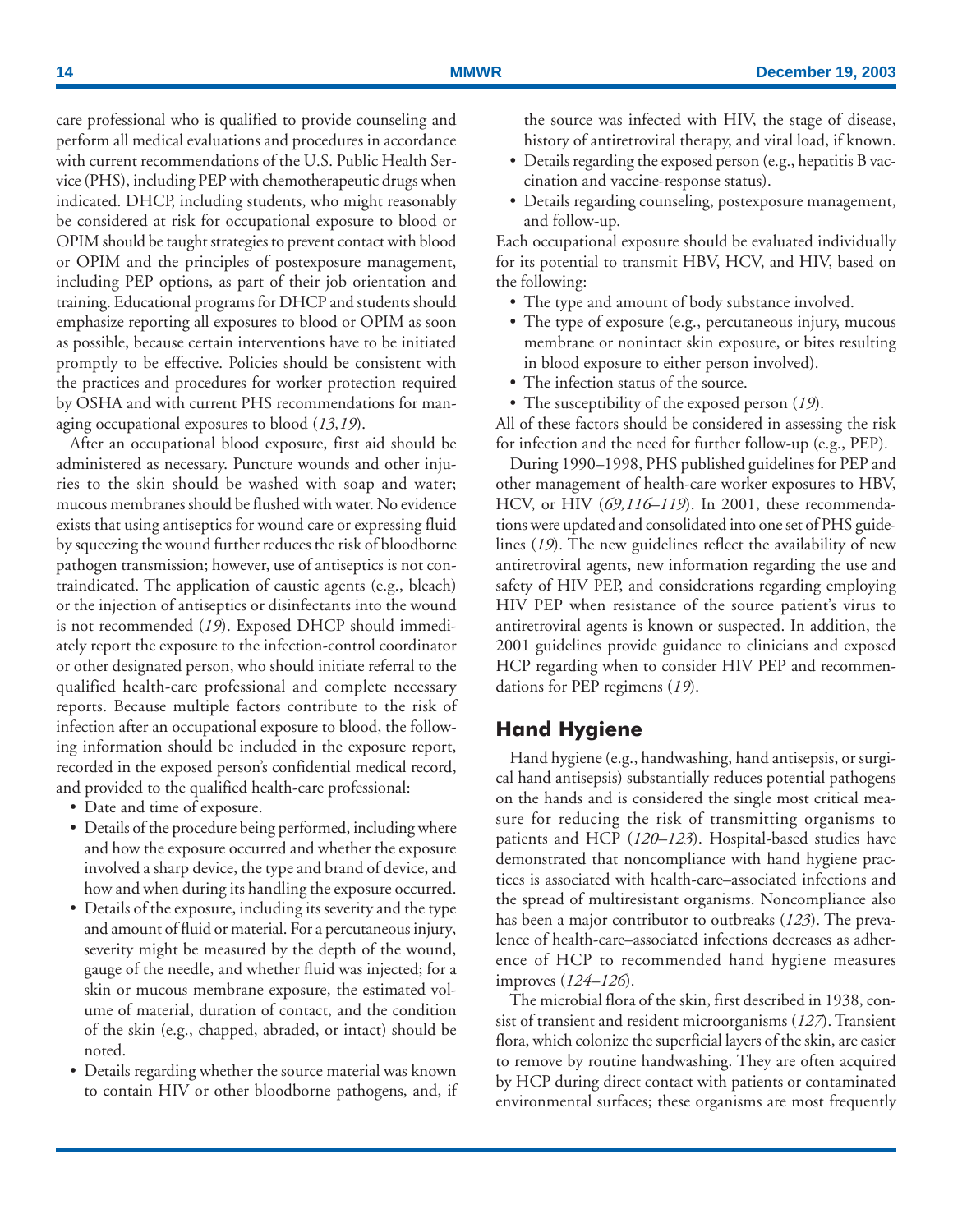associated with health-care–associated infections. Resident flora attached to deeper layers of the skin are more resistant to removal and less likely to be associated with such infections.

The preferred method for hand hygiene depends on the type of procedure, the degree of contamination, and the desired persistence of antimicrobial action on the skin (Table 2). For routine dental examinations and nonsurgical procedures, handwashing and hand antisepsis is achieved by using either a plain or antimicrobial soap and water. If the hands are not visibly soiled, an alcohol-based hand rub is adequate.

The purpose of surgical hand antisepsis is to eliminate transient flora and reduce resident flora for the duration of a procedure to prevent introduction of organisms in the operative wound, if gloves become punctured or torn. Skin bacteria can rapidly multiply under surgical gloves if hands are washed with soap that is not antimicrobial (*127,128*). Thus, an antimicrobial soap or alcohol hand rub with persistent activity should be used before surgical procedures (*129–131*).

Agents used for surgical hand antisepsis should substantially reduce microorganisms on intact skin, contain a nonirritating antimicrobial preparation, have a broad spectrum of activity, be fast-acting, and have a persistent effect (*121,132–135*). Persistence (i.e., extended antimicrobial activity that prevents or inhibits survival of microorganisms after the product is

**TABLE 2. Hand-hygiene methods and indications**

applied) is critical because microorganisms can colonize on hands in the moist environment underneath gloves (*122*).

Alcohol hand rubs are rapidly germicidal when applied to the skin but should include such antiseptics as chlorhexidine, quaternary ammonium compounds, octenidine, or triclosan to achieve persistent activity (*130*). Factors that can influence the effectiveness of the surgical hand antisepsis in addition to the choice of antiseptic agent include duration and technique of scrubbing, as well as condition of the hands, and techniques used for drying and gloving. CDC's 2002 guideline on hand hygiene in health-care settings provides more complete information (*123*).

#### **Selection of Antiseptic Agents**

Selecting the most appropriate antiseptic agent for hand hygiene requires consideration of multiple factors. Essential performance characteristics of a product (e.g., the spectrum and persistence of activity and whether or not the agent is fastacting) should be determined before selecting a product. Delivery system, cost per use, reliable vendor support and supply are also considerations. Because HCP acceptance is a major factor regarding compliance with recommended hand hygiene protocols (*122,123,147,148*), considering DHCP needs is critical and should include possible chemical allergies,

| <b>Method</b>       | Agent                                                                                                                                                                                                                                                                           | <b>Purpose</b>                                                                                    | Duration (minimum)                                                                                                                  | Indication*                                                                                                                                                                                 |
|---------------------|---------------------------------------------------------------------------------------------------------------------------------------------------------------------------------------------------------------------------------------------------------------------------------|---------------------------------------------------------------------------------------------------|-------------------------------------------------------------------------------------------------------------------------------------|---------------------------------------------------------------------------------------------------------------------------------------------------------------------------------------------|
| Routine handwash    | Water and nonantimicrobial soap (e.g.,<br>plain soap <sup>†</sup> )                                                                                                                                                                                                             | Remove soil and transient<br>microorganisms                                                       | 15 seconds <sup>§</sup>                                                                                                             | Before and after treating each patient<br>(e.g., before glove placement and after<br>glove removal). After barehanded                                                                       |
| Antiseptic handwash | Water and antimicrobial soap (e.g.,<br>chlorhexidine, iodine and iodophors,<br>chloroxylenol [PCMX], triclosan)                                                                                                                                                                 | Remove or destroy<br>transient microorganisms<br>and reduce resident flora                        | 15 seconds <sup>§</sup>                                                                                                             | touching of inanimate objects likely to be<br>contaminated by blood or saliva. Before<br>leaving the dental operatory or the dental<br>laboratory. When visibly soiled. <sup>1</sup> Before |
| Antiseptic hand rub | Alcohol-based hand rub <sup>11</sup>                                                                                                                                                                                                                                            | Remove or destroy<br>transient microorganisms<br>and reduce resident flora                        | Rub hands until the<br>agent is dry <sup>¶</sup>                                                                                    | regloving after removing gloves that are<br>torn, cut, or punctured.                                                                                                                        |
| Surgical antisepsis | Water and antimicrobial soap (e.g.,<br>chlorhexidine, iodine and iodophors,<br>chloroxylenol [PCMX], triclosan)<br>Water and non-antimicrobial soap (e.g.,<br>plain soap <sup>†</sup> ) followed by an alcohol-based<br>surgical hand-scrub product with<br>persistent activity | Remove or destroy<br>transient microorganisms<br>and reduce resident flora<br>(persistent effect) | 2-6 minutes<br>Follow manufacturer<br>instructions for<br>surgical hand-scrub<br>product with<br>persistent activity <sup>1**</sup> | Before donning sterile surgeon's gloves<br>for surgical procedures <sup>††</sup>                                                                                                            |

(7,9,11,13,113,120–123,125,126,136–138).

<sup>†</sup> Pathogenic organisms have been found on or around bar soap during and after use (139). Use of liquid soap with hands-free dispensing controls is preferable.

Time reported as effective in removing most transient flora from the skin. For most procedures, a vigorous rubbing together of all surfaces of premoistened lathered hands and fingers for  $\geq$ 15 seconds, followed by rinsing under a stream of cool or tepid water is recommended (9,120,123,140,141). Hands should always be dried thoroughly before donning gloves.

If Alcohol-based hand rubs should contain 60%–95% ethanol or isopropanol and should not be used in the presence of visible soil or organic material. If using an alcohol-based<br>hand rub, apply adequate amount to palm of one The drying effect of alcohol can be reduced or eliminated by adding 1%–3% glycerol or other skin-conditioning agents (123).

After application of alcohol-based surgical hand-scrub product with persistent activity as recommended, allow hands and forearms to dry thoroughly and immediately don sterile surgeon's gloves (144,145). Follow manufacturer instructions (122,123,137,146).

Before beginning surgical hand scrub, remove all arm jewelry and any hand jewelry that may make donning gloves more difficult, cause gloves to tear more readily (142,143), or interfere with glove usage (e.g., ability to wear the correct-sized glove or altered glove integrity).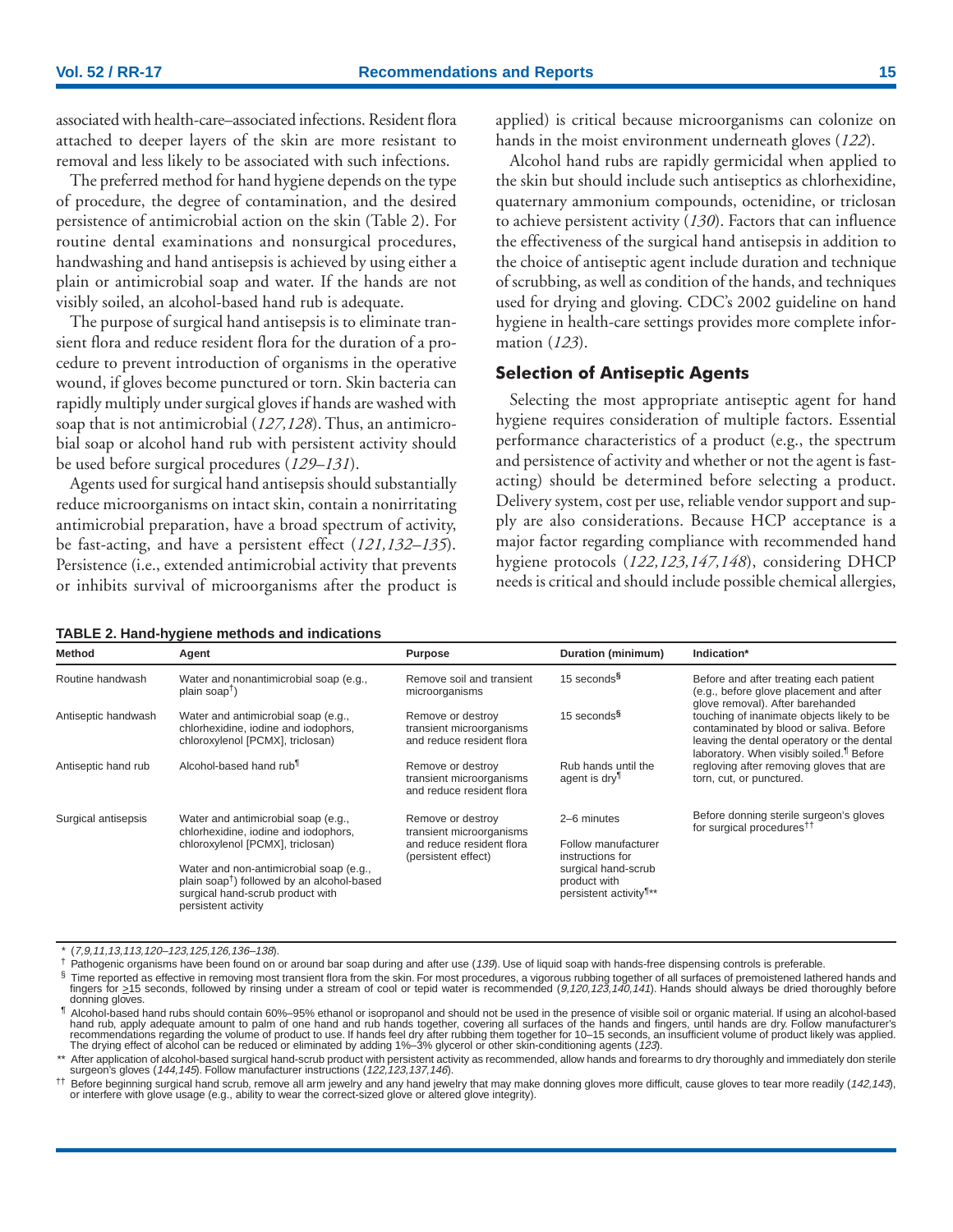skin integrity after repeated use, compatibility with lotions used, and offensive agent ingredients (e.g., scent). Discussing specific preparations or ingredients used for hand antisepsis is beyond the scope of this report. DHCP should choose from commercially available HCP handwashes when selecting agents for hand antisepsis or surgical hand antisepsis.

#### **Storage and Dispensing of Hand Care Products**

Handwashing products, including plain (i.e., nonantimicrobial) soap and antiseptic products, can become contaminated or support the growth of microorganisms (*122*). Liquid products should be stored in closed containers and dispensed from either disposable containers or containers that are washed and dried thoroughly before refilling. Soap should not be added to a partially empty dispenser, because this practice of topping off might lead to bacterial contamination (*149,150*). Store and dispense products according to manufacturers' directions.

#### **Lotions**

The primary defense against infection and transmission of pathogens is healthy, unbroken skin. Frequent handwashing with soaps and antiseptic agents can cause chronic irritant contact dermatitis among DHCP. Damage to the skin changes skin flora, resulting in more frequent colonization by staphylococci and gram-negative bacteria (*151,152*). The potential of detergents to cause skin irritation varies considerably, but can be reduced by adding emollients. Lotions are often recommended to ease the dryness resulting from frequent handwashing and to prevent dermatitis from glove use (*153,154*). However, petroleum-based lotion formulations can weaken latex gloves and increase permeability. For that reason, lotions that contain petroleum or other oil emollients should only be used at the end of the work day (*122,155*). Dental practitioners should obtain information from lotion manufacturers regarding interaction between lotions, gloves, dental materials, and antimicrobial products.

#### **Fingernails and Artificial Nails**

Although the relationship between fingernail length and wound infection is unknown, keeping nails short is considered key because the majority of flora on the hands are found under and around the fingernails (*156*). Fingernails should be short enough to allow DHCP to thoroughly clean underneath them and prevent glove tears (*122*). Sharp nail edges or broken nails are also likely to increase glove failure. Long artificial or natural nails can make donning gloves more difficult and can cause gloves to tear more readily. Hand carriage of gramnegative organisms has been determined to be greater among wearers of artificial nails than among nonwearers, both before and after handwashing (*157–160*). In addition, artificial fingernails or extenders have been epidemiologically implicated in multiple outbreaks involving fungal and bacterial infections in hospital intensive-care units and operating rooms (*161– 164*). Freshly applied nail polish on natural nails does not increase the microbial load from periungual skin if fingernails are short; however, chipped nail polish can harbor added bacteria (*165,166*).

#### **Jewelry**

Studies have demonstrated that skin underneath rings is more heavily colonized than comparable areas of skin on fingers without rings (*167–170*). In a study of intensive-care nurses, multivariable analysis determined rings were the only substantial risk factor for carriage of gram-negative bacilli and *Staphylococcus aureus,* and the concentration of organisms correlated with the number of rings worn (*170*). However, two other studies demonstrated that mean bacterial colony counts on hands after handwashing were similar among persons wearing rings and those not wearing rings (*169,171*). Whether wearing rings increases the likelihood of transmitting a pathogen is unknown; further studies are needed to establish whether rings result in higher transmission of pathogens in health-care settings. However, rings and decorative nail jewelry can make donning gloves more difficult and cause gloves to tear more readily (*142,143*). Thus, jewelry should not interfere with glove use (e.g., impair ability to wear the correct-sized glove or alter glove integrity).

## **Personal Protective Equipment**

PPE is designed to protect the skin and the mucous membranes of the eyes, nose, and mouth of DHCP from exposure to blood or OPIM. Use of rotary dental and surgical instruments (e.g., handpieces or ultrasonic scalers) and air-water syringes creates a visible spray that contains primarily largeparticle droplets of water, saliva, blood, microorganisms, and other debris. This spatter travels only a short distance and settles out quickly, landing on the floor, nearby operatory surfaces, DHCP, or the patient. The spray also might contain certain aerosols (i.e., particles of respirable size, <10 µm). Aerosols can remain airborne for extended periods and can be inhaled. However, they should not be confused with the large-particle spatter that makes up the bulk of the spray from handpieces and ultrasonic scalers. Appropriate work practices, including use of dental dams (*172*) and high-velocity air evacuation, should minimize dissemination of droplets, spatter, and aerosols (*2*).

Primary PPE used in oral health-care settings includes gloves, surgical masks, protective eyewear, face shields, and protective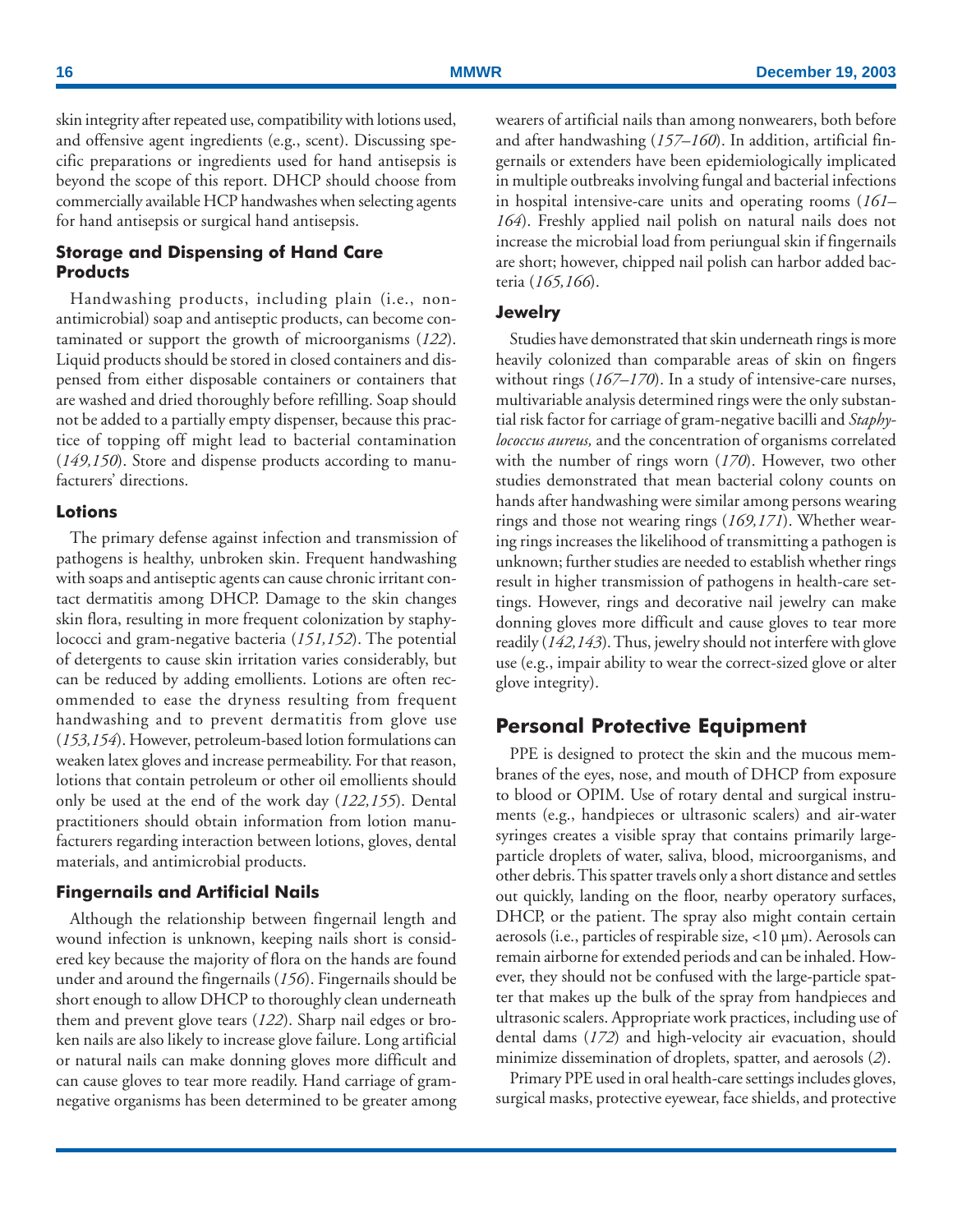clothing (e.g., gowns and jackets). All PPE should be removed before DHCP leave patient-care areas (*13*). Reusable PPE (e.g., clinician or patient protective eyewear and face shields) should be cleaned with soap and water, and when visibly soiled, disinfected between patients, according to the manufacturer's directions (*2,13*). Wearing gloves, surgical masks, protective eyewear, and protective clothing in specified circumstances to reduce the risk of exposures to bloodborne pathogens is mandated by OSHA (*13*). General work clothes (e.g., uniforms, scrubs, pants, and shirts) are neither intended to protect against a hazard nor considered PPE.

#### **Masks, Protective Eyewear, Face Shields**

A surgical mask that covers both the nose and mouth and protective eyewear with solid side shields or a face shield should be worn by DHCP during procedures and patient-care activities likely to generate splashes or sprays of blood or body fluids. Protective eyewear for patients shields their eyes from spatter or debris generated during dental procedures. A surgical mask protects against microorganisms generated by the wearer, with >95% bacterial filtration efficiency, and also protects DHCP from large-particle droplet spatter that might contain bloodborne pathogens or other infectious microorganisms (*173*). The mask's outer surface can become contaminated with infectious droplets from spray of oral fluids or from touching the mask with contaminated fingers. Also, when a mask becomes wet from exhaled moist air, the resistance to airflow through the mask increases, causing more airflow to pass around edges of the mask. If the mask becomes wet, it should be changed between patients or even during patient treatment, when possible (*2,174*).

When airborne infection isolation precautions (expanded or transmission-based) are necessary (e.g., for TB patients), a National Institute for Occupational Safety and Health (NIOSH)-certified particulate-filter respirator (e.g., N95, N99, or N100) should be used (*20*). *N95* refers to the ability to filter 1-µm particles in the unloaded state with a filter efficiency of >95% (i.e., filter leakage <5%), given flow rates of  $\leq$ 50 L/min (i.e., approximate maximum airflow rate of HCP during breathing). Available data indicate infectious droplet nuclei measure 1–5 µm; therefore, respirators used in healthcare settings should be able to efficiently filter the smallest particles in this range.

The majority of surgical masks are not NIOSH-certified as respirators, do not protect the user adequately from exposure to TB, and do not satisfy OSHA requirements for respiratory protection (*174,175*). However, certain surgical masks (i.e., surgical N95 respirator) do meet the requirements and are certified by NIOSH as respirators. The level of protection a respirator provides is determined by the efficiency of the filter material for incoming air and how well the face piece fits or seals to the face (e.g., qualitatively or quantitatively tested in a reliable way to obtain a face-seal leakage of <10% and to fit the different facial sizes and characteristics of HCP).

When respirators are used while treating patients with diseases requiring airborne-transmission precautions (e.g., TB), they should be used in the context of a complete respiratory protection program (*175*). This program should include training and fit testing to ensure an adequate seal between the edges of the respirator and the wearer's face. Detailed information regarding respirator programs, including fit-test procedures are available at http://www.cdc.gov/niosh/99-143.html (*174,176*).

#### **Protective Clothing**

Protective clothing and equipment (e.g., gowns, lab coats, gloves, masks, and protective eyewear or face shield) should be worn to prevent contamination of street clothing and to protect the skin of DHCP from exposures to blood and body substances (*2,7,10,11,13,137*). OSHA bloodborne pathogens standard requires sleeves to be long enough to protect the forearms when the gown is worn as PPE (i.e., when spatter and spray of blood, saliva, or OPIM to the forearms is anticipated) (*13,14*). DHCP should change protective clothing when it becomes visibly soiled and as soon as feasible if penetrated by blood or other potentially infectious fluids (*2,13,14,137*). All protective clothing should be removed before leaving the work area (*13*).

#### **Gloves and Gloving**

DHCP wear gloves to prevent contamination of their hands when touching mucous membranes, blood, saliva, or OPIM, and also to reduce the likelihood that microorganisms present on the hands of DHCP will be transmitted to patients during surgical or other patient-care procedures (*1,2,7,10*). Medical gloves, both patient examination and surgeon's gloves, are manufactured as single-use disposable items that should be used for only one patient, then discarded. Gloves should be changed between patients and when torn or punctured.

Wearing gloves does not eliminate the need for handwashing. Hand hygiene should be performed immediately before donning gloves. Gloves can have small, unapparent defects or can be torn during use, and hands can become contaminated during glove removal (*122,177–187*). These circumstances increase the risk of operative wound contamination and exposure of the DHCP's hands to microorganisms from patients. In addition, bacteria can multiply rapidly in the moist environments underneath gloves, and thus, the hands should be dried thoroughly before donning gloves and washed again immediately after glove removal.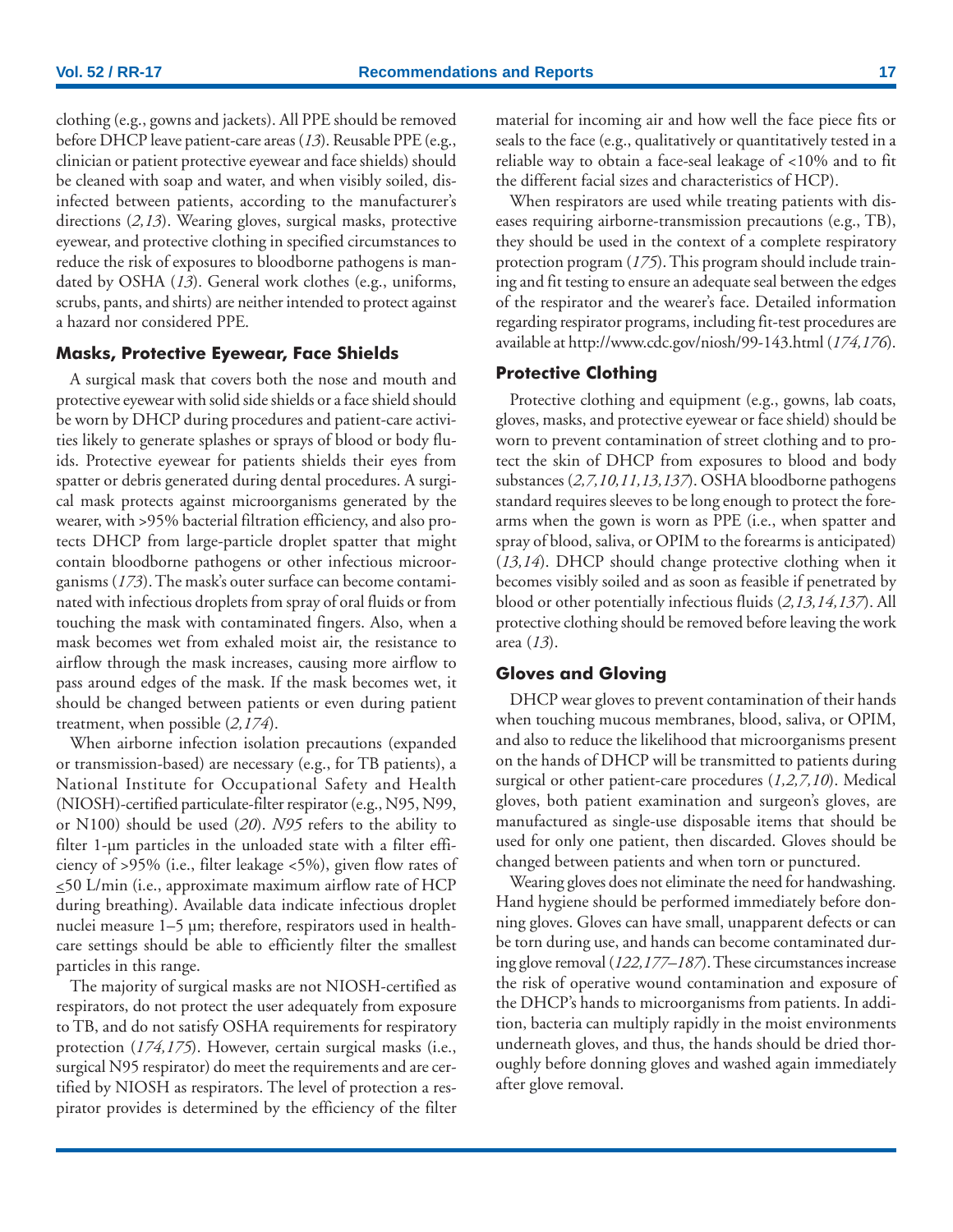#### **Types of Gloves**

Because gloves are task-specific, their selection should be based on the type of procedure to be performed (e.g., surgery or patient examination) (Table 3). Sterile surgeon's gloves must meet standards for sterility assurance established by FDA and are less likely than patient examination gloves to harbor pathogens that could contaminate an operative wound (*188*). Appropriate gloves in the correct size should be readily accessible (*13*).

#### **Glove Integrity**

Limited studies of the penetrability of different glove materials under conditions of use have been conducted in the dental environment. Consistent with observations in clinical medicine, leakage rates vary by glove material (e.g., latex, vinyl, and nitrile), duration of use, and type of procedure performed (*182,184,186,189–191*), as well as by manufacturer (*192– 194*). The frequency of perforations in surgeon's gloves used during outpatient oral surgical procedures has been determined to range from 6% to 16% (*181,185,195,196*).

Studies have demonstrated that HCP and DHCP are frequently unaware of minute tears in gloves that occur during use (*186,190,191,197*). These studies determined that gloves developed defects in 30 minutes–3 hours, depending on type of glove and procedure. Investigators did not determine an optimal time for changing gloves during procedures.

During dental procedures, patient examination and surgeon's gloves commonly contact multiple types of chemicals and materials (e.g., disinfectants and antiseptics, composite resins, and bonding agents) that can compromise the integrity of latex as well as vinyl, nitrile, and other synthetic glove materials (*198–206*). In addition, latex gloves can interfere with the setting of vinyl polysiloxane impression materials (*207–209*), although the setting is apparently not adversely affected by synthetic vinyl gloves (*207,208*). Given the diverse selection of dental materials on the market, dental practitioners should consult glove manufacturers regarding the chemical compatibility of glove materials.

If the integrity of a glove is compromised (e.g., punctured), it should be changed as soon as possible (*13,210,211*). Washing latex gloves with plain soap, chlorhexidine, or alcohol can lead to the formation of glove micropunctures (*177,212,213*) and subsequent hand contamination (*138*). Because this condition, known as wicking, can allow penetration of liquids through undetected holes, washing gloves is not recommended. After a hand rub with alcohol, the hands should be thoroughly

#### **TABLE 3. Glove types and indications**

**Commercially available glove materials\* Glove Indication Comment Material Attributes†** Patient examination gloves§ Surgeon's gloves§ Nonmedical gloves Patient care, examinations, other nonsurgical procedures involving contact with mucous membranes, and laboratory procedures Surgical procedures Housekeeping procedures (e.g., cleaning and disinfection) Handling contaminated sharps or chemicals Not for use during patient care Natural-rubber latex (NRL) Nitrile Nitrile and chloroprene (neoprene) blends Nitrile & NRL blends Butadiene methyl methacrylate Polyvinyl chloride (PVC, vinyl) Polyurethane Styrene-based copolymer NRL Nitrile Chloroprene (neoprene) NRL and nitrile or chloroprene blends Synthetic polyisoprene Styrene-based copolymer Polyurethane NRL and nitrile or chloroprene blends Chloroprene (neoprene) Nitrile Butyl rubber Fluoroelastomer Polyethylene and ethylene vinyl alcohol copolymer 1, 2  $2, 3$ 2, 3 1, 2, 3 2, 3 4 4 4, 5 1, 2 2, 3 2, 3 2, 3 2 4, 5 4 2, 3 2, 3 2, 3 2, 3 3, 4, 6 3, 4, 6 Medical device regulated by the Food and Drug Administration (FDA). Nonsterile and sterile single-use disposable. Use for one patient and discard appropriately. Medical device regulated by the FDA. Sterile and single-use disposable. Use for one patient and discard appropriately. Not a medical device regulated by the FDA. Commonly referred to as utility, industrial, or general purpose gloves. Should be puncture- or chemical-resistant, depending on the task. Latex gloves do not provide adequate chemical protection. Sanitize after use.

 $\frac{1}{1}$  Physical properties can vary by material, manufacturer, and protein and chemical composition.<br><sup>†</sup> 1 contains allergenic NRL proteins.

2 vulcanized rubber, contains allergenic rubber processing chemicals.

3 likely to have enhanced chemical or puncture resistance.

4 nonvulcanized and does not contain rubber processing chemicals.

5 inappropriate for use with methacrylates.

Medical or dental gloves include patient-examination gloves and surgeon's (i.e., surgical) gloves and are medical devices regulated by the FDA. Only FDA-cleared medical or dental patient-examination gloves and surgical gloves can be used for patient care.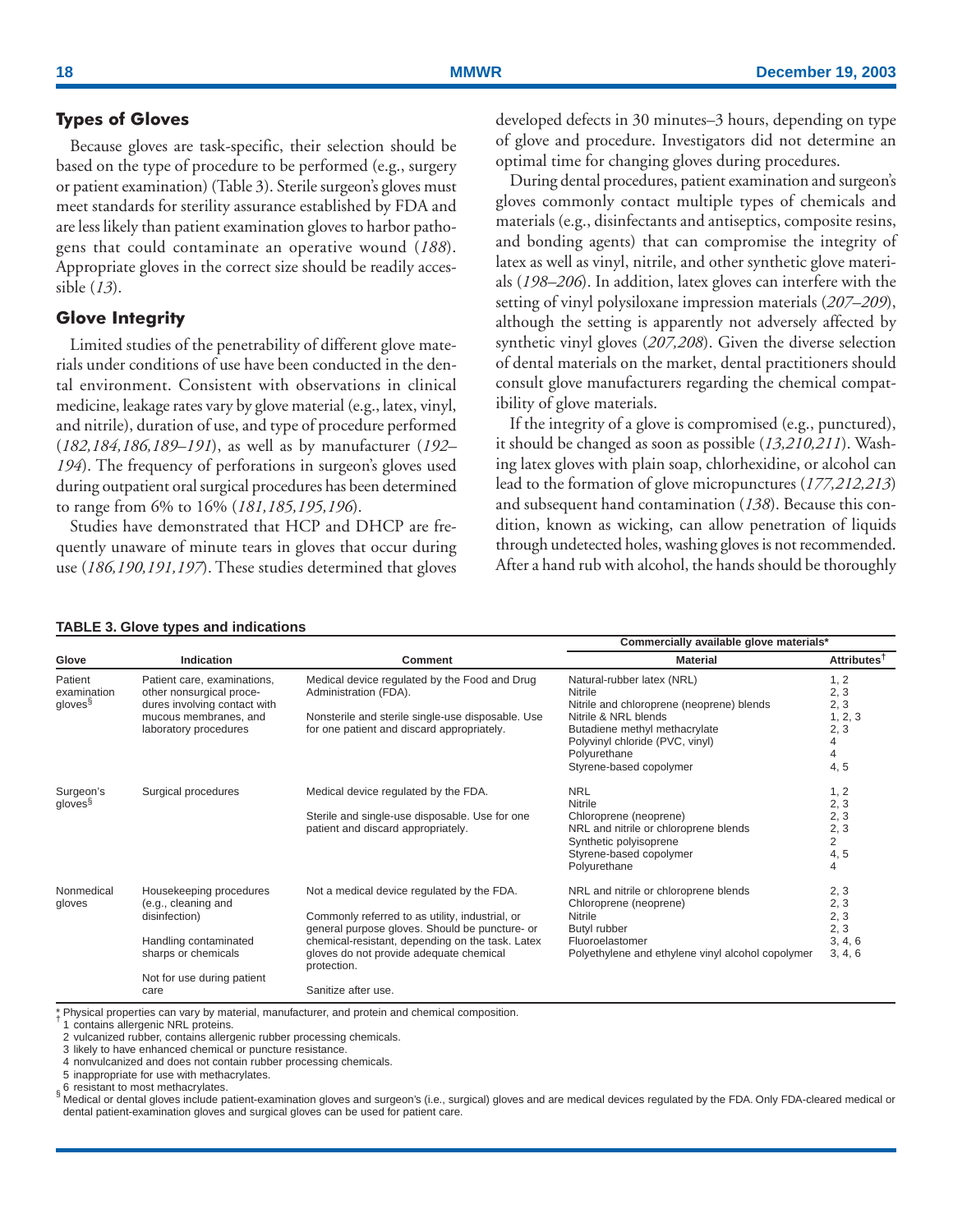dried before gloving, because hands still wet with an alcoholbased hand hygiene product can increase the risk of glove perforation (*192*).

FDA regulates the medical glove industry, which includes gloves marketed as sterile surgeon's and sterile or nonsterile patient examination gloves. General-purpose utility gloves are also used in dental health-care settings but are not regulated by FDA because they are not promoted for medical use. More rigorous standards are applied to surgeon's than to examination gloves. FDA has identified acceptable quality levels (e.g., maximum defects allowed) for glove manufacturers (*214*), but even intact gloves eventually fail with exposure to mechanical (e.g., sharps, fingernails, or jewelry) and chemical (e.g., dimethyacrylates) hazards and over time. These variables can be controlled, ultimately optimizing glove performance, by 1) maintaining short fingernails, 2) minimizing or eliminating hand jewelry, and 3) using engineering and work-practice controls to avoid injuries with sharps.

#### **Sterile Surgeon's Gloves and Double-Gloving During Oral Surgical Procedures**

Certain limited studies have determined no difference in postoperative infection rates after routine tooth extractions when surgeons wore either sterile or nonsterile gloves (*215,216*). However, wearing sterile surgeon's gloves during surgical procedures is supported by a strong theoretical rationale (*2,7,137*). Sterile gloves minimize transmission of microorganisms from the hands of surgical DHCP to patients and prevent contamination of the hands of surgical DHCP with the patient's blood and body fluids (*137*). In addition, sterile surgeon's gloves are more rigorously regulated by FDA and therefore might provide an increased level of protection for the provider if exposure to blood is likely.

Although the effectiveness of wearing two pairs of gloves in preventing disease transmission has not been demonstrated, the majority of studies among HCP and DHCP have demonstrated a lower frequency of inner glove perforation and visible blood on the surgeon's hands when double gloves are worn (*181,185,195,196,198,217–219*). In one study evaluating double gloves during oral surgical and dental hygiene procedures, the perforation of outer latex gloves was greater during longer procedures (i.e., >45 minutes), with the highest rate (10%) of perforation occurring during oral surgery procedures (*196*). Based on these studies, double gloving might provide additional protection from occupational blood contact (*220*). Double gloving does not appear to substantially reduce either manual dexterity or tactile sensitivity (*221–223*). Additional protection might also be provided by specialty products (e.g., orthopedic surgical gloves and glove liners) (*224*).

## **Contact Dermatitis and Latex Hypersensitivity**

Occupationally related contact dermatitis can develop from frequent and repeated use of hand hygiene products, exposure to chemicals, and glove use. Contact dermatitis is classified as either irritant or allergic. Irritant contact dermatitis is common, nonallergic, and develops as dry, itchy, irritated areas on the skin around the area of contact. By comparison, allergic contact dermatitis (type IV hypersensitivity) can result from exposure to accelerators and other chemicals used in the manufacture of rubber gloves (e.g., natural rubber latex, nitrile, and neoprene), as well as from other chemicals found in the dental practice setting (e.g., methacrylates and glutaraldehyde). Allergic contact dermatitis often manifests as a rash beginning hours after contact and, similar to irritant dermatitis, is usually confined to the area of contact.

Latex allergy (type I hypersensitivity to latex proteins) can be a more serious systemic allergic reaction, usually beginning within minutes of exposure but sometimes occurring hours later and producing varied symptoms. More common reactions include runny nose, sneezing, itchy eyes, scratchy throat, hives, and itchy burning skin sensations. More severe symptoms include asthma marked by difficult breathing, coughing spells, and wheezing; cardiovascular and gastrointestinal ailments; and in rare cases, anaphylaxis and death (*32,225*). The American Dental Association (ADA) began investigating the prevalence of type I latex hypersensitivity among DHCP at the ADA annual meeting in 1994. In 1994 and 1995, approximately 2,000 dentists, hygienists, and assistants volunteered for skin-prick testing. Data demonstrated that 6.2% of those tested were positive for type I latex hypersensitivity (*226*). Data from the subsequent 5 years of this ongoing crosssectional study indicated a decline in prevalence from 8.5% to 4.3% (*227*). This downward trend is similar to that reported by other studies and might be related to use of latex gloves with lower allergen content (*228–230*).

Natural rubber latex proteins responsible for latex allergy are attached to glove powder. When powdered latex gloves are worn, more latex protein reaches the skin. In addition, when powdered latex gloves are donned or removed, latex protein/ powder particles become aerosolized and can be inhaled, contacting mucous membranes (*231*). As a result, allergic patients and DHCP can experience cutaneous, respiratory, and conjunctival symptoms related to latex protein exposure. DHCP can become sensitized to latex protein with repeated exposure (*232–236*). Work areas where only powder-free, low-allergen latex gloves are used demonstrate low or undetectable amounts of latex allergy-causing proteins (*237–239*) and fewer symptoms among HCP related to natural rubber latex allergy.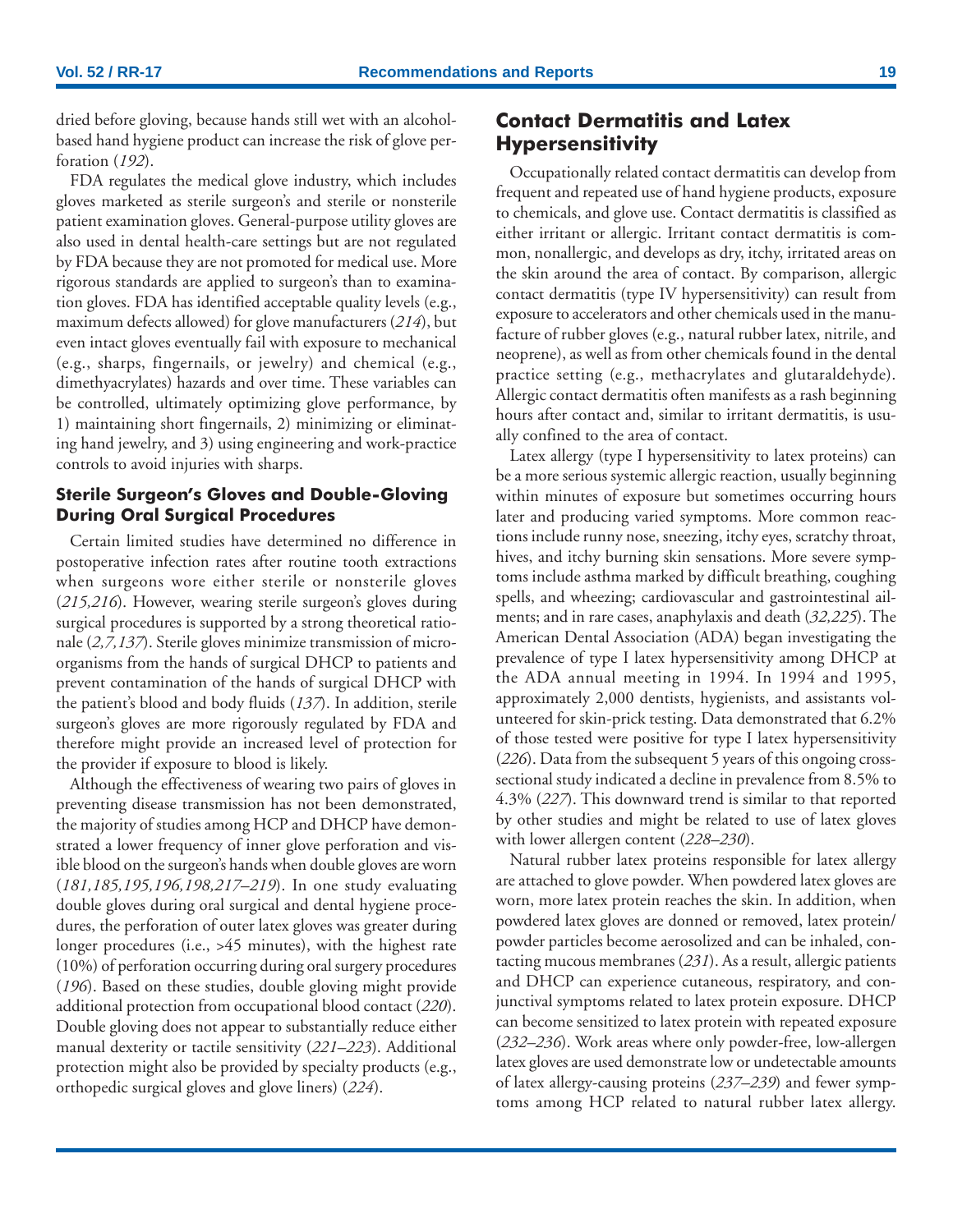Because of the role of glove powder in exposure to latex protein, NIOSH recommends that if latex gloves are chosen, HCP should be provided with reduced protein, powder-free gloves (*32*). Nonlatex (e.g., nitrile or vinyl) powder-free and lowprotein gloves are also available (*31,240*). Although rare, potentially life-threatening anaphylactic reactions to latex can occur; dental practices should be appropriately equipped and have procedures in place to respond to such emergencies.

DHCP and dental patients with latex allergy should not have direct contact with latex-containing materials and should be in a latex-safe environment with all latex-containing products removed from their vicinity (*31*). Dental patients with histories of latex allergy can be at risk from dental products (e.g., prophylaxis cups, rubber dams, orthodontic elastics, and medication vials) (*241*). Any latex-containing devices that cannot be removed from the treatment environment should be adequately covered or isolated. Persons might also be allergic to chemicals used in the manufacture of natural rubber latex and synthetic rubber gloves as well as metals, plastics, or other materials used in dental care. Taking thorough health histories for both patients and DHCP, followed by avoidance of contact with potential allergens can minimize the possibility of adverse reactions. Certain common predisposing conditions for latex allergy include previous history of allergies, a history of spina bifida, urogenital anomalies, or allergies to avocados, kiwis, nuts, or bananas. The following precautions should be considered to ensure safe treatment for patients who have possible or documented latex allergy:

- Be aware that latent allergens in the ambient air can cause respiratory or anaphylactic symptoms among persons with latex hypersensitivity. Patients with latex allergy can be scheduled for the first appointment of the day to minimize their inadvertent exposure to airborne latex particles.
- Communicate with other DHCP regarding patients with latex allergy (e.g., by oral instructions, written protocols, and posted signage) to prevent them from bringing latexcontaining materials into the treatment area.
- Frequently clean all working areas contaminated with latex powder or dust.
- Have emergency treatment kits with latex-free products available at all times.
- If latex-related complications occur during or after a procedure, manage the reaction and seek emergency assistance as indicated. Follow current medical emergency response recommendations for management of anaphylaxis (*32*).

## **Sterilization and Disinfection of Patient-Care Items**

Patient-care items (dental instruments, devices, and equipment) are categorized as critical, semicritical, or noncritical, depending on the potential risk for infection associated with their intended use (Table 4) (*242*). Critical items used to penetrate soft tissue or bone have the greatest risk of transmitting infection and should be sterilized by heat. Semicritical items touch mucous membranes or nonintact skin and have a lower risk of transmission; because the majority of semicritical items in dentistry are heat-tolerant, they also should be sterilized by using heat. If a semicritical item is heat-sensitive, it should, at a minimum, be processed with high-level disinfection (*2*).

Noncritical patient-care items pose the least risk of transmission of infection, contacting only intact skin, which can serve as an effective barrier to microorganisms. In the majority of cases, cleaning, or if visibly soiled, cleaning followed by disinfection with an EPA-registered hospital disinfectant is adequate. When the item is visibly contaminated with blood or OPIM, an EPA-registered hospital disinfectant with a tuberculocidal claim (i.e., intermediate-level disinfectant) should be used (*2,243,244*). Cleaning or disinfection of certain noncritical patient-care items can be difficult or damage the surfaces; therefore, use of disposable barrier protection of these surfaces might be a preferred alternative.

FDA-cleared sterilant/high-level disinfectants and EPAregistered disinfectants must have clear label claims for intended use, and manufacturer instructions for use must be followed (*245*). A more complete description of the regulatory framework in the United States by which liquid chemical germicides are evaluated and regulated is included (Appendix A).

|  |  | TABLE 4. Infection-control categories of patient-care instruments |  |  |  |
|--|--|-------------------------------------------------------------------|--|--|--|
|--|--|-------------------------------------------------------------------|--|--|--|

| <b>Definition</b>                                                                                                                                                        | Dental instrument or item                                                                       |
|--------------------------------------------------------------------------------------------------------------------------------------------------------------------------|-------------------------------------------------------------------------------------------------|
| Penetrates soft tissue, contacts bone, enters into or contacts the blood-<br>stream or other normally sterile tissue.                                                    | Surgical instruments, periodontal scalers, scalpel blades, surgical dental<br>burs              |
| Contacts mucous membranes or nonintact skin; will not penetrate soft<br>tissue, contact bone, enter into or contact the bloodstream or other<br>normally sterile tissue. | Dental mouth mirror, amalgam condenser, reusable dental impression<br>trays, dental handpieces* |
| Contacts intact skin.                                                                                                                                                    | Radiograph head/cone, blood pressure cuff, facebow, pulse oximeter                              |
|                                                                                                                                                                          |                                                                                                 |

\* Although dental handpieces are considered a semicritical item, they should always be heat-sterilized between uses and not high-level disinfected (246). See Dental Handpieces and Other Devices Attached to Air or Waterlines for detailed information.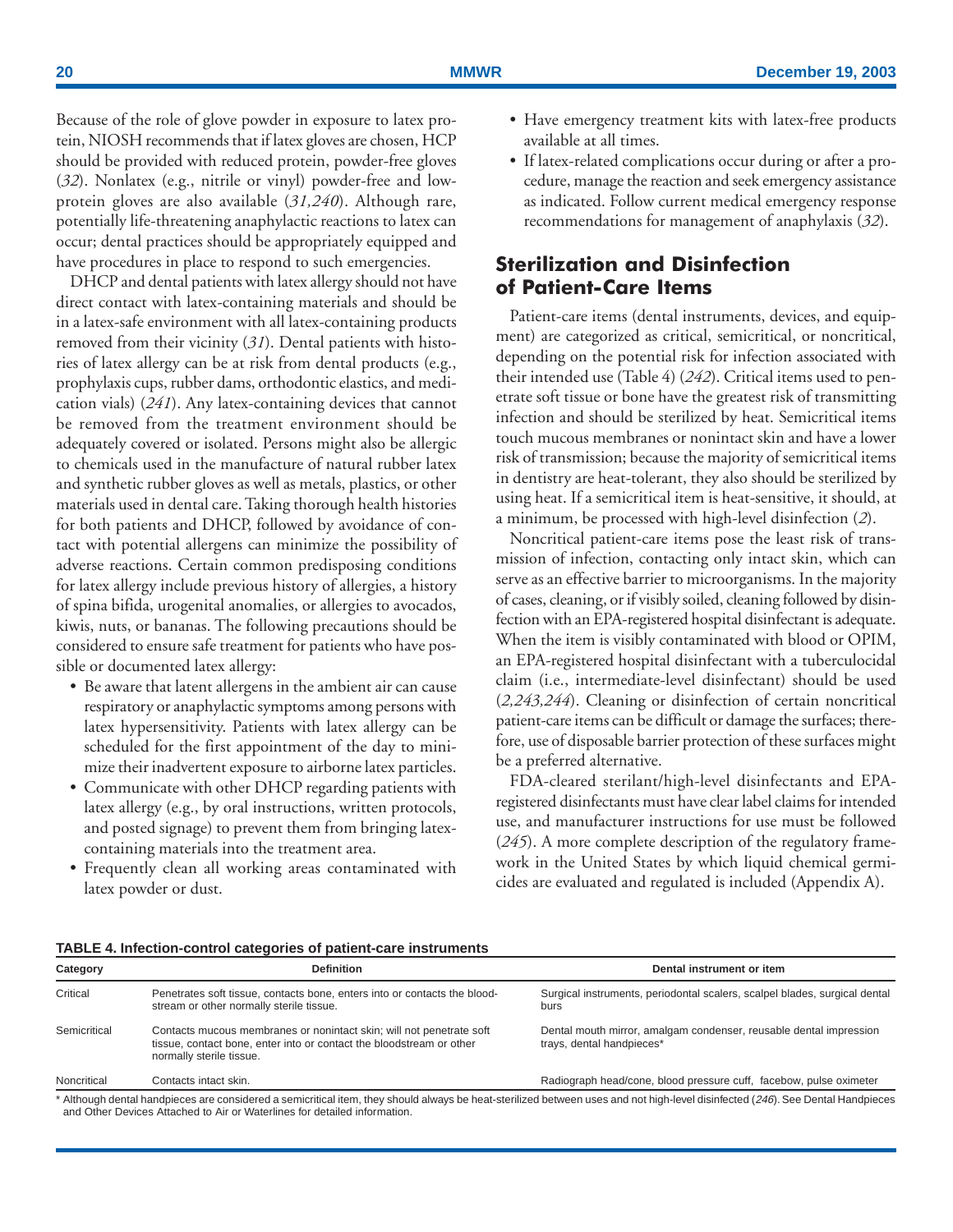Three levels of disinfection, high, intermediate, and low, are used for patient-care devices that do not require sterility and two levels, intermediate and low, for environmental surfaces (*242*). The intended use of the patient-care item should determine the recommended level of disinfection. Dental practices should follow the product manufacturer's directions regarding concentrations and exposure time for disinfectant activity relative to the surface to be disinfected (*245*). A summary of sterilization and disinfection methods is included (Appendix C).

#### **Transporting and Processing Contaminated Critical and Semicritical Patient-Care Items**

DHCP can be exposed to microorganisms on contaminated instruments and devices through percutaneous injury, contact with nonintact skin on the hands, or contact with mucous membranes of the eyes, nose, or mouth. Contaminated instruments should be handled carefully to prevent exposure to sharp instruments that can cause a percutaneous injury. Instruments should be placed in an appropriate container at the point of use to prevent percutaneous injuries during transport to the instrument processing area (*13*).

Instrument processing requires multiple steps to achieve sterilization or high-level disinfection. Sterilization is a complex process requiring specialized equipment, adequate space, qualified DHCP who are provided with ongoing training, and regular monitoring for quality assurance (*247*). Correct cleaning, packaging, sterilizer loading procedures, sterilization methods, or high-level disinfection methods should be followed to ensure that an instrument is adequately processed and safe for reuse on patients.

#### **Instrument Processing Area**

DHCP should process all instruments in a designated central processing area to more easily control quality and ensure safety (*248*). The central processing area should be divided into sections for 1) receiving, cleaning, and decontamination; 2) preparation and packaging; 3) sterilization; and 4) storage. Ideally, walls or partitions should separate the sections to control traffic flow and contain contaminants generated during processing. When physical separation of these sections cannot be achieved, adequate spatial separation might be satisfactory if the DHCP who process instruments are trained in work practices to prevent contamination of clean areas (*248*). Space should be adequate for the volume of work anticipated and the items to be stored (*248*).

#### **Receiving, Cleaning, and Decontamination**

Reusable instruments, supplies, and equipment should be received, sorted, cleaned, and decontaminated in one section of the processing area. Cleaning should precede all disinfection and sterilization processes; it should involve removal of debris as well as organic and inorganic contamination. Removal of debris and contamination is achieved either by scrubbing with a surfactant, detergent, and water, or by an automated process (e.g., ultrasonic cleaner or washer-disinfector) using chemical agents. If visible debris, whether inorganic or organic matter, is not removed, it will interfere with microbial inactivation and can compromise the disinfection or sterilization process (*244,249–252*). After cleaning, instruments should be rinsed with water to remove chemical or detergent residue. Splashing should be minimized during cleaning and rinsing (*13*). Before final disinfection or sterilization, instruments should be handled as though contaminated.

Considerations in selecting cleaning methods and equipment include 1) efficacy of the method, process, and equipment; 2) compatibility with items to be cleaned; and 3) occupational health and exposure risks. Use of automated cleaning equipment (e.g., ultrasonic cleaner or washer-disinfector) does not require presoaking or scrubbing of instruments and can increase productivity, improve cleaning effectiveness, and decrease worker exposure to blood and body fluids. Thus, using automated equipment can be safer and more efficient than manually cleaning contaminated instruments (*253*).

If manual cleaning is not performed immediately, placing instruments in a puncture-resistant container and soaking them with detergent, a disinfectant/detergent, or an enzymatic cleaner will prevent drying of patient material and make cleaning easier and less time-consuming. Use of a liquid chemical sterilant/high-level disinfectant (e.g., glutaraldehyde) as a holding solution is not recommended (*244*). Using work-practice controls (e.g., long-handled brush) to keep the scrubbing hand away from sharp instruments is recommended (*14*). To avoid injury from sharp instruments, DHCP should wear punctureresistant, heavy-duty utility gloves when handling or manually cleaning contaminated instruments and devices (*6*). Employees should not reach into trays or containers holding sharp instruments that cannot be seen (e.g., sinks filled with soapy water in which sharp instruments have been placed). Work-practice controls should include use of a strainer-type basket to hold instruments and forceps to remove the items. Because splashing is likely to occur, a mask, protective eyewear or face shield, and gown or jacket should be worn (*13*).

#### **Preparation and Packaging**

In another section of the processing area, cleaned instruments and other dental supplies should be inspected, assembled into sets or trays, and wrapped, packaged, or placed into container systems for sterilization. Hinged instruments should be processed open and unlocked. An internal chemical indicator should be placed in every package. In addition, an external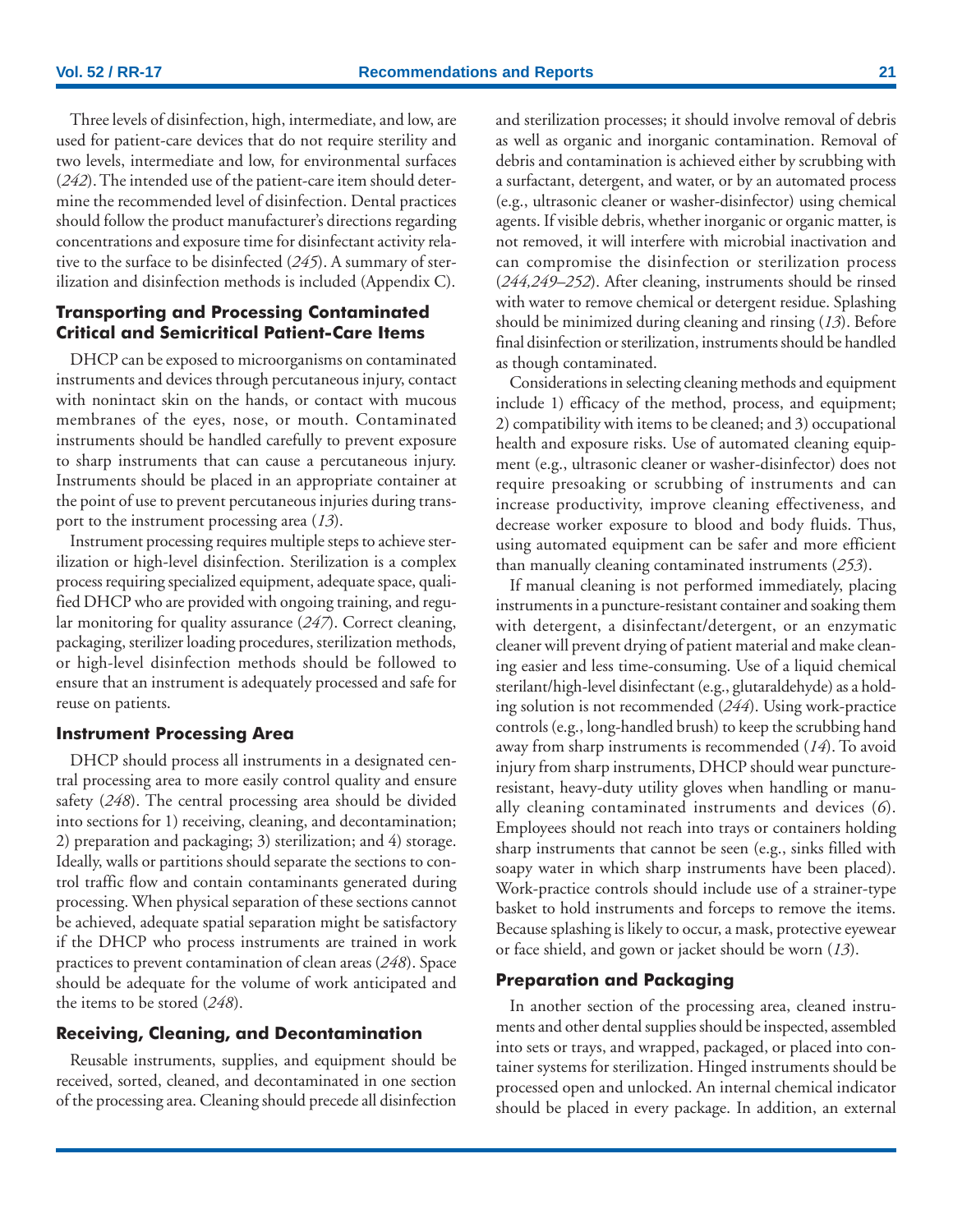chemical indicator (e.g., chemical indicator tape) should be used when the internal indicator cannot be seen from outside the package. For unwrapped loads, at a minimum, an internal chemical indicator should be placed in the tray or cassette with items to be sterilized (*254*) (see Sterilization of Unwrapped Instruments). Dental practices should refer to the manufacturer's instructions regarding use and correct placement of chemical indicators (see Sterilization Monitoring). Critical and semicritical instruments that will be stored should be wrapped or placed in containers (e.g., cassettes or organizing trays) designed to maintain sterility during storage (*2,247,255–257*).

Packaging materials (e.g., wraps or container systems) allow penetration of the sterilization agent and maintain sterility of the processed item after sterilization. Materials for maintaining sterility of instruments during transport and storage include wrapped perforated instrument cassettes, peel pouches of plastic or paper, and sterilization wraps (i.e., woven and nonwoven). Packaging materials should be designed for the type of sterilization process being used (*256–259*).

#### **Sterilization**

The sterilization section of the processing area should include the sterilizers and related supplies, with adequate space for loading, unloading, and cool down. The area can also include incubators for analyzing spore tests and enclosed storage for sterile items and disposable (single-use) items (*260*). Manufacturer and local building code specifications will determine placement and room ventilation requirements.

**Sterilization Procedures.** Heat-tolerant dental instruments usually are sterilized by 1) steam under pressure (autoclaving), 2) dry heat, or 3) unsaturated chemical vapor. All sterilization should be performed by using medical sterilization equipment cleared by FDA. The sterilization times, temperatures, and other operating parameters recommended by the manufacturer of the equipment used, as well as instructions for correct use of containers, wraps, and chemical or biological indicators, should always be followed (*243,247*).

Items to be sterilized should be arranged to permit free circulation of the sterilizing agent (e.g., steam, chemical vapor, or dry heat); manufacturer's instructions for loading the sterilizer should be followed (*248,260*). Instrument packs should be allowed to dry inside the sterilizer chamber before removing and handling. Packs should not be touched until they are cool and dry because hot packs act as wicks, absorbing moisture, and hence, bacteria from hands (*247*). The ability of equipment to attain physical parameters required to achieve sterilization should be monitored by mechanical, chemical, and biological indicators. Sterilizers vary in their types of indicators and their ability to provide readings on the mechanical or physical parameters of the sterilization process (e.g., time, temperature, and pressure). Consult with the sterilizer manufacturer regarding selection and use of indicators.

**Steam Sterilization.** Among sterilization methods, steam sterilization, which is dependable and economical, is the most widely used for wrapped and unwrapped critical and semicritical items that are not sensitive to heat and moisture (*260*). Steam sterilization requires exposure of each item to direct steam contact at a required temperature and pressure for a specified time needed to kill microorganisms. Two basic types of steam sterilizers are the gravity displacement and the high-speed prevacuum sterilizer.

The majority of tabletop sterilizers used in a dental practice are gravity displacement sterilizers, although prevacuum sterilizers are becoming more widely available. In gravity displacement sterilizers, steam is admitted through steam lines, a steam generator, or self-generation of steam within the chamber. Unsaturated air is forced out of the chamber through a vent in the chamber wall. Trapping of air is a concern when using saturated steam under gravity displacement; errors in packaging items or overloading the sterilizer chamber can result in cool air pockets and items not being sterilized.

Prevacuum sterilizers are fitted with a pump to create a vacuum in the chamber and ensure air removal from the sterilizing chamber before the chamber is pressurized with steam. Relative to gravity displacement, this procedure allows faster and more positive steam penetration throughout the entire load. Prevacuum sterilizers should be tested periodically for adequate air removal, as recommended by the manufacturer. Air not removed from the chamber will interfere with steam contact. If a sterilizer fails the air removal test, it should not be used until inspected by sterilizer maintenance personnel and it passes the test (*243,247*). Manufacturer's instructions, with specific details regarding operation and user maintenance information, should be followed.

**Unsaturated Chemical-Vapor Sterilization.** Unsaturated chemical-vapor sterilization involves heating a chemical solution of primarily alcohol with 0.23% formaldehyde in a closed pressurized chamber. Unsaturated chemical vapor sterilization of carbon steel instruments (e.g., dental burs) causes less corrosion than steam sterilization because of the low level of water present during the cycle. Instruments should be dry before sterilizing. State and local authorities should be consulted for hazardous waste disposal requirements for the sterilizing solution.

**Dry-Heat Sterilization.** Dry heat is used to sterilize materials that might be damaged by moist heat (e.g., burs and certain orthodontic instruments). Although dry heat has the advantages of low operating cost and being noncorrosive, it is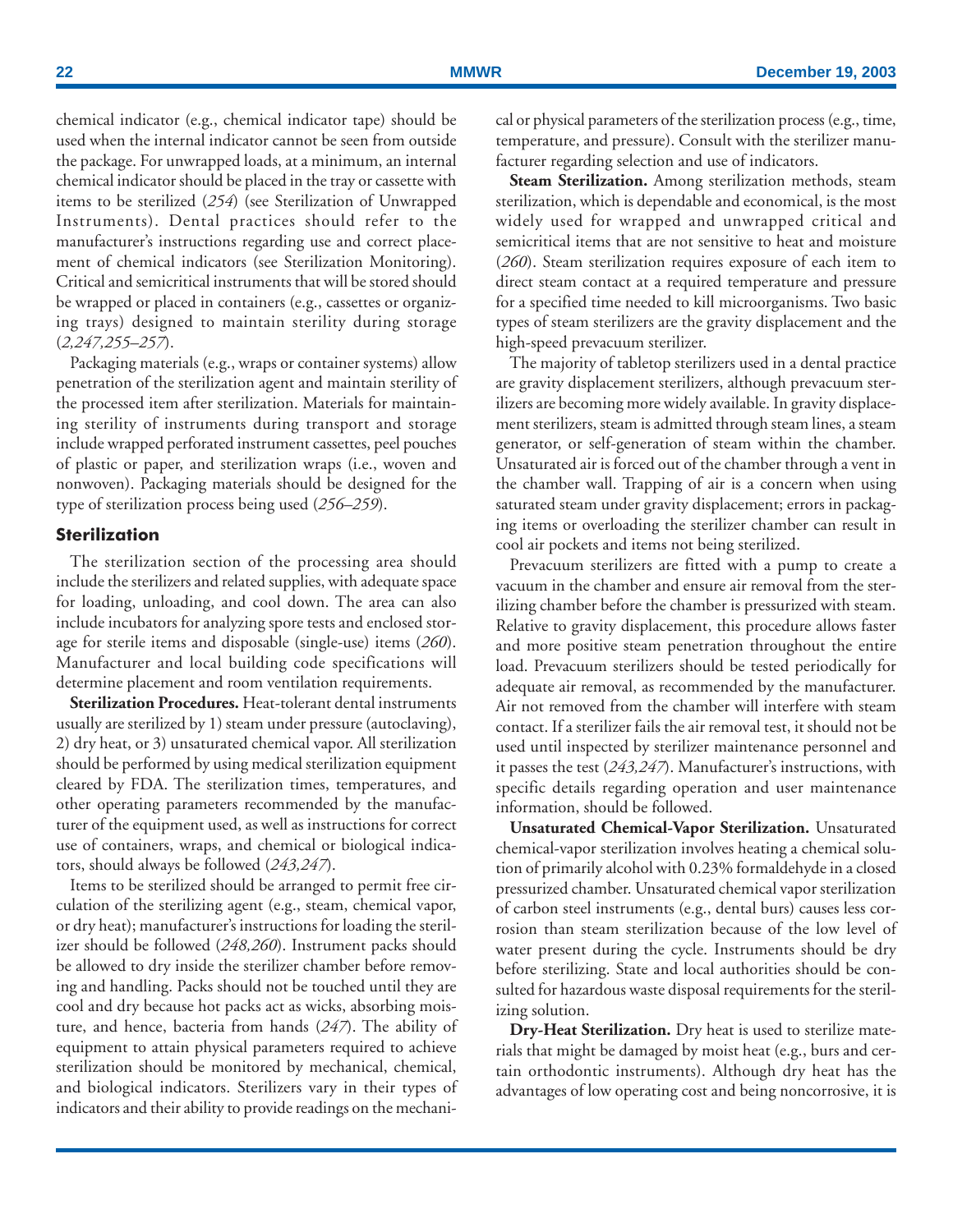a prolonged process and the high temperatures required are not suitable for certain patient-care items and devices (*261*).

Dry-heat sterilizers used in dentistry include static-air and forced-air types.

- The static-air type is commonly called an oven-type sterilizer. Heating coils in the bottom or sides of the unit cause hot air to rise inside the chamber through natural convection.
- The forced-air type is also known as a rapid heat-transfer sterilizer. Heated air is circulated throughout the chamber at a high velocity, permitting more rapid transfer of energy from the air to the instruments, thereby reducing the time needed for sterilization.

**Sterilization of Unwrapped Instruments.** An unwrapped cycle (sometimes called *flash sterilization*) is a method for sterilizing unwrapped patient-care items for immediate use. The time required for unwrapped sterilization cycles depends on the type of sterilizer and the type of item (i.e., porous or nonporous) to be sterilized (*243*). The unwrapped cycle in tabletop sterilizers is preprogrammed by the manufacturer to a specific time and temperature setting and can include a drying phase at the end to produce a dry instrument with much of the heat dissipated. If the drying phase requirements are unclear, the operation manual or manufacturer of the sterilizer should be consulted. If the unwrapped sterilization cycle in a steam sterilizer does not include a drying phase, or has only a minimal drying phase, items retrieved from the sterilizer will be hot and wet, making aseptic transport to the point of use more difficult. For dry-heat and chemical-vapor sterilizers, a drying phase is not required.

Unwrapped sterilization should be used only under certain conditions: 1) thorough cleaning and drying of instruments precedes the unwrapped sterilization cycle; 2) mechanical monitors are checked and chemical indicators used for each cycle; 3) care is taken to avoid thermal injury to DHCP or patients; and 4) items are transported aseptically to the point of use to maintain sterility (*134,258,262*). Because all implantable devices should be quarantined after sterilization until the results of biological monitoring are known, unwrapped or flash sterilization of implantable items is not recommended (*134*).

Critical instruments sterilized unwrapped should be transferred immediately by using aseptic technique, from the sterilizer to the actual point of use. Critical instruments should not be stored unwrapped (*260*). Semicritical instruments that are sterilized unwrapped on a tray or in a container system should be used immediately or within a short time. When sterile items are open to the air, they will eventually become contaminated. Storage, even temporary, of unwrapped semicritical instruments is discouraged because it permits exposure to dust, airborne organisms, and other unnecessary contamination before use on a patient (*260*). A carefully written protocol for minimizing the risk of contaminating unwrapped instruments should be prepared and followed (*260*).

**Other Sterilization Methods.** Heat-sensitive critical and semicritical instruments and devices can be sterilized by immersing them in liquid chemical germicides registered by FDA as sterilants. When using a liquid chemical germicide for sterilization, certain poststerilization procedures are essential. Items need to be 1) rinsed with sterile water after removal to remove toxic or irritating residues; 2) handled using sterile gloves and dried with sterile towels; and 3) delivered to the point of use in an aseptic manner. If stored before use, the instrument should not be considered sterile and should be sterilized again just before use. In addition, the sterilization process with liquid chemical sterilants cannot be verified with biological indicators (*263*).

Because of these limitations and because liquid chemical sterilants can require approximately 12 hours of complete immersion, they are almost never used to sterilize instruments. Rather, these chemicals are more often used for high-level disinfection (*249*). Shorter immersion times (12–90 minutes) are used to achieve high-level disinfection of semicritical instruments or items. These powerful, sporicidal chemicals (e.g., glutaraldehyde, peracetic acid, and hydrogen peroxide) are highly toxic (*244,264,265*). Manufacturer instructions (e.g., regarding dilution, immersion time, and temperature) and safety precautions for using chemical sterilants/high-level disinfectants must be followed precisely (*15,245*). These chemicals should not be used for applications other than those indicated in their label instructions. Misapplications include use as an environmental surface disinfectant or instrument-holding solution.

When using appropriate precautions (e.g., closed containers to limit vapor release, chemically resistant gloves and aprons, goggles, and face shields), glutaraldehyde-based products can be used without tissue irritation or adverse health effects. However, dermatologic, eye irritation, respiratory effects, and skin sensitization have been reported (*266–268*). Because of their lack of chemical resistance to glutaraldehydes, medical gloves are not an effective barrier (*200,269,270*). Other factors might apply (e.g., room exhaust ventilation or 10 air exchanges/hour) to ensure DHCP safety (*266,271*). For all of these reasons, using heat-sensitive semicritical items that must be processed with liquid chemical germicides is discouraged; heat-tolerant or disposable alternatives are available for the majority of such items.

Low-temperature sterilization with ethylene oxide gas (ETO) has been used extensively in larger health-care facilities. Its primary advantage is the ability to sterilize heat- and moisture-sensitive patient-care items with reduced deleterious effects. However, extended sterilization times of 10–48 hours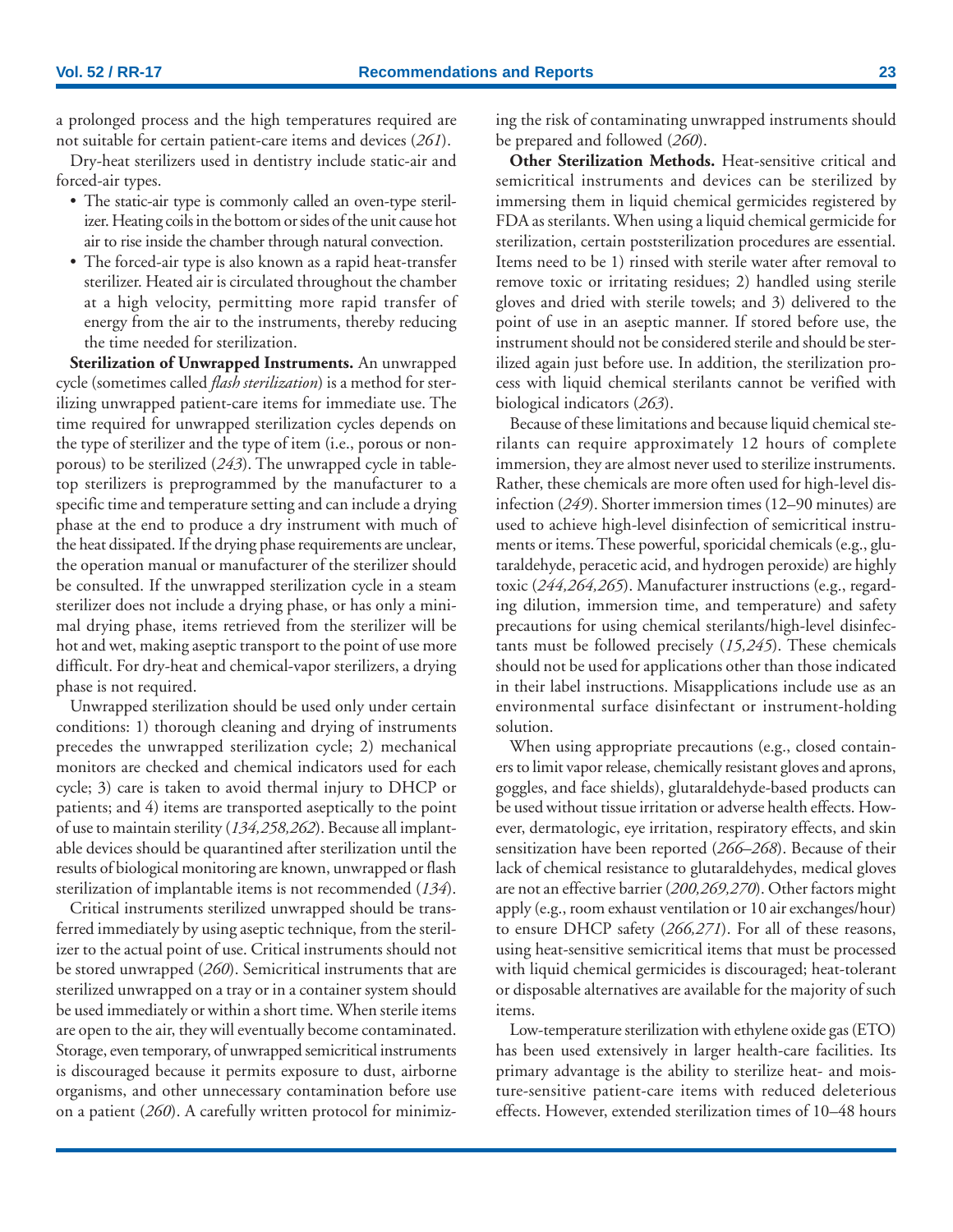and potential hazards to patients and DHCP requiring stringent health and safety requirements (*272–274*) make this method impractical for private-practice settings. Handpieces cannot be effectively sterilized with this method because of decreased penetration of ETO gas flow through a small lumen (*250,275*). Other types of low-temperature sterilization (e.g., hydrogen peroxide gas plasma) exist but are not yet practical for dental offices.

Bead sterilizers have been used in dentistry to sterilize small metallic instruments (e.g., endodontic files). FDA has determined that a risk of infection exists with these devices because of their potential failure to sterilize dental instruments and has required their commercial distribution cease unless the manufacturer files a premarket approval application. If a bead sterilizer is employed, DHCP assume the risk of employing a dental device FDA has deemed neither safe nor effective (*276*).

**Sterilization Monitoring.** Monitoring of sterilization procedures should include a combination of process parameters, including mechanical, chemical, and biological (*247,248,277*). These parameters evaluate both the sterilizing conditions and the procedure's effectiveness.

Mechanical techniques for monitoring sterilization include assessing cycle time, temperature, and pressure by observing the gauges or displays on the sterilizer and noting these parameters for each load (*243,248*). Some tabletop sterilizers have recording devices that print out these parameters. Correct readings do not ensure sterilization, but incorrect readings can be the first indication of a problem with the sterilization cycle.

Chemical indicators, internal and external, use sensitive chemicals to assess physical conditions (e.g., time and temperature) during the sterilization process. Although chemical indicators do not prove sterilization has been achieved, they allow detection of certain equipment malfunctions, and they can help identify procedural errors. External indicators applied to the outside of a package (e.g., chemical indicator tape or special markings) change color rapidly when a specific parameter is reached, and they verify that the package has been exposed to the sterilization process. Internal chemical indicators should be used inside each package to ensure the sterilizing agent has penetrated the packaging material and actually reached the instruments inside. A single-parameter internal chemical indicator provides information regarding only one sterilization parameter (e.g., time or temperature). Multiparameter internal chemical indicators are designed to react to  $\geq$ 2 parameters (e.g., time and temperature; or time, temperature, and the presence of steam) and can provide a more reliable indication that sterilization conditions have been met (*254*). Multiparameter internal indicators are available only for steam sterilizers (i.e., autoclaves).

Because chemical indicator test results are received when the sterilization cycle is complete, they can provide an early indication of a problem and where in the process the problem might exist. If either mechanical indicators or internal or external chemical indicators indicate inadequate processing, items in the load should not be used until reprocessed (*134*).

Biological indicators (BIs) (i.e., spore tests) are the most accepted method for monitoring the sterilization process (*278,279*) because they assess it directly by killing known highly resistant microorganisms (e.g., *Geobacillus* or *Bacillus* species), rather than merely testing the physical and chemical conditions necessary for sterilization (*243*). Because spores used in BIs are more resistant and present in greater numbers than the common microbial contaminants found on patient-care equipment, an inactivated BI indicates other potential pathogens in the load have been killed (*280*).

Correct functioning of sterilization cycles should be verified for each sterilizer by the periodic use (at least weekly) of BIs (*2,9,134,243,278,279*). Every load containing implantable devices should be monitored with such indicators (*248*), and the items quarantined until BI results are known. However, in an emergency, placing implantable items in quarantine until spore tests are known to be negative might be impossible.

Manufacturer's directions should determine the placement and location of BI in the sterilizer. A control BI, from the same lot as the test indicator and not processed through the sterilizer, should be incubated with the test BI; the control BI should yield positive results for bacterial growth.

In-office biological monitoring is available; mail-in sterilization monitoring services (e.g., from private companies or dental schools) can also be used to test both the BI and the control. Although some DHCP have expressed concern that delays caused by mailing specimens might cause false-negatives, studies have determined that mail delays have no substantial effect on final test results (*281,282*).

Procedures to follow in the event of a positive spore test have been developed (*243,247*). If the mechanical (e.g., time, temperature, and pressure) and chemical (i.e., internal or external) indicators demonstrate that the sterilizer is functioning correctly, a single positive spore test probably does not indicate sterilizer malfunction. Items other than implantable devices do not necessarily need to be recalled; however the spore test should be repeated immediately after correctly loading the sterilizer and using the same cycle that produced the failure. The sterilizer should be removed from service, and all records reviewed of chemical and mechanical monitoring since the last negative BI test. Also, sterilizer operating procedures should be reviewed, including packaging, loading, and spore testing, with all persons who work with the sterilizer to determine whether operator error could be responsible (*9,243,247*).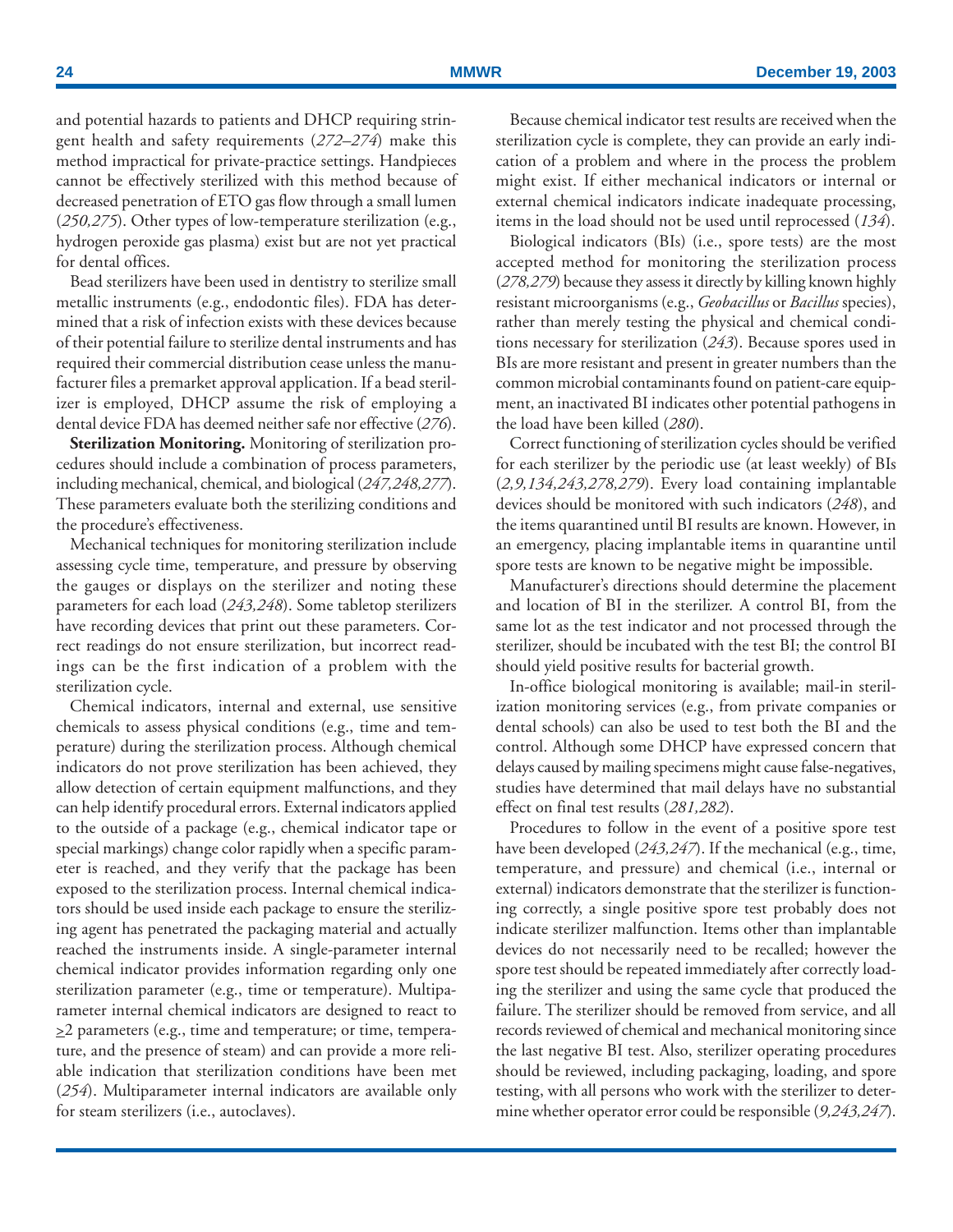Overloading, failure to provide adequate package separation, and incorrect or excessive packaging material are all common reasons for a positive BI in the absence of mechanical failure of the sterilizer unit (*260*). A second monitored sterilizer in the office can be used, or a loaner from a sales or repair company obtained, to minimize office disruption while waiting for the repeat BI.

If the repeat test is negative and chemical and mechanical monitoring indicate adequate processing, the sterilizer can be put back into service. If the repeat BI test is positive, and packaging, loading, and operating procedures have been confirmed as performing correctly, the sterilizer should remain out of service until it has been inspected, repaired, and rechallenged with BI tests in three consecutive empty chamber sterilization cycles (*9,243*). When possible, items from suspect loads dating back to the last negative BI should be recalled, rewrapped, and resterilized (*9,283*).

A more conservative approach has been recommended (*247*) in which any positive spore test is assumed to represent sterilizer malfunction and requires that all materials processed in that sterilizer, dating from the sterilization cycle having the last negative biologic indicator to the next cycle indicating satisfactory biologic indicator results, should be considered nonsterile and retrieved, if possible, and reprocessed or held in quarantine until the results of the repeat BI are known. This approach is considered conservative because the margin of safety in steam sterilization is sufficient enough that infection risk, associated with items in a load indicating spore growth, is minimal, particularly if the item was properly cleaned and the temperature was achieved (e.g., as demonstrated by acceptable chemical indicator or temperature chart) (*243*). Published studies are not available that document disease transmission through a nonretrieved surgical instrument after a steam sterilization cycle with a positive biological indicator (*243*). This more conservative approach should always be used for sterilization methods other than steam (e.g., dry heat, unsaturated chemical vapor, ETO, or hydrogen peroxide gas plasma) (*243*).

Results of biological monitoring should be recorded and sterilization monitoring records (i.e., mechanical, chemical, and biological) retained long enough to comply with state and local regulations. Such records are a component of an overall dental infection-control program (see Program Evaluation).

#### **Storage of Sterilized Items and Clean Dental Supplies**

The storage area should contain enclosed storage for sterile items and disposable (single-use) items (*173*). Storage practices for wrapped sterilized instruments can be either date- or event-related. Packages containing sterile supplies should be inspected before use to verify barrier integrity and dryness.

Although some health-care facilities continue to date every sterilized package and use shelf-life practices, other facilities have switched to event-related practices (*243*). This approach recognizes that the product should remain sterile indefinitely, unless an event causes it to become contaminated (e.g., torn or wet packaging) (*284*). Even for event-related packaging, minimally, the date of sterilization should be placed on the package, and if multiple sterilizers are used in the facility, the sterilizer used should be indicated on the outside of the packaging material to facilitate the retrieval of processed items in the event of a sterilization failure (*247*). If packaging is compromised, the instruments should be recleaned, packaged in new wrap, and sterilized again.

Clean supplies and instruments should be stored in closed or covered cabinets, if possible (*285*). Dental supplies and instruments should not be stored under sinks or in other locations where they might become wet.

## **Environmental Infection Control**

In the dental operatory, environmental surfaces (i.e., a surface or equipment that does not contact patients directly) can become contaminated during patient care. Certain surfaces, especially ones touched frequently (e.g., light handles, unit switches, and drawer knobs) can serve as reservoirs of microbial contamination, although they have not been associated directly with transmission of infection to either DHCP or patients. Transfer of microorganisms from contaminated environmental surfaces to patients occurs primarily through DHCP hand contact (*286,287*). When these surfaces are touched, microbial agents can be transferred to instruments, other environmental surfaces, or to the nose, mouth, or eyes of workers or patients. Although hand hygiene is key to minimizing this transferal, barrier protection or cleaning and disinfecting of environmental surfaces also protects against health-care–associated infections.

Environmental surfaces can be divided into clinical contact surfaces and housekeeping surfaces (*249*). Because housekeeping surfaces (e.g., floors, walls, and sinks) have limited risk of disease transmission, they can be decontaminated with less rigorous methods than those used on dental patient-care items and clinical contact surfaces (*244*). Strategies for cleaning and disinfecting surfaces in patient-care areas should consider the 1) potential for direct patient contact; 2) degree and frequency of hand contact; and 3) potential contamination of the surface with body substances or environmental sources of microorganisms (e.g., soil, dust, or water).

Cleaning is the necessary first step of any disinfection process. Cleaning is a form of decontamination that renders the environmental surface safe by removing organic matter, salts,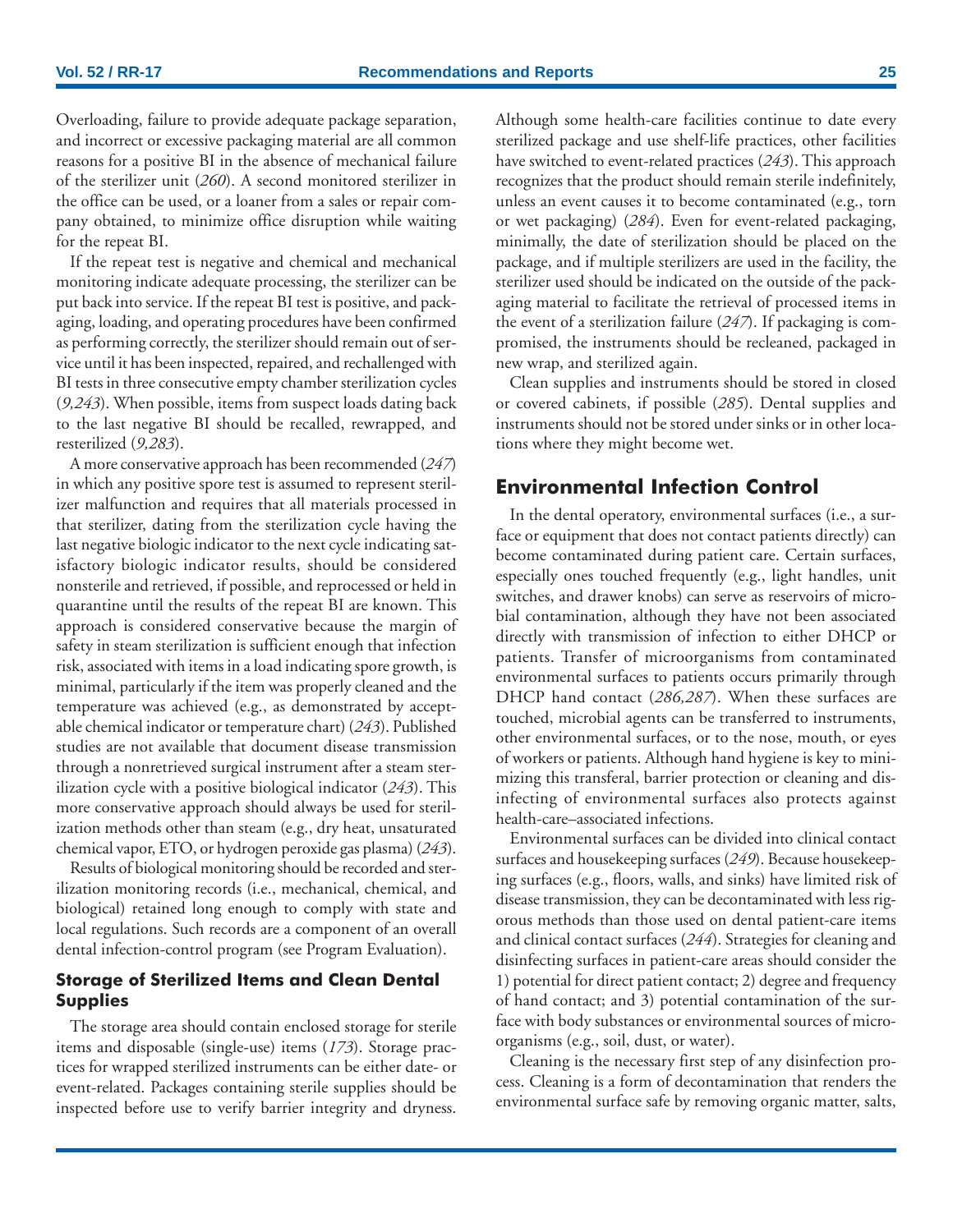and visible soils, all of which interfere with microbial inactivation. The physical action of scrubbing with detergents and surfactants and rinsing with water removes substantial numbers of microorganisms. If a surface is not cleaned first, the success of the disinfection process can be compromised. Removal of all visible blood and inorganic and organic matter can be as critical as the germicidal activity of the disinfecting agent (*249*). When a surface cannot be cleaned adequately, it should be protected with barriers (*2*).

#### **Clinical Contact Surfaces**

Clinical contact surfaces can be directly contaminated from patient materials either by direct spray or spatter generated during dental procedures or by contact with DHCP's gloved hands. These surfaces can subsequently contaminate other instruments, devices, hands, or gloves. Examples of such surfaces include

- light handles,
- switches,
- dental radiograph equipment,
- dental chairside computers,
- reusable containers of dental materials,
- drawer handles,
- faucet handles,
- countertops,
- pens,
- telephones, and
- doorknobs.

Barrier protection of surfaces and equipment can prevent contamination of clinical contact surfaces, but is particularly effective for those that are difficult to clean. Barriers include clear plastic wrap, bags, sheets, tubing, and plastic-backed paper or other materials impervious to moisture (*260,288*). Because such coverings can become contaminated, they should be removed and discarded between patients, while DHCP are still gloved. After removing the barrier, examine the surface to make sure it did not become soiled inadvertently. The surface needs to be cleaned and disinfected only if contamination is evident. Otherwise, after removing gloves and performing hand hygiene, DHCP should place clean barriers on these surfaces before the next patient (*1,2,288*).

If barriers are not used, surfaces should be cleaned and disinfected between patients by using an EPA-registered hospital disinfectant with an HIV, HBV claim (i.e., low-level disinfectant) or a tuberculocidal claim (i.e., intermediate-level disinfectant). Intermediate-level disinfectant should be used when the surface is visibly contaminated with blood or OPIM (*2,244*). Also, general cleaning and disinfection are recommended for clinical contact surfaces, dental unit surfaces, and countertops at the end of daily work activities and are required if surfaces have become contaminated since their last cleaning (*13*). To facilitate daily cleaning, treatment areas should be kept free of unnecessary equipment and supplies.

Manufacturers of dental devices and equipment should provide information regarding material compatibility with liquid chemical germicides, whether equipment can be safely immersed for cleaning, and how it should be decontaminated if servicing is required (*289*). Because of the risks associated with exposure to chemical disinfectants and contaminated surfaces, DHCP who perform environmental cleaning and disinfection should wear gloves and other PPE to prevent occupational exposure to infectious agents and hazardous chemicals. Chemical- and puncture-resistant utility gloves offer more protection than patient examination gloves when using hazardous chemicals.

#### **Housekeeping Surfaces**

Evidence does not support that housekeeping surfaces (e.g., floors, walls, and sinks) pose a risk for disease transmission in dental health-care settings. Actual, physical removal of microorganisms and soil by wiping or scrubbing is probably as critical, if not more so, than any antimicrobial effect provided by the agent used (*244,290*). The majority of housekeeping surfaces need to be cleaned only with a detergent and water or an EPA-registered hospital disinfectant/detergent, depending on the nature of the surface and the type and degree of contamination. Schedules and methods vary according to the area (e.g., dental operatory, laboratory, bathrooms, or reception rooms), surface, and amount and type of contamination.

Floors should be cleaned regularly, and spills should be cleaned up promptly. An EPA-registered hospital disinfectant/ detergent designed for general housekeeping purposes should be used in patient-care areas if uncertainty exists regarding the nature of the soil on the surface (e.g., blood or body fluid contamination versus routine dust or dirt). Unless contamination is reasonably anticipated or apparent, cleaning or disinfecting walls, window drapes, and other vertical surfaces is unnecessary. However, when housekeeping surfaces are visibly contaminated by blood or OPIM, prompt removal and surface disinfection is appropriate infection-control practice and required by OSHA (*13*).

Part of the cleaning strategy is to minimize contamination of cleaning solutions and cleaning tools (e.g., mop heads or cleaning cloths). Mops and cloths should be cleaned after use and allowed to dry before reuse, or single-use, disposable mop heads and cloths should be used to avoid spreading contamination. Cost, safety, product-surface compatibility, and acceptability by housekeepers can be key criteria for selecting a cleaning agent or an EPA-registered hospital disinfectant/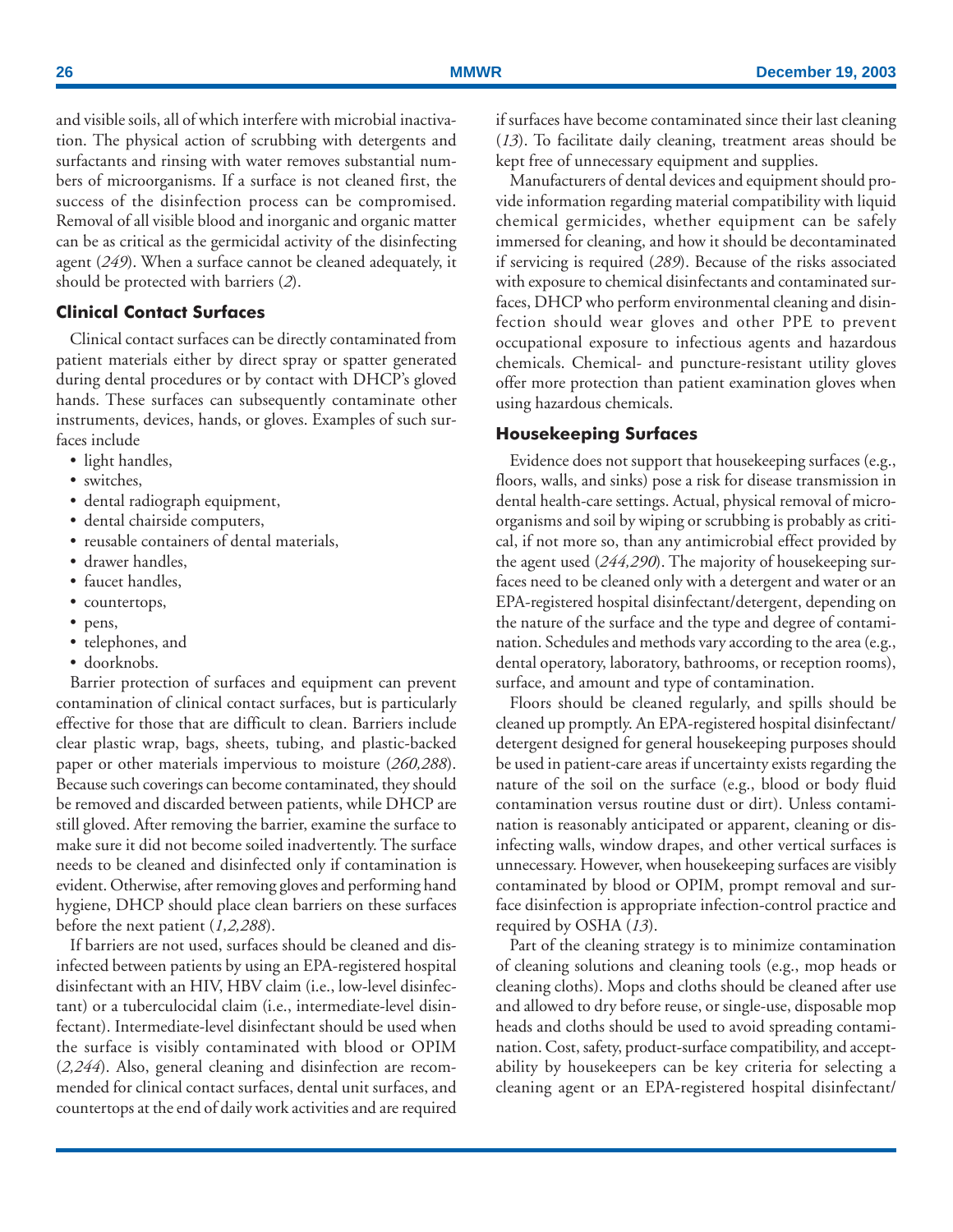detergent. PPE used during cleaning and housekeeping procedures followed should be appropriate to the task.

In the cleaning process, another reservoir for microorganisms can be dilute solutions of detergents or disinfectants, especially if prepared in dirty containers, stored for long periods of time, or prepared incorrectly (*244*). Manufacturers' instructions for preparation and use should be followed. Making fresh cleaning solution each day, discarding any remaining solution, and allowing the container to dry will minimize bacterial contamination. Preferred cleaning methods produce minimal mists and aerosols or dispersion of dust in patientcare areas.

#### **Cleaning and Disinfection Strategies for Blood Spills**

The majority of blood contamination events in dentistry result from spatter during dental procedures using rotary or ultrasonic instrumentation. Although no evidence supports that HBV, HCV, or HIV have been transmitted from a housekeeping surface, prompt removal and surface disinfection of an area contaminated by either blood or OPIM are appropriate infection-control practices and required by OSHA (*13,291*).

Strategies for decontaminating spills of blood and other body fluids differ by setting and volume of the spill (*113,244*). Blood spills on either clinical contact or housekeeping surfaces should be contained and managed as quickly as possible to reduce the risk of contact by patients and DHCP (*244,292*). The person assigned to clean the spill should wear gloves and other PPE as needed. Visible organic material should be removed with absorbent material (e.g., disposable paper towels discarded in a leak-proof, appropriately labeled container). Nonporous surfaces should be cleaned and then decontaminated with either an EPA-registered hospital disinfectant effective against HBV and HIV or an EPA-registered hospital disinfectant with a tuberculocidal claim (i.e., intermediate-level disinfectant). If sodium hypochlorite is chosen, an EPA-registered sodium hypochlorite product is preferred. However, if such products are unavailable, a 1:100 dilution of sodium hypochlorite (e.g., approximately ¼ cup of 5.25% household chlorine bleach to 1 gallon of water) is an inexpensive and effective disinfecting agent (*113*).

#### **Carpeting and Cloth Furnishings**

Carpeting is more difficult to clean than nonporous hardsurface flooring, and it cannot be reliably disinfected, especially after spills of blood and body substances. Studies have documented the presence of diverse microbial populations, primarily bacteria and fungi, in carpeting (*293–295*). Cloth furnishings pose similar contamination risks in areas of direct patient care and places where contaminated materials are managed (e.g., dental operatory, laboratory, or instrument processing areas). For these reasons, use of carpeted flooring and fabric-upholstered furnishings in these areas should be avoided.

#### **Nonregulated and Regulated Medical Waste**

Studies have compared microbial load and diversity of microorganisms in residential waste with waste from multiple health-care settings. General waste from hospitals or other health-care facilities (e.g., dental practices or clinical/research laboratories) is no more infective than residential waste (*296,297*). The majority of soiled items in dental offices are general medical waste and thus can be disposed of with ordinary waste. Examples include used gloves, masks, gowns, lightly soiled gauze or cotton rolls, and environmental barriers (e.g., plastic sheets or bags) used to cover equipment during treatment (*298*).

Although any item that has had contact with blood, exudates, or secretions might be infective, treating all such waste as infective is neither necessary nor practical (*244*). Infectious waste that carries a substantial risk of causing infection during handling and disposal is regulated medical waste. A complete definition of regulated waste is included in OSHA's bloodborne pathogens standard (*13*).

Regulated medical waste is only a limited subset of waste: 9%–15% of total waste in hospitals and 1%–2% of total waste in dental offices (*298,299*). Regulated medical waste requires special storage, handling, neutralization, and disposal and is covered by federal, state, and local rules and regulations (*6,297,300,301*). Examples of regulated waste found in dental-practice settings are solid waste soaked or saturated with blood or saliva (e.g., gauze saturated with blood after surgery), extracted teeth, surgically removed hard and soft tissues, and contaminated sharp items (e.g., needles, scalpel blades, and wires) (*13*).

Regulated medical waste requires careful containment for treatment or disposal. A single leak-resistant biohazard bag is usually adequate for containment of nonsharp regulated medical waste, provided the bag is sturdy and the waste can be discarded without contaminating the bag's exterior. Exterior contamination or puncturing of the bag requires placement in a second biohazard bag. All bags should be securely closed for disposal. Puncture-resistant containers with a biohazard label, located at the point of use (i.e., sharps containers), are used as containment for scalpel blades, needles, syringes, and unused sterile sharps (*13*).

Dental health-care facilities should dispose of medical waste regularly to avoid accumulation. Any facility generating regulated medical waste should have a plan for its management that complies with federal, state, and local regulations to ensure health and environmental safety.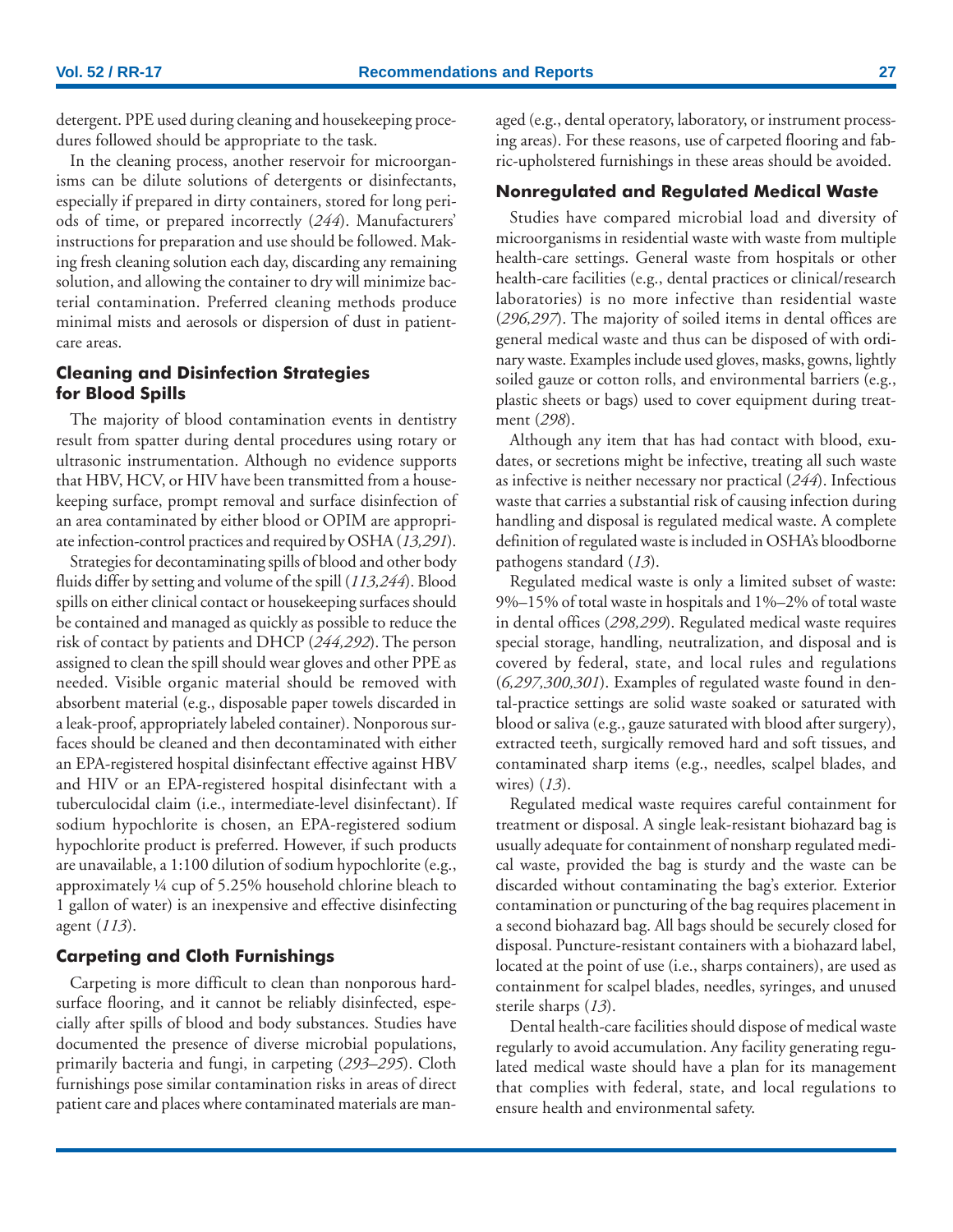#### **Discharging Blood or Other Body Fluids to Sanitary Sewers or Septic Tanks**

All containers with blood or saliva (e.g., suctioned fluids) can be inactivated in accordance with state-approved treatment technologies, or the contents can be carefully poured down a utility sink, drain, or toilet (*6*). Appropriate PPE (e.g., gloves, gown, mask, and protective eyewear) should be worn when performing this task (*13*). No evidence exists that bloodborne diseases have been transmitted from contact with raw or treated sewage. Multiple bloodborne pathogens, particularly viruses, are not stable in the environment for long periods (*302*), and the discharge of limited quantities of blood and other body fluids into the sanitary sewer is considered a safe method for disposing of these waste materials (*6*). State and local regulations vary and dictate whether blood or other body fluids require pretreatment or if they can be discharged into the sanitary sewer and in what volume.

## **Dental Unit Waterlines, Biofilm, and Water Quality**

Studies have demonstrated that dental unit waterlines (i.e., narrow-bore plastic tubing that carries water to the high-speed handpiece, air/water syringe, and ultrasonic scaler) can become colonized with microorganisms, including bacteria, fungi, and protozoa (*303–309*). Protected by a polysaccharide slime layer known as a glycocalyx, these microorganisms colonize and replicate on the interior surfaces of the waterline tubing and form a biofilm, which serves as a reservoir that can amplify the number of free-floating (i.e., planktonic) microorganisms in water used for dental treatment. Although oral flora (*303,310,311*) and human pathogens (e.g., *Pseudomonas aeruginosa* [*303,305,312,313*], *Legionella* species [*303,306,313*], and nontuberculous *Mycobacterium* species [*303,304*]), have been isolated from dental water systems, the majority of organisms recovered from dental waterlines are common heterotrophic water bacteria (*305,314,315*). These exhibit limited pathogenic potential for immunocompetent persons.

#### **Clinical Implications**

Certain reports associate waterborne infections with dental water systems, and scientific evidence verifies the potential for transmission of waterborne infections and disease in hospital settings and in the community (*306,312,316*). Infection or colonization caused by *Pseudomonas* species or nontuberculous mycobacteria can occur among susceptible patients through direct contact with water (*317–320*) or after exposure to residual waterborne contamination of inadequately reprocessed medical instruments (*321–323*). Nontuberculous mycobacteria can also be transmitted to patients from tap water aerosols (*324*). Health-care–associated transmission of pathogenic agents (e.g., *Legionella* species) occurs primarily through inhalation of infectious aerosols generated from potable water sources or through use of tap water in respiratory therapy equipment (*325–327*). Disease outbreaks in the community have also been reported from diverse environmental aerosolproducing sources, including whirlpool spas (*328*), swimming pools (*329*), and a grocery store mist machine (*330*). Although the majority of these outbreaks are associated with species of *Legionella* and *Pseudomonas* (*329*), the fungus *Cladosporium* (*331*) has also been implicated.

Researchers have not demonstrated a measurable risk of adverse health effects among DHCP or patients from exposure to dental water. Certain studies determined DHCP had altered nasal flora (*332*) or substantially greater titers of *Legionella* antibodies in comparisons with control populations; however, no cases of legionellosis were identified among exposed DHCP (*333,334*). Contaminated dental water might have been the source for localized *Pseudomonas aeruginosa* infections in two immunocompromised patients (*312*). Although transient carriage of *P. aeruginosa* was observed in 78 healthy patients treated with contaminated dental treatment water, no illness was reported among the group. In this same study, a retrospective review of dental records also failed to identify infections (*312*).

Concentrations of bacterial endotoxin  $\leq 1,000$  endotoxin units/mL from gram-negative water bacteria have been detected in water from colonized dental units (*335*). No standards exist for an acceptable level of endotoxin in drinking water, but the maximum level permissible in United States Pharmacopeia (USP) sterile water for irrigation is only 0.25 endotoxin units/ mL (*336*). Although the consequences of acute and chronic exposure to aerosolized endotoxin in dental health-care settings have not been investigated, endotoxin has been associated with exacerbation of asthma and onset of hypersensitivity pneumonitis in other occupational settings (*329,337*).

#### **Dental Unit Water Quality**

Research has demonstrated that microbial counts can reach  $\leq$ 200,000 colony-forming units (CFU)/mL within 5 days after installation of new dental unit waterlines (*305*), and levels of microbial contamination <106 CFU/mL of dental unit water have been documented (*309,338*). These counts can occur because dental unit waterline factors (e.g., system design, flow rates, and materials) promote both bacterial growth and development of biofilm.

Although no epidemiologic evidence indicates a public health problem, the presence of substantial numbers of pathogens in dental unit waterlines generates concern. Exposing patients or DHCP to water of uncertain microbiological quality, despite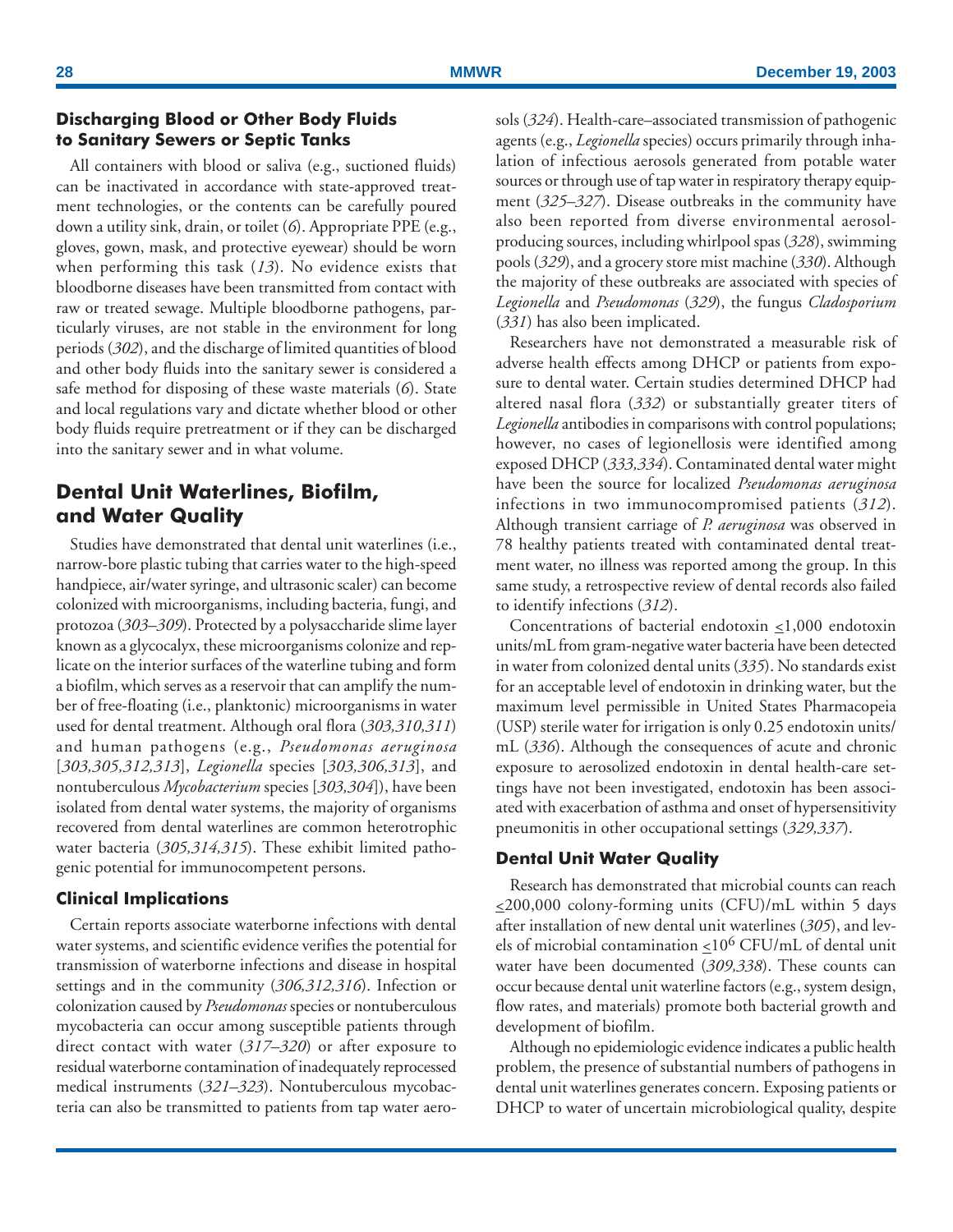the lack of documented adverse health effects, is inconsistent with accepted infection-control principles. Thus in 1995, ADA addressed the dental water concern by asking manufacturers to provide equipment with the ability to deliver treatment water with <200 CFU/mL of unfiltered output from waterlines (*339*). This threshold was based on the quality assurance standard established for dialysate fluid, to ensure that fluid delivery systems in hemodialysis units have not been colonized by indigenous waterborne organisms (*340*).

Standards also exist for safe drinking water quality as established by EPA, the American Public Health Association (APHA), and the American Water Works Association (AWWA); they have set limits for heterotrophic bacteria of <500 CFU/mL of drinking water (*341,342*). Thus, the number of bacteria in water used as a coolant/irrigant for nonsurgical dental procedures should be as low as reasonably achievable and, at a minimum,  $\leq$ 500 CFU/mL, the regulatory standard for safe drinking water established by EPA and APHA/ AWWA.

#### **Strategies To Improve Dental Unit Water Quality**

In 1993, CDC recommended that dental waterlines be flushed at the beginning of the clinic day to reduce the microbial load (*2*). However, studies have demonstrated this practice does not affect biofilm in the waterlines or reliably improve the quality of water used during dental treatment (*315,338,343*). Because the recommended value of <500 CFU/ mL cannot be achieved by using this method, other strategies should be employed. Dental unit water that remains untreated or unfiltered is unlikely to meet drinking water standards (*303– 309*). Commercial devices and procedures designed to improve the quality of water used in dental treatment are available (*316*); methods demonstrated to be effective include self-contained water systems combined with chemical treatment, in-line microfilters, and combinations of these treatments. Simply using source water containing  $\leq$  500 CFU/mL of bacteria (e.g., tap, distilled, or sterile water) in a self-contained water system will not eliminate bacterial contamination in treatment water if biofilms in the water system are not controlled. Removal or inactivation of dental waterline biofilms requires use of chemical germicides.

Patient material (e.g., oral microorganisms, blood, and saliva) can enter the dental water system during patient treatment (*311,344*). Dental devices that are connected to the dental water system and that enter the patient's mouth (e.g., handpieces, ultrasonic scalers, or air/water syringes) should be operated to discharge water and air for a minimum of 20–30 seconds after each patient (*2*). This procedure is intended to physically flush out patient material that might have entered the turbine, air, or waterlines. The majority of recently manufactured dental units are engineered to prevent retraction of oral fluids, but some older dental units are equipped with antiretraction valves that require periodic maintenance. Users should consult the owner's manual or contact the manufacturer to determine whether testing or maintenance of antiretraction valves or other devices is required. Even with antiretraction valves, flushing devices for a minimum of 20– 30 seconds after each patient is recommended.

#### **Maintenance and Monitoring of Dental Unit Water**

DHCP should be trained regarding water quality, biofilm formation, water treatment methods, and appropriate maintenance protocols for water delivery systems. Water treatment and monitoring products require strict adherence to maintenance protocols, and noncompliance with treatment regimens has been associated with persistence of microbial contamination in treated systems (*345*). Clinical monitoring of water quality can ensure that procedures are correctly performed and that devices are working in accordance with the manufacturer's previously validated protocol.

Dentists should consult with the manufacturer of their dental unit or water delivery system to determine the best method for maintaining acceptable water quality (i.e.,  $\leq$  500 CFU/mL) and the recommended frequency of monitoring. Monitoring of dental water quality can be performed by using commercial selfcontained test kits or commercial water-testing laboratories. Because methods used to treat dental water systems target the entire biofilm, no rationale exists for routine testing for such specific organisms as *Legionella* or *Pseudomonas*, except when investigating a suspected waterborne disease outbreak (*244*).

#### **Delivery of Sterile Surgical Irrigation**

Sterile solutions (e.g., sterile saline or sterile water) should be used as a coolant/irrigation in the performance of oral surgical procedures where a greater opportunity exists for entry of microorganisms, exogenous and endogenous, into the vascular system and other normally sterile areas that support the oral cavity (e.g., bone or subcutaneous tissue) and increased potential exists for localized or systemic infection (see Oral Surgical Procedures). Conventional dental units cannot reliably deliver sterile water even when equipped with independent water reservoirs because the water-bearing pathway cannot be reliably sterilized. Delivery devices (e.g., bulb syringe or sterile, singleuse disposable products) should be used to deliver sterile water (*2,121*). Oral surgery and implant handpieces, as well as ultrasonic scalers, are commercially available that bypass the dental unit to deliver sterile water or other solutions by using singleuse disposable or sterilizable tubing (*316*).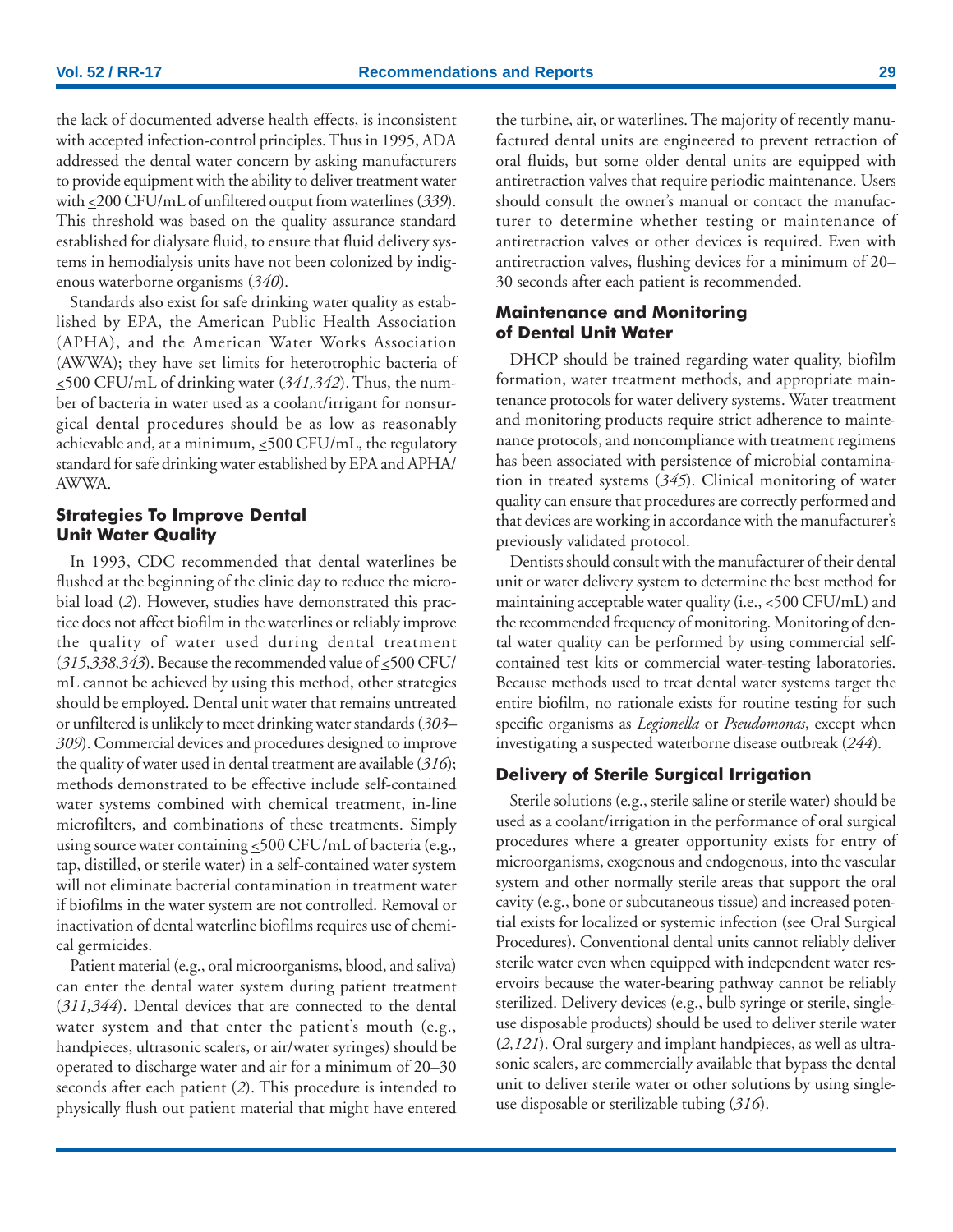#### **Boil-Water Advisories**

A boil-water advisory is a public health announcement that the public should boil tap water before drinking it. When issued, the public should assume the water is unsafe to drink. Advisories can be issued after 1) failure of or substantial interruption in water treatment processes that result in increased turbidity levels or particle counts and mechanical or equipment failure; 2) positive test results for pathogens (e.g., *Cryptosporidium*, *Giardia*, or *Shigella*) in water; 3) violations of the total coliform rule or the turbidity standard of the surface water treatment rule; 4) circumstances that compromise the distribution system (e.g., watermain break) coupled with an indication of a health hazard; or 5) a natural disaster (e.g., flood, hurricane, or earthquake) (*346*). In recent years, increased numbers of boil-water advisories have resulted from contamination of public drinking water systems with waterborne pathogens. Most notable was the outbreak of cryptosporidiosis in Milwaukee, Wisconsin, where the municipal water system was contaminated with the protozoan parasite *Cryptosporidium parvum*. An estimated 403,000 persons became ill (*347,348*).

During a boil-water advisory, water should not be delivered to patients through the dental unit, ultrasonic scaler, or other dental equipment that uses the public water system. This restriction does not apply if the water source is isolated from the municipal water system (e.g., a separate water reservoir or other water treatment device cleared for marketing by FDA). Patients should rinse with bottled or distilled water until the boil-water advisory has been cancelled. During these advisory periods, tap water should not be used to dilute germicides or for hand hygiene unless the water has been brought to a rolling boil for >1 minute and cooled before use (*346,349–351*). For hand hygiene, antimicrobial products that do not require water (e.g., alcohol-based hand rubs) can be used until the boil-water notice is cancelled. If hands are visibly contaminated, bottled water and soap should be used for handwashing; if bottled water is not immediately available, an antiseptic towelette should be used (*13,122*).

When the advisory is cancelled, the local water utility should provide guidance for flushing of waterlines to reduce residual microbial contamination. All incoming waterlines from the public water system inside the dental office (e.g., faucets, waterlines, and dental equipment) should be flushed. No consensus exists regarding the optimal duration for flushing procedures after cancellation of the advisory; recommendations range from 1 to 5 minutes (*244,346,351,352*). The length of time needed can vary with the type and length of the plumbing system leading to the office. After the incoming public water system lines are flushed, dental unit waterlines should be disinfected according to the manufacturer's instructions (*346*).

## **Special Considerations**

## **Dental Handpieces and Other Devices Attached to Air and Waterlines**

Multiple semicritical dental devices that touch mucous membranes are attached to the air or waterlines of the dental unit. Among these devices are high- and low-speed handpieces, prophylaxis angles, ultrasonic and sonic scaling tips, air abrasion devices, and air and water syringe tips. Although no epidemiologic evidence implicates these instruments in disease transmission (*353*), studies of high-speed handpieces using dye expulsion have confirmed the potential for retracting oral fluids into internal compartments of the device (*354–358*). This determination indicates that retained patient material can be expelled intraorally during subsequent uses. Studies using laboratory models also indicate the possibility for retention of viral DNA and viable virus inside both high-speed handpieces and prophylaxis angles (*356,357,359*). The potential for contamination of the internal surfaces of other devices (e.g., low-speed handpieces and ultrasonic scalers), has not been studied, but restricted physical access limits their cleaning. Accordingly, any dental device connected to the dental air/water system that enters the patient's mouth should be run to discharge water, air, or a combination for a minimum of 20–30 seconds after each patient (*2*). This procedure is intended to help physically flush out patient material that might have entered the turbine and air and waterlines (*2,356,357*).

Heat methods can sterilize dental handpieces and other intraoral devices attached to air or waterlines (*246,275,356, 357,360*). For processing any dental device that can be removed from the dental unit air or waterlines, neither surface disinfection nor immersion in chemical germicides is an acceptable method. Ethylene oxide gas cannot adequately sterilize internal components of handpieces (*250,275*). In clinical evaluations of high-speed handpieces, cleaning and lubrication were the most critical factors in determining performance and durability (*361–363*). Manufacturer's instructions for cleaning, lubrication, and sterilization should be followed closely to ensure both the effectiveness of the process and the longevity of handpieces.

Some components of dental instruments are permanently attached to dental unit waterlines and although they do not enter the patient's oral cavity, they are likely to become contaminated with oral fluids during treatment procedures. Such components (e.g., handles or dental unit attachments of saliva ejectors, high-speed air evacuators, and air/water syringes) should be covered with impervious barriers that are changed after each use. If the item becomes visibly contaminated during use, DHCP should clean and disinfect with an EPA-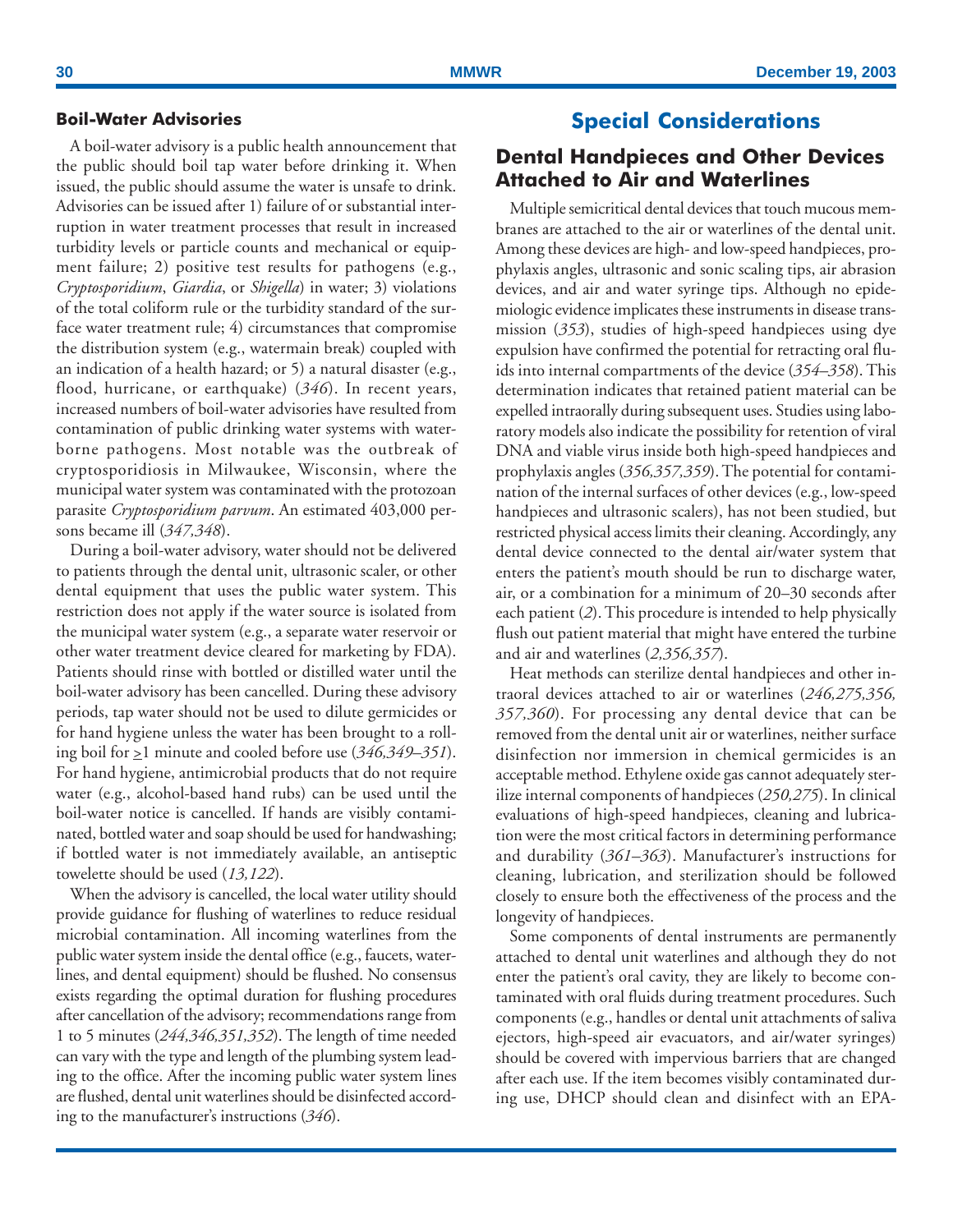registered hospital disinfectant (intermediate-level) before use on the next patient.

## **Saliva Ejectors**

 Backflow from low-volume saliva ejectors occurs when the pressure in the patient's mouth is less than that in the evacuator. Studies have reported that backflow in low-volume suction lines can occur and microorganisms be present in the lines retracted into the patient's mouth when a seal around the saliva ejector is created (e.g., by a patient closing lips around the tip of the ejector, creating a partial vacuum) (*364–366*). This backflow can be a potential source of cross-contamination; occurrence is variable because the quality of the seal formed varies between patients. Furthermore, studies have demonstrated that gravity pulls fluid back toward the patient's mouth whenever a length of the suction tubing holding the tip is positioned above the patient's mouth, or during simultaneous use of other evacuation (high-volume) equipment (*364– 366*). Although no adverse health effects associated with the saliva ejector have been reported, practitioners should be aware that in certain situations, backflow could occur when using a saliva ejector.

## **Dental Radiology**

When taking radiographs, the potential to cross-contaminate equipment and environmental surfaces with blood or saliva is high if aseptic technique is not practiced. Gloves should be worn when taking radiographs and handling contaminated film packets. Other PPE (e.g., mask, protective eyewear, and gowns) should be used if spattering of blood or other body fluids is likely (*11,13,367*). Heat-tolerant versions of intraoral radiograph accessories are available and these semicritical items (e.g., film-holding and positioning devices) should be heatsterilized before patient use.

After exposure of the radiograph and before glove removal, the film should be dried with disposable gauze or a paper towel to remove blood or excess saliva and placed in a container (e.g., disposable cup) for transport to the developing area. Alternatively, if FDA-cleared film barrier pouches are used, the film packets should be carefully removed from the pouch to avoid contamination of the outside film packet and placed in the clean container for transport to the developing area.

Various methods have been recommended for aseptic transport of exposed films to the developing area, and for removing the outer film packet before exposing and developing the film. Other information regarding dental radiography infection control is available (*260,367,368*). However, care should be taken to avoid contamination of the developing equipment. Protective barriers should be used, or any surfaces that become contaminated should be cleaned and disinfected with an EPA-registered hospital disinfectant of low- (i.e., HIV and HBV claim) to intermediate-level (i.e., tuberculocidal claim) activity. Radiography equipment (e.g., radiograph tubehead and control panel) should be protected with surface barriers that are changed after each patient. If barriers are not used, equipment that has come into contact with DHCP's gloved hands or contaminated film packets should be cleaned and then disinfected after each patient use.

Digital radiography sensors and other high-technology instruments (e.g., intraoral camera, electronic periodontal probe, occlusal analyzers, and lasers) come into contact with mucous membranes and are considered semicritical devices. They should be cleaned and ideally heat-sterilized or highlevel disinfected between patients. However, these items vary by manufacturer or type of device in their ability to be sterilized or high-level disinfected. Semicritical items that cannot be reprocessed by heat sterilization or high-level disinfection should, at a minimum, be barrier protected by using an FDAcleared barrier to reduce gross contamination during use. Use of a barrier does not always protect from contamination (*369– 374*). One study determined that a brand of commercially available plastic barriers used to protect dental digital radiography sensors failed at a substantial rate (44%). This rate dropped to 6% when latex finger cots were used in conjunction with the plastic barrier (*375*). To minimize the potential for device-associated infections, after removing the barrier, the device should be cleaned and disinfected with an EPAregistered hospital disinfectant (intermediate-level) after each patient. Manufacturers should be consulted regarding appropriate barrier and disinfection/sterilization procedures for digital radiography sensors, other high-technology intraoral devices, and computer components.

## **Aseptic Technique for Parenteral Medications**

Safe handling of parenteral medications and fluid infusion systems is required to prevent health-care–associated infections among patients undergoing conscious sedation. Parenteral medications can be packaged in single-dose ampules, vials or prefilled syringes, usually without bacteriostatic/preservative agents, and intended for use on a single patient. Multidose vials, used for more than one patient, can have a preservative, but both types of containers of medication should be handled with aseptic techniques to prevent contamination.

Single-dose vials should be used for parenteral medications whenever possible (*376,377*). Single-dose vials might pose a risk for contamination if they are punctured repeatedly. The leftover contents of a single-dose vial should be discarded and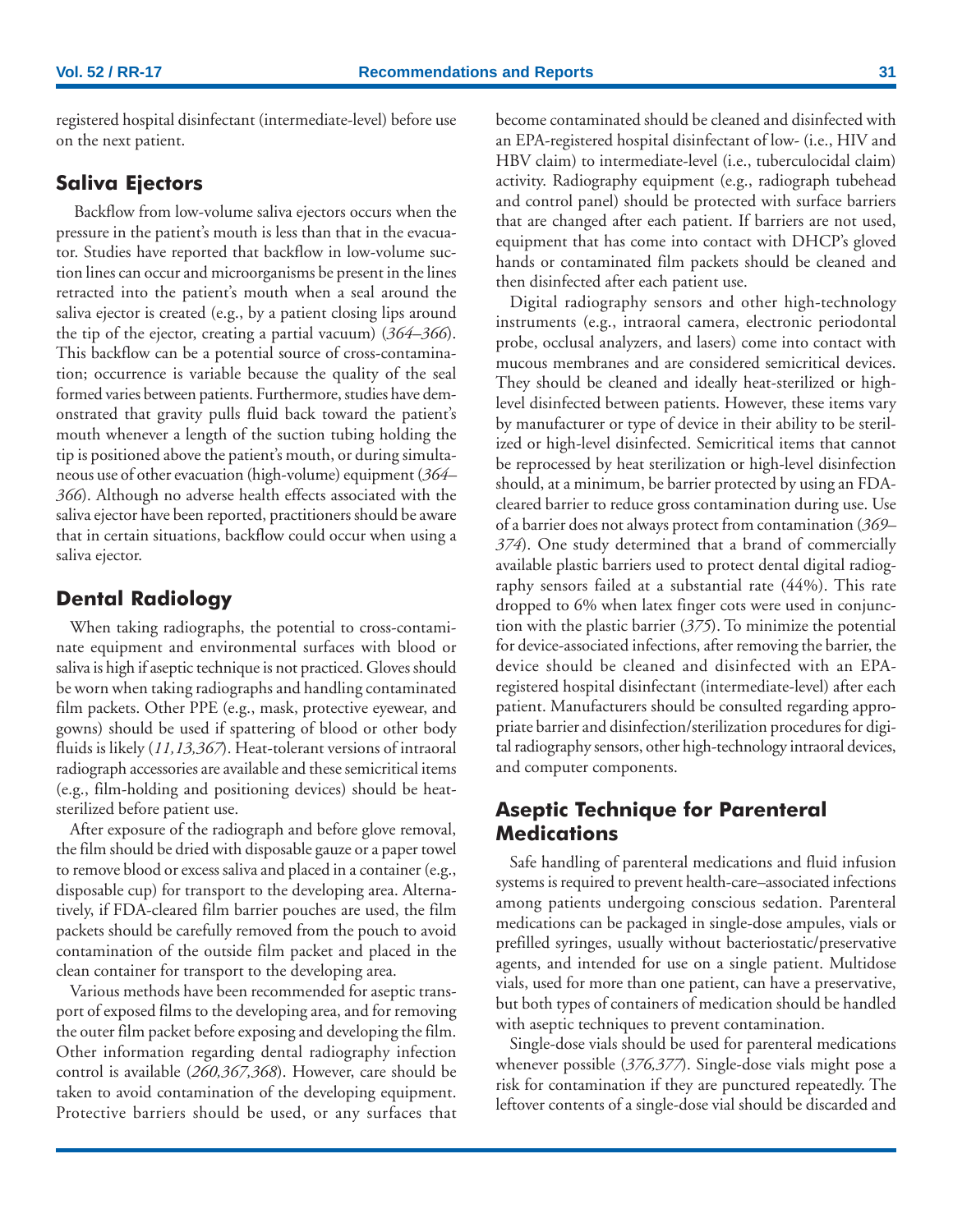never combined with medications for use on another patient (*376,377*). Medication from a single-dose syringe should not be administered to multiple patients, even if the needle on the syringe is changed (*378*).

The overall risk for extrinsic contamination of multidose vials is probably minimal, although the consequences of contamination might result in life-threatening infection (*379*). If necessary to use a multidose vial, its access diaphragm should be cleansed with 70% alcohol before inserting a sterile device into the vial (*380,381*). A multidose vial should be discarded if sterility is compromised (*380,381*).

Medication vials, syringes, or supplies should not be carried in uniform or clothing pockets. If trays are used to deliver medications to individual patients, they should be cleaned between patients. To further reduce the chance of contamination, all medication vials should be restricted to a centralized medication preparation area separate from the treatment area (*382*).

All fluid infusion and administration sets (e.g., IV bags, tubing, and connections) are single-patient use because sterility cannot be guaranteed when an infusion or administration set is used on multiple patients. Aseptic technique should be used when preparing IV infusion and administration sets, and entry into or breaks in the tubing should be minimized (*378*).

## **Single-Use or Disposable Devices**

A single-use device, also called a disposable device, is designed to be used on one patient and then discarded, not reprocessed for use on another patient (e.g., cleaned, disinfected, or sterilized) (*383*). Single-use devices in dentistry are usually not heat-tolerant and cannot be reliably cleaned. Examples include syringe needles, prophylaxis cups and brushes, and plastic orthodontic brackets. Certain items (e.g., prophylaxis angles, saliva ejectors, high-volume evacuator tips, and air/water syringe tips) are commonly available in a disposable form and should be disposed of appropriately after each use. Single-use devices and items (e.g., cotton rolls, gauze, and irrigating syringes) for use during oral surgical procedures should be sterile at the time of use.

Because of the physical construction of certain devices (e.g., burs, endodontic files, and broaches) cleaning can be difficult. In addition, deterioration can occur on the cutting surfaces of some carbide/diamond burs and endodontic files during processing (*384*) and after repeated processing cycles, leading to potential breakage during patient treatment (*385–388*). These factors, coupled with the knowledge that burs and endodontic instruments exhibit signs of wear during normal use, might make it practical to consider them as single-use devices.

#### **Preprocedural Mouth Rinses**

Antimicrobial mouth rinses used by patients before a dental procedure are intended to reduce the number of microorganisms the patient might release in the form of aerosols or spatter that subsequently can contaminate DHCP and equipment operatory surfaces. In addition, preprocedural rinsing can decrease the number of microorganisms introduced in the patient's bloodstream during invasive dental procedures (*389,390*).

No scientific evidence indicates that preprocedural mouth rinsing prevents clinical infections among DHCP or patients, but studies have demonstrated that a preprocedural rinse with an antimicrobial product (e.g., chlorhexidine gluconate, essential oils, or povidone-iodine) can reduce the level of oral microorganisms in aerosols and spatter generated during routine dental procedures with rotary instruments (e.g., dental handpieces or ultrasonic scalers) (*391–399*). Preprocedural mouth rinses can be most beneficial before a procedure that requires using a prophylaxis cup or ultrasonic scaler because rubber dams cannot be used to minimize aerosol and spatter generation and, unless the provider has an assistant, highvolume evacuation is not commonly used (*173*).

The science is unclear concerning the incidence and nature of bacteremias from oral procedures, the relationship of these bacteremias to disease, and the preventive benefit of antimicrobial rinses. In limited studies, no substantial benefit has been demonstrated for mouth rinsing in terms of reducing oral microorganisms in dental-induced bacteremias (*400,401*). However, the American Heart Association's recommendations regarding preventing bacterial endocarditis during dental procedures (*402*) provide limited support concerning preprocedural mouth rinsing with an antimicrobial as an adjunct for patients at risk for bacterial endocarditis. Insufficient data exist to recommend preprocedural mouth rinses to prevent clinical infections among patients or DHCP.

## **Oral Surgical Procedures**

The oral cavity is colonized with numerous microorganisms. Oral surgical procedures present an opportunity for entry of microorganisms (i.e., exogenous and endogenous) into the vascular system and other normally sterile areas of the oral cavity (e.g., bone or subcutaneous tissue); therefore, an increased potential exists for localized or systemic infection. Oral surgical procedures involve the incision, excision, or reflection of tissue that exposes the normally sterile areas of the oral cavity. Examples include biopsy, periodontal surgery, apical surgery, implant surgery, and surgical extractions of teeth (e.g., removal of erupted or nonerupted tooth requiring elevation of mucoperiosteal flap, removal of bone or section of tooth,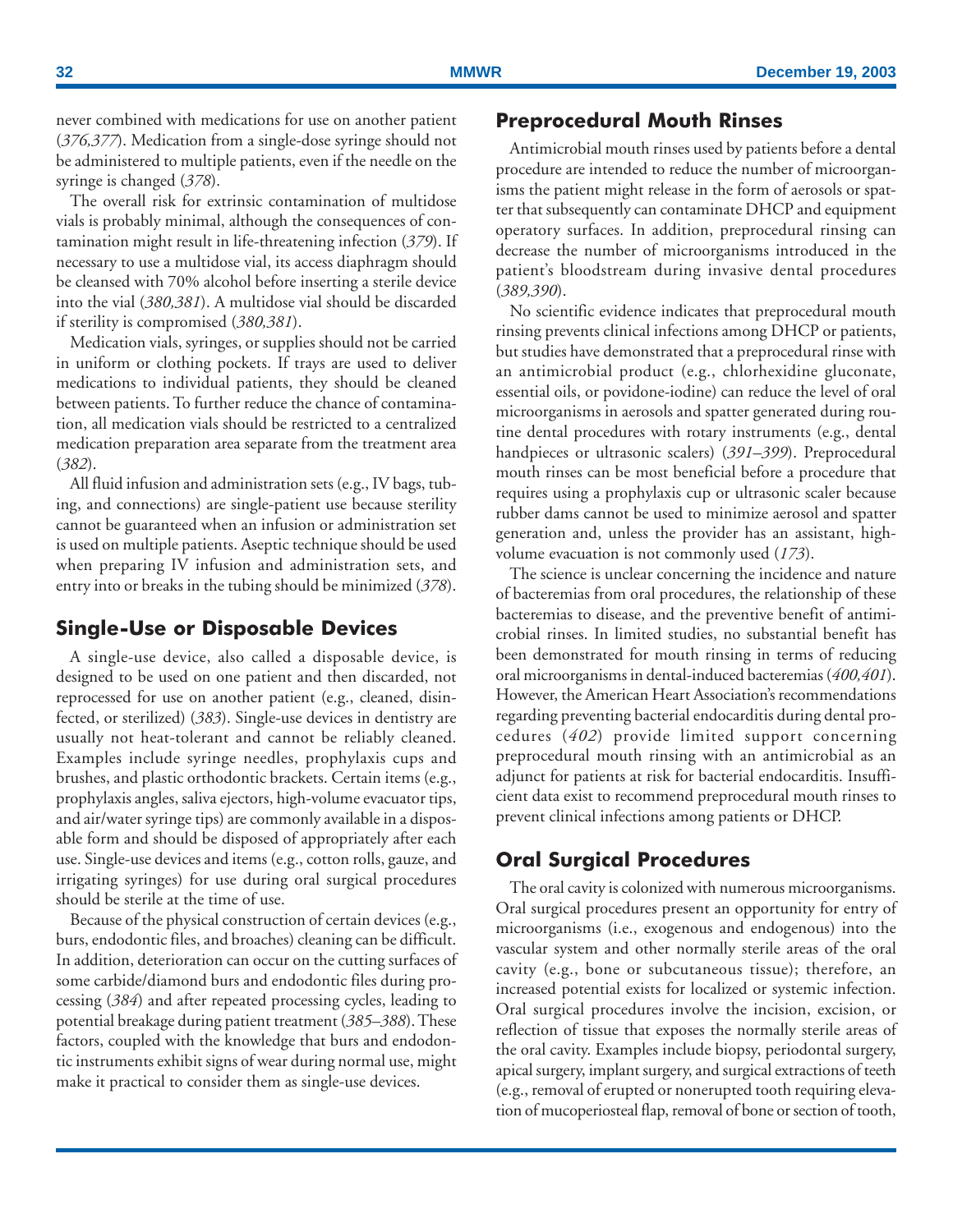and suturing if needed) (see Hand Hygiene, PPE, Single Use or Disposable Devices, and Dental Unit Water Quality).

## **Handling of Biopsy Specimens**

To protect persons handling and transporting biopsy specimens, each specimen must be placed in a sturdy, leakproof container with a secure lid for transportation (*13*). Care should be taken when collecting the specimen to avoid contaminating the outside of the container. If the outside of the container becomes visibly contaminated, it should be cleaned and disinfected or placed in an impervious bag (*2,13*). The container must be labeled with the biohazard symbol during storage, transport, shipment, and disposal (*13,14*).

## **Handling of Extracted Teeth**

#### **Disposal**

Extracted teeth that are being discarded are subject to the containerization and labeling provisions outlined by OSHA's bloodborne pathogens standard (*13*). OSHA considers extracted teeth to be potentially infectious material that should be disposed in medical waste containers. Extracted teeth sent to a dental laboratory for shade or size comparisons should be cleaned, surface-disinfected with an EPA-registered hospital disinfectant with intermediate-level activity (i.e., tuberculocidal claim), and transported in a manner consistent with OSHA regulations. However, extracted teeth can be returned to patients on request, at which time provisions of the standard no longer apply (*14*). Extracted teeth containing dental amalgam should not be placed in a medical waste container that uses incineration for final disposal. Commercial metalrecycling companies also might accept extracted teeth with metal restorations, including amalgam. State and local regulations should be consulted regarding disposal of the amalgam.

#### **Educational Settings**

Extracted teeth are occasionally collected for use in preclinical educational training. These teeth should be cleaned of visible blood and gross debris and maintained in a hydrated state in a well-constructed closed container during transport. The container should be labeled with the biohazard symbol (*13,14*). Because these teeth will be autoclaved before clinical exercises or study, use of the most economical storage solution (e.g., water or saline) might be practical. Liquid chemical germicides can also be used but do not reliably disinfect both external surface and interior pulp tissue (*403,404*).

Before being used in an educational setting, the teeth should be heat-sterilized to allow safe handling. Microbial growth can be eliminated by using an autoclave cycle for 40 minutes (*405*), but because preclinical educational exercises simulate clinical experiences, students enrolled in dental programs should still follow standard precautions. Autoclaving teeth for preclinical laboratory exercises does not appear to alter their physical properties sufficiently to compromise the learning experience (*405,406*). However, whether autoclave sterilization of extracted teeth affects dentinal structure to the point that the chemical and microchemical relationship between dental materials and the dentin would be affected for research purposes on dental materials is unknown (*406*).

Use of teeth that do not contain amalgam is preferred in educational settings because they can be safely autoclaved (*403,405*). Extracted teeth containing amalgam restorations should not be heat-sterilized because of the potential health hazard from mercury vaporization and exposure. If extracted teeth containing amalgam restorations are to be used, immersion in 10% formalin solution for 2 weeks should be effective in disinfecting both the internal and external structures of the teeth (*403*). If using formalin, manufacturer MSDS should be reviewed for occupational safety and health concerns and to ensure compliance with OSHA regulations (*15*).

## **Dental Laboratory**

Dental prostheses, appliances, and items used in their fabrication (e.g., impressions, occlusal rims, and bite registrations) are potential sources for cross-contamination and should be handled in a manner that prevents exposure of DHCP, patients, or the office environment to infectious agents. Effective communication and coordination between the laboratory and dental practice will ensure that appropriate cleaning and disinfection procedures are performed in the dental office or laboratory, materials are not damaged or distorted because of disinfectant overexposure, and effective disinfection procedures are not unnecessarily duplicated (*407,408*).

When a laboratory case is sent off-site, DHCP should provide written information regarding the methods (e.g., type of disinfectant and exposure time) used to clean and disinfect the material (e.g., impression, stone model, or appliance) (*2,407,409*). Clinical materials that are not decontaminated are subject to OSHA and U.S. Department of Transportation regulations regarding transportation and shipping of infectious materials (*13,410*).

Appliances and prostheses delivered to the patient should be free of contamination. Communication between the laboratory and the dental practice is also key at this stage to determine which one is responsible for the final disinfection process. If the dental laboratory staff provides the disinfection, an EPAregistered hospital disinfectant (low to intermediate) should be used, written documentation of the disinfection method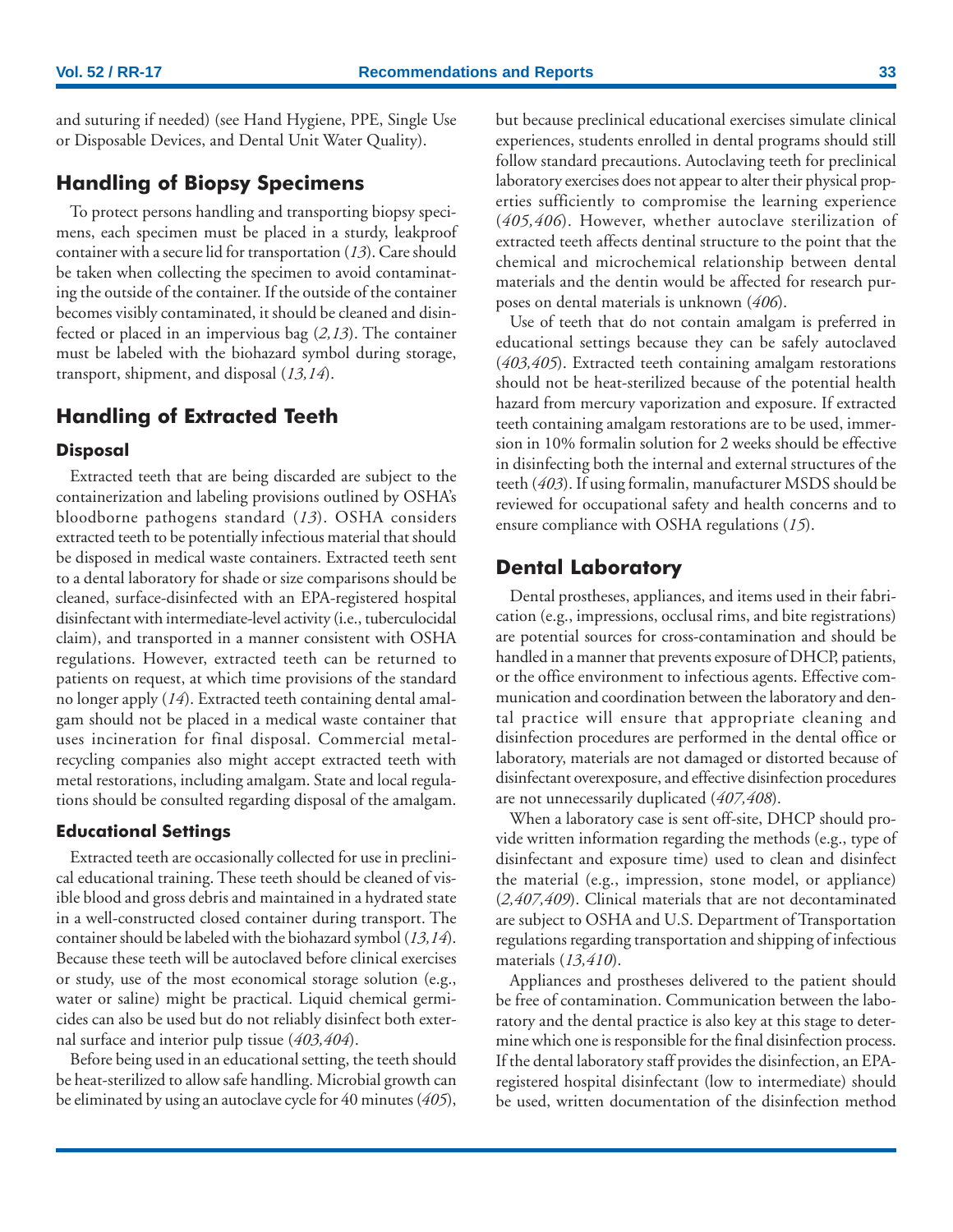provided, and the item placed in a tamper-evident container before returning it to the dental office. If such documentation is not provided, the dental office is responsible for final disinfection procedures.

Dental prostheses or impressions brought into the laboratory can be contaminated with bacteria, viruses, and fungi (*411,412*). Dental prostheses, impressions, orthodontic appliances, and other prosthodontic materials (e.g., occlusal rims, temporary prostheses, bite registrations, or extracted teeth) should be thoroughly cleaned (i.e., blood and bioburden removed), disinfected with an EPA-registered hospital disinfectant with a tuberculocidal claim, and thoroughly rinsed before being handled in the in-office laboratory or sent to an off-site laboratory (*2,244,249,407*). The best time to clean and disinfect impressions, prostheses, or appliances is as soon as possible after removal from the patient's mouth before drying of blood or other bioburden can occur. Specific guidance regarding cleaning and disinfecting techniques for various materials is available (*260,413–416*). DHCP are advised to consult with manufacturers regarding the stability of specific materials during disinfection.

In the laboratory, a separate receiving and disinfecting area should be established to reduce contamination in the production area. Bringing untreated items into the laboratory increases chances for cross infection (*260*). If no communication has been received regarding prior cleaning and disinfection of a material, the dental laboratory staff should perform cleaning and disinfection procedures before handling. If during manipulation of a material or appliance a previously undetected area of blood or bioburden becomes apparent, cleaning and disinfection procedures should be repeated. Transfer of oral microorganisms into and onto impressions has been documented (*417–419*). Movement of these organisms onto dental casts has also been demonstrated (*420*). Certain microbes have been demonstrated to remain viable within gypsum cast materials for  $\leq$ 7 days (421). Incorrect handling of contaminated impressions, prostheses, or appliances, therefore, offers an opportunity for transmission of microorganisms (*260*). Whether in the office or laboratory, PPE should be worn until disinfection is completed (*1,2,7,10,13*).

If laboratory items (e.g., burs, polishing points, rag wheels, or laboratory knives) are used on contaminated or potentially contaminated appliances, prostheses, or other material, they should be heat-sterilized, disinfected between patients, or discarded (i.e., disposable items should be used) (*260,407*). Heat-tolerant items used in the mouth (e.g., metal impression tray or face bow fork) should be heat-sterilized before being used on another patient (*2,407*). Items that do not normally contact the patient, prosthetic device, or appliance but frequently become contaminated and cannot withstand heat-sterilization (e.g., articulators, case pans, or lathes) should be cleaned and disinfected between patients and according to the manufacturer's instructions. Pressure pots and water baths are particularly susceptible to contamination with microorganisms and should be cleaned and disinfected between patients (*422*). In the majority of instances, these items can be cleaned and disinfected with an EPAregistered hospital disinfectant. Environmental surfaces should be barrier-protected or cleaned and disinfected in the same manner as in the dental treatment area.

Unless waste generated in the dental laboratory (e.g., disposable trays or impression materials) falls under the category of regulated medical waste, it can be discarded with general waste. Personnel should dispose of sharp items (e.g., burs, disposable blades, and orthodontic wires) in puncture-resistant containers.

## **Laser/Electrosurgery Plumes or Surgical Smoke**

During surgical procedures that use a laser or electrosurgical unit, the thermal destruction of tissue creates a smoke byproduct. Laser plumes or surgical smoke represent another potential risk for DHCP (*423–425*). Lasers transfer electromagnetic energy into tissues, resulting in the release of a heated plume that includes particles, gases (e.g., hydrogen cyanide, benzene, and formaldehyde), tissue debris, viruses, and offensive odors. One concern is that aerosolized infectious material in the laser plume might reach the nasal mucosa of the laser operator and adjacent DHCP. Although certain viruses (e.g., varicella-zoster virus and herpes simplex virus) appear not to aerosolize efficiently (*426,427*), other viruses and various bacteria (e.g., human papilloma virus, HIV, coagulase-negative *Staphylococcus*, *Corynebacterium* species, and *Neisseria* species) have been detected in laser plumes (*428–434*). However, the presence of an infectious agent in a laser plume might not be sufficient to cause disease from airborne exposure, especially if the agent's normal mode of transmission is not airborne. No evidence indicates that HIV or HBV have been transmitted through aerosolization and inhalation (*435*). Although continuing studies are needed to evaluate the risk for DHCP of laser plumes and electrosurgery smoke, following NIOSH recommendations (*425*) and practices developed by the Association of periOperative Registered Nurses (AORN) might be practical (*436*). These practices include using 1) standard precautions (e.g., high-filtration surgical masks and possibly full face shields) (*437*); 2) central room suction units with in-line filters to collect particulate matter from minimal plumes; and 3) dedicated mechanical smoke exhaust systems with a highefficiency filter to remove substantial amounts of laser plume particles. Local smoke evacuation systems have been recom-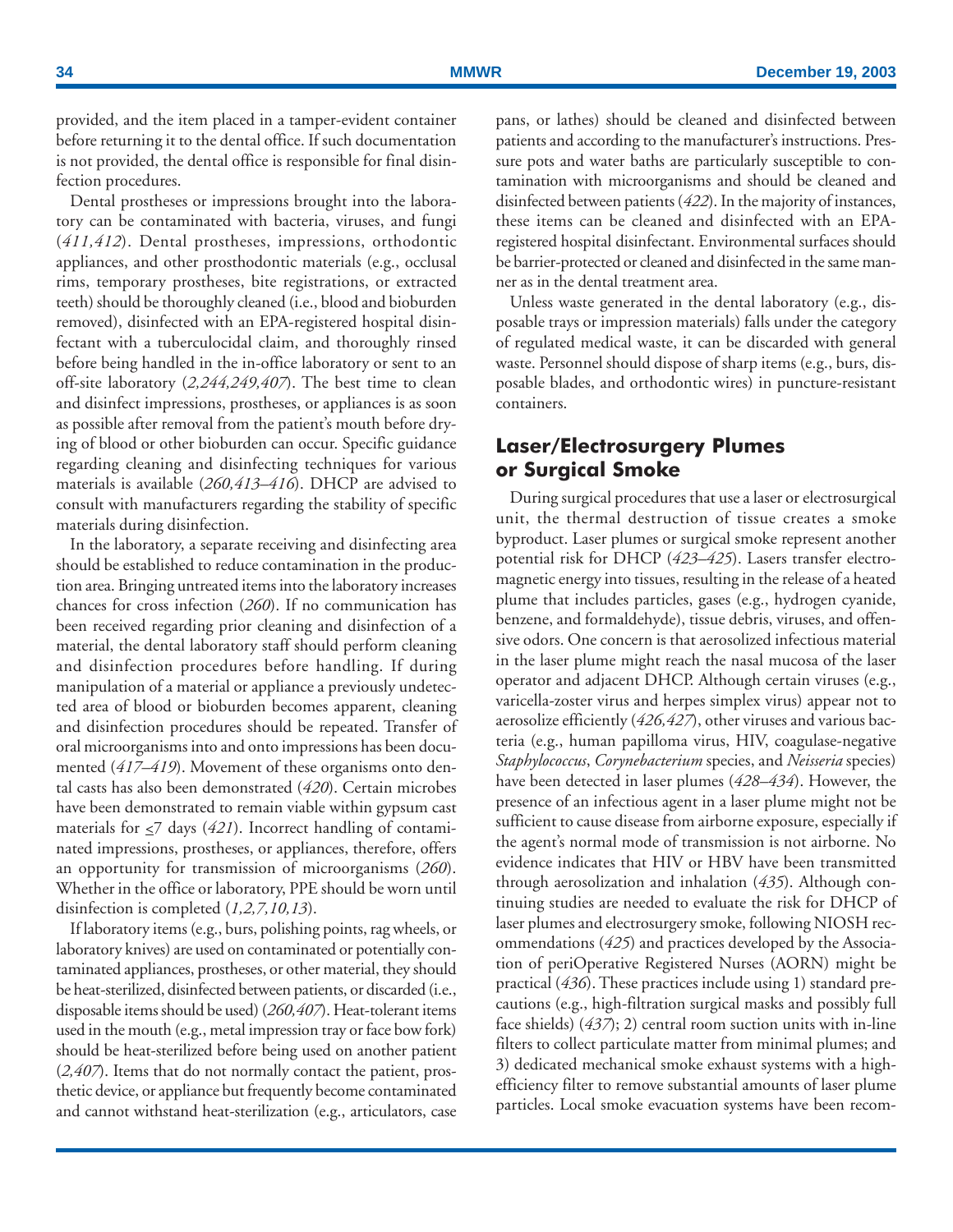

# Morbidity and Mortality Weekly Report

Recommendations and Reports December 19, 2003 / Vol. 52 / No. RR-17

# **Continuing Education Activity Sponsored by CDC Guidelines for Infection Control in Dental Health-Care Settings — 2003**

### **EXPIRATION — December 19, 2006**

You must complete and return the response form electronically or by mail by **December 19, 2006**, to receive continuing education credit. If you answer all of the questions, you will receive an award letter for 2.0 hours Continuing Medical Education (CME) credit; 0.2 Continuing Education Units (CEUs); or 2.2 contact hours Continuing Nursing Education (CNE) credit. If you return the form electronically, you will receive educational credit immediately. If you mail the form, you will receive educational credit in approximately 30 days. No fees are charged for participating in this continuing education activity.

### **INSTRUCTIONS**

#### **By Internet**

- 1. Read this *MMWR* (Vol. 52, RR-17), which contains the correct answers to the questions beginning on the next page.
- 2. Go to the *MMWR* Continuing Education Internet site at <http:// www.cdc.gov/mmwr/cme/conted.html>.
- 3. Select which exam you want to take and select whether you want to register for CME, CEU, or CNE credit.
- 4. Fill out and submit the registration form.
- 5. Select exam questions. To receive continuing education credit, you must answer all of the questions. Questions with more than one correct answer will instruct you to "Indicate all that apply."
- 6. Submit your answers no later than **December 19, 2006**.
- 7. Immediately print your Certificate of Completion for your records.

#### **By Mail or Fax**

- 1. Read this *MMWR* (Vol. 52, RR-17), which contains the correct answers to the questions beginning on the next page.
- 2. Complete all registration information on the response form, including your name, mailing address, phone number, and e-mail address, if available.
- 3. Indicate whether you are registering for CME, CEU, or CNE credit.
- 4. Select your answers to the questions, and mark the corresponding letters on the response form. To receive continuing education credit, you must answer all of the questions. Questions with more than one correct answer will instruct you to "Indicate all that apply."
- 5. Sign and date the response form or a photocopy of the form and send no later than **December 19, 2006**, to

Fax: 404-639-4198 Mail: MMWR CE Credit Office of Scientific and Health Communications Epidemiology Program Office, MS C-08 Centers for Disease Control and Prevention 1600 Clifton Rd, N.E. Atlanta, GA 30333

6. Your Certificate of Completion will be mailed to you within 30 days.

#### **ACCREDITATION**

**Continuing Medical Education (CME).** CDC is accredited by the Accreditation Council for Continuing Medical Education (ACCME) to provide continuing medical education for physicians. CDC designates this educational activity for a maximum of 2.0 hours in category 1 credit toward the AMA Physician's Recognition Award. Each physician should claim only those hours of credit that he/she actually spent in the educational activity.

**Continuing Education Unit (CEU).** CDC has been approved as an authorized provider of continuing education and training programs by the International Association for Continuing Education and Training and awards 0.2 Continuing Education Units (CEUs).

**Continuing Nursing Education (CNE).** This activity for 2.2 contact hours is provided by CDC, which is accredited as a provider of continuing education in nursing by the American Nurses Credentialing Center's Commission on Accreditation.

### Centers for Disease Control and Prevention

### $S$ AFER • HEALTHIER • PEOPLE<sup>TM</sup>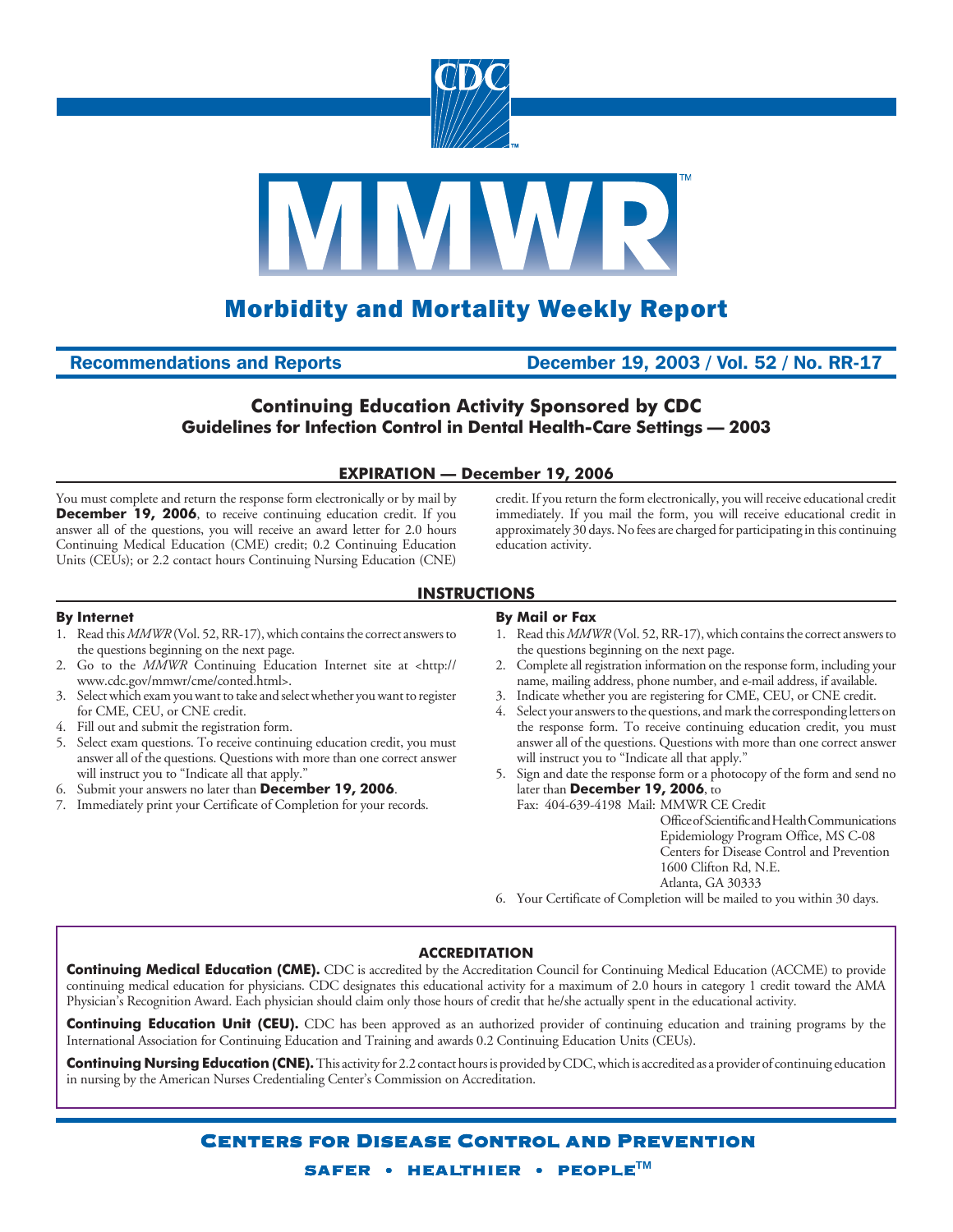### **Goal and Objectives**

This *MMWR* provides recommendations regarding infection control practices for dentistry settings. These recommendations were prepared by CDC staff after consultation with staff from other federal agencies and specialists in dental infection control. The goal of this report is to minimize the risk of disease transmission in dental health-care settings through improved understanding and practice of evidence-based infection control strategies. Upon completion of this continuing education activity, the reader should be able to 1) list the major components of a personnel health infection-control program in the dental setting; 2) list key measures for preventing transmission of bloodborne pathogens; 3) describe key elements of instrument processing and sterilization; 4) describe dental water quality concepts; and 5) demonstrate the importance of developing an infection-control program evaluation.

#### *To receive continuing education credit, please answer all of the following questions.*

#### **1. The components of a personnel health infection control program in a dental setting should include which of the following?**

- A. Infection control education and training for dental staff.
- B. Appropriate immunizations against vaccine-preventable diseases.
- C. Exposure prevention and postexposure management strategies.
- D. Policies regarding work-related illness and work restrictions.
- E. Confidentiality of work-related medical evaluations for dental staff.
- F. All of the above.

#### **2. Which of the following is true regarding standard infection-control precautions?**

- A. Standard precautions are strategies used to reduce the risk of transmission of pathogens in the health-care setting.
- B. Standard precautions should be used in caring for all patients, regardless of their infectious status.
- C. Expanded or transmission-based precautions are used beyond standard precautions to interrupt the spread of certain pathogens.
- D. Standard precautions apply to exposure to blood, all body fluids and secretions (except sweat), nonintact skin, and mucous membranes.
- E. All of the above.
- F. None of the above.

#### **3. Factors to consider in assessing need for follow-up after an occupational blood or body fluid exposure include . . .**

- A. the type of exposure.
- B. the type of body fluid.
- C. the bloodborne pathogen infection status of the source.
- D. the susceptibility of the exposed person.
- E. all of the above.
- F. none of the above.

#### **4. Which of the following is not usually worn as personal protective equipment when anticipating spatter of blood or body fluids?**

- A. Jacket with long sleeves.
- B. Gloves.
- C. Head covering.
- D. Protective eyewear or face shield.
- E. Face mask.

#### **5. Which of the following is not true regarding gloves?**

- A. Certain hand lotions can affect the integrity of gloves.
- B. Wearing gloves replaces the need for handwashing.
- C. Sterile surgical gloves are recommended for oral surgical procedures.
- D. The Food and Drug Administration (FDA) has identified glove failure rates for manufacturers.
- E. Certain glove materials can interfere with the setting of impression materials.

#### **6. Which of the following statements regarding processing of contaminated instruments is true?**

- A. Instruments should be processed in an area separate from where clean instruments are stored.
- B. Personnel should wear heavy-duty utility gloves.
- C. Instruments only need cleaning if they have visible contamination.
- D. Instruments should be heat-sterilized unless they are heat-sensitive.
- E. Cleaning an instrument precedes all sterilization and disinfection processes.
- F. A, B, D, and E are correct.
- **7. Which of the following statements is true regarding monitoring the correct functioning of a sterilizer?**
	- A. A chemical indicator should be placed in a visible area of the package before sterilization processing.
	- B. A biological indicator spore test should be processed through a sterilizer cycle at least once a week.
	- C. A biological indicator control test matching the same lot of the spore test should be submitted with the sterilizer spore test.
	- D. Mechanical assessments of sterilizer cycle time and temperature should be monitored.
	- E. All of the above.

#### **8. Low- to intermediate–level disinfectants used to clean environmental surfaces . . . (***Indicate all that apply.***)**

- A. rapidly inactivate human immunodeficiency virus and hepatitis B virus on clinical contact and housekeeping surfaces.
- B. must be FDA-registered.
- C. are used after prompt removal of blood or body substance contamination on a surface.
- D. are appropriate to disinfect floors, depending on type of contamination.
- E. all of the above.
- F. A, C, and D are correct.

#### **9. Which of the following statements is true regarding dental unit waterlines?**

- A. If municipal water is the source that enters the dental unit waterline, output will always meet drinking water quality.
- B. Flushing the waterlines for  $\geq 2$  minutes at the beginning of the day reduces the biofilm in the waterlines.
- C. Dentists should consult with the manufacturer of the dental unit or water delivery system to determine the best method for maintaining optimal water quality.
- D. Dental unit waterlines can reliably deliver optimal water quality when used for irrigation during a surgical procedure.
- E. All of the above.
- F. A, B, and D are correct.

#### **10. Which of the following is true regarding a dental clinic infection control program evaluation?**

- A. A method to ensure a safe working environment should be in place to reduce the risk of health-care–associated infections among patients and occupational exposures among dental health-care personnel.
- B. Evaluation of a program should include documenting periodic observational assessments, reviewing completed checklists, and reviewing occupational exposures.
- C. An evaluation program does not improve an infection control program.
- D. A and B are correct.
- E. A and C are correct.
- F. All of the above.

#### **11. Indicate your work setting.**

- A. Private dental practice.
- B. Hospital dental setting.
- C. Academic institution.
- D. Laboratory.
- E. Other public health setting.
- F. Other.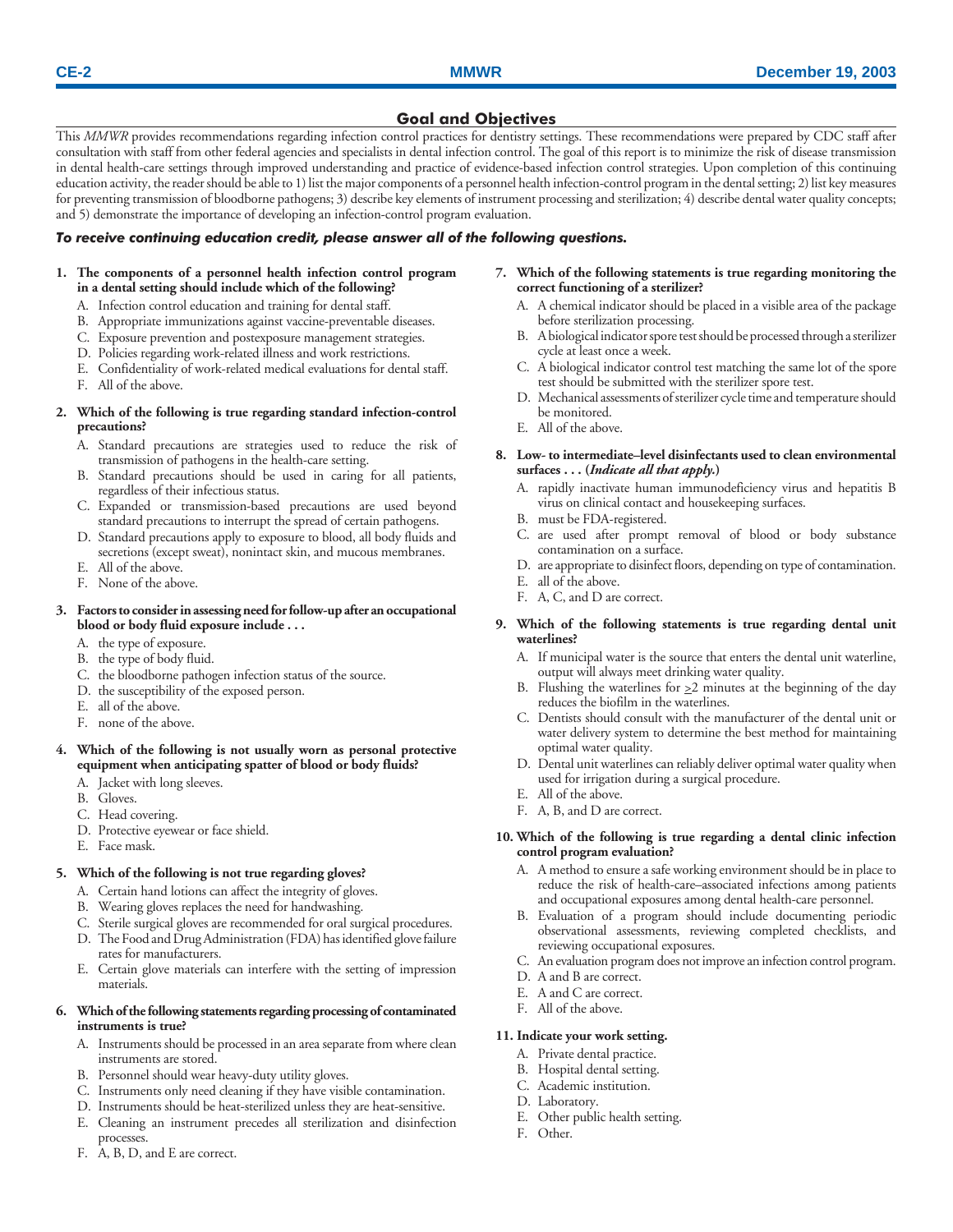### **Vol. 52 / No. RR-17 Recommendations and Reports CE-3**

| 12. Which best describes your professional activities?                                          |                              |
|-------------------------------------------------------------------------------------------------|------------------------------|
| A. Dentist.                                                                                     | D. Dental office staff.      |
| B. Dental hygienist.                                                                            | E. Other medical profession. |
| C. Dental laboratory staff.                                                                     |                              |
| 13. I plan to use these recommendations as the basis for  ( <i>Indicate all</i><br>that apply.) |                              |
| A. health education materials.                                                                  | D. public policy.            |
|                                                                                                 |                              |
| B. insurance reimbursement policies. E. other.<br>C. local practice guidelines.                 |                              |
| 14. Each month, approximately how many dental patients do you treat?                            |                              |
| A. None.                                                                                        | $D. 51-100.$                 |
| $B. 1-10.$                                                                                      | E. $101-200$ .               |
| $C. 11-50.$                                                                                     | F. > 200.                    |
| 15. How much time did you spend reading this report and completing the<br>exam?                 |                              |
|                                                                                                 |                              |

| A. < 2.0 hours.                 | C. $>3.0$ hours but <4.0. |
|---------------------------------|---------------------------|
| B. $>2.0$ hours but <3.0 hours. | D. $>4.0$ hours.          |

#### **16. After reading this report, I am confident I can list the major components of a personnel health infection control program in the dental setting.**

- A. Strongly agree. <br>B. Agree. <br>B. Strongly (E. Strongly (E. Strongly (E. Strongly (E. Strongly (E. Strongly (E. Strongly (E. Strongly (E. Strongly (E. Strongly (E. Strongly (E. Strongly (E. Strongly (E. Strongly (E. Strong
- 
- 
- E. Strongly disagree.
- C. Neither agree nor disagree.
- **17. After reading this report, I am confident I can list key measures for preventing transmission of bloodborne pathogens.**
	- A. Strongly agree. D. Disagree.
	- B. Agree. E. Strongly disagree.
	- C. Neither agree nor disagree.

#### **18. After reading this report, I am confident I can describe key elements of instrument processing and sterilization.**

- A. Strongly agree. D. Disagree.
- B. Agree. E. Strongly disagree.
- C. Neither agree nor disagree.

#### **19. After reading this report, I am confident I can describe dental water quality concepts.**

- A. Strongly agree. D. Disagree.
- B. Agree. E. Strongly disagree.
- C. Neither agree nor disagree.
- **20. After reading this report, I am confident I can demonstrate the importance of developing an infection-control program evaluation.**
	- A. Strongly agree. D. Disagree.
		-
		- B. Agree. E. Strongly disagree. C. Neither agree nor disagree.

#### **21. The objectives are relevant to the goal of this report.**

- A. Strongly agree. D. Disagree.
- B. Agree. E. Strongly disagree.
- C. Neither agree nor disagree.

(Continued on pg CE-4)

|                                                                                                                                                                                                               | December 19, 2003/Vol. 52/No. RR-17<br><b>Guidelines for Infection Control in Dental</b><br><b>MMWR Response Form for Continuing</b><br>Health-Care Settings                                                                                                                                                                                                                                                                                                        | Education<br>$-2003$<br>J,                                                                                                                                                                                                                                                                                                                                                                                                                                                                                                                                                                                                                                                                                                                                                                                                                          | <b>Supering</b>                          |
|---------------------------------------------------------------------------------------------------------------------------------------------------------------------------------------------------------------|---------------------------------------------------------------------------------------------------------------------------------------------------------------------------------------------------------------------------------------------------------------------------------------------------------------------------------------------------------------------------------------------------------------------------------------------------------------------|-----------------------------------------------------------------------------------------------------------------------------------------------------------------------------------------------------------------------------------------------------------------------------------------------------------------------------------------------------------------------------------------------------------------------------------------------------------------------------------------------------------------------------------------------------------------------------------------------------------------------------------------------------------------------------------------------------------------------------------------------------------------------------------------------------------------------------------------------------|------------------------------------------|
|                                                                                                                                                                                                               | rejection of your application for continuing education credit.<br>Failure to complete these items can result in a delay or<br>indicate your choice of CME, CEU, or CNE credit;<br>submit your answer form by December 19, 2006.<br>receive continuing education credit, you must<br>sign and date this form or a photocopy;<br>1. provide your contact information;<br>answer all of the test questions;<br>Po<br>s.<br>$\overline{r}$<br>$\vec{3}$<br>$\mathbf{v}$ |                                                                                                                                                                                                                                                                                                                                                                                                                                                                                                                                                                                                                                                                                                                                                                                                                                                     |                                          |
| Last Name                                                                                                                                                                                                     |                                                                                                                                                                                                                                                                                                                                                                                                                                                                     | Check One<br>First Name                                                                                                                                                                                                                                                                                                                                                                                                                                                                                                                                                                                                                                                                                                                                                                                                                             | <b>OME</b> Credit                        |
| Street Address or P.O. Box                                                                                                                                                                                    |                                                                                                                                                                                                                                                                                                                                                                                                                                                                     |                                                                                                                                                                                                                                                                                                                                                                                                                                                                                                                                                                                                                                                                                                                                                                                                                                                     | <b>DCEU Credit</b><br><b>OCNE</b> Credit |
| Apartment                                                                                                                                                                                                     | ò                                                                                                                                                                                                                                                                                                                                                                                                                                                                   | Suite                                                                                                                                                                                                                                                                                                                                                                                                                                                                                                                                                                                                                                                                                                                                                                                                                                               |                                          |
| ιčί                                                                                                                                                                                                           | State                                                                                                                                                                                                                                                                                                                                                                                                                                                               | Code<br>$\overline{Z}$                                                                                                                                                                                                                                                                                                                                                                                                                                                                                                                                                                                                                                                                                                                                                                                                                              |                                          |
| Phone Number                                                                                                                                                                                                  | Fax Number                                                                                                                                                                                                                                                                                                                                                                                                                                                          |                                                                                                                                                                                                                                                                                                                                                                                                                                                                                                                                                                                                                                                                                                                                                                                                                                                     |                                          |
| E-Mail Address                                                                                                                                                                                                |                                                                                                                                                                                                                                                                                                                                                                                                                                                                     |                                                                                                                                                                                                                                                                                                                                                                                                                                                                                                                                                                                                                                                                                                                                                                                                                                                     |                                          |
|                                                                                                                                                                                                               | Fill in the appropriate blocks to indicate your answers. Remember, you must answer all<br>of the questions to receive continuing education credit!                                                                                                                                                                                                                                                                                                                  |                                                                                                                                                                                                                                                                                                                                                                                                                                                                                                                                                                                                                                                                                                                                                                                                                                                     |                                          |
| $\overline{a}$<br>AAAAAAAAAAA<br>AAAAAAAAAA<br>$\leq$ $\leq$<br>$\div$<br>$\ddot{ }$<br>$\omega$ $\omega$ $4$<br>$\sim$ $\infty$<br>ທ່<br>$\overline{Q}$<br>$\overline{4}$<br>Ġ.<br>တ<br><u>უ</u><br><u>은</u> | 21.<br>22.<br>23.<br>24.<br>25.<br>26.<br>프트프<br>╙<br><b>H H H H</b><br>ШШШШ<br>шшш<br>шшшшш<br><b>AAAAAAAAAAAA</b><br>$\frac{0}{1}$<br>00000000000000                                                                                                                                                                                                                                                                                                              | шшшшшшшшшшш<br>$\begin{array}{c}\n\Box \Box \Box \\ \Box \end{array}$<br>$\begin{array}{c} \n 0 & \text{if} \quad \text{if} \quad \text{if} \quad \text{if} \quad \text{if} \quad \text{if} \quad \text{if} \quad \text{if} \quad \text{if} \quad \text{if} \quad \text{if} \quad \text{if} \quad \text{if} \quad \text{if} \quad \text{if} \quad \text{if} \quad \text{if} \quad \text{if} \quad \text{if} \quad \text{if} \quad \text{if} \quad \text{if} \quad \text{if} \quad \text{if} \quad \text{if} \quad \text{if} \quad \text{if} \quad \text{if} \quad \text{if} \quad \text{$<br>≏<br>0000000000000<br>ه هم هم الله عليه الله عليه الله عليه الله عليه الله عليه الله عليه الله عليه الله عليه الله عليه ا<br>മ മ<br>i B<br>മ<br>444<br>444444<br>⋖<br>⋖<br>15.<br>$\ddot{\mathrm{e}}$<br>17.<br>$\frac{8}{10}$<br>$\frac{1}{2}$<br>20. | щ<br>$\overline{\phantom{0}}$            |

**Detach or photocopy.**

Date I Completed Exam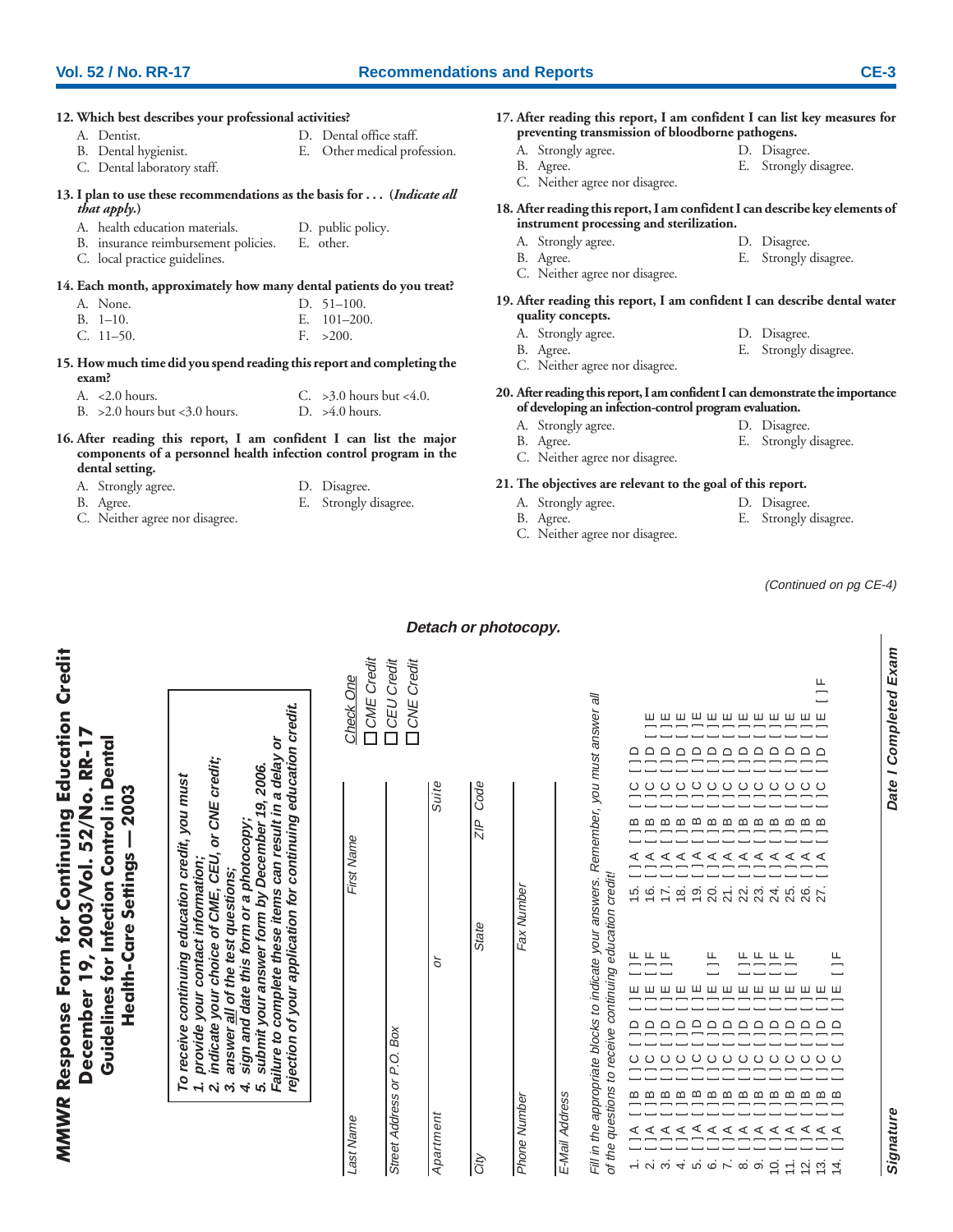#### **22. The teaching strategies used in this report (text, figures, boxes, and tables) were useful.**

- A. Strongly agree. D. Disagree.
- B. Agree. E. Strongly disagree.
- C. Neither agree nor disagree.

#### **23. Overall, the presentation of the report enhanced my ability to understand the material.**

- A. Strongly agree. D. Disagree.
- 
- B. Agree. E. Strongly disagree.

#### **24. These recommendations will affect my practice.**

- A. Strongly agree. D. Disagree.
- B. Agree. E. Strongly disagree.
- C. Neither agree nor disagree.

C. Neither agree nor disagree.

- **25. The content of this activity was appropriate for my educational needs.**
	- A. Strongly agree. D. Disagree.
	- B. Agree. E. Strongly disagree.
	- C. Neither agree nor disagree.

#### **26. The availability of continuing education credit influenced my decision to read this report.**

- A. Strongly agree. D. Disagree.
- B. Agree. E. Strongly disagree.
- C. Neither agree nor disagree.

#### **27. How did you learn about this continuing education activity?**

- A. Internet.
- B. Advertisement (e.g., fact sheet, *MMWR* cover, newsletter, or journal).
- C. Coworker/supervisor.
- D. Conference presentation.
- E. *MMWR* subscription.
- F. Other.

**Correct answers for questions 1–10.** 1. F; 2. E; 3. E; 4. C; 5. B; 6. F; 7. E; 8. F; 9. C; 10. D.



#### DEPARTMENT OF HEALTH AND HUMAN SERVICES Centers for Disease Control and Prevention (CDC) Atlanta, Georgia 30333

#### Official Business

Penalty for Private Use \$300



**FIRST CLASS MAIL PERMIT NO. 99110 ATLANTA, GA 30333**

**Postage Will Be Paid by Department of Health and Human Services**

MMWR CE CREDIT OFFICE OF SCIENTIFIC AND HEALTH COMMUNICATIONS EPIDEMIOLOGY PROGRAM OFFICE — MAILSTOP C-08 CENTERS FOR DISEASE CONTROL AND PREVENTION 1600 CLIFTON RD., N.E. ATLANTA, GEORGIA 30333



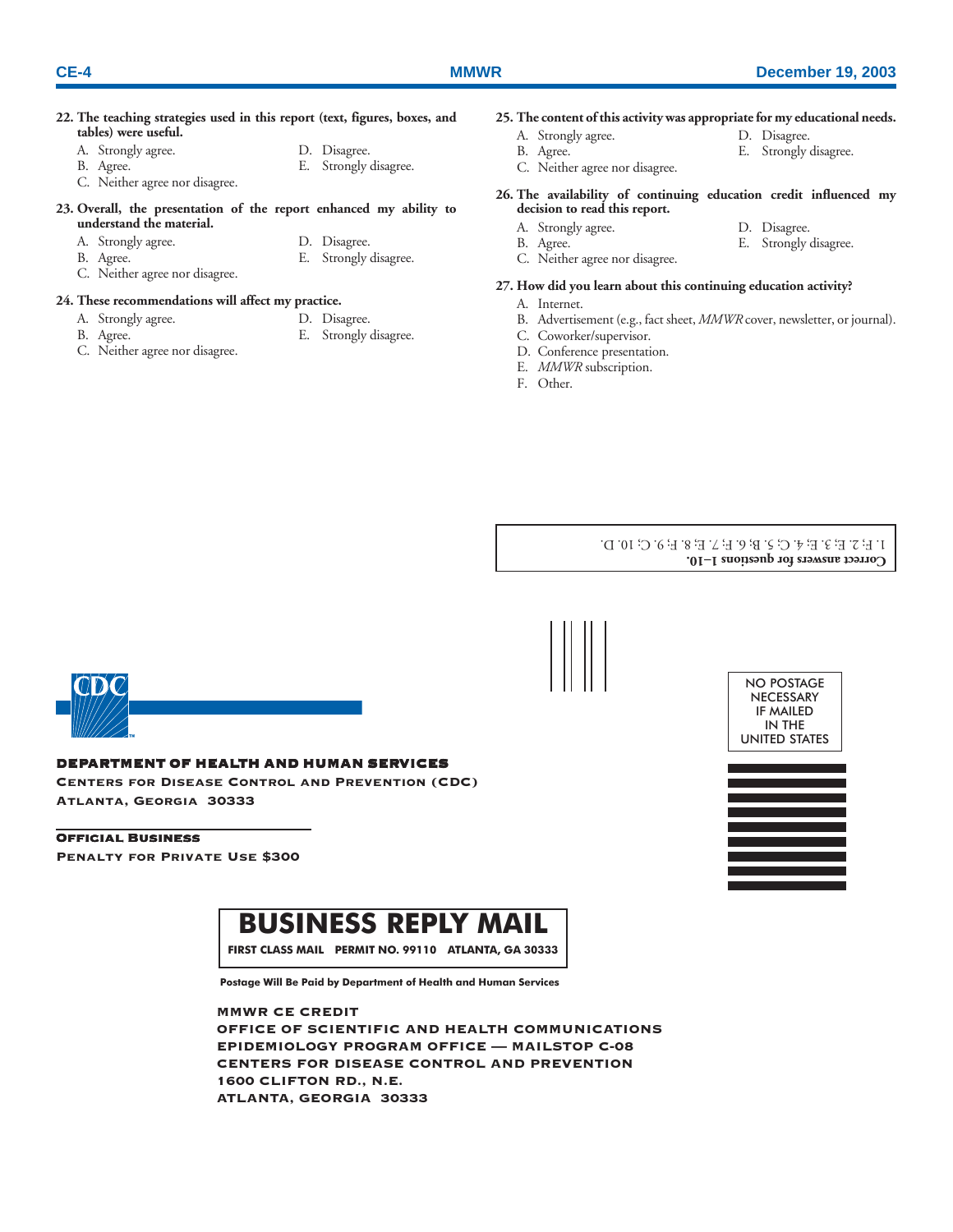mended by consensus organizations, and these systems can improve the quality of the operating field. Employers should be aware of this emerging problem and advise employees of the potential hazards of laser smoke (*438*). However, this concern remains unresolved in dental practice and no recommendation is provided here.

## *M. tuberculosis*

Patients infected with *M. tuberculosis* occasionally seek urgent dental treatment at outpatient dental settings. Understanding the pathogenesis of the development of TB will help DHCP determine how to manage such patients.

*M. tuberculosis* is a bacterium carried in airborne infective droplet nuclei that can be generated when persons with pulmonary or laryngeal TB sneeze, cough, speak, or sing (*439*). These small particles  $(1-5 \mu m)$  can stay suspended in the air for hours (*440*). Infection occurs when a susceptible person inhales droplet nuclei containing *M. tuberculosis*, which then travel to the alveoli of the lungs. Usually within 2–12 weeks after initial infection with *M. tuberculosis*, immune response prevents further spread of the TB bacteria, although they can remain alive in the lungs for years, a condition termed latent TB infection. Persons with latent TB infection usually exhibit a reactive tuberculin skin test (TST), have no symptoms of active disease, and are not infectious. However, they can develop active disease later in life if they do not receive treatment for their latent infection.

Approximately 5% of persons who have been recently infected and not treated for latent TB infection will progress from infection to active disease during the first 1–2 years after infection; another 5% will develop active disease later in life. Thus, approximately 90% of U.S. persons with latent TB infection do not progress to active TB disease. Although both latent TB infection and active TB disease are described as TB, only the person with active disease is contagious and presents a risk of transmission. Symptoms of active TB disease include a productive cough, night sweats, fatigue, malaise, fever, and unexplained weight loss. Certain immunocompromising medical conditions (e.g., HIV) increase the risk that TB infection will progress to active disease at a faster rate (*441*).

Overall, the risk borne by DHCP for exposure to a patient with active TB disease is probably low (*20,21*). Only one report exists of TB transmission in a dental office (*442*), and TST conversions among DHCP are also low (*443,444*). However, in certain cases, DHCP or the community served by the dental facility might be at relatively high risk for exposure to TB.

Surgical masks do not prevent inhalation of *M. tuberculosis* droplet nuclei, and therefore, standard precautions are not sufficient to prevent transmission of this organism. Recommendations for expanded precautions to prevent transmission of *M. tuberculosis* and other organisms that can be spread by airborne, droplet, or contact routes have been detailed in other guidelines (*5,11,20*).

TB transmission is controlled through a hierarchy of measures, including administrative controls, environmental controls, and personal respiratory protection. The main administrative goals of a TB infection-control program are early detection of a person with active TB disease and prompt isolation from susceptible persons to reduce the risk of transmission. Although DHCP are not responsible for diagnosis and treatment of TB, they should be trained to recognize signs and symptoms to help with prompt detection. Because potential for transmission of *M. tuberculosis* exists in outpatient settings, dental practices should develop a TB control program appropriate for their level of risk (*20,21*).

- A community risk assessment should be conducted periodically, and TB infection-control policies for each dental setting should be based on the risk assessment. The policies should include provisions for detection and referral of patients who might have undiagnosed active TB; management of patients with active TB who require urgent dental care; and DHCP education, counseling, and TST screening.
- DHCP who have contact with patients should have a baseline TST, preferably by using a two-step test at the beginning of employment. The facility's level of TB risk will determine the need for routine follow-up TST.
- While taking patients' initial medical histories and at periodic updates, dental DHCP should routinely ask all patients whether they have a history of TB disease or symptoms indicative of TB.
- Patients with a medical history or symptoms indicative of undiagnosed active TB should be referred promptly for medical evaluation to determine possible infectiousness. Such patients should not remain in the dental-care facility any longer than required to evaluate their dental condition and arrange a referral. While in the dental health-care facility, the patient should be isolated from other patients and DHCP, wear a surgical mask when not being evaluated, or be instructed to cover their mouth and nose when coughing or sneezing.
- Elective dental treatment should be deferred until a physician confirms that a patient does not have infectious TB, or if the patient is diagnosed with active TB disease, until confirmed the patient is no longer infectious.
- If urgent dental care is provided for a patient who has, or is suspected of having active TB disease, the care should be provided in a facility (e.g., hospital) that provides airborne infection isolation (i.e., using such engineering con-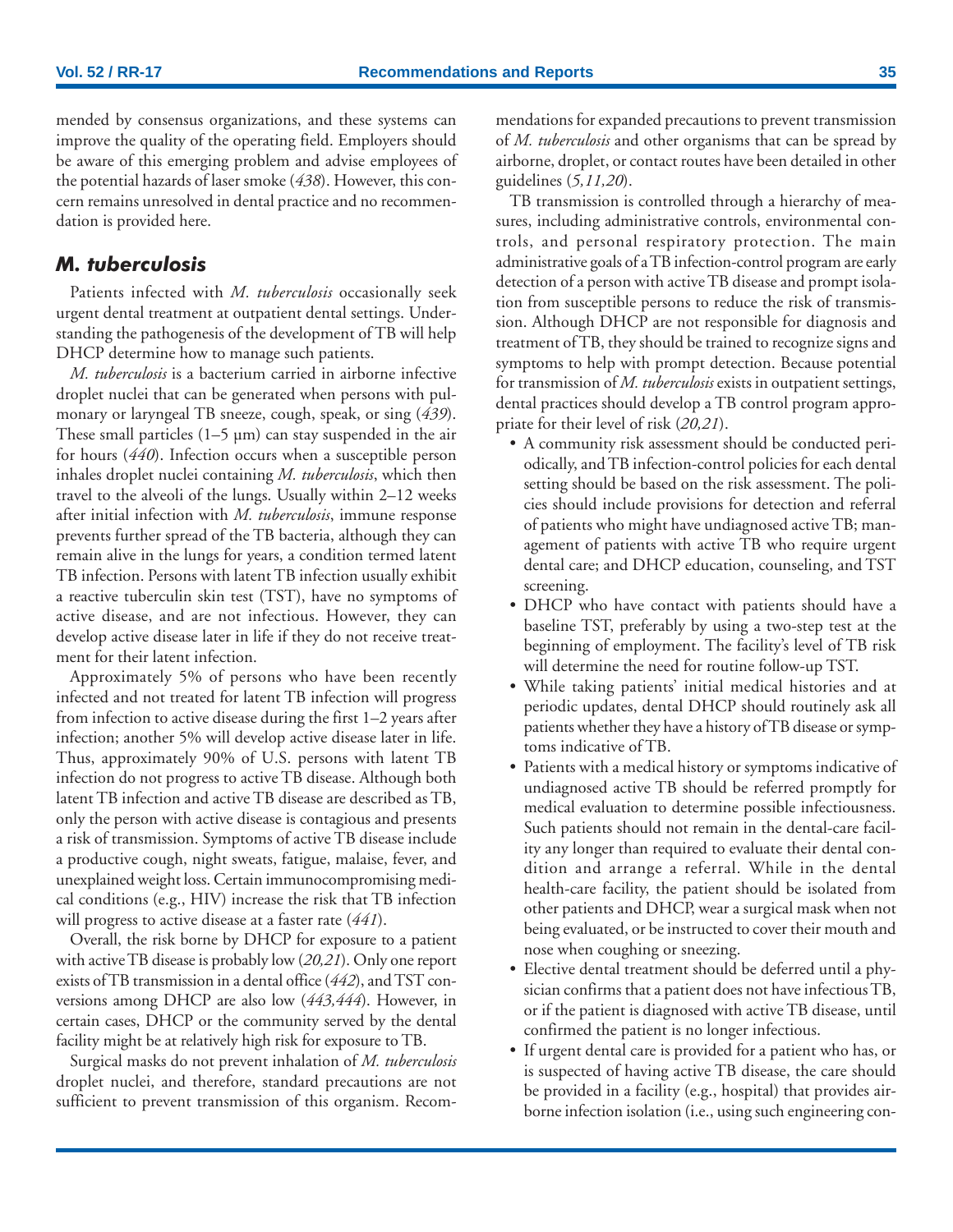trols as TB isolation rooms, negatively pressured relative to the corridors, with air either exhausted to the outside or HEPA-filtered if recirculation is necessary). Standard surgical face masks do not protect against TB transmission; DHCP should use respiratory protection (e.g., fittested, disposable N-95 respirators).

- Settings that do not require use of respiratory protection because they do not treat active TB patients and do not perform cough-inducing procedures on potential active TB patients do not need to develop a written respiratory protection program.
- Any DHCP with a persistent cough (i.e., lasting > 3 weeks), especially in the presence of other signs or symptoms compatible with active TB (e.g., weight loss, night sweats, fatigue, bloody sputum, anorexia, or fever), should be evaluated promptly. The DHCP should not return to the workplace until a diagnosis of TB has been excluded or the DHCP is on therapy and a physician has determined that the DHCP is noninfectious.

# **Creutzfeldt-Jakob Disease and Other Prion Diseases**

 Creutzfeldt-Jakob disease (CJD) belongs to a group of rapidly progressive, invariably fatal, degenerative neurological disorders, transmissible spongiform encephalopathies (TSEs) that affect both humans and animals and are thought to be caused by infection with an unusual pathogen called a prion. Prions are isoforms of a normal protein, capable of self-propagation although they lack nucleic acid. Prion diseases have an incubation period of years and are usually fatal within 1 year of diagnosis.

Among humans, TSEs include CJD, Gerstmann-Straussler-Scheinker syndrome, fatal familial insomnia, kuru, and variant CJD (vCJD). Occurring in sporadic, familial, and acquired (i.e., iatrogenic) forms, CJD has an annual incidence in the United States and other countries of approximately 1 case/ million population (*445–448*). In approximately 85% of affected patients, CJD occurs as a sporadic disease with no recognizable pattern of transmission. A smaller proportion of patients (5%–15%) experience familial CJD because of inherited mutations of the prion protein gene (*448*).

vCJD is distinguishable clinically and neuropathologically from classic CJD, and strong epidemiologic and laboratory evidence indicates a causal relationship with bovine spongiform encephalopathy (BSE), a progressive neurological disorder of cattle commonly known as *mad cow disease* (*449–451*). vCJD, was reported first in the United Kingdom in 1996 (*449*) and subsequently in other European countries (*452*). Only one case of vCJD has been reported in the United States, in an immigrant from the United Kingdom (*453*). Compared with CJD patients, those with vCJD are younger (28 years versus 68 years median age at death), and have a longer duration of illness (13 months versus 4.5 months). Also, vCJD patients characteristically exhibit sensory and psychiatric symptoms that are uncommon with CJD. Another difference includes the ease with which the presence of prions is consistently demonstrated in lymphoreticular tissues (e.g., tonsil) in vCJD patients by immunohistochemistry (*454*).

CJD and vCJD are transmissible diseases, but not through the air or casual contact. All known cases of iatrogenic CJD have resulted from exposure to infected central nervous tissue (e.g., brain and dura mater), pituitary, or eye tissue. Studies in experimental animals have determined that other tissues have low or no detectable infectivity (*243,455,456*). Limited experimental studies have demonstrated that scrapie (a TSE in sheep) can be transmitted to healthy hamsters and mice by exposing oral tissues to infectious homogenate (*457,458*). These animal models and experimental designs might not be directly applicable to human transmission and clinical dentistry, but they indicate a theoretical risk of transmitting prion diseases through perioral exposures.

According to published reports, iatrogenic transmission of CJD has occurred in humans under three circumstances: after use of contaminated electroencephalography depth electrodes and neurosurgical equipment (*459*); after use of extracted pituitary hormones (*460,461*); and after implant of contaminated corneal (*462*) and dura mater grafts (*463,464*) from humans. The equipment-related cases occurred before the routine implementation of sterilization procedures used in healthcare facilities.

Case-control studies have found no evidence that dental procedures increase the risk of iatrogenic transmission of TSEs among humans. In these studies, CJD transmission was not associated with dental procedures (e.g., root canals or extractions), with convincing evidence of prion detection in human blood, saliva, or oral tissues, or with DHCP becoming occupationally infected with CJD (*465–467*). In 2000, prions were not found in the dental pulps of eight patients with neuropathologically confirmed sporadic CJD by using electrophoresis and a Western blot technique (*468*).

Prions exhibit unusual resistance to conventional chemical and physical decontamination procedures. Considering this resistance and the invariably fatal outcome of CJD, procedures for disinfecting and sterilizing instruments potentially contaminated with the CJD prion have been controversial for years. Scientific data indicate the risk, if any, of sporadic CJD transmission during dental and oral surgical procedures is low to nil. Until additional information exists regarding the transmissibility of CJD or vCJD, special precautions in addition to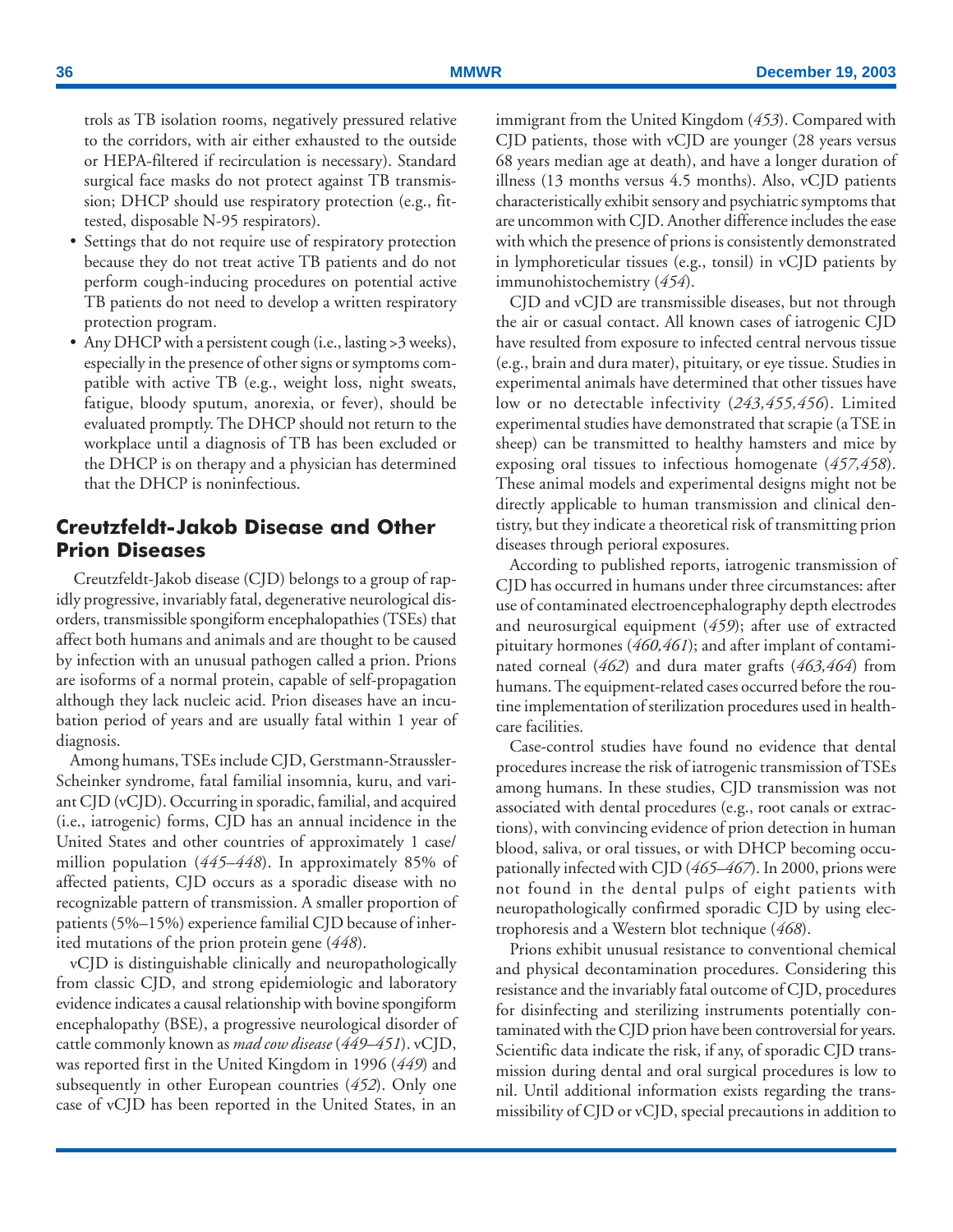standard precautions might be indicated when treating known CJD or vCJD patients; the following list of precautions is provided for consideration without recommendation (*243,249,277,469*):

- Use single-use disposable items and equipment whenever possible.
- Consider items difficult to clean (e.g., endodontic files, broaches, and carbide and diamond burs) as single-use disposables and discard after one use.
- To minimize drying of tissues and body fluids on a device, keep the instrument moist until cleaned and decontaminated.
- Clean instruments thoroughly and steam-autoclave at 134º C for 18 minutes. This is the least stringent of sterilization methods offered by the World Health Organization. The complete list (*469*) is available at http://www.who.int/emcdocuments/tse/whocdscsraph2003c.html.
- Do not use flash sterilization for processing instruments or devices.

Potential infectivity of oral tissues in CJD or vCJD patients is an unresolved concern. CDC maintains an active surveillance program on CJD. Additional information and resources are available at http://www.cdc.gov/ncidod/diseases/cjd/cjd.htm.

## **Program Evaluation**

The goal of a dental infection-control program is to provide a safe working environment that will reduce the risk of healthcare–associated infections among patients and occupational exposures among DHCP. Medical errors are caused by faulty systems, processes, and conditions that lead persons to make mistakes or fail to prevent errors being made by others (*470*). Effective program evaluation is a systematic way to ensure procedures are useful, feasible, ethical, and accurate. Program evaluation is an essential organizational practice; however, such evaluation is not practiced consistently across program areas, nor is it sufficiently well-integrated into the day-to-day management of the majority of programs (*471*).

A successful infection-control program depends on developing standard operating procedures, evaluating practices, routinely documenting adverse outcomes (e.g., occupational exposures to blood) and work-related illnesses in DHCP, and monitoring health-care–associated infections in patients. Strategies and tools to evaluate the infection-control program can include periodic observational assessments, checklists to document procedures, and routine review of occupational exposures to bloodborne pathogens. Evaluation offers an opportunity to improve the effectiveness of both the infection-control program and dentalpractice protocols. If deficiencies or problems in the implementation of infection-control procedures are identified, further evaluation is needed to eliminate the problems. Examples of infection-control program evaluation activities are provided (Table 5).

| <b>Program element</b>                                                                                                                                                                  | <b>Evaluation activity</b>                                                                                                                                                                                                          |
|-----------------------------------------------------------------------------------------------------------------------------------------------------------------------------------------|-------------------------------------------------------------------------------------------------------------------------------------------------------------------------------------------------------------------------------------|
| Appropriate immunization of dental health-care personnel (DHCP).                                                                                                                        | Conduct annual review of personnel records to ensure up-to-date immunizations.                                                                                                                                                      |
| Assessment of occupational exposures to infectious agents.                                                                                                                              | Report occupational exposures to infectious agents. Document the steps that<br>occurred around the exposure and plan how such exposure can be prevented in<br>the future.                                                           |
| Comprehensive postexposure management plan and medical follow-up program<br>after occupational exposures to infectious agents.                                                          | Ensure the postexposure management plan is clear, complete, and available at all<br>times to all DHCP. All staff should understand the plan, which should include toll-<br>free phone numbers for access to additional information. |
| Adherence to hand hygiene before and after patient care.                                                                                                                                | Observe and document circumstances of appropriate or inappropriate<br>handwashing. Review findings in a staff meeting.                                                                                                              |
| Proper use of personal protective equipment to prevent occupational exposures to<br>infectious agents.                                                                                  | Observe and document the use of barrier precautions and careful handling of<br>sharps. Review findings in a staff meeting.                                                                                                          |
| Routine and appropriate sterilization of instruments using a biologic monitoring<br>system.                                                                                             | Monitor paper log of steam cycle and temperature strip with each sterilization load,<br>and examine results of weekly biologic monitoring. Take appropriate action when<br>failure of sterilization process is noted.               |
| Evaluation and implementation of safer medical devices.                                                                                                                                 | Conduct an annual review of the exposure control plan and consider new<br>developments in safer medical devices.                                                                                                                    |
| Compliance of water in routine dental procedures with current drinking U.S.<br>Environmental Protection Agency water standards (fewer than 500 CFU of<br>heterotrophic water bacteria). | Monitor dental water quality as recommended by the equipment manufacturer,<br>using commercial self-contained test kits, or commercial water-testing laboratories.                                                                  |
| Proper handling and disposal of medical waste.                                                                                                                                          | Observe the safe disposal of regulated and nonregulated medical waste and take<br>preventive measures if hazardous situations occur.                                                                                                |
| Health-care-associated infections.                                                                                                                                                      | Assess the unscheduled return of patients after procedures and evaluate them for<br>an infectious process. A trend might require formal evaluation.                                                                                 |

**TABLE 5. Examples of methods for evaluating infection-control programs**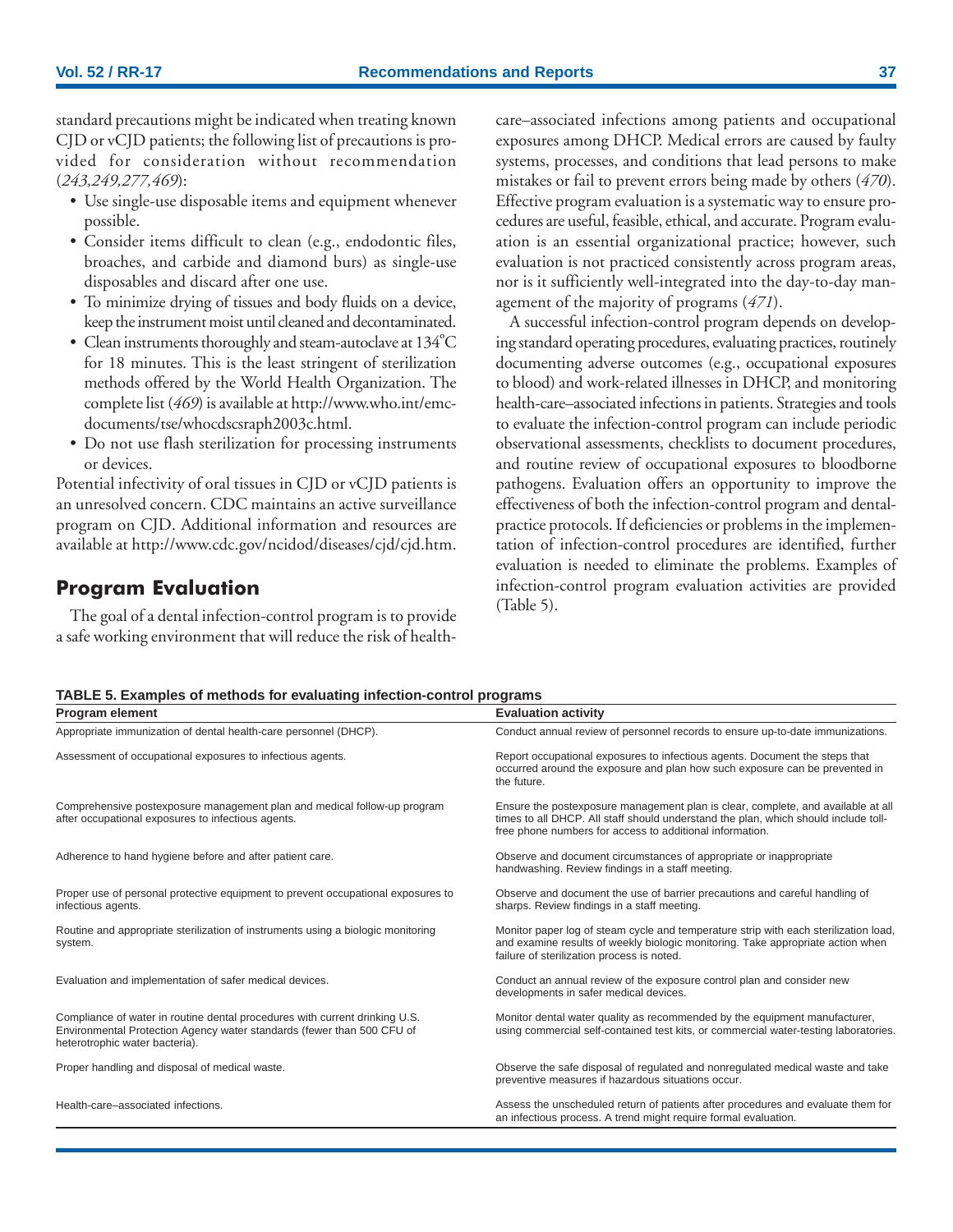# **Infection-Control Research Considerations**

Although the number of published studies concerning dental infection control has increased in recent years, questions regarding infection-control practices and their effectiveness remain unanswered. Multiple concerns were identified by the working group for this report, as well as by others during the

### **BOX. Dental infection-control research considerations**

### **Education and promotion**

- Design strategies to communicate, to the public and providers, the risk of disease transmission in dentistry.
- Promote use of protocols for recommended postexposure management and follow-up.
- Educate and train dental health-care personnel (DHCP) to screen and evaluate safer dental devices by using tested design and performance criteria.

### **Laboratory-based research**

- Develop animal models to determine the risk of transmitting organisms through inhalation of contaminated aerosols (e.g., influenza) produced from rotary dental instruments.
- Conduct studies to determine the effectiveness of gloves (i.e., material compatibility and duration of use).
- Develop devices with passive safety features to prevent percutaneous injuries.
- Study the effect of alcohol-based hand-hygiene products on retention of latex proteins and other dental allergens (e.g., methylmethacrylate, glutaraldehyde, thiurams) on the hands of DHCP after latex glove use.
- Investigate the applicability of other types of sterilization procedures (e.g., hydrogen peroxide gas plasma) in dentistry.
- Encourage manufacturers to determine optimal methods and frequency for testing dental-unit waterlines and maintaining dental-unit water-quality standards.
- Determine the potential for internal contamination of low-speed handpieces, including the motor, and other devices connected to dental air and water supplies, as well as more efficient ways to clean, lubricate, and sterilize handpieces and other devices attached to air or waterlines.
- Investigate the infectivity of oral tissues in Creutzfeldt-Jakob disease (CJD) or variant CJD patients.
- Determine the most effective methods to disinfect dental impression materials.
- Investigate the viability of pathogenic organisms on dental materials (e.g., impression materials, acrylic resin, or gypsum materials) and dental laboratory equipment.
- Determine the most effective methods for sterilization or disinfection of digital radiology equipment.
- Evaluate the effects of repetitive reprocessing cycles on burs and endodontic files.
- Investigate the potential infectivity of vapors generated from the various lasers used for oral procedures.

### **Clinical and population-based epidemiologic research and development**

- Continue to characterize the epidemiology of blood contacts, particularly percutaneous injuries, and the effectiveness of prevention measures.
- Further assess the effectiveness of double gloving in preventing blood contact during routine and surgical dental procedures.
- Continue to assess the stress placed on gloves during dental procedures and the potential for developing defects during different procedures.
- Develop methods for evaluating the effectiveness and cost-effectiveness of infection-control interventions.
- Determine how infection-control guidelines affect the knowledge, attitudes, and practices of DHCP.

public comment period (Box). This list is not exhaustive and does not represent a CDC research agenda, but rather is an effort to identify certain concerns, stimulate discussion, and provide direction for determining future action by clinical, basic science, and epidemiologic investigators, as well as health and professional organizations, clinicians, and policy makers.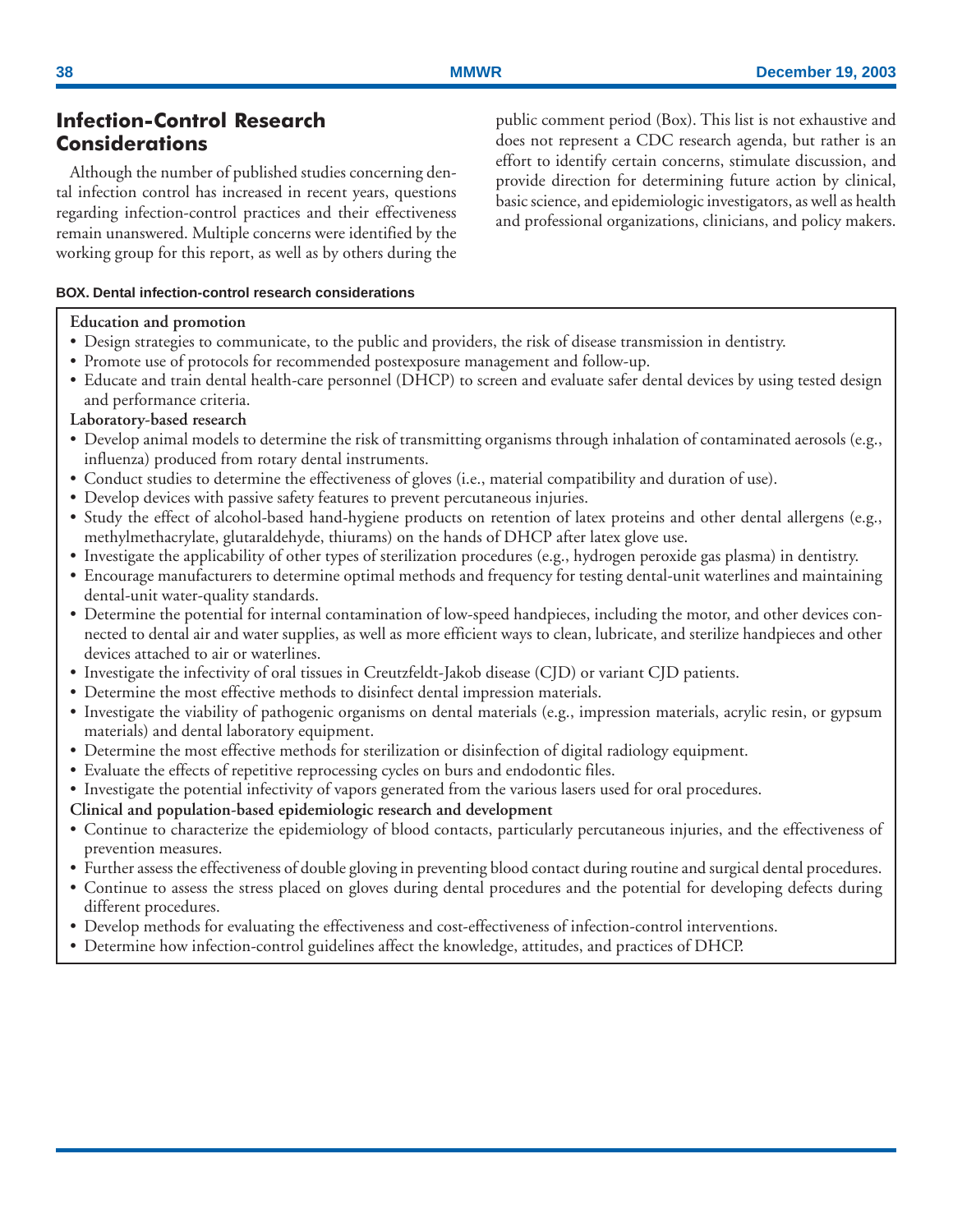# **Recommendations**

Each recommendation is categorized on the basis of existing scientific data, theoretical rationale, and applicability. Rankings are based on the system used by CDC and the Healthcare Infection Control Practices Advisory Committee (HICPAC) to categorize recommendations:

**Category IA.** Strongly recommended for implementation and strongly supported by well-designed experimental, clinical, or epidemiologic studies.

**Category IB.** Strongly recommended for implementation and supported by experimental, clinical, or epidemiologic studies and a strong theoretical rationale.

**Category IC.** Required for implementation as mandated by federal or state regulation or standard. When IC is used, a second rating can be included to provide the basis of existing scientific data, theoretical rationale, and applicability. Because of state differences, the reader should not assume that the absence of a IC implies the absence of state regulations.

**Category II.** Suggested for implementation and supported by suggestive clinical or epidemiologic studies or a theoretical rationale.

**Unresolved issue.** No recommendation. Insufficient evidence or no consensus regarding efficacy exists.

- **I. Personnel Health Elements of an Infection-Control Program**
	- **A. General Recommendations**
		- 1. Develop a written health program for DHCP that includes policies, procedures, and guidelines for education and training; immunizations; exposure prevention and postexposure management; medical conditions, work-related illness, and associated work restrictions; contact dermatitis and latex hypersensitivity; and maintenance of records, data management, and confidentiality (IB) (*5,16–18,22*).
		- 2. Establish referral arrangements with qualified health-care professionals to ensure prompt and appropriate provision of preventive services, occupationally related medical services, and postexposure management with medical followup (IB, IC) (*5,13,19,22*).

### **B. Education and Training**

1. Provide DHCP 1) on initial employment, 2) when new tasks or procedures affect the employee's occupational exposure, and 3) at a minimum, annually, with education and training regarding occupational exposure to potentially infectious agents and infection-control procedures/protocols appropriate for and specific to their assigned duties (IB, IC) (*5,11,13, 14,16,19,22*).

2. Provide educational information appropriate in content and vocabulary to the educational level, literacy, and language of DHCP (IB, IC) (*5,13*).

### **C. Immunization Programs**

- 1. Develop a written comprehensive policy regarding immunizing DHCP, including a list of all required and recommended immunizations (IB) (*5,17,18*).
- 2. Refer DHCP to a prearranged qualified healthcare professional or to their own health-care professional to receive all appropriate immunizations based on the latest recommendations as well as their medical history and risk for occupational exposure (IB) (*5,17*).

### **D. Exposure Prevention and Postexposure Management**

- 1. Develop a comprehensive postexposure management and medical follow-up program (IB, IC) (*5,13,14,19*).
	- a. Include policies and procedures for prompt reporting, evaluation, counseling, treatment, and medical follow-up of occupational exposures.
	- b. Establish mechanisms for referral to a qualified health-care professional for medical evaluation and follow-up.
	- c. Conduct a baseline TST, preferably by using a two-step test, for all DHCP who might have contact with persons with suspected or confirmed infectious TB, regardless of the risk classification of the setting (IB) (*20*).
- **E. Medical Conditions, Work-Related Illness, and Work Restrictions**
	- 1. Develop and have readily available to all DHCP comprehensive written policies regarding work restriction and exclusion that include a statement of authority defining who can implement such policies (IB) (*5,22*).
	- 2. Develop policies for work restriction and exclusion that encourage DHCP to seek appropriate preventive and curative care and report their illnesses, medical conditions, or treatments that can render them more susceptible to opportunistic infection or exposures; do not penalize DHCP with loss of wages, benefits, or job status (IB) (*5,22*).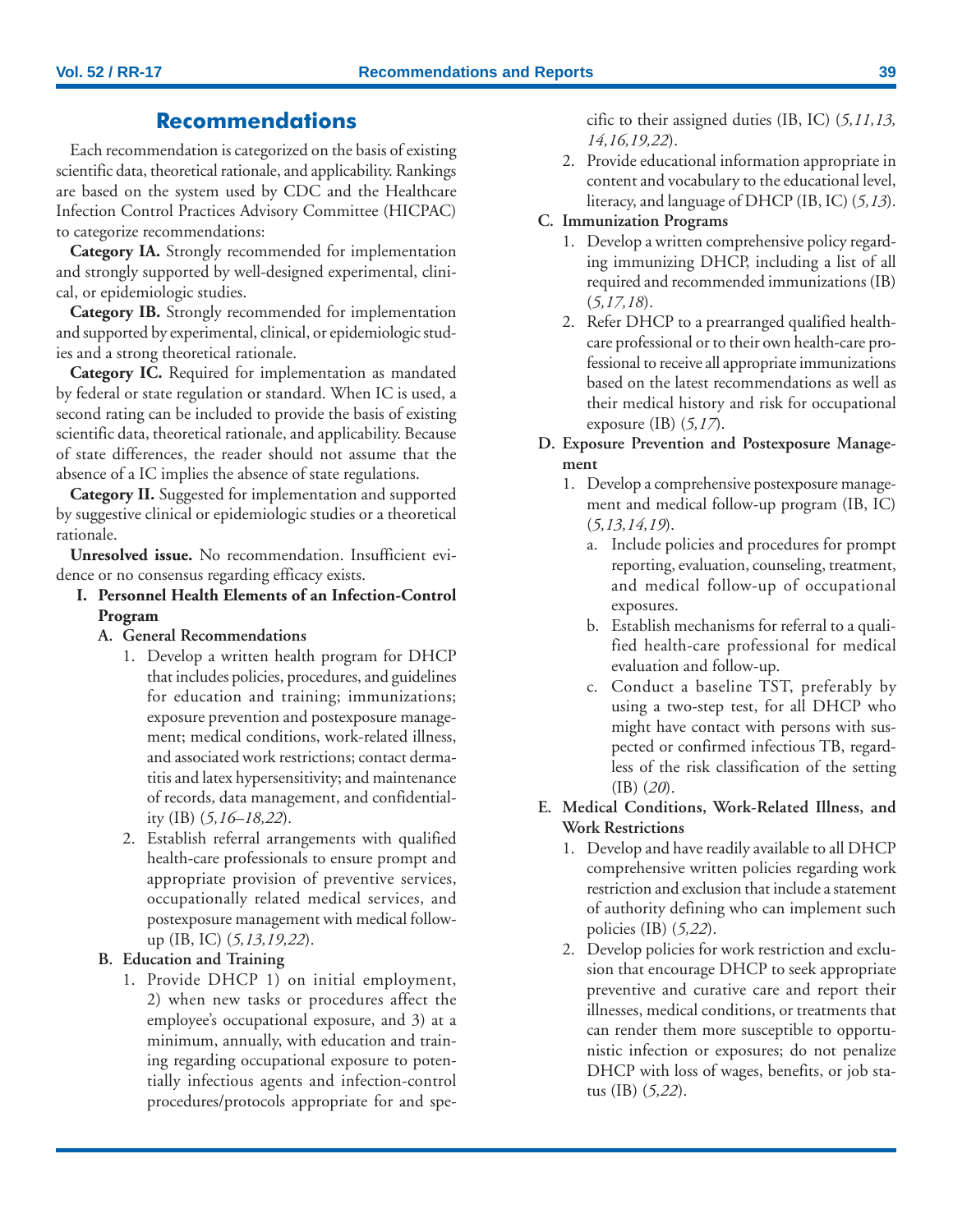- 3. Develop policies and procedures for evaluation, diagnosis, and management of DHCP with suspected or known occupational contact dermatitis (IB) (*32*).
- 4. Seek definitive diagnosis by a qualified healthcare professional for any DHCP with suspected latex allergy to carefully determine its specific etiology and appropriate treatment as well as work restrictions and accommodations (IB) (*32*).
- **F. Records Maintenance, Data Management, and Confidentiality**
	- 1. Establish and maintain confidential medical records (e.g., immunization records and documentation of tests received as a result of occupational exposure) for all DHCP (IB, IC) (*5,13*).
	- 2. Ensure that the practice complies with all applicable federal, state, and local laws regarding medical recordkeeping and confidentiality (IC) (*13,34*).

### **II. Preventing Transmission of Bloodborne Pathogens A. HBV Vaccination**

- 1. Offer the HBV vaccination series to all DHCP with potential occupational exposure to blood or other potentially infectious material (IA, IC) (*2,13,14,19*).
- 2. Always follow U.S. Public Health Service/CDC recommendations for hepatitis B vaccination, serologic testing, follow-up, and booster dosing (IA, IC) (*13,14,19*).
- 3. Test DHCP for anti-HBs 1–2 months after completion of the 3-dose vaccination series (IA, IC) (*14,19*).
- 4. DHCP should complete a second 3-dose vaccine series or be evaluated to determine if they are HBsAg-positive if no antibody response occurs to the primary vaccine series (IA, IC) (*14,19*).
- 5. Retest for anti-HBs at the completion of the second vaccine series. If no response to the second 3-dose series occurs, nonresponders should be tested for HBsAg (IC) (*14,19*).
- 6. Counsel nonresponders to vaccination who are HBsAg-negative regarding their susceptibility to HBV infection and precautions to take (IA, IC) (*14,19*).
- 7. Provide employees appropriate education regarding the risks of HBV transmission and the availability of the vaccine. Employees who decline

the vaccination should sign a declination form to be kept on file with the employer (IC) (*13*).

# **B. Preventing Exposures to Blood and OPIM**

- 1. General recommendations
	- a. Use standard precautions (OSHA's bloodborne pathogen standard retains the term universal precautions) for all patient encounters (IA, IC) (*11,13,19,53*).
	- b. Consider sharp items (e.g., needles, scalers, burs, lab knives, and wires) that are contaminated with patient blood and saliva as potentially infective and establish engineering controls and work practices to prevent injuries (IB, IC) (*6,13,113*).
	- c. Implement a written, comprehensive program designed to minimize and manage DHCP exposures to blood and body fluids (IB, IC). (*13,14,19,97*).
- 2. Engineering and work-practice controls
	- a. Identify, evaluate, and select devices with engineered safety features at least annually and as they become available on the market (e.g., safer anesthetic syringes, blunt suture needle, retractable scalpel, or needleless IV systems) (IC) (*13,97,110–112*).
	- b. Place used disposable syringes and needles, scalpel blades, and other sharp items in appropriate puncture-resistant containers located as close as feasible to the area in which the items are used (IA, IC) (*2,7,13,19,113, 115*).
	- c. Do not recap used needles by using both hands or any other technique that involves directing the point of a needle toward any part of the body. Do not bend, break, or remove needles before disposal (IA, IC) (*2,7,8,13,97,113*).
	- d. Use either a one-handed scoop technique or a mechanical device designed for holding the needle cap when recapping needles (e.g., between multiple injections and before removing from a nondisposable aspirating syringe) (IA, IC) (*2,7,8,13,14,113*).
- 3. Postexposure management and prophylaxis
	- a. Follow CDC recommendations after percutaneous, mucous membrane, or nonintact skin exposure to blood or other potentially infectious material (IA, IC) (*13,14,19*).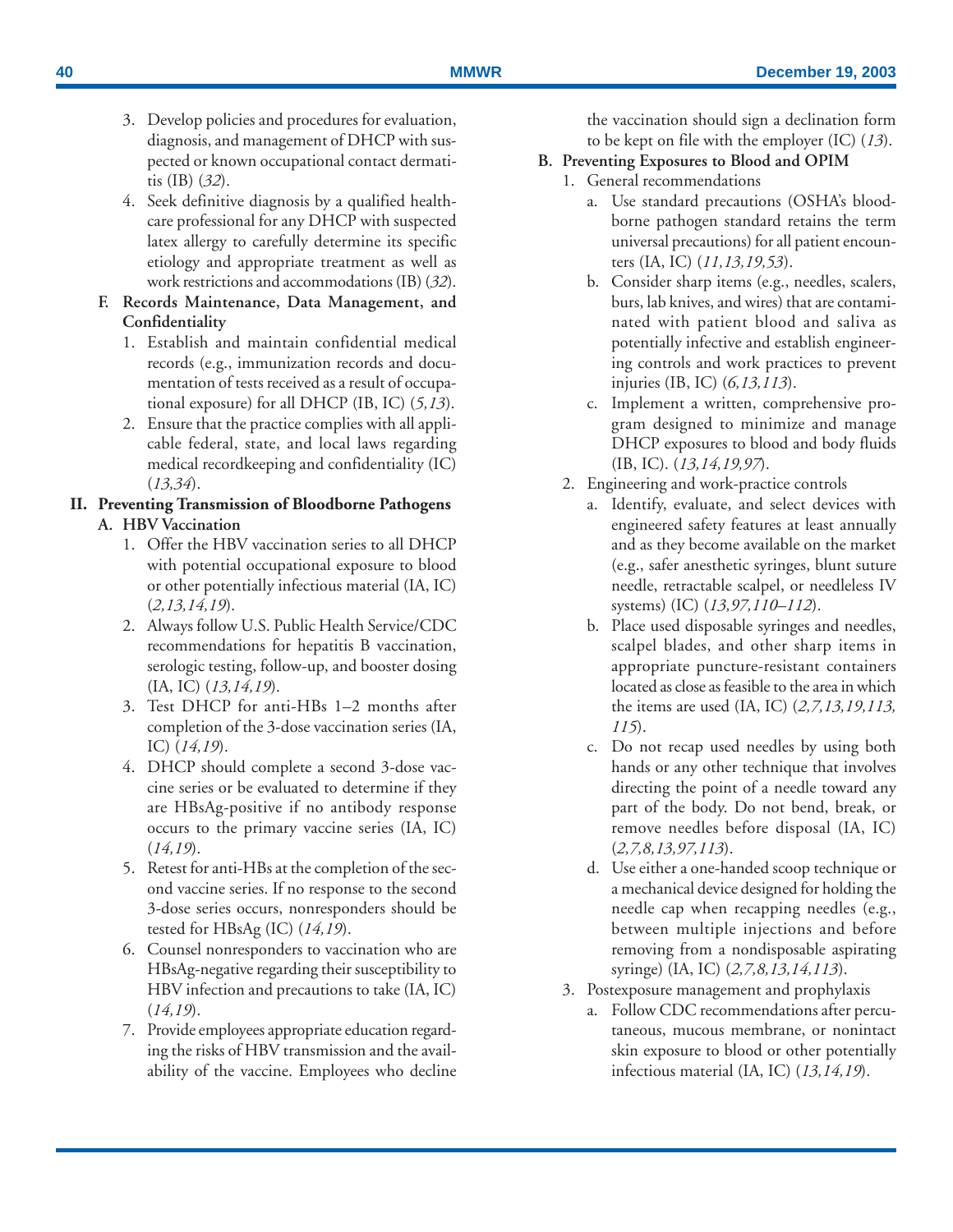### **III. Hand Hygiene**

### **A. General Considerations**

- 1. Perform hand hygiene with either a nonantimicrobial or antimicrobial soap and water when hands are visibly dirty or contaminated with blood or other potentially infectious material. If hands are not visibly soiled, an alcohol-based hand rub can also be used. Follow the manufacturer's instructions (IA) (*123*).
- 2. Indications for hand hygiene include
	- a. when hands are visibly soiled (IA, IC);
	- b. after barehanded touching of inanimate objects likely to be contaminated by blood, saliva, or respiratory secretions (IA, IC);
	- c. before and after treating each patient (IB);
	- d. before donning gloves (IB); and
	- e. immediately after removing gloves (IB, IC) (*7–9,11,13,113,120–123,125,126,138*).
- 3. For oral surgical procedures, perform surgical hand antisepsis before donning sterile surgeon's gloves. Follow the manufacturer's instructions by using either an antimicrobial soap and water, or soap and water followed by drying hands and application of an alcohol-based surgical handscrub product with persistent activity (IB) (*121– 123,127–133,144,145*).
- 4. Store liquid hand-care products in either disposable closed containers or closed containers that can be washed and dried before refilling. Do not add soap or lotion to (i.e., top off) a partially empty dispenser (IA) (*9,120,122,149,150*).
- **B. Special Considerations for Hand Hygiene and Glove Use**
	- 1. Use hand lotions to prevent skin dryness associated with handwashing (IA) (*153,154*).
	- 2. Consider the compatibility of lotion and antiseptic products and the effect of petroleum or other oil emollients on the integrity of gloves during product selection and glove use (IB) (*2,14,122,155*).
	- 3. Keep fingernails short with smooth, filed edges to allow thorough cleaning and prevent glove tears (II) (*122,123,156*).
	- 4. Do not wear artificial fingernails or extenders when having direct contact with patients at high risk (e.g., those in intensive care units or operating rooms) (IA) (*123,157–160*).
	- 5. Use of artificial fingernails is usually not recommended (II) (*157–160*).

6. Do not wear hand or nail jewelry if it makes donning gloves more difficult or compromises the fit and integrity of the glove (II) (*123,142, 143*).

### **IV. PPE**

### **A. Masks, Protective Eyewear, and Face Shields**

- 1. Wear a surgical mask and eye protection with solid side shields or a face shield to protect mucous membranes of the eyes, nose, and mouth during procedures likely to generate splashing or spattering of blood or other body fluids (IB, IC) (*1,2,7,8,11,13,137*).
- 2. Change masks between patients or during patient treatment if the mask becomes wet (IB) (*2*).
- 3. Clean with soap and water, or if visibly soiled, clean and disinfect reusable facial protective equipment (e.g., clinician and patient protective eyewear or face shields) between patients (II) (*2*).
- **B. Protective Clothing**
	- 1. Wear protective clothing (e.g., reusable or disposable gown, laboratory coat, or uniform) that covers personal clothing and skin (e.g., forearms) likely to be soiled with blood, saliva, or OPIM (IB, IC) (*7,8,11,13,137*).
	- 2. Change protective clothing if visibly soiled (*134*); change immediately or as soon as feasible if penetrated by blood or other potentially infectious fluids (IB, IC) (*13*).
	- 3. Remove barrier protection, including gloves, mask, eyewear, and gown before departing work area (e.g., dental patient care, instrument processing, or laboratory areas) (IC) (*13*).
- **C. Gloves**
	- 1. Wear medical gloves when a potential exists for contacting blood, saliva, OPIM, or mucous membranes (IB, IC) (*1,2,7,8,13*).
	- 2. Wear a new pair of medical gloves for each patient, remove them promptly after use, and wash hands immediately to avoid transfer of microorganisms to other patients or environments (IB) (*1,7,8,123*).
	- 3. Remove gloves that are torn, cut, or punctured as soon as feasible and wash hands before regloving (IB, IC) (*13,210,211*).
	- 4. Do not wash surgeon's or patient examination gloves before use or wash, disinfect, or sterilize gloves for reuse (IB, IC) (*13,138,177,212,213*).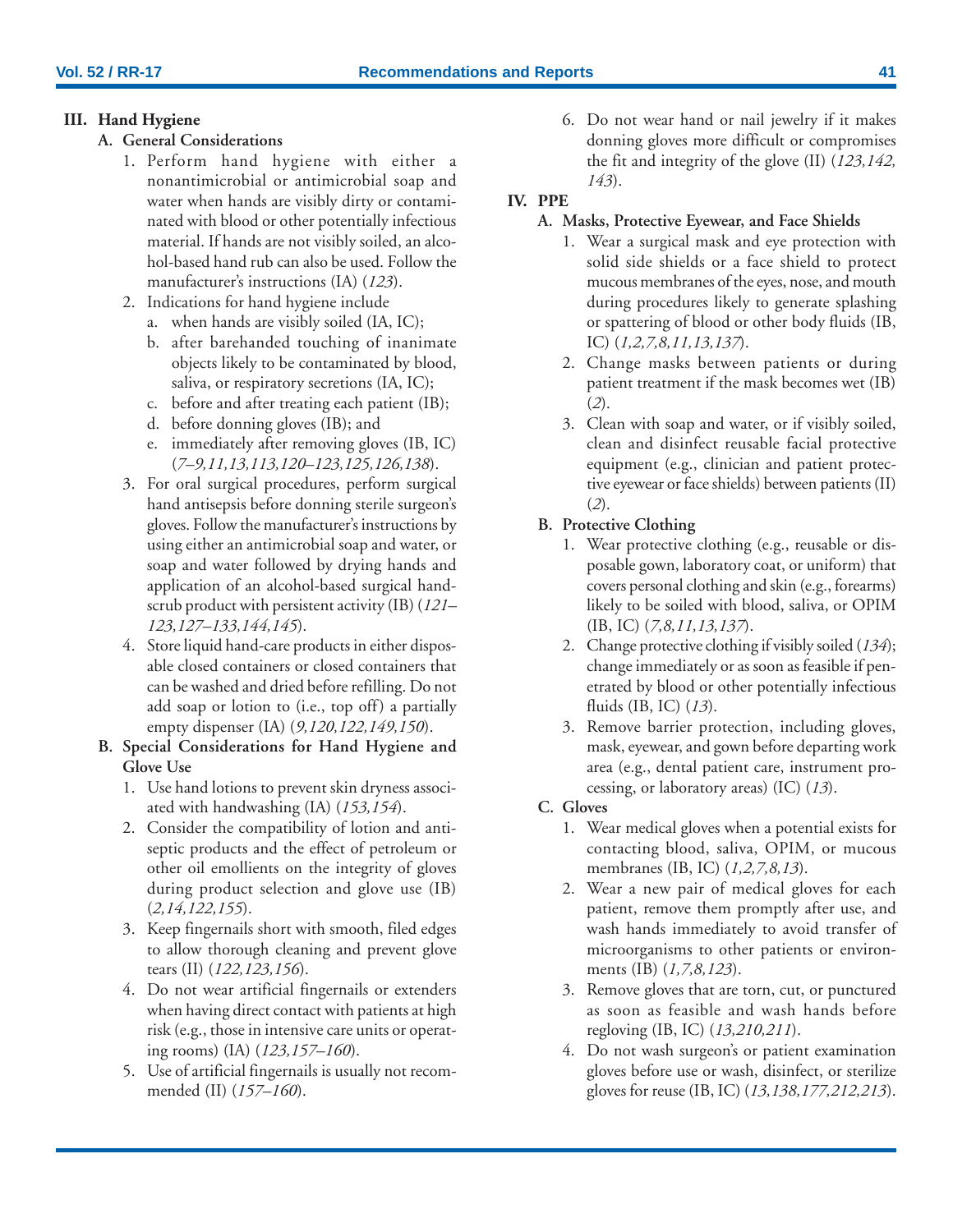- **42 MMWR December 19, 2003**
	- 5. Ensure that appropriate gloves in the correct size are readily accessible (IC) (*13*).
	- 6. Use appropriate gloves (e.g., puncture- and chemical-resistant utility gloves) when cleaning instruments and performing housekeeping tasks involving contact with blood or OPIM (IB, IC) (*7,13,15*).
	- 7. Consult with glove manufacturers regarding the chemical compatibility of glove material and dental materials used (II).
	- **D. Sterile Surgeon's Gloves and Double Gloving During Oral Surgical Procedures**
		- 1. Wear sterile surgeon's gloves when performing oral surgical procedures (IB) (*2,8,137*).
		- 2. No recommendation is offered regarding the effectiveness of wearing two pairs of gloves to prevent disease transmission during oral surgical procedures. The majority of studies among HCP and DHCP have demonstrated a lower frequency of inner glove perforation and visible blood on the surgeon's hands when double gloves are worn; however, the effectiveness of wearing two pairs of gloves in preventing disease transmission has not been demonstrated (Unresolved issue).

# **V. Contact Dermatitis and Latex Hypersensitivity**

### **A. General Recommendations**

- 1. Educate DHCP regarding the signs, symptoms, and diagnoses of skin reactions associated with frequent hand hygiene and glove use (IB) (*5,31,32*).
- 2. Screen all patients for latex allergy (e.g., take health history and refer for medical consultation when latex allergy is suspected) (IB) (*32*).
- 3. Ensure a latex-safe environment for patients and DHCP with latex allergy (IB) (*32*).
- 4. Have emergency treatment kits with latex-free products available at all times (II) (*32*).

# **VI. Sterilization and Disinfection of Patient-Care Items**

# **A. General Recommendations**

- 1. Use only FDA-cleared medical devices for sterilization and follow the manufacturer's instructions for correct use (IB) (*248*).
- 2. Clean and heat-sterilize critical dental instruments before each use (IA) (*2,137,243,244, 246,249,407*).
- 3. Clean and heat-sterilize semicritical items before each use (IB) (*2,249,260,407*).
- 4. Allow packages to dry in the sterilizer before they are handled to avoid contamination (IB) (*247*).
- 5. Use of heat-stable semicritical alternatives is encouraged (IB) (*2*).
- 6. Reprocess heat-sensitive critical and semi-critical instruments by using FDA-cleared sterilant/ high-level disinfectants or an FDA-cleared lowtemperature sterilization method (e.g., ethylene oxide). Follow manufacturer's instructions for use of chemical sterilants/high-level disinfectants (IB) (*243*).
- 7. Single-use disposable instruments are acceptable alternatives if they are used only once and disposed of correctly (IB, IC) (*243,383*).
- 8. Do not use liquid chemical sterilants/high-level disinfectants for environmental surface disinfection or as holding solutions (IB, IC) (*243,245*).
- 9. Ensure that noncritical patient-care items are barrier-protected or cleaned, or if visibly soiled, cleaned and disinfected after each use with an EPA-registered hospital disinfectant. If visibly contaminated with blood, use an EPA-registered hospital disinfectant with a tuberculocidal claim (i.e., intermediate level) (IB) (*2,243,244*).
- 10. Inform DHCP of all OSHA guidelines for exposure to chemical agents used for disinfection and sterilization. Using this report, identify areas and tasks that have potential for exposure (IC) (*15*).

### **B. Instrument Processing Area**

- 1. Designate a central processing area. Divide the instrument processing area, physically or, at a minimum, spatially, into distinct areas for 1) receiving, cleaning, and decontamination; 2) preparation and packaging; 3) sterilization; and 4) storage. Do not store instruments in an area where contaminated instruments are held or cleaned (II) (*173,247,248*).
- 2. Train DHCP to employ work practices that prevent contamination of clean areas (II).

### **C. Receiving, Cleaning, and Decontamination Work Area**

- 1. Minimize handling of loose contaminated instruments during transport to the instrument processing area. Use work-practice controls (e.g., carry instruments in a covered container) to minimize exposure potential (II). Clean all visible blood and other contamination from dental instruments and devices before sterilization or disinfection procedures (IA) (*243,249–252*).
- 2. Use automated cleaning equipment (e.g., ultrasonic cleaner or washer-disinfector) to remove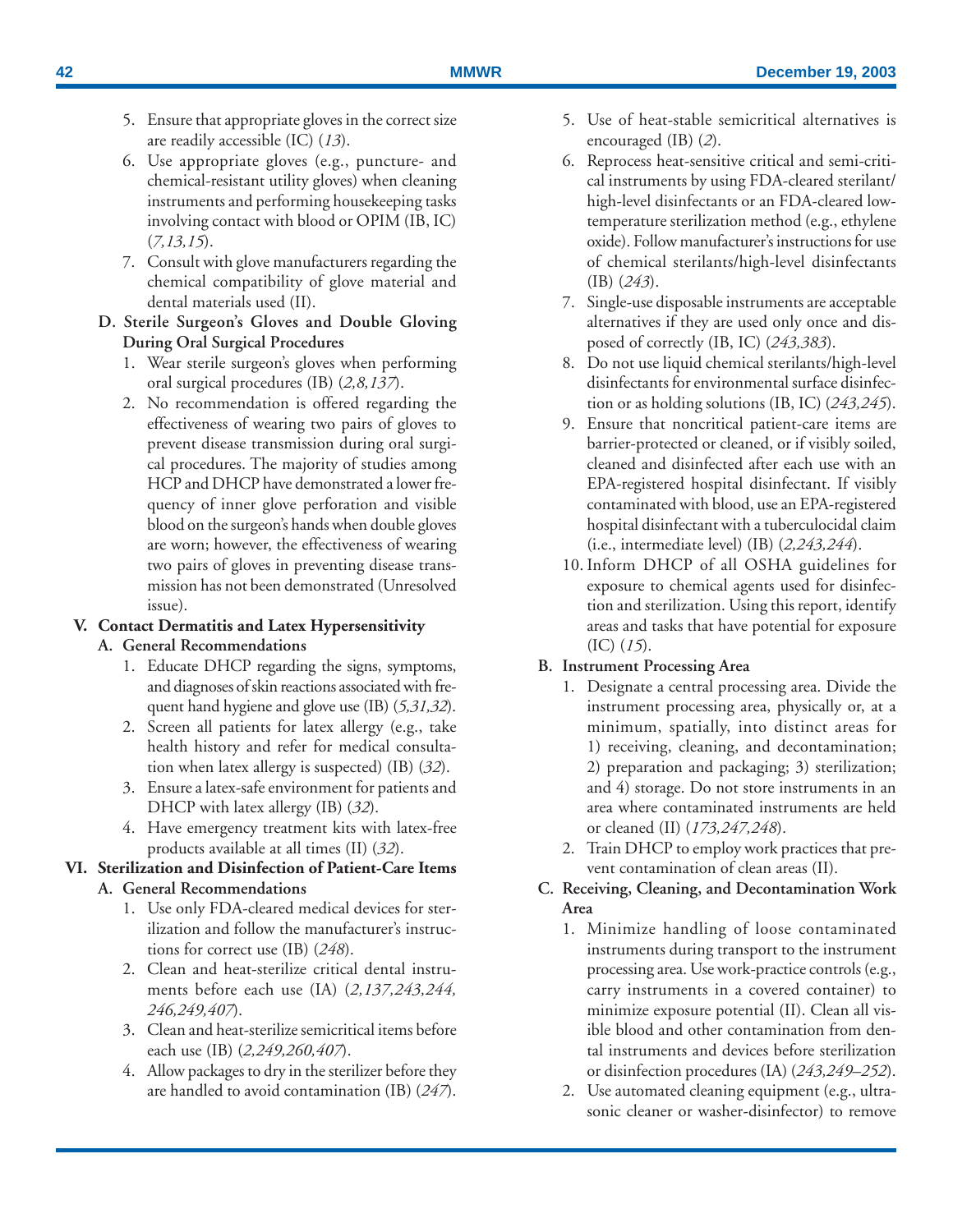debris to improve cleaning effectiveness and decrease worker exposure to blood (IB) (*2,253*).

- 3. Use work-practice controls that minimize contact with sharp instruments if manual cleaning is necessary (e.g., long-handled brush) (IC) (*14*).
- 4. Wear puncture- and chemical-resistant/heavyduty utility gloves for instrument cleaning and decontamination procedures (IB) (*7*).
- 5. Wear appropriate PPE (e.g., mask, protective eyewear, and gown) when splashing or spraying is anticipated during cleaning (IC) (*13*).

### **D. Preparation and Packaging**

- 1. Use an internal chemical indicator in each package. If the internal indicator cannot be seen from outside the package, also use an external indicator (II) (*243,254,257*).
- 2. Use a container system or wrapping compatible with the type of sterilization process used and that has received FDA clearance (IB) (*243,247, 256*).
- 3. Before sterilization of critical and semicritical instruments, inspect instruments for cleanliness, then wrap or place them in containers designed to maintain sterility during storage (e.g., cassettes and organizing trays) (IA) (*2,247,255,256*).

### **E. Sterilization of Unwrapped Instruments**

- 1. Clean and dry instruments before the unwrapped sterilization cycle (IB) (*248*).
- 2. Use mechanical and chemical indicators for each unwrapped sterilization cycle (i.e., place an internal chemical indicator among the instruments or items to be sterilized) (IB) (*243,258*).
- 3. Allow unwrapped instruments to dry and cool in the sterilizer before they are handled to avoid contamination and thermal injury (II) (*260*).
- 4. Semicritical instruments that will be used immediately or within a short time can be sterilized unwrapped on a tray or in a container system, provided that the instruments are handled aseptically during removal from the sterilizer and transport to the point of use (II).
- 5. Critical instruments intended for immediate reuse can be sterilized unwrapped if the instruments are maintained sterile during removal from the sterilizer and transport to the point of use (e.g., transported in a sterile covered container) (IB) (*258*).
- 6. Do not sterilize implantable devices unwrapped (IB) (*243,247*).
- 7. Do not store critical instruments unwrapped (IB) (*248*).
- **F. Sterilization Monitoring**
	- 1. Use mechanical, chemical, and biological monitors according to the manufacturer's instructions to ensure the effectiveness of the sterilization process (IB) (*248,278,279*).
	- 2. Monitor each load with mechanical (e.g., time, temperature, and pressure) and chemical indicators (II) (*243,248*).
	- 3. Place a chemical indicator on the inside of each package. If the internal indicator is not visible from the outside, also place an exterior chemical indicator on the package (II) (*243,254,257*).
	- 4. Place items/packages correctly and loosely into the sterilizer so as not to impede penetration of the sterilant (IB) (*243*).
	- 5. Do not use instrument packs if mechanical or chemical indicators indicate inadequate processing (IB) (*243,247,248*).
	- 6. Monitor sterilizers at least weekly by using a biological indicator with a matching control (i.e., biological indicator and control from same lot number) (IB) (*2,9,243,247,278,279*).
	- 7. Use a biological indicator for every sterilizer load that contains an implantable device. Verify results before using the implantable device, whenever possible (IB) (*243,248*).
	- 8. The following are recommended in the case of a positive spore test:
		- a. Remove the sterilizer from service and review sterilization procedures (e.g., work practices and use of mechanical and chemical indicators) to determine whether operator error could be responsible (II) (*8*).
		- b. Retest the sterilizer by using biological, mechanical, and chemical indicators after correcting any identified procedural problems (II).
		- c. If the repeat spore test is negative, and mechanical and chemical indicators are within normal limits, put the sterilizer back in service (II) (*9,243*).
	- 9. The following are recommended if the repeat spore test is positive:
		- a. Do not use the sterilizer until it has been inspected or repaired or the exact reason for the positive test has been determined (II) (*9,243*).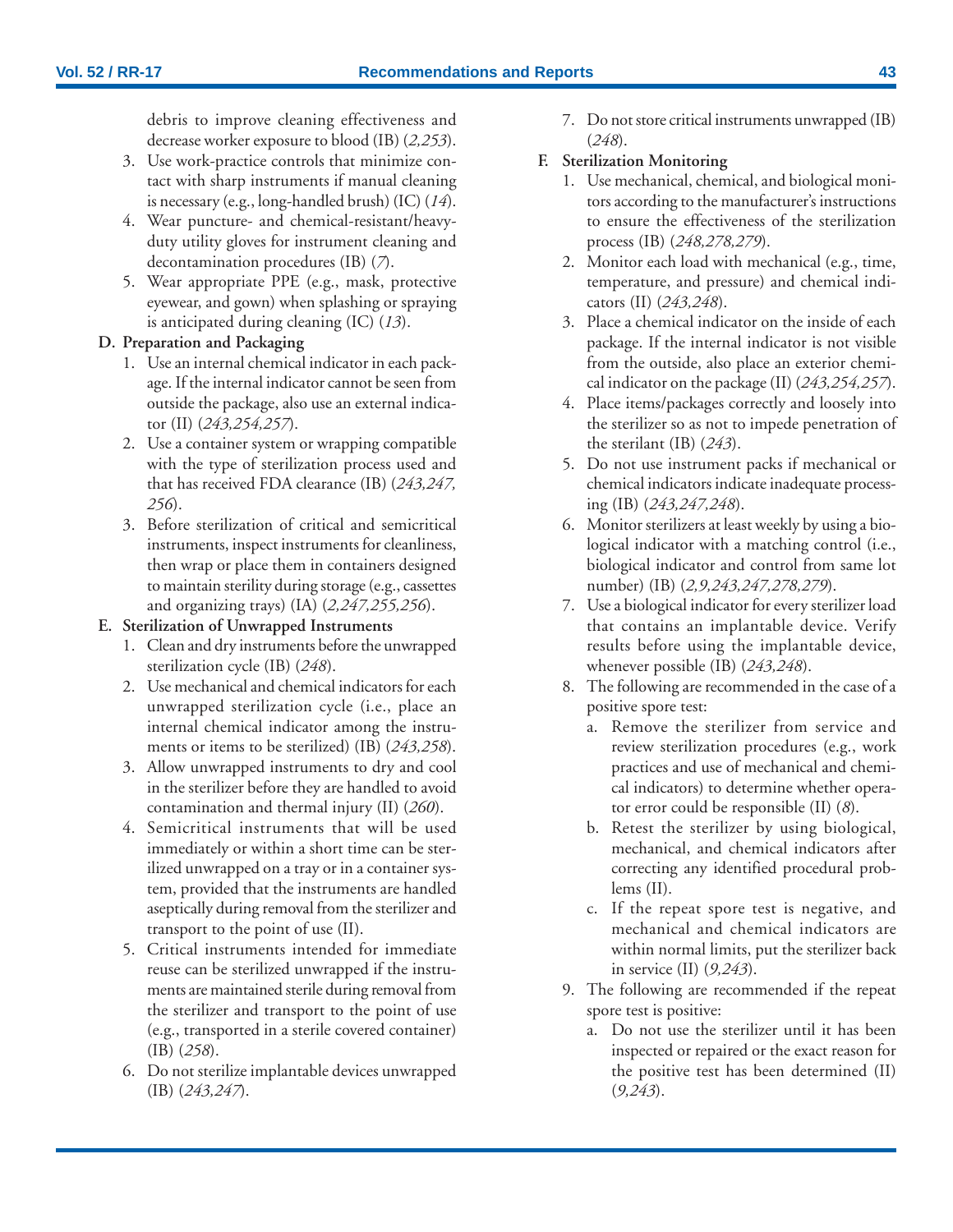- b. Recall, to the extent possible, and reprocess all items processed since the last negative spore test (II) (*9,243,283*).
- c. Before placing the sterilizer back in service, rechallenge the sterilizer with biological indicator tests in three consecutive empty chamber sterilization cycles after the cause of the sterilizer failure has been determined and corrected (II) (*9,243,283*).
- 10. Maintain sterilization records (i.e., mechanical, chemical, and biological) in compliance with state and local regulations (IB) (*243*).
- **G. Storage Area for Sterilized Items and Clean Dental Supplies**
	- 1. Implement practices on the basis of date- or event-related shelf-life for storage of wrapped, sterilized instruments and devices (IB) (*243, 284*).
	- 2. Even for event-related packaging, at a minimum, place the date of sterilization, and if multiple sterilizers are used in the facility, the sterilizer used, on the outside of the packaging material to facilitate the retrieval of processed items in the event of a sterilization failure (IB) (*243,247*).
	- 3. Examine wrapped packages of sterilized instruments before opening them to ensure the barrier wrap has not been compromised during storage (II) (*243,284*).
	- 4. Reclean, repack, and resterilize any instrument package that has been compromised (II).
	- 5. Store sterile items and dental supplies in covered or closed cabinets, if possible (II) (*285*).

# **VII. Environmental Infection Control**

# **A. General Recommendations**

- 1. Follow the manufacturers' instructions for correct use of cleaning and EPA-registered hospital disinfecting products (IB, IC) (*243–245*).
- 2. Do not use liquid chemical sterilants/high-level disinfectants for disinfection of environmental surfaces (clinical contact or housekeeping) (IB, IC) (*243–245*).
- 3. Use PPE, as appropriate, when cleaning and disinfecting environmental surfaces. Such equipment might include gloves (e.g., puncture- and chemical-resistant utility), protective clothing (e.g., gown, jacket, or lab coat), and protective eyewear/face shield, and mask (IC) (*13,15*).

# **B. Clinical Contact Surfaces**

1. Use surface barriers to protect clinical contact surfaces, particularly those that are difficult to clean (e.g., switches on dental chairs) and change surface barriers between patients (II) (*1,2,260, 288*).

2. Clean and disinfect clinical contact surfaces that are not barrier-protected, by using an EPAregistered hospital disinfectant with a low- (i.e., HIV and HBV label claims) to intermediate-level (i.e., tuberculocidal claim) activity after each patient. Use an intermediate-level disinfectant if visibly contaminated with blood (IB) (*2,243,244*).

# **C. Housekeeping Surfaces**

- 1. Clean housekeeping surfaces (e.g., floors, walls, and sinks) with a detergent and water or an EPAregistered hospital disinfectant/detergent on a routine basis, depending on the nature of the surface and type and degree of contamination, and as appropriate, based on the location in the facility, and when visibly soiled (IB) (*243,244*).
- 2. Clean mops and cloths after use and allow to dry before reuse; or use single-use, disposable mop heads or cloths (II) (*243,244*).
- 3. Prepare fresh cleaning or EPA-registered disinfecting solutions daily and as instructed by the manufacturer. (II) (*243,244*).
- 4. Clean walls, blinds, and window curtains in patient-care areas when they are visibly dusty or soiled (II) (*9,244*).

# **D. Spills of Blood and Body Substances**

1. Clean spills of blood or OPIM and decontaminate surface with an EPA-registered hospital disinfectant with low- (i.e., HBV and HIV label claims) to intermediate-level (i.e., tuberculocidal claim) activity, depending on size of spill and surface porosity (IB, IC) (*13,113*).

# **E. Carpet and Cloth Furnishings**

- 1. Avoid using carpeting and cloth-upholstered furnishings in dental operatories, laboratories, and instrument processing areas (II) (*9,293– 295*).
- **F. Regulated Medical Waste**
	- 1. General Recommendations
		- a. Develop a medical waste management program. Disposal of regulated medical waste must follow federal, state, and local regulations (IC) (*13,301*).
		- b. Ensure that DHCP who handle and dispose of regulated medical waste are trained in appropriate handling and disposal methods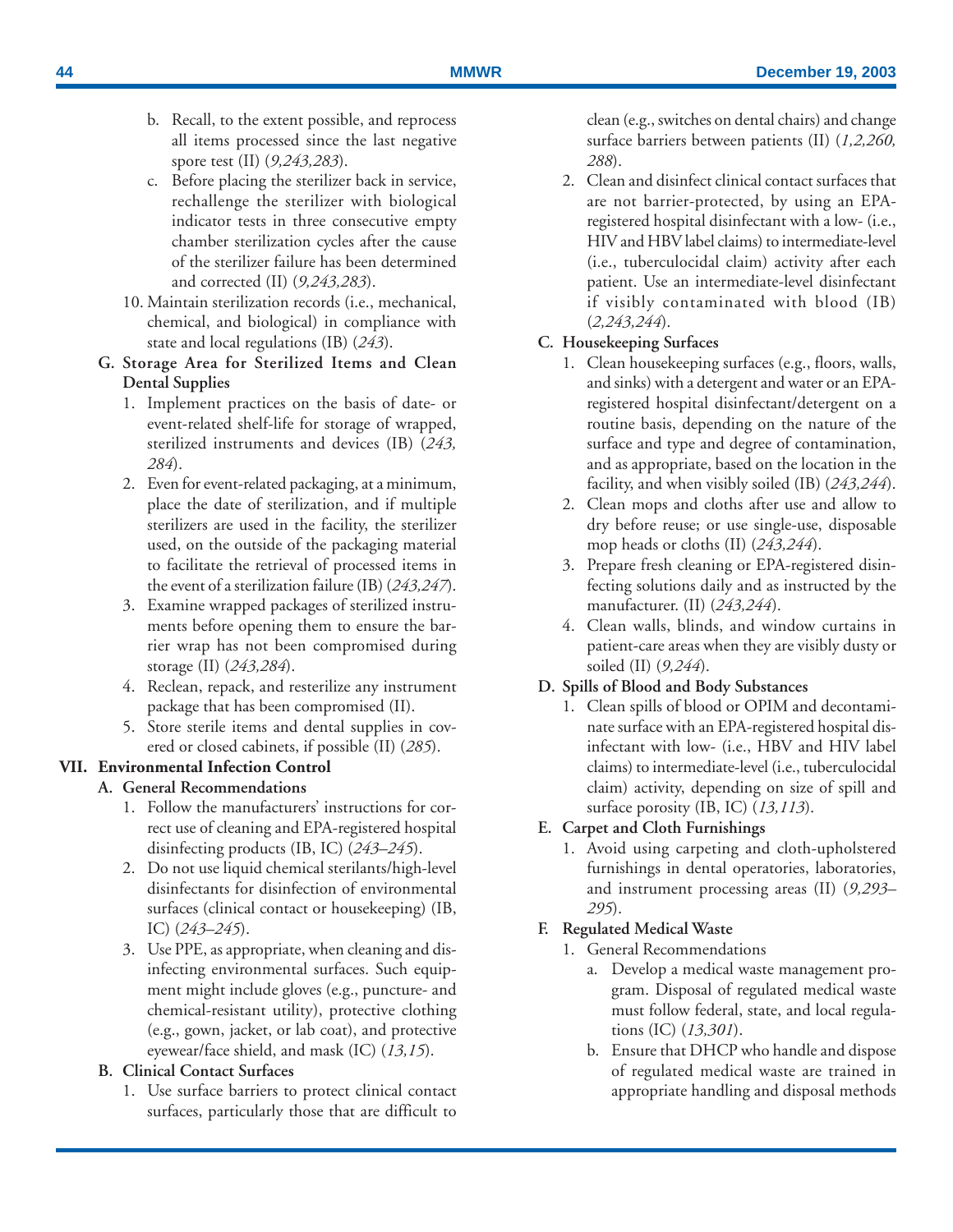and informed of the possible health and safety hazards (IC) (*13*).

- 2. Management of Regulated Medical Waste in Dental Health-Care Facilities
	- a. Use a color-coded or labeled container that prevents leakage (e.g., biohazard bag) to contain nonsharp regulated medical waste (IC) (*13*).
	- b. Place sharp items (e.g., needles, scalpel blades, orthodontic bands, broken metal instruments, and burs) in an appropriate sharps container (e.g., puncture resistant, color-coded, and leakproof). Close container immediately before removal or replacement to prevent spillage or protrusion of contents during handling, storage, transport, or shipping (IC) (*2,8,13,113,115*).
	- c. Pour blood, suctioned fluids or other liquid waste carefully into a drain connected to a sanitary sewer system, if local sewage discharge requirements are met and the state has declared this an acceptable method of disposal. Wear appropriate PPE while performing this task (IC) (*7,9,13*).

### **VIII. Dental Unit Waterlines, Biofilm, and Water Quality A. General Recommendations**

- 1. Use water that meets EPA regulatory standards for drinking water (i.e.,  $\leq$ 500 CFU/mL of heterotrophic water bacteria) for routine dental treatment output water (IB, IC) (*341,342*).
- 2. Consult with the dental unit manufacturer for appropriate methods and equipment to maintain the recommended quality of dental water (II) (*339*).
- 3. Follow recommendations for monitoring water quality provided by the manufacturer of the unit or waterline treatment product (II).
- 4. Discharge water and air for a minimum of 20– 30 seconds after each patient, from any device connected to the dental water system that enters the patient's mouth (e.g., handpieces, ultrasonic scalers, and air/water syringes) (II) (*2,311,344*).
- 5. Consult with the dental unit manufacturer on the need for periodic maintenance of antiretraction mechanisms (IB) (*2,311*).

### **B. Boil-Water Advisories**

- 1. The following apply while a boil-water advisory is in effect:
	- a. Do not deliver water from the public water system to the patient through the dental

operative unit, ultrasonic scaler, or other dental equipment that uses the public water system (IB, IC) (*341,342,346,349,350*).

- b. Do not use water from the public water system for dental treatment, patient rinsing, or handwashing (IB, IC) (*341,342,346,349, 350*).
- c. For handwashing, use antimicrobialcontaining products that do not require water for use (e.g., alcohol-based hand rubs). If hands are visibly contaminated, use bottled water, if available, and soap for handwashing or an antiseptic towelette (IB, IC) (*13,122*).
- 2. The following apply when the boil-water advisory is cancelled:
	- a. Follow guidance given by the local water utility regarding adequate flushing of waterlines. If no guidance is provided, flush dental waterlines and faucets for 1–5 minutes before using for patient care (IC) (*244,346, 351,352*).
	- b. Disinfect dental waterlines as recommended by the dental unit manufacturer (II).

# **IX. Special Considerations**

- **A. Dental Handpieces and Other Devices Attached to Air and Waterlines**
	- 1. Clean and heat-sterilize handpieces and other intraoral instruments that can be removed from the air and waterlines of dental units between patients (IB, IC) (*2,246,275,356,357,360,407*).
	- 2. Follow the manufacturer's instructions for cleaning, lubrication, and sterilization of handpieces and other intraoral instruments that can be removed from the air and waterlines of dental units (IB) (*361–363*).
	- 3. Do not surface-disinfect, use liquid chemical sterilants, or ethylene oxide on handpieces and other intraoral instruments that can be removed from the air and waterlines of dental units (IC) (*2,246,250,275*).
	- 4. Do not advise patients to close their lips tightly around the tip of the saliva ejector to evacuate oral fluids (II) (*364–366*).

# **B. Dental Radiology**

1. Wear gloves when exposing radiographs and handling contaminated film packets. Use other PPE (e.g., protective eyewear, mask, and gown) as appropriate if spattering of blood or other body fluids is likely (IA, IC) (*11,13*).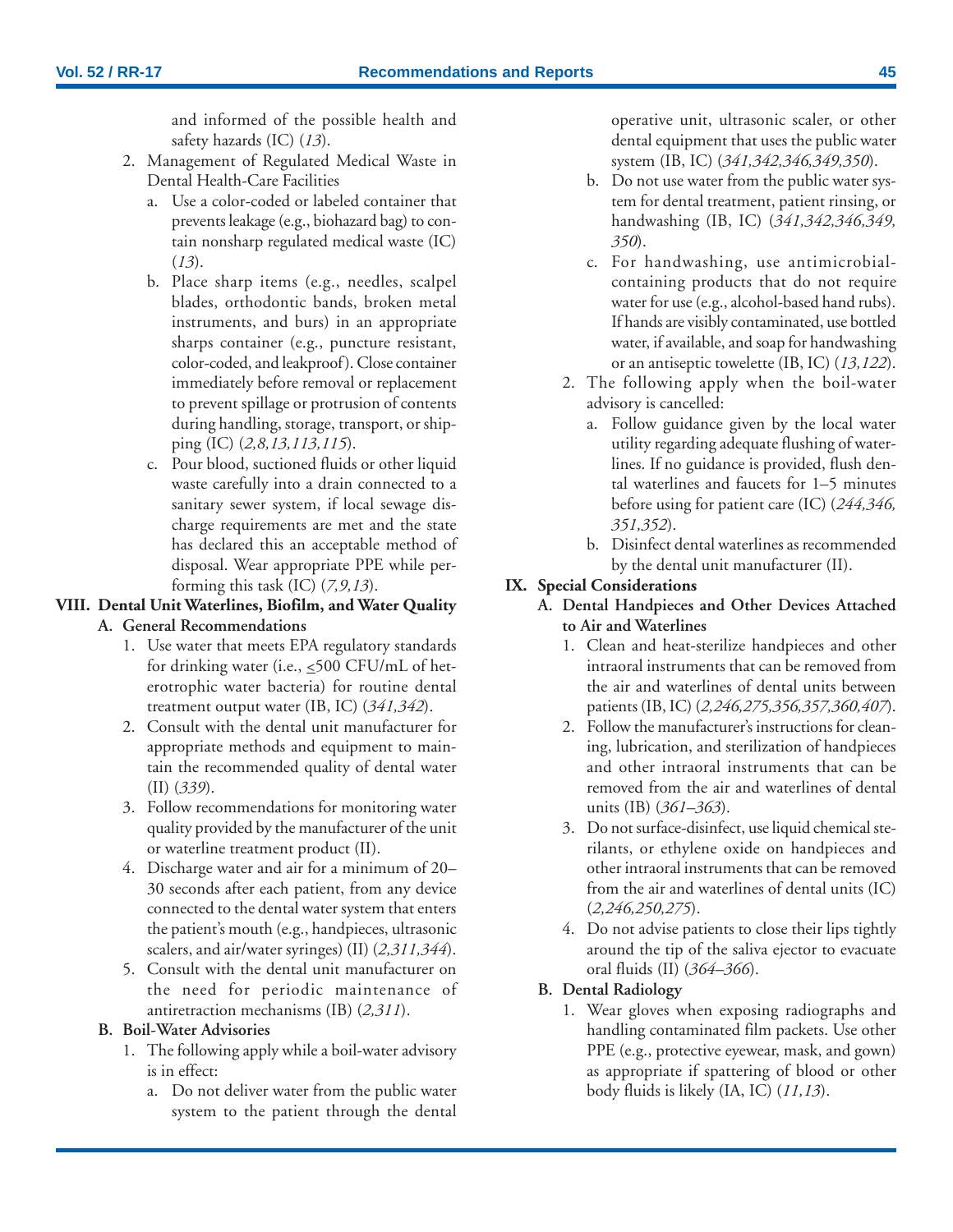- 2. Use heat-tolerant or disposable intraoral devices whenever possible (e.g., film-holding and positioning devices). Clean and heat-sterilize heattolerant devices between patients. At a minimum, high-level disinfect semicritical heatsensitive devices, according to manufacturer's instructions (IB) (*243*).
- 3. Transport and handle exposed radiographs in an aseptic manner to prevent contamination of developing equipment (II).
- 4. The following apply for digital radiography sensors:
	- a. Use FDA-cleared barriers (IB) (*243*).
	- b. Clean and heat-sterilize, or high-level disinfect, between patients, barrier-protected semicritical items. If the item cannot tolerate these procedures then, at a minimum, protect with an FDA-cleared barrier and clean and disinfect with an EPA-registered hospital disinfectant with intermediate-level (i.e., tuberculocidal claim) activity, between patients. Consult with the manufacturer for methods of disinfection and sterilization of digital radiology sensors and for protection of associated computer hardware (IB) (*243*).

### **C. Aseptic Technique for Parenteral Medications**

- 1. Do not administer medication from a syringe to multiple patients, even if the needle on the syringe is changed (IA) (*378*).
- 2. Use single-dose vials for parenteral medications when possible (II) (*376,377*).
- 3. Do not combine the leftover contents of singleuse vials for later use (IA) (*376,377*).
- 4. The following apply if multidose vials are used: a. Cleanse the access diaphragm with 70% alcohol before inserting a device into the vial
	- (IA) (*380,381*). b. Use a sterile device to access a multiple-dose vial and avoid touching the access diaphragm. Both the needle and syringe used to access the multidose vial should be sterile. Do not reuse a syringe even if the needle is changed (IA) (*380,381*).
	- c. Keep multidose vials away from the immediate patient treatment area to prevent inadvertent contamination by spray or spatter (II).
	- d. Discard the multidose vial if sterility is compromised (IA) (*380,381*).
- 5. Use fluid infusion and administration sets (i.e., IV bags, tubings and connections) for one patient only and dispose of appropriately (IB) (*378*).
- **D. Single-Use (Disposable) Devices**
	- 1. Use single-use devices for one patient only and dispose of them appropriately (IC) (*383*).
- **E. Preprocedural Mouth Rinses**
	- 1. No recommendation is offered regarding use of preprocedural antimicrobial mouth rinses to prevent clinical infections among DHCP or patients. Although studies have demonstrated that a preprocedural antimicrobial rinse (e.g., chlorhexidine gluconate, essential oils, or povidone-iodine) can reduce the level of oral microorganisms in aerosols and spatter generated during routine dental procedures and can decrease the number of microorganisms introduced in the patient's bloodstream during invasive dental procedures (*391–399*), the scientific evidence is inconclusive that using these rinses prevents clinical infections among DHCP or patients (see discussion, Preprocedural Mouth Rinses) (Unresolved issue).
- **F. Oral Surgical Procedures**
	- 1. The following apply when performing oral surgical procedures:
		- a. Perform surgical hand antisepsis by using an antimicrobial product (e.g., antimicrobial soap and water, or soap and water followed by alcohol-based hand scrub with persistent activity) before donning sterile surgeon's gloves (IB) (*127–132,137*).
		- b. Use sterile surgeon's gloves (IB) (*2,7,121, 123,137*).
		- c. Use sterile saline or sterile water as a coolant/irrigatant when performing oral surgical procedures. Use devices specifically designed for delivering sterile irrigating fluids (e.g., bulb syringe, single-use disposable products, and sterilizable tubing) (IB) (*2,121*).

### **G. Handling of Biopsy Specimens**

- 1. During transport, place biopsy specimens in a sturdy, leakproof container labeled with the biohazard symbol (IC) (*2,13,14*).
- 2. If a biopsy specimen container is visibly contaminated, clean and disinfect the outside of a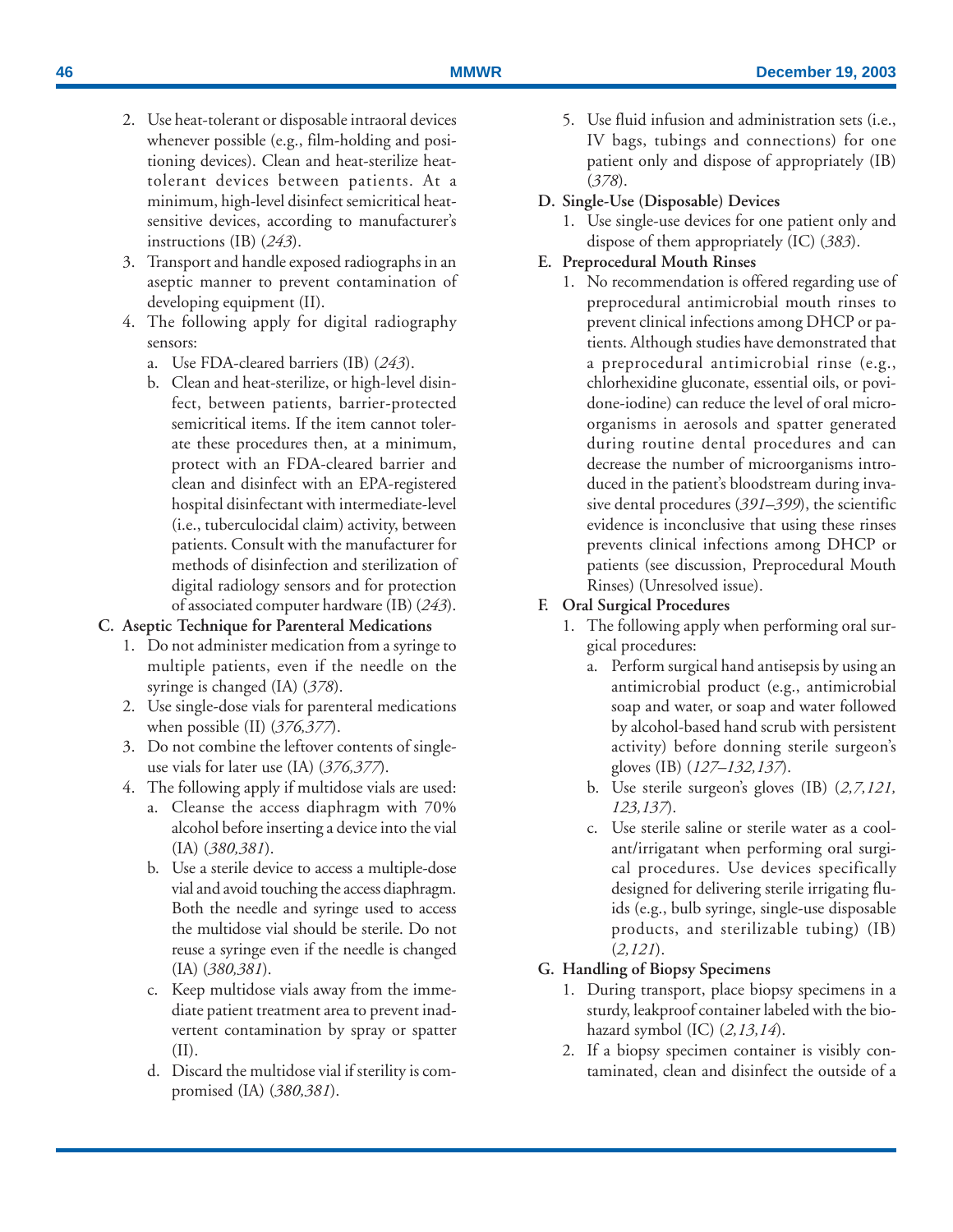container or place it in an impervious bag labeled with the biohazard symbol, (IC) (*2,13*).

### **H. Handling of Extracted Teeth**

- 1. Dispose of extracted teeth as regulated medical waste unless returned to the patient (IC) (*13,14*).
- 2. Do not dispose of extracted teeth containing amalgam in regulated medical waste intended for incineration (II).
- 3. Clean and place extracted teeth in a leakproof container, labeled with a biohazard symbol, and maintain hydration for transport to educational institutions or a dental laboratory (IC) (*13,14*).
- 4. Heat-sterilize teeth that do not contain amalgam before they are used for educational purposes (IB) (*403,405,406*).

### **I. Dental Laboratory**

- 1. Use PPE when handling items received in the laboratory until they have been decontaminated (IA, IC) (*2,7,11,13,113*).
- 2. Before they are handled in the laboratory, clean, disinfect, and rinse all dental prostheses and prosthodontic materials (e.g., impressions, bite registrations, occlusal rims, and extracted teeth) by using an EPA-registered hospital disinfectant having at least an intermediate-level (i.e., tuberculocidal claim) activity (IB) (*2,249,252,407*).
- 3. Consult with manufacturers regarding the stability of specific materials (e.g., impression materials) relative to disinfection procedures (II).
- 4. Include specific information regarding disinfection techniques used (e.g., solution used and duration), when laboratory cases are sent offsite and on their return (II) (*2,407,409*).
- 5. Clean and heat-sterilize heat-tolerant items used in the mouth (e.g., metal impression trays and face-bow forks) (IB) (*2,407*).
- 6. Follow manufacturers' instructions for cleaning and sterilizing or disinfecting items that become contaminated but do not normally contact the patient (e.g., burs, polishing points, rag wheels, articulators, case pans, and lathes). If manufacturer instructions are unavailable, clean and heatsterilize heat-tolerant items or clean and disinfect with an EPA-registered hospital disinfectant with low- (HIV, HBV effectiveness claim) to intermediate-level (tuberculocidal claim) activity, depending on the degree of contamination (II).
- **J. Laser/Electrosurgery Plumes/Surgical Smoke**

1. No recommendation is offered regarding practices to reduce DHCP exposure to laser plumes/ surgical smoke when using lasers in dental practice. Practices to reduce HCP exposure to laser plumes/surgical smoke have been suggested, including use of a) standard precautions (e.g., high-filtration surgical masks and possibly full face shields) (*437*); b) central room suction units with in-line filters to collect particulate matter from minimal plumes; and c) dedicated mechanical smoke exhaust systems with a highefficiency filter to remove substantial amounts of laser-plume particles. The effect of the exposure (e.g., disease transmission or adverse respiratory effects) on DHCP from dental applications of lasers has not been adequately evaluated (see previous discussion, Laser/ Electrosurgery Plumes or Surgical Smoke) (Unresolved issue).

### **K.** *Mycobacterium tuberculosis*

- 1. General Recommendations
	- a. Educate all DHCP regarding the recognition of signs, symptoms, and transmission of TB (IB) (*20,21*).
	- b. Conduct a baseline TST, preferably by using a two-step test, for all DHCP who might have contact with persons with suspected or confirmed active TB, regardless of the risk classification of the setting (IB) (*20*).
	- c. Assess each patient for a history of TB as well as symptoms indicative of TB and document on the medical history form (IB) (*20,21*).
	- d. Follow CDC recommendations for 1) developing, maintaining, and implementing a written TB infection-control plan; 2) managing a patient with suspected or active TB; 3) completing a community risk-assessment to guide employee TSTs and follow-up; and 4) managing DHCP with TB disease (IB) (*2,21*).
- 2. The following apply for patients known or suspected to have active TB:
	- a. Evaluate the patient away from other patients and DHCP. When not being evaluated, the patient should wear a surgical mask or be instructed to cover mouth and nose when coughing or sneezing (IB) (*20,21*).
	- b. Defer elective dental treatment until the patient is noninfectious (IB) (*20,21*).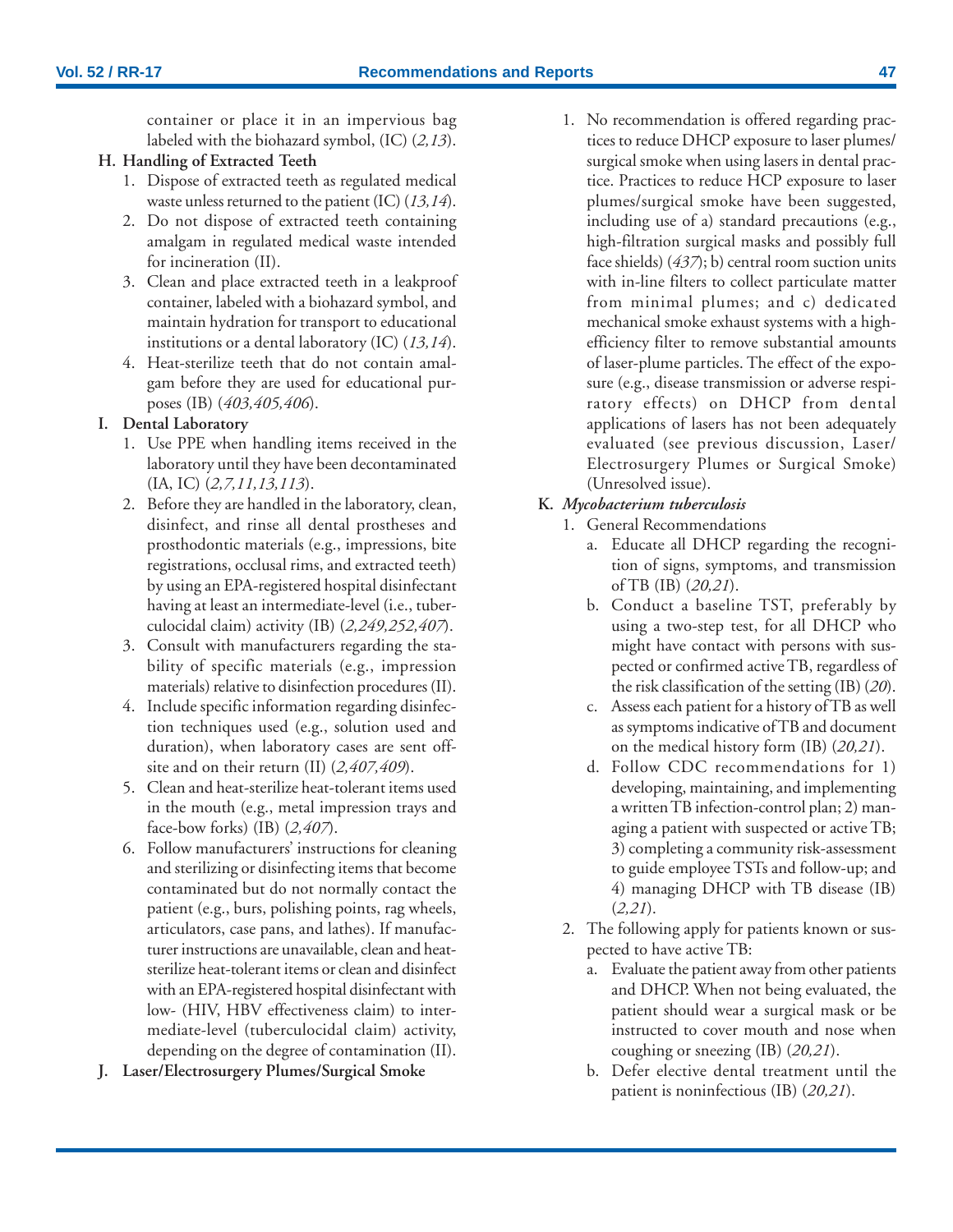- c. Refer patients requiring urgent dental treatment to a previously identified facility with TB engineering controls and a respiratory protection program (IB) (*20,21*).
- **L. Creutzfeldt-Jakob Disease (CJD) and Other Prion Diseases**
	- 1. No recommendation is offered regarding use of special precautions in addition to standard precautions when treating known CJD or vCJD patients. Potential infectivity of oral tissues in CJD or vCJD patients is an unresolved issue. Scientific data indicate the risk, if any, of sporadic CJD transmission during dental and oral surgical procedures is low to nil. Until additional information exists regarding the transmissibility of CJD or vCJD during dental procedures, special precautions in addition to standard precautions might be indicated when treating known CJD or vCJD patients; a list of such precautions is provided for consideration without recommendation (see Creutzfeldt-Jakob Disease and Other Prion Diseases) (Unresolved issue).
- **M. Program Evaluation**
	- 1. Establish routine evaluation of the infectioncontrol program, including evaluation of performance indicators, at an established frequency (II) (*470-471*).

# **Infection-Control Internet Resources**

**Advisory Committee on Immunization Practices** http://www.cdc.gov/nip/ACIP/default.htm **American Dental Association** http://www.ada.org **American Institute of Architects Academy of Architecture for Health** http://www.aahaia.org **American Society of Heating, Refrigeration, Air-conditioning Engineers** http://www.ashrae.org **Association for Professionals in Infection Control and Epidemiology, Inc.** http://www.apic.org/resc/guidlist.cfm **CDC, Division of Healthcare Quality Promotion** http://www.cdc.gov/ncidod/hip **CDC, Division of Oral Health, Infection Control** http://www.cdc.gov/OralHealth/infectioncontrol/index.htm **CDC,** *Morbidity and Mortality Weekly Report* http://www.cdc.gov/mmwr

### **CDC, NIOSH**

http://www.cdc.gov/niosh/homepage.html **CDC Recommends, Prevention Guidelines System** http://www.phppo.cdc.gov/cdcRecommends/AdvSearchV.asp **EPA, Antimicrobial Chemicals** http://www.epa.gov/oppad001/chemregindex.htm **FDA** http://www.fda.gov **Immunization Action Coalition** http://www.immunize.org/acip **Infectious Diseases Society of America** http://www.idsociety.org/PG/toc.htm **OSHA, Dentistry, Bloodborne Pathogens** http://www.osha.gov/SLTC/dentistry/index.html http://www.osha.gov/SLTC/bloodbornepathogens/index.html **Organization for Safety and Asepsis Procedures** http://www.osap.org **Society for Healthcare Epidemiology of America, Inc., Position Papers** http://www.shea-online.org/PositionPapers.html

#### **Acknowledgement**

The Division of Oral Health thanks the working group as well as CDC and other federal and external reviewers for their efforts in developing and reviewing drafts of this report and acknowledges that all opinions of the reviewers might not be reflected in all of the recommendations.

#### **References**

- 1. CDC. Recommended infection-control practices for dentistry. MMWR 1986;35:237–42.
- 2. CDC. Recommended infection-control practices for dentistry, 1993. MMWR 1993;42(No. RR-8).
- 3. US Census Bureau. Statistical Abstract of the United States: 2001. Washington, DC: US Census Bureau, 2001. Available at http://www. census.gov/prod/www/statistical-abstract-02.html.
- 4. Health Resources and Services Administration, Bureau of Health Professions. United States health workforce personnel factbook. Rockville, MD: US Department of Health and Human Services, Health Resources and Services Administration, 2000.
- 5. Bolyard EA, Tablan OC, Williams WW, Pearson ML, Shapiro CN, Deitchman SD, Hospital Infection Control Practices Advisory Committee. Guideline for infection control in health care personnel, 1998. Am J Infect Control 1998;26:289–354.
- 6. Greene VW. Microbiological contamination control in hospitals. 1. Perspectives. Hospitals 1969;43:78–88.
- 7. CDC. Perspectives in disease prevention and health promotion update: universal precautions for prevention of transmission of human immunodeficiency virus, hepatitis B virus, and other bloodborne pathogens in health-care settings. MMWR 1988;38:377–382, 387–8.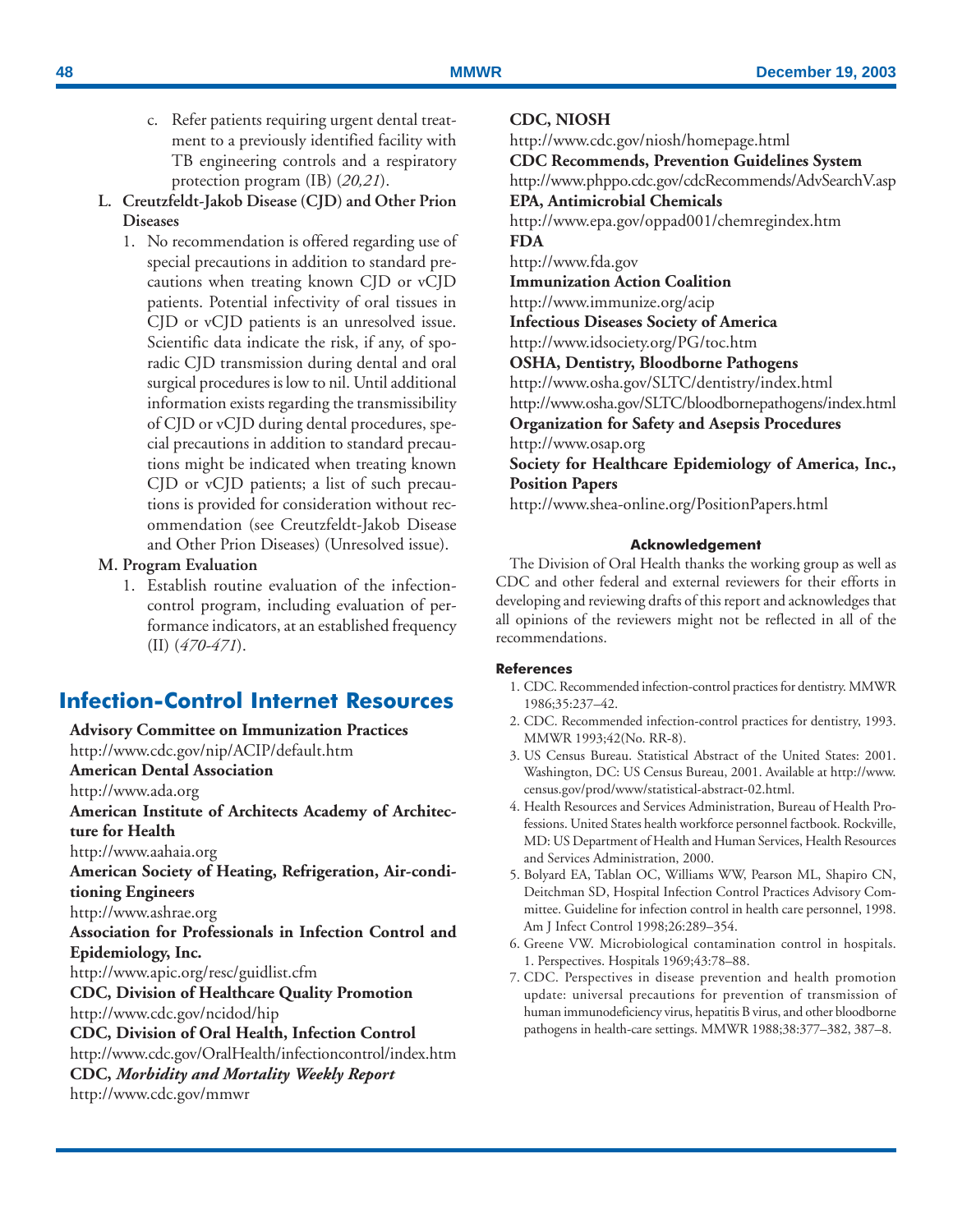- 8. CDC. Guidelines for prevention of transmission of human immunodeficiency virus and hepatitis B virus to health-care and public-safety workers: a response to P.L. 100-607 The Health Omnibus Programs Extension Act of 1988. MMWR 1989;38(suppl No. 6S).
- 9. Garner JS, Favero MS. CDC guideline for handwashing and hospital environmental control, 1985. Infect Control 1986;7:231–43.
- 10. CDC. Recommendations for prevention of HIV transmission in healthcare settings. MMWR 1987;36(suppl No. 2S).
- 11. Garner JS, Hospital Infection Control Practices Advisory Committee. Guideline for isolation precautions in hospitals. Infect Control Hosp Epidemiol 1996;17:53–80.
- 12. Chiarello LA, Bartley J. Prevention of blood exposure in healthcare personnel. Seminars in Infection Control 2001;1:30–43.
- 13. US Department of Labor, Occupational Safety and Health Administration. 29 CFR Part 1910.1030. Occupational exposure to bloodborne pathogens; needlesticks and other sharps injuries; final rule. Federal Register 2001;66:5317–25. As amended from and includes 29 CFR Part 1910.1030. Occupational exposure to bloodborne pathogens; final rule. Federal Register 1991;56:64174–82. Available at http://www. osha.gov/SLTC/dentistry/index.html.
- 14. US Department of Labor, Occupational Safety and Health Administration. OSHA instruction: enforcement procedures for the occupational exposure to bloodborne pathogens. Washington, DC: US Department of Labor, Occupational Safety and Health Administration, 2001; directive no. CPL 2-2.69.
- 15. US Department of Labor, Occupational Safety and Health Administration. 29 CFR 1910.1200. Hazard communication. Federal Register 1994;59:17479.
- 16. Gershon RR, Karkashian CD, Grosch JW, et al. Hospital safety climate and its relationship with safe work practices and workplace exposure incidents. Am J Infect Control 2000;28:211–21.
- 17. CDC. Immunization of health-care workers: recommendations of the Advisory Committee on Immunization Practices (ACIP) and the Hospital Infection Control Practices Advisory Committee (HICPAC). MMWR 1997;46(No. RR-18).
- 18. Association for Professionals in Infection Control and Epidemiology. APIC position paper: immunization. Am J Infect Control 1999;27:52–3.
- 19. CDC. Updated U.S. Public Health Service guidelines for the management of occupational exposures to HBV, HCV, and HIV and recommendations for postexposure prophylaxis. MMWR 2001;50(No. RR-11).
- 20. CDC. Guidelines for preventing the transmission of *Mycobacterium tuberculosis* in health-care facilities, 1994. MMWR 1994;43(No. RR-13).
- 21. Cleveland JL, Gooch BF, Bolyard EA, Simone PM, Mullan RJ, Marianos DW. TB infection control recommendations from the CDC, 1994: considerations for dentistry. J Am Dent Assoc 1995;126:593–9.
- 22. Herwaldt LA, Pottinger JM, Carter CD, Barr BA, Miller ED. Exposure workups. Infect Control Hosp Epidemiol 1997;18:850–71.
- 23. Nash KD. How infection control procedures are affecting dental practice today. J Am Dent Assoc 1992;123:67–73.
- 24. Berky ZT, Luciano WJ, James WD. Latex glove allergy: a survey of the US Army Dental Corps. JAMA 1992;268:2695–7.
- 25. Bubak ME, Reed CE, Fransway AF, et al. Allergic reactions to latex among health-care workers. Mayo Clin Proc 1992;67:1075–9.
- 26. Fisher AA. Allergic contact reactions in health personnel. J Allergy Clin Immunol 1992;90:729–38.
- 27. Smart ER, Macleod RI, Lawrence CM. Allergic reactions to rubber gloves in dental patients: report of three cases. Br Dent J 1992;172:445–7.
- 28. Yassin MS, Lierl MB, Fischer TJ, O'Brien K, Cross J, Steinmetz C. Latex allergy in hospital employees. Ann Allergy 1994;72:245–9.
- 29. Zaza S, Reeder JM, Charles LE, Jarvis WR. Latex sensitivity among perioperative nurses. AORN J 1994;60:806-12.
- 30. Hunt LW, Fransway AF, Reed CE, et al. An epidemic of occupational allergy to latex involving health care workers. J Occup Environ Med 1995;37:1204–9.
- 31. American Dental Association Council on Scientific Affairs. The dental team and latex hypersensitivity. J Am Dent Assoc 1999;130:257–64.
- 32. CDC. National Institute for Occupational Safety and Health. NIOSH Alert: preventing allergic reactions to natural rubber latex in the workplace. Cincinnati, OH: US Department of Health and Human Services, Public Health Service, CDC, National Institute for Occupational Safety and Health, 1997.
- 33. Terezhalmy GT, Molinari JA. Personal protective equipment and barrier techniques. In: Cottone JA, Terezhalmy GT, Molinari JA, eds. Practical infection control in dentisty. 2<sup>nd</sup> ed. Baltimore, MD: Williams & Wilkins, 1996:136–145.
- 34. US Department of Health and Human Services, Office of the Secretary, Office for Civil Rights. 45 CFR Parts 160 and 164. Standards for privacy of individually identifiable health information; final rule. Federal Register 2000;65:82462–829.
- 35. Occupational Safety and Health Administration. Access to medical and exposure records. Washington, DC: US Department of Labor, Occupational Safety and Health Administration, 2001. OSHA publication no. 3110.
- 36. Mast EE, Alter MJ. Prevention of hepatitis B virus infection among health-care workers. In: Ellis RW, ed. Hepatitis B vaccines in clinical practice. New York, NY: Marcel Dekker, 1993:295–307.
- 37. Beltrami EM, Williams IT, Shapiro CN, Chamberland ME. Risk and management of blood-borne infections in health care workers. Clin Microbiol Rev 2000;13:385–407.
- 38. Werner BG, Grady GF. Accidental hepatitis-B-surface-antigenpositive inoculations: use of e antigen to estimate infectivity. Ann Intern Med 1982;97:367–9.
- 39. Bond WW, Petersen NJ, Favero MS. Viral hepatitis B: aspects of environmental control. Health Lab Sci 1977;14:235–52.
- 40. Garibaldi RA, Hatch FE, Bisno AL, Hatch MH, Gregg MB. Nonparenteral serum hepatitis: report of an outbreak. JAMA 1972; 220:963–6.
- 41. Rosenberg JL, Jones DP, Lipitz LR, Kirsner JB. Viral hepatitis: an occupational hazard to surgeons. JAMA 1973;223:395–400.
- 42. Callender ME, White YS, Williams R. Hepatitis B virus infection in medical and health care personnel. Br Med J 1982;284:324–6.
- 43. Chaudhuri AK, Follett EA. Hepatitis B virus infection in medical and health care personnel [Letter]. Br Med J 1982;284:1408.
- 44. Bond WW, Favero MS, Petersen NJ, Gravelle CR, Ebert JW, Maynard JE. Survival of hepatitis B virus after drying and storage for one week [Letter]. Lancet 1981;1:550–1.
- 45. Francis DP, Favero MS, Maynard JE. Transmission of hepatitis B virus [Review]. Semin Liver Dis 1981;1:27–32.
- 46. Favero MS, Maynard JE, Petersen NJ, et al. Hepatitis-B antigen on environmental surfaces [Letter]. Lancet 1973;2:1455.
- 47. Lauer JL, VanDrunen NA, Washburn JW, Balfour HH Jr. Transmission of hepatitis B virus in clinical laboratory areas. J Infect Dis 1979;140:513–6.
- 48. Hennekens CH. Hemodialysis-associated hepatitis: an outbreak among hospital personnel. JAMA 1973;225:407–8.
- 49. Garibaldi RA, Forrest JN, Bryan JA, Hanson BF, Dismukes WE. Hemodialysis-associated hepatitis. JAMA 1973;225:384–9.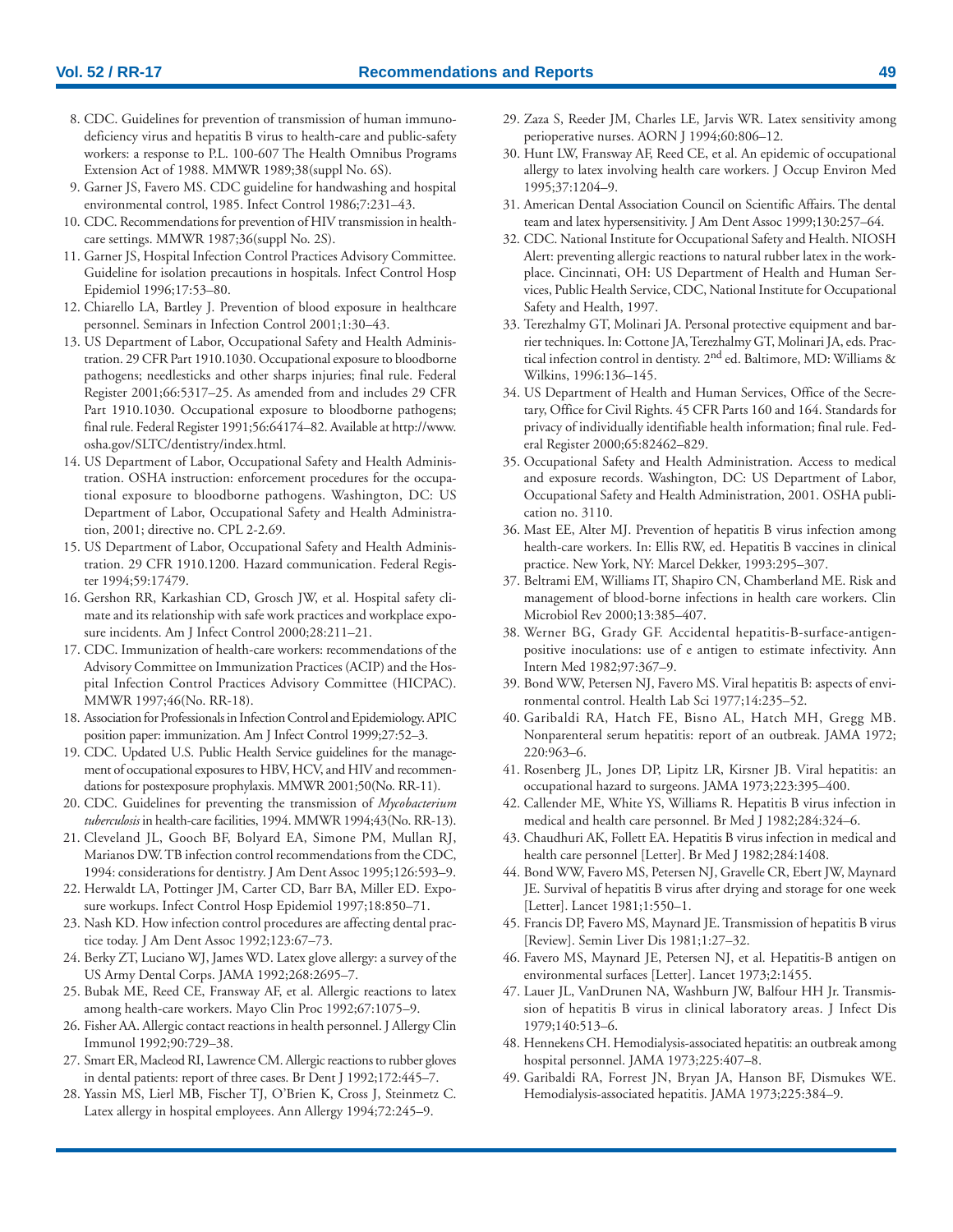- 50. Snydman DR, Bryan JA, Macon EJ, Gregg MB. Hemodialysis-associated hepatitis: a report of an epidemic with further evidence on mechanisms of transmission. Am J Epidemiol 1976;104:563–70.
- 51. Shapiro CN. Occupational risk of infection with hepatitis B and hepatitis C virus. Surg Clin North Am 1995;75:1047–56.
- 52. Cleveland JL, Siew C, Lockwood SA, Gruninger SE, Gooch BF, Shapiro CN. Hepatitis B vaccination and infection among U.S. dentists, 1983– 1992. J Am Dent Assoc 1996;127:1385–90.
- 53. CDC. Recommendations for preventing transmission of human immunodeficiency virus and hepatitis B virus to patients during exposure-prone invasive procedures. MMWR 1991;40(No. RR-8).
- 54. Chamberland ME. HIV transmission from health care worker to patient: what is the risk [Letter]? Ann Intern Med 1992;116:871–3.
- 55. Robert LM, Chamberland ME, Cleveland JL, et al. Investigation of patients of health care workers infected with HIV: the Centers for Disease Control and Prevention database. Ann Intern Med 1995;122:653–7.
- 56. CDC. Investigations of persons treated by HIV-infected health-care workers—United States. MMWR 1993;42:329–331, 337.
- 57. Siew C, Chang SB, Gruninger SE, Verrusio AC, Neidle EA. Selfreported percutaneous injuries in dentists: implications for HBV, HIV, transmission risk. J Am Dent Assoc 1992;123:36–44.
- 58. Ahtone J, Goodman RA. Hepatitis B and dental personnel: transmission to patients and prevention issues. J Am Dent Assoc 1983;106:219–22.
- 59. Hadler SC, Sorley DL, Acree KH, et al. An outbreak of hepatitis B in a dental practice. Ann Intern Med 1981;95:133–8.
- 60. CDC. Epidemiologic notes and reports: hepatitis B among dental patients-Indiana. MMWR 1985;34:73-5.
- 61. Levin ML, Maddrey WC, Wands JR, Mendeloff AL. Hepatitis B transmission by dentists. JAMA 1974;228:1139–40.
- 62. Rimland D, Parkin WE, Miller GB Jr, Schrack WD. Hepatitis B outbreak traced to an oral surgeon. N Engl J Med 1977;296:953–8.
- 63. Goodwin D, Fannin SL, McCracken BB. An oral surgeon-related hepatitis-B outbreak. California Morbidity 1976;14:1.
- 64. Reingold AL, Kane MA, Murphy BL, Checko P, Francis DP, Maynard JE. Transmission of hepatitis B by an oral surgeon. J Infect Dis 1982; 145:262–8.
- 65. Goodman RA, Ahtone JL, Finton RJ. Hepatitis B transmission from dental personnel to patients: unfinished business. Ann Intern Med 1982;96:119.
- 66. Shaw FE Jr, Barrett CL, Hamm R, et al. Lethal outbreak of hepatitis B in a dental practice. JAMA 1986;255:3260–4.
- 67. CDC. Epidemiologic notes and reports: outbreak of hepatitis B associated with an oral surgeon—New Hampshire. MMWR 1987;36:132–3.
- 68. US Department of Labor, Occupational Safety and Health Administration. 29 CFR Part 1910.1030. Occupational exposure to bloodborne pathogens; final rule. Federal Register 1991;56:64004–182.
- 69. CDC. Hepatitis B virus: a comprehensive strategy for eliminating transmission in the United States through universal childhood vaccination: recommendations of the Immunization Practices Advisory Committee (ACIP). MMWR 1991;40(No. RR-13).
- 70. Polish LB, Gallagher M, Fields HA, Hadler SC. Delta hepatitis: molecular biology and clinical and epidemiological features. Clin Microbiol Rev 1993;6:211–29.
- 71. Alter MJ. The epidemiology of acute and chronic hepatitis C. Clin Liver Dis 1997;1:559–68.
- 72. Puro V, Petrosillo N, Ippolito G. Risk of hepatitis C seroconversion after occupational exposures in health care workers: Italian Study Group on Occupational Risk of HIV and Other Bloodborne Infections. Am J Infect Control 1995;23:273–7.
- 73. Lanphear BP, Linnemann CC Jr, Cannon CG, DeRonde MM, Pendy L, Kerley LM. Hepatitis C virus infection in healthcare workers: risk of exposure and infection. Infect Control Hosp Epidemiol 1994; 15:745–50.
- 74. Mitsui T, Iwano K, Masuko K, et al. Hepatitis C virus infection in medical personnel after needlestick accident. Hepatology 1992;16: 1109–14.
- 75. Sartori M, La Terra G, Aglietta M, Manzin A, Navino C, Verzetti G. Transmission of hepatitis C via blood splash into conjunctiva. Scand J Infect Dis 1993;25:270–1.
- 76. Ippolito G, Puro V, De Carli G. The risk of occupational human immunodeficiency virus in health care workers: Italian Multicenter Study, The Italian Study Group on Occupational Risk of HIV Infection. Arch Intern Med 1993;153:1451–8.
- 77. Beltrami EM, Kozak A, Williams IT, et al. Transmission of HIV and hepatitis C virus from a nursing home patient to a health care worker. Am J Infec Control. 2003; 31:168–75.
- 78. Cooper BW, Krusell A, Tilton RC, Goodwin R, Levitz RE. Seroprevalence of antibodies to hepatitis C virus in high-risk hospital personnel. Infect Control Hosp Epidemiol 1992;13:82–5.
- 79. Panlilio AL, Shapiro CN, Schable CA, et al. Serosurvey of human immunodeficiency virus, hepatitis B virus, and hepatitis C virus infection among hospital-based surgeons. Serosurvey Study Group. J Am Coll Surg 1995;180:16–24.
- 80. Polish LB, Tong MJ, Co RL, Coleman PJ, Alter MJ. Risk factors for hepatitis C virus infection among health care personnel in a community hospital. Am J Infect Control 1993;21:196–200.
- 81. Shapiro CN, Tokars JI, Chamberland ME, American Academy of Orthopaedic Surgeons Serosurvey Study Committee. Use of the hepatitis-B vaccine and infection with hepatitis B and C among orthopaedic surgeons. J Bone Joint Surg Am 1996;78:1791–800.
- 82. Gerberding JL. Incidence and prevalence of human immunodeficiency virus, hepatitis B virus, hepatitis C virus, and cytomegalovirus among health care personnel at risk for blood exposure: final report from a longitudinal study. J Infect Dis 1994;170:1410–7.
- 83. Klein RS, Freeman K, Taylor PE, Stevens CE. Occupational risk for hepatitis C virus infection among New York City dentists. Lancet 1991;338:1539–42.
- 84. Thomas DL, Gruninger SE, Siew C, Joy ED, Quinn TC. Occupational risk of hepatitis C infections among general dentists and oral surgeons in North America. Am J Med 1996;100:41–5.
- 85. Cleveland JL, Gooch BF, Shearer BG, Lyerla RL. Risk and prevention of hepatitis C virus infection: implications for dentistry. J Am Dent Assoc 1999;130:641–7.
- 86. Gruninger SE, Siew C, Azzolin KL, Meyer DM. Update of hepatitis C infection among dental professionals [Abstract 1825]. J Dent Res 2001;80:264.
- 87. Esteban JI, Gomez J, Martell M, et al. Transmission of hepatitis C virus by a cardiac surgeon. N Engl J Med 1996;334:555–60.
- 88. Duckworth GJ, Heptonstall J, Aitken C. Transmission of hepatitis C virus from a surgeon to a patient: the Incident Control Team. Commun Dis Public Health 1999;2:188–92.
- 89. Ross RS, Viazov S, Gross T, Hofmann F, Seipp HM, Roggendorf M. Brief report: transmission of hepatitis C virus from a patient to an anesthesiology assistant to five patients. N Engl J Med 2000;343:1851–4.
- 90. Cody SH, Nainan OV, Garfein RS, et al. Hepatitis C virus transmission from an anesthesiologist to a patient. Arch Intern Med 2002; 162:345–50.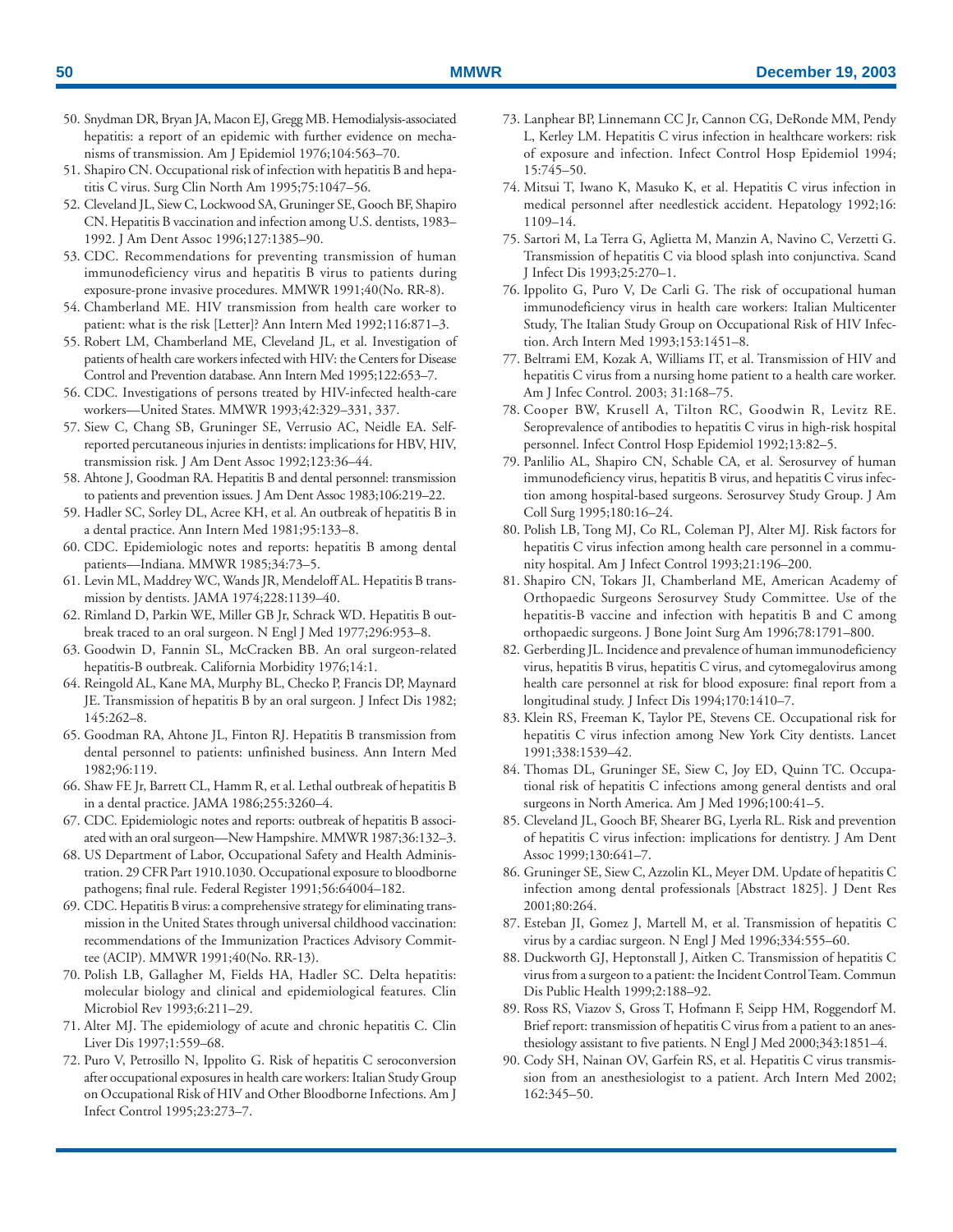- 91. Do AN, Ciesielski CA, Metler RP, Hammett TA, Li J, Fleming PL. Occupationally acquired human immunodeficiency virus (HIV) infection: national case surveillance data during 20 years of the HIV epidemic in the United States. Infect Control Hosp Epidemiol 2003;24:86–96.
- 92. Ciesielski C, Marianos D, Ou CY, et al. Transmission of human immunodeficiency virus in a dental practice. Ann Intern Med 1992; 116:798–805.
- 93. CDC. Investigations of patients who have been treated by HIVinfected health-care workers—United States. MMWR 1993;42: 329–31, 337.
- 94. Bell DM. Occupational risk of human immunodeficiency virus infection in healthcare workers: an overview. Am J Med 1997;102(5B):9–15.
- 95. Cardo DM, Culver DH, Ciesielski CA, et al, Centers for Disease Control and Prevention Needlestick Surveillance Group. A case-control study of HIV seroconversion in health care workers after percutaneous exposure. N Engl J Med 1997;337:1485–90.
- 96. Beltrami EM. The risk and prevention of occupational human immunodeficiency virus infection. Seminars in Infection Control 2001;1:2–18.
- 97. CDC. National Institute for Occupational Safety and Health. NIOSH alert: Preventing needlestick injuries in health care settings. Cincinnati, OH: US Department of Health and Human Services, Public Health Service, CDC, National Institute for Occupational Safety and Health, 1999.
- 98. Klein RS, Phelan JA, Freeman K, et al. Low occupational risk of human immunodeficiency virus infection among dental professionals. N Engl J Med 1988;318:86–90.
- 99. Gruninger SE, Siew C, Chang SB, et al. Human immunodeficiency virus type I: infection among dentists. J Am Dent Assoc 1992;123:59–64.
- 100. Siew C, Gruninger SE, Miaw CL, Neidle EA. Percutaneous injuries in practicing dentists: a propective study using a 20-day diary. J Am Dent Assoc 1995;126:1227–34.
- 101. Cleveland JL, Lockwood SA, Gooch BF, et al. Percutaneous injuries in dentistry: an observational study. J Am Dent Assoc 1995;126:745–51.
- 102. Ramos-Gomez F, Ellison J, Greenspan D, Bird W, Lowe S, Gerberding JL. Accidental exposures to blood and body fluids among health care workers in dental teaching clinics: a prospective study. J Am Dent Assoc 1997;128:1253–61.
- 103. Cleveland JL, Gooch BF, Lockwood SA. Occupational blood exposure in dentistry: a decade in review. Infect Control Hosp Epidemiol 1997; 18:717–21.
- 104. Gooch BF, Siew C, Cleveland JL, Gruninger SE, Lockwood SA, Joy ED. Occupational blood exposure and HIV infection among oral and maxillofacial surgeons. Oral Surg Oral Med Oral Pathol Oral Radiol Endod 1998;85:128–34.
- 105. Gooch BF, Cardo DM, Marcus R, et al. Percutaneous exposures to HIV–infected blood among dental workers enrolled in the CDC needlestick study. J Am Dent Assoc 1995;126:1237–42.
- 106. Younai FS, Murphy DC, Kotelchuck D. Occupational exposures to blood in a dental teaching environment: results of a ten-year surveillance study. J Dent Educ 2001;65:436–8.
- 107. Carlton JE, Dodson TB, Cleveland JL, Lockwood SA. Percutaneous injuries during oral and maxillofacial surgery procedures. J Oral Maxillofac Surg 1997;55:553–6.
- 108. Harte J, Davis R, Plamondon T, Richardson B. The influence of dental unit design on percutaneous injury. J Am Dent Assoc 1998; 129:1725–31.
- 109. US Department of Labor, Occupational Health and Safety Administration. 29 CFR Part 1910. Occupational exposure to bloodborne pathogens; needlesticks and other sharps injuries, final rule. Federal Register 2001;66:5325.
- 110. CDC. Evaluation of safety devices for preventing percutaneous injuries among health-care workers during phlebotomy procedures— Minneapolis-St. Paul, New York City, and San Francisco, 1993–1995. MMWR 1997;46:21–5.
- 111. CDC. Evaluation of blunt suture needles in preventing percutaneous injuries among health-care workers during gynecologic surgical procedures—New York City, March 1993–June 1994. MMWR 1997; 46:25–9.
- 112. Mendelson MH, Lin-Chen BY, Solomon R, Bailey E, Kogan G, Goldbold J. Evaluation of a safety resheathable winged steel needle for prevention of percutaneous injuries associated with intravascularaccess procedures among healthcare workers. Infect Control Hosp Epidemiol 2003;24:105–12.
- 113. CDC. Recommendations for prevention of HIV transmission in healthcare settings. MMWR 1987;36(No. S2).
- 114. CDC. Guidelines for prevention of transmission of human immunodeficiency virus and hepatitis B virus to health-care and public-safety workers: a response to P.L. 100-607. The Health Omnibus Programs Extension Act of 1988. MMWR 1989;38(No. S6).
- 115. CDC. National Institute for Occupational Safety and Health. Selecting, evaluating, and using sharps disposal containers. Cincinnati, OH: US Department of Health and Human Services, Public Health Service, CDC, National Institute for Occupational Safety and Health, 1998. DHHS publication no. (NIOSH) 97-111.
- 116. CDC. Public Health Service statement on management of occupational exposure to human immunodeficiency virus, including considerations regarding zidovudine postexposure use. MMWR 1990;39 (No. RR-1).
- 117. CDC. Notice to readers update: provisional Public Health Service recommendations for chemoprophylaxis after occupational exposure to HIV. MMWR 1996;45:468–72.
- 118. CDC. Public Health Service guidelines for the management of healthcare worker exposures to HIV and recommendations for postexposure prophylaxis. MMWR 1998;47(No. RR-7).
- 119. CDC. Recommendations for prevention and control of hepatitis C virus (HCV) infection and HCV-related chronic disease. MMWR 1998;47(No. RR-19).
- 120. Steere AC, Mallison GF. Handwashing practices for the prevention of nosocomial infections. Ann Intern Med 1975;83:683–90.
- 121. Garner JS. CDC guideline for prevention of surgical wound infections, 1985. Supersedes guideline for prevention of surgical wound infections published in 1982. (Originally published in November 1985). Revised. Infect Control 1986;7:193–200.
- 122. Larson EL. APIC guideline for hand washing and hand antisepsis in health-care settings. Am J Infect Control 1995;23:251-69.
- 123. CDC. Guideline for hand hygiene in health-care settings: recommendations of the Healthcare Infection Control Practices Advisory Committee and the HICPAC/SHEA/APIC/IDSA Hand Hygiene Task Force. MMWR 2002;51(No. RR-16).
- 124. Casewell M, Phillips I. Hands as route of transmission for *Klebsiella* species. Br Med J 1977;2:1315-7.
- 125. Larson EL, Early E, Cloonan P, Sugrue S, Parides M. An organizational climate intervention associated with increased handwashing and decreased nosocomial infections. Behav Med 2000;26:14–22.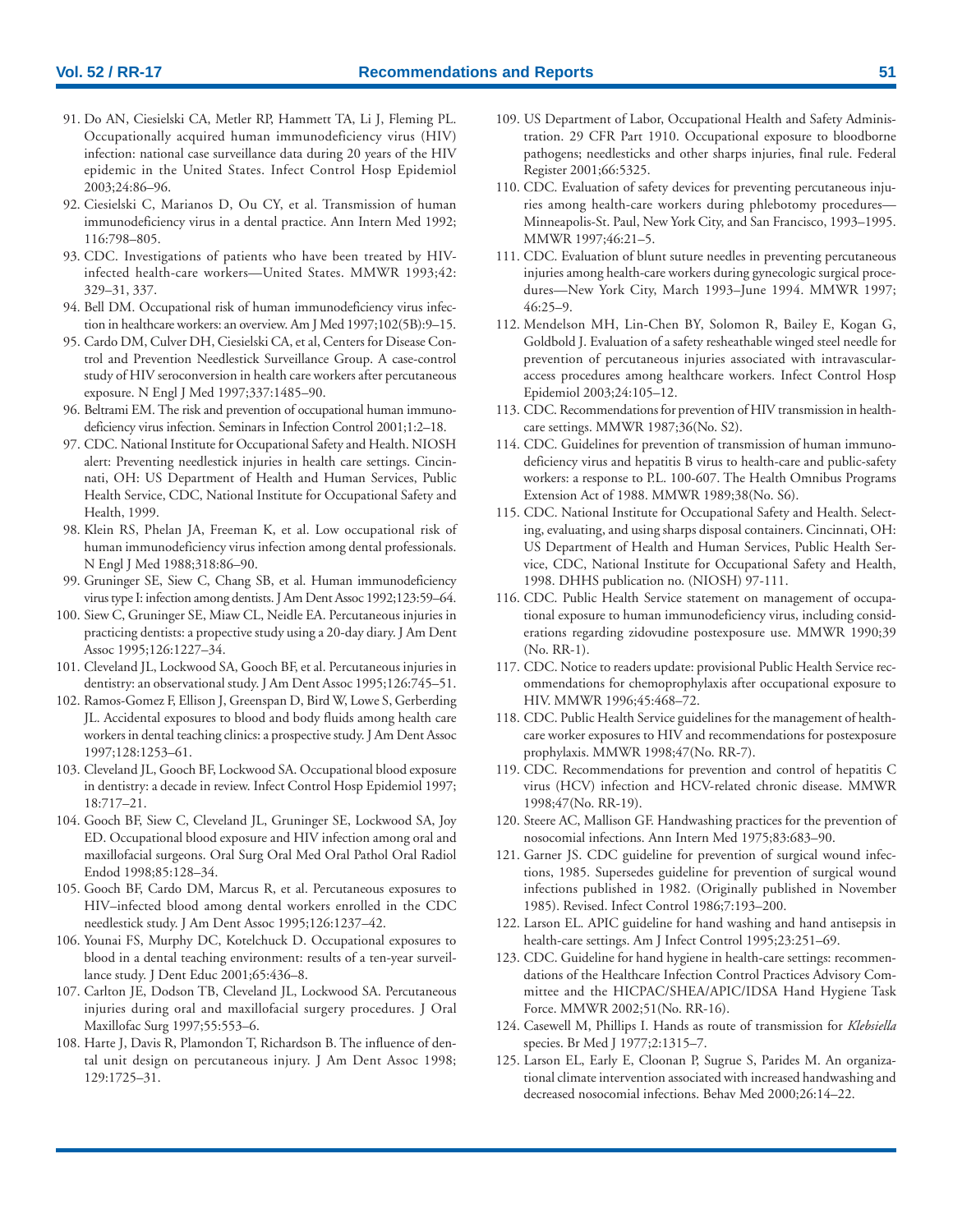- 126. Pittet D, Hugonnet S, Harbarth S, et al. Effectiveness of a hospitalwide programme to improve compliance with hand hygiene. Lancet 2000;356:1307–12.
- 127. Price PB. New studies in surgical bacteriology and surgical technique. JAMA 1938;111:1993–6.
- 128. Dewar NE, Gravens DL. Effectiveness of septisol antiseptic foam as a surgical scrub agent. Appl Microbiol 1973;26:544–9.
- 129. Lowbury EJ, Lilly HA. Disinfection of the hands of surgeons and nurses. Br Med J 1960;1445–50.
- 130. Rotter M. Hand washing and hand disinfection. In: Mayhall CG, ed. Hospital epidemiology and infection control. 2<sup>nd</sup> ed. Philadelphia, PA: Lippincott Williams & Wilkins, 1999:1339–55.
- 131. Widmer AF. Replace hand washing with use of a waterless alcohol hand rub? Clin Infect Dis 2000;31:136–43.
- 132. Larson EL, Butz AM, Gullette DL, Laughon BA. Alcohol for surgical scrubbing? Infect Control Hosp Epidemiol 1990;11:139–43.
- 133. Faoagali J, Fong J, George N, Mahoney P, O'Rouke V. Comparison of the immediate, residual, and cumulative antibacterial effects of Novaderm R,\* Novascrub R,\* Betadine Surgical Scrub, Hibiclens, and liquid soap. Am J Infect Control 1995;23:337–43.
- 134. Association of Perioperative Registered Nurses. Recommended practices for sterilization in the practice setting. In: Fogg D, Parker N, Shevlin D, eds. 2002 standards, recommended practices, and guidelines. Denver, CO: AORN, 2002:333–42.
- 135. US Department Of Health and Human Services, Food and Drug Administration. Tentative final monograph for healthcare antiseptic drug products; proposed rule. Federal Register 1994;59:31441–52.
- 136. Larson E. A causal link between handwashing and risk of infection? Examination of the evidence. Infection Control.1988;9:28–36.
- 137. Mangram AJ, Horan TC, Pearson ML, Silver LC, Jarvis WR, Hospital Infection Control Practices Advisory Committee. Guideline for prevention of surgical site infection, 1999. Infect Control Hosp Epidemiol 1999;20:250–78.
- 138. Doebbeling BN, Pfaller MA, Houston AK, Wenzel RP. Removal of nosocomial pathogens from the contaminated glove. Ann Intern Med 1988;109:394–8.
- 139. Kabara JJ, Brady MB. Contamination of bar soaps under "in-use" conditions. J Environ Pathol Toxicol Oncol 1984;5:1–14.
- 140. Ojajärvi J. The importance of soap selection for routine hand hygiene in hospital. J Hyg (Lond) 1981;86:275–83.
- 141. Larson E, Leyden JJ, McGinley KJ, Grove GL, Talbot GH. Physiologic and microbiologic changes in skin related to frequent handwashing. Infect Control 1986;7:59–63.
- 142. Larson E. Handwashing: it's essential—even when you use gloves. Am J Nurs 1989;89:934–9.
- 143. Field EA, McGowan P, Pearce PK, Martin MV. Rings and watches: should they be removed prior to operative dental procedures? J Dent 1996;24:65–9.
- 144. Hobson DW, Woller W, Anderson L, Guthery E. Development and evaluation of a new alcohol-based surgical hand scrub formulation with persistent antimicrobial characteristics and brushless application. Am J Infect Control 1998;26:507–12.
- 145. Mulberry G, Snyder AT, Heilman J, Pyrek J, Stahl J. Evaluation of a waterless, scrubless chlorhexidine gluconate/ethanol surgical scrub for antimicrobial efficacy. Am J Infect Control 2001;29:377–82.
- 146. Association of Perioperative Registered Nurses. Recommended practices for surgical hand scrubs. In: Fogg D, Parker N, eds. 2003 standards, recommended practices, and guidelines. Denver, CO: AORN, Inc., 2003:277–80.
- 147. Larson E, Killien M. Factors influencing handwashing behavior of patient care personnel. Am J Infect Control 1982;10:93–9.
- 148. Zimakoff J, Kjelsberg AB, Larson SO, Holstein B. A multicenter questionnaire investigation of attitudes toward hand hygiene, assessed by the staff in fifteen hospitals in Denmark and Norway. Am J Infec Control 1992;20:58–64.
- 149. Grohskopf LA, Roth VR, Feikin DR, et al. *Serratia liquefaciens* bloodstream infections from contamination of epoetin alfa at a hemodialysis center. N Engl J Med 2001;344:1491–7.
- 150. Archibald LK, Corl A, Shah B, et al. *Serratia marcescens* outbreak associated with extrinsic contamination of 1% chlorxylenol soap. Infect Control Hosp Epidemiol 1997;18:704–9.
- 151. Larson EL, Norton Hughes CA, Pyrak JD, Sparks SM, Cagatay EU, Bartkus JM. Changes in bacterial flora associated with skin damage on hands of health care personnel. Am J Infect Control 1998;26:513–21.
- 152. Ojajärvi J, Mäkelä P, Rantasalo I. Failure of hand disinfection with frequent hand washing: a need for prolonged field studies. J Hyg (Lond) 1977;79:107–19.
- 153. Berndt U, Wigger-Alberti W, Gabard B, Elsner P. Efficacy of a barrier cream and its vehicle as protective measures against occupational irritant contact dermatitis. Contact Dermatitis 2000;42:77-80.
- 154. McCormick RD, Buchman TL, Maki DG. Double-blind, randomized trial of scheduled use of a novel barrier cream and an oil-containing lotion for protecting the hands of health care workers. Am J Infect Control 2000;28:302–10.
- 155. Larson E, Anderson JK, Baxendale L, Bobo L. Effects of a protective foam on scrubbing and gloving. Am J Infect Control 1993;21:297–301.
- 156. McGinley KJ, Larson EL, Leyden JJ. Composition and density of microflora in the subungual space of the hand. J Clin Microbiol 1988;26:950–3.
- 157 Pottinger J, Burns S, Manske C. Bacterial carriage by artificial versus natural nails. Am J Infect Control 1989;17:340–4.
- 158. McNeil SA, Foster CL, Hedderwick SA, Kauffman CA. Effect of hand cleansing with antimicrobial soap or alcohol-based gel on microbial colonization of artificial fingernails worn by health care workers. Clin Infect Dis 2001;32:367–72.
- 159. Rubin DM. Prosthetic fingernails in the OR: a research study. AORN J 1988;47:944–5.
- 160. Hedderwick SA, McNeil SA, Lyons MJ, Kauffman CA. Pathogenic organisms associated with artificial fingernails worn by healthcare workers. Infect Control Hosp Epidemiol 2000;21:505–9.
- 161. Passaro DJ, Waring L, Armstrong R, et al. Postoperative *Serratia marcescens* wound infections traced to an out-of-hospital source. J Infect Dis 1997;175:992–5.
- 162. Foca M, Jakob K, Whittier S, et al. Endemic *Pseudomonas aeruginosa* infection in a neonatal intensive care unit. N Engl J Med 2000; 343:695–700.
- 163. Parry MF, Grant B, Yukna M, et al. Candida osteomyelitis and diskitis after spinal surgery: an outbreak that implicates artificial nail use. Clin Infect Dis 2001;32:352–7.
- 164. Moolenaar RL, Crutcher M, San Joaquin VH, et al. A prolonged outbreak of *Pseudomonas aeruginosa* in a neonatal intensive care unit: did staff fingernails play a role in disease transmission? Infect Control Hosp Epidemiol 2000;21:80–5.
- 165. Baumgardner CA, Maragos CS, Walz J, Larson E. Effects of nail polish on microbial growth of fingernails: dispelling sacred cows. AORN J 1993;58:84–8.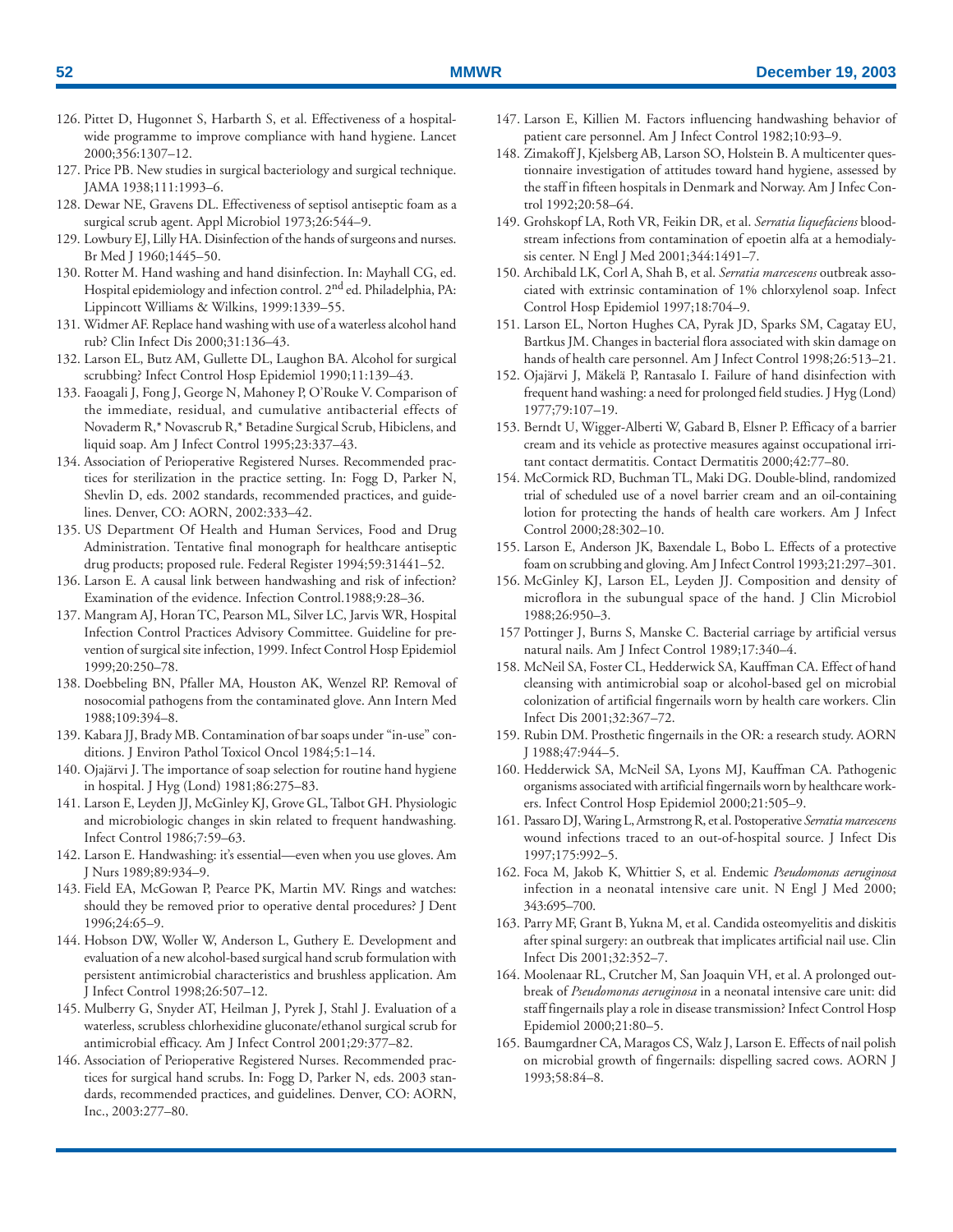- 166. Wynd CA, Samstag DE, Lapp AM. Bacterial carriage on the fingernails of OR nurses. AORN J 1994;60:796, 799–805.
- 167. Lowbury EJ. Aseptic methods in the operating suite. Lancet 1968;1:705–9.
- 168. Hoffman PN, Cooke EM, McCarville MR, Emmerson AM. Microorganisms isolated from skin under wedding rings worn by hospital staff. Br Med J 1985;290:206–7.
- 169. Jacobson G, Thiele JE, McCune JH, Farrell LD. Handwashing: ringwearing and number of microorganisms. Nurs Res 1985;34:186–8.
- 170. Trick WE, Vernon MO, Hayes RA, et al. Impact of ring wearing on hand contamination and comparison of hand hygiene agents in a hospital. Clin Infect Dis 2003; 36:1383–90.
- 171. Salisbury DM, Hutfilz P, Treen LM, Bollin GE, Gautam S. The effect of rings on microbial load of health care workers' hands. Am J Infec Control 1997;25:24–7.
- 172. Cochran MA, Miller CH, Sheldrake MS. The efficacy of the rubber dam as a barrier to the spread of microorganisms during dental treatment. J Am Dent Assoc 1989;119:141–4.
- 173. Miller CH, Palenik DJ. Aseptic techniques [Chapter 10]. In: Miller CH, Palenik DJ, eds. Infection control and management of hazardous materials for the dental team. 2nd ed. St. Louis, MO: Mosby, 1998.
- 174. CDC. National Institute for Occupational Safety and Health. TB respiratory protection program in health care facilities: administrator's guide. Cincinnati, OH: US Department of Health and Human Services, Public Health Service, CDC, National Institute for Occupational Safety and Health, 1999. DHHS publication no. (NIOSH) 99-143.
- 175. US Department of Labor, Occupational Safety and Health Administration. OSHA 29 CFR 1910.139. Respiratory protection for *M. tuberculosis*. Federal Register 1998;49:442–9.
- 176. CDC. National Institute for Occupational Safety and Health. NIOSH guide to the selection and use of particulate respirators certified under 42 CFR 84. Cincinnati, OH: US Department of Health and Human Services, Public Health Service, CDC, National Institute for Occupational Safety and Health, 1996. DHHS publication no. (NIOSH) 96- 101.
- 177. DeGroot-Kosolcharoen J, Jones JM. Permeability of latex and vinyl gloves to water and blood. Am J Infect Control 1989;17:196–201.
- 178. Korniewicz DM, Laughon BE, Butz A, Larson E. Integrity of vinyl and latex procedure gloves. Nurs Res 1989;38:144–6.
- 179. Olsen RJ, Lynch P, Coyle MB, Cummings J, Bokete T, Stamm WE. Examination gloves as barriers to hand contamination in clinical practice. JAMA 1993;270:350–3.
- 180. Murray CA, Burke FJ, McHugh S. An assessment of the incidence of punctures in latex and non-latex dental examination gloves in routine clinical practice. Br Dent J 2001;190:377–80.
- 181. Burke FJ, Baggett FJ, Lomax AM. Assessment of the risk of glove puncture during oral surgery procedures. Oral Surg Oral Med Oral Pathol Oral Radiol Endod 1996;82:18–21.
- 182. Burke FJ, Wilson NH. The incidence of undiagnosed punctures in non-sterile gloves. Br Dent J 1990;168:67–71.
- 183. Nikawa H, Hamada T, Tamamoto M, Abekura H. Perforation and proteinaceous contamination of dental gloves during prosthodontic treatments. Int J Prosthodont 1994;7:559–66.
- 184. Nikawa H, Hamada T, Tamamoto M, Abekura H, Murata H. Perforation of dental gloves during prosthodontic treatments as assessed by the conductivity and water inflation tests. Int J Prosthodont 1996;9:362–6.
- 185. Avery CM, Hjort A, Walsh S, Johnson PA. Glove perforation during surgical extraction of wisdom teeth. Oral Surg Oral Med Oral Pathol Oral Radiol Endod 1998;86:23–5.
- 186. Otis LL, Cottone JA. Prevalence of perforations in disposable latex gloves during routine dental treatment. J Am Dent Assoc 1989; 118:321–4.
- 187. Kotilainen HR, Brinker JP, Avato JL, Gantz NM. Latex and vinyl examination gloves. Quality control procedures and implications for health care workers. Arch Intern Med 1989;149:2749–53.
- 188. Food and Drug Administration. Glove powder report. Rockville, MD: US Department of Health and Human Services, Food and Drug Administration, 1997. Available at http://www.fda.gov/cdrh/glvpwd.html.
- 189. Morgan DJ, Adams D. Permeability studies on protective gloves used in dental practice. Br Dent J 1989;166:11–3.
- 190. Albin MS, Bunegin L, Duke ES, Ritter RR, Page CP. Anatomy of a defective barrier: sequential glove leak detection in a surgical and dental environment. Crit Care Med 1992;20:170–84.
- 191. Merchant VA, Molinari JA, Pickett T. Microbial penetration of gloves following usage in routine dental procedures. Am J Dent 1992;5:95–6.
- 192. Pitten FA, Herdemann G, Kramer A. The integrity of latex gloves in clinical dental practice. Infection 2000;28:388–92.
- 193. Jamal A, Wilkinson S. The mechanical and microbiological integrity of surgical gloves. ANZ J Surg 2003;73:140–3.
- 194. Korniewicz DM, El-Masri MM, Broyles JM, Martin CD, O'Connell KP. A laboratory-based study to assess the performance of surgical gloves. AORN J 2003;77:772–9.
- 195. Schwimmer A, Massoumi M, Barr CE. Efficacy of double gloving to prevent inner glove perforation during outpatient oral surgical procedures. J Am Dent Assoc 1994;125:196–8.
- 196. Patton LL, Campbell TL, Evers SP. Prevalence of glove perforations during double-gloving for dental procedures. Gen Dent 1995;43:22–6.
- 197. Gerberding JL, Littell C, Tarkington A, Brown A, Schecter WP. Risk of exposure of surgical personnel to patients' blood during surgery at San Francisco General Hospital. N Engl J Med 1990;322:1788–93.
- 198. Klein RC, Party E, Gershey EL. Virus penetration of examination gloves. Biotechniques 1990;9:196–9.
- 199. Mellstrom GA, Lindberg M, Boman A. Permeation and destructive effects of disinfectants on protective gloves. Contact Dermatitis 1992;26:163–70.
- 200. Jordan SL, Stowers MF, Trawick EG, Theis AB. Glutaraldehyde permeation: choosing the proper glove. Am J Infect Control 1996;24:67–9.
- 201. Cappuccio WR, Lees PS, Breysse PN, Margolick JB. Evaluation of integrity of gloves used in a flow cytometry laboratory. Infect Control Hosp Epidemiol 1997;18:423–5.
- 202. Monticello MV, Gaber DJ. Glove resistance to permeation by a 7.5% hydrogen peroxide sterilizing and disinfecting solution. Am J Infec Control 1999;27:364–6.
- 203. Baumann MA, Rath B, Fischer JH, Iffland R. The permeability of dental procedure and examination gloves by an alcohol based disinfectant. Dent Mater 2000;16:139–44.
- 204. Ready MA, Schuster GS, Wilson JT, Hanes CM. Effects of dental medicaments on examination glove permeability. J Prosthet Dent 1989;61:499–503.
- 205. Richards JM, Sydiskis RJ, Davidson WM, Josell SD, Lavine DS. Permeability of latex gloves after contact with dental materials. Am J Orthod Dentofacial Orthop 1993;104:224–9.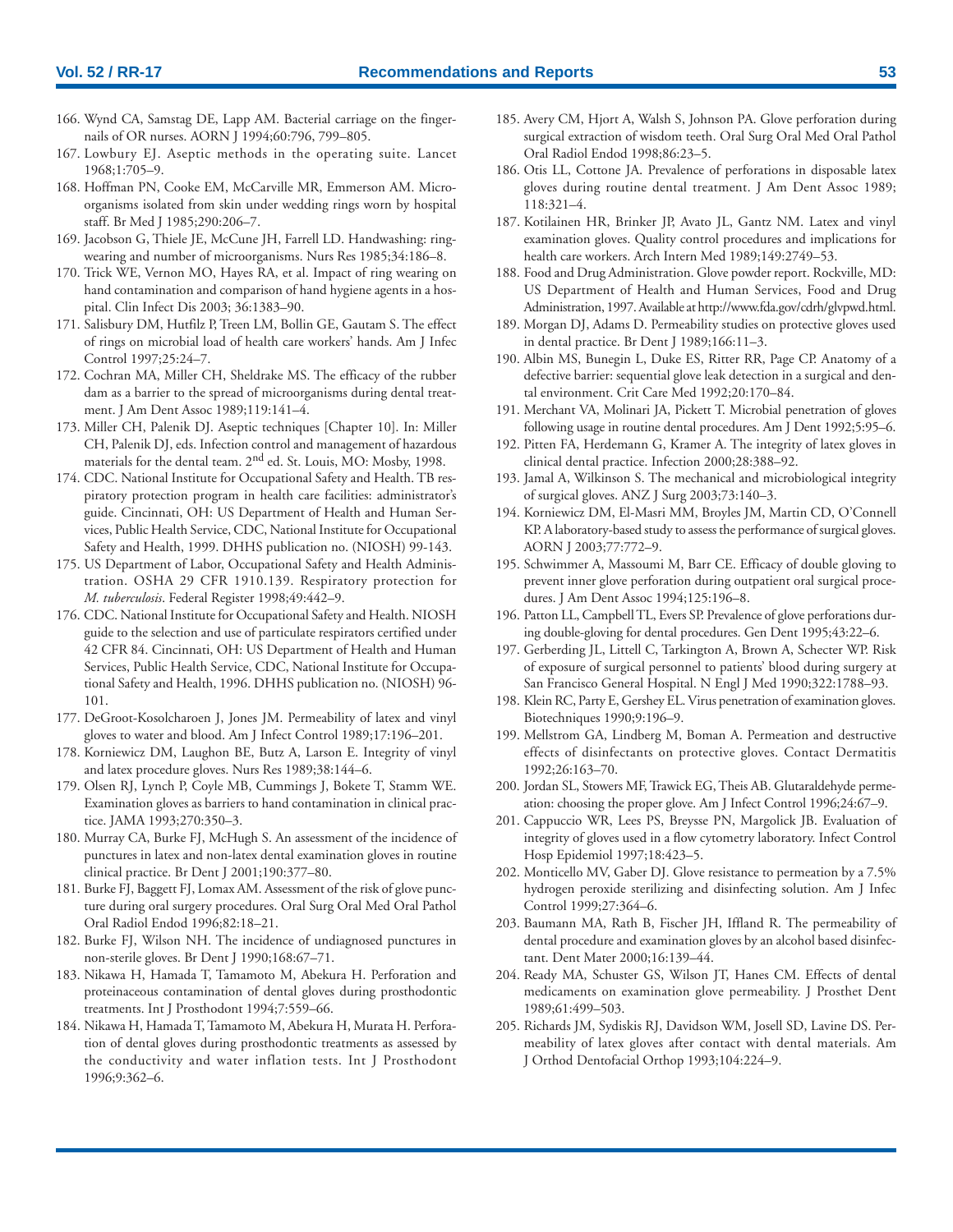- 206. Andersson T, Bruze M, Bjorkner B. In vivo testing of the protection of gloves against acrylates in dentin-bonding systems on patients with known contact allergy to acrylates. Contact Dermatitis 1999;41:254–9.
- 207. Reitz CD, Clark NP. The setting of vinyl polysiloxane and condensation silicone putties when mixed with gloved hands. J Am Dent Assoc 1988;116:371–5.
- 208. Kahn RL, Donovan TE, Chee WW. Interaction of gloves and rubber dam with a poly (vinyl siloxane) impression material: a screening test. Int J Prosthodont 1989;2:342–6.
- 209. Matis BA, Valadez D, Valadez E. The effect of the use of dental gloves on mixing vinyl polysiloxane putties. J Prosthodont 1997;6:189–92.
- 210. Wright JG, McGeer AJ, Chyatte D, Ransohoff DF. Mechanisms of glove tears and sharp injuries among surgical personnel. JAMA 1991;266:1668–71.
- 211. Dodds RD, Guy PJ, Peacock AM, Duffy SR, Barker SG, Thomas MH. Surgical glove perforation. Br J Surg 1988;75:966–8.
- 212. Adams D, Bagg J, Limaye M, Parsons K, Absi EG. A clinical evaluation of glove washing and re-use in dental practice. J Hosp Infect 1992;20:153–62.
- 213. Martin MV, Dunn HM, Field EA, et al. A physical and microbiological evaluation of the re-use of non-sterile gloves. Br Dent J 1988;165:321–4.
- 214. US Department of Health and Human Services, Food and Drug Administration. 21 CFR Part 800. Medical devices; patient examination and surgeon's gloves. Adulteration, final rule. Federal Register 1990;55:51254–8.
- 215. Giglio JA, Roland RW, Laskin DM, Grenevicki L. The use of sterile versus nonsterile gloves during out-patient exodontia. Quintessence Int 1993;24:543–5.
- 216. Cheung LK, Chow LK, Tsang MH, Tung LK. An evaluation of complications following dental extractions using either sterile or clean gloves. Int J Oral Maxillofac Surg 2001;30:550–4.
- 217. Gani JS, Anseline PF, Bissett RL. Efficacy of double versus single gloving in protecting the operating team. Aust N Z J Surg 1990;60:171–5.
- 218. Short LJ, Bell DM. Risk of occupational infection with blood-borne pathogens in operating and delivery room settings. Am J Infect Control 1993;21:343–50.
- 219. Tokars JI, Culver DH, Mendelson MH, et al. Skin and mucous membrane contacts with blood during surgical procedures: risk and prevention. Infect Control Hosp Epidemiol 1995;16:703–11.
- 220. Tanner J, Parkinson H. Double gloving to reduce surgical crossinfection (Cochrane Review). The Cochrane Library 2003;(Issue 2):1–32.
- 221. Webb JM, Pentlow BD. Double gloving and surgical technique. Ann R Coll Surg Engl 1993;75:291–2.
- 222. Watts D, Tassler PL, Dellon AL. The effect of double gloving on cutaneous sensibility, skin compliance and suture identification. Contemp Surg 1994;44:289–92.
- 223. Wilson SJ, Sellu D, Uy A, Jaffer MA. Subjective effects of double gloves on surgical performance. Ann R Coll Surg Engl 1996;78:20–2.
- 224. Food and Drug Administration. Guidance for industry and FDA: medical glove guidance manual [Draft guidance]. Rockville, MD: US Department of Health and Human Services, Food and Drug Administration, 1999. Available at http://www.fda.gov/cdrh/dsma/ 135.html#\_Toc458914315.
- 225. Dillard SF, Hefflin B, Kaczmarek RG, Petsonk EL, Gross TP. Health effects associated with medical glove use. AORN J 2002;76:88–96.
- 226. Hamann CP, Turjanmaa K, Rietschel R, et al. Natural rubber latex hypersensitivity: incidence and prevalence of type I allergy in the dental professional. J Am Dent Assoc 1998;129:43–54.
- 227. Siew C, Hamann C, Gruninger SE, Rodgers P, Sullivan KM. 2003.Type I Latex Allergic Reactions among Dental Professionals, 1996–2001. Journal of Dental Research, 82 (Special Issue): #1718.
- 228. Saary MJ, Kanani A, Alghadeer H, Holness DL, Tarlo SM. Changes in rates of natural rubber latex sensitivity among dental school students and staff members after changes in latex gloves. J Allergy Clin Immunol 2002;109:131–5.
- 229. Hunt LW, Kelkar P, Reed CE, Yunginger JW. Management of occupational allergy to natural rubber latex in a medical center: the importance of quantitative latex allergen measurement and objective follow-up. J Allergy Clin Immunol 2002; 110(suppl 2):S96–106.
- 230. Turjanmaa K, Kanto M, Kautiainen H, Reunala T, Palosuo T. Longterm outcome of 160 adult patients with natural rubber latex allergy. J Allergy Clin Immunol 2002; 110(suppl 2):S70–4.
- 231. Heilman DK, Jones RT, Swanson MC, Yunginger JW. A prospective, controlled study showing that rubber gloves are the major contributor to latex aeroallergen levels in the operating room. J Allergy Clin Immunol 1996;98:325–30.
- 232. Baur X, Jager D. Airborne antigens from latex gloves. Lancet 1990; 335:912.
- 233. Turjanmaa K, Reunala T, Alenius H, Brummer-Korvenkontio H, Palosuo T. Allergens in latex surgical gloves and glove powder. Lancet 1990;336:1588.
- 234. Baur X, Chen Z, Allmers H. Can a threshold limit value for natural rubber latex airborne allergens be defined? J Allergy Clin Immunol 1998;101:24–7.
- 235. Trape M, Schenck P, Warren A. Latex gloves use and symptoms in health care workers 1 year after implementaion of a policy restricting the use of powdered gloves. Am J Infec Control 2000;28:352–8.
- 236. Allmers H, Brehler R, Chen Z, Raulf-Heimsoth M, Fels H, Baur X. Reduction of latex aeroallergens and latex-specific IgE antibodies in sensitized workers after removal of powdered natural rubber latex gloves in a hospital. Allergy Clin Immunol 1998;102:841–6.
- 237. Tarlo SM, Sussman G, Contala A, Swanson MC. Control of airborne latex by use of powder-free latex gloves. J Allergy Clin Immunol 1994;93:985–9.
- 238. Swanson MC, Bubak ME, Hunt LW, Yunginger JW, Warner MA, Reed CE. Quantification of occupational latex aeroallergens in a medical center. J Allergy Clin Immunol 1994;94:445–551.
- 239. Hermesch CB, Spackman GK, Dodge WW, Salazar A. Effect of powder-free latex examination glove use on airborne powder levels in a dental school clinic. J Dent Educ 1999;63:814–20.
- 240. Miller CH. Infection control strategies for the dental office [Chapter 29]. In: Ciancio SG, ed. ADA guide to dental therapeutics.  $2<sup>nd</sup>$  ed. Chicago, IL: ADA Publishing, 2000:543–58.
- 241. Primeau MN, Adkinson NF Jr, Hamilton RG. Natural rubber pharmaceutical vial closures release latex allergens that produce skin reactions. J Allergy Clin Immunol 2001;107:958–62.
- 242. Spaulding EH. Chemical disinfection of medical and surgical materials [Chapter 32]. In: Lawrence CA, Block SS, eds. Disinfection, sterilization and preservation. Philadelphia, PA: Lea & Febiger, 1968: 517–31.
- 243. CDC. Guideline for disinfection and sterilization in healthcare facilities: recommendations of CDC and the Healthcare Infection Control Practices Advisory Committee (HICPAC). MMWR (in press).
- 244. CDC. Guidelines for environmental infection control in health-care facilities: recommendations of CDC and the Healthcare Infection Control Practices Advisory Committee (HICPAC). MMWR 2003;52(No. RR-10).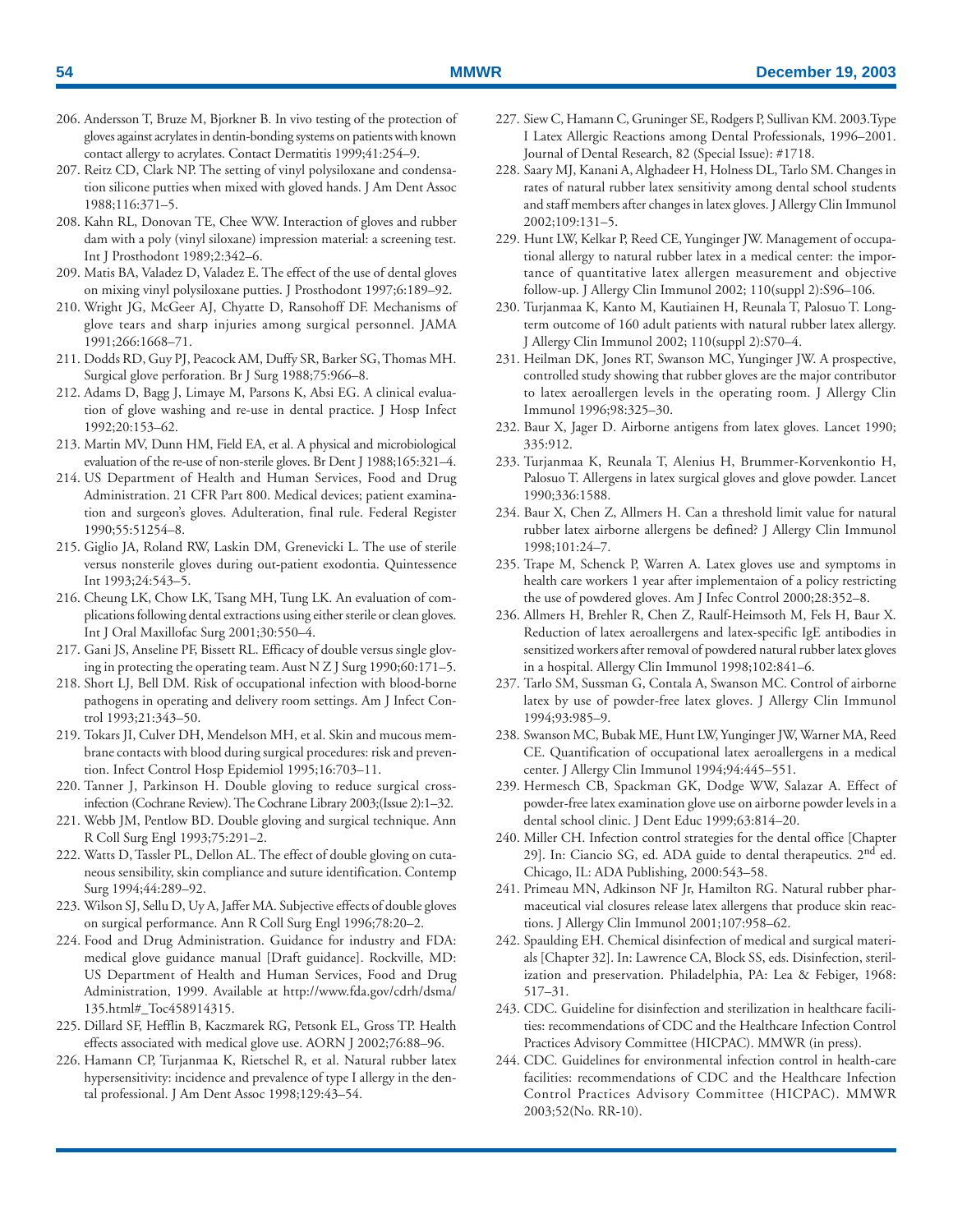- 245. US Environmental Protection Agency. 40 CFR Parts 152, 156, and 158. Exemption of certain pesticide substances from federal insecticide, fungicide, and rodenticide act requirements. Amended 1996. Federal Register 1996;61:8876–9.
- 246. Food and Drug Administration. Dental handpiece sterilization [Letter]. Rockville, MD: US Department of Health and Human Services, Food and Drug Administration, 1992.
- 247. Association for the Advancement of Medical Instrumentation, American National Standards Institute. Steam sterilization and sterility assurance in health care facilities. ANSI/AAMI ST46-2002. Arlington, VA: Association for the Advancement of Medical Instrumentation, 2002.
- 248. Association for the Advancement of Medical Instrumentation, American National Standards Institute. Steam sterilization and sterility assurance using table-top sterilizers in office-based, ambulatory-care medical, surgical, and dental facilities. ANSI/AAMI ST40-1998. Arlington, VA: Association for the Advancement of Medical Instrumentation, 1998.
- 249. Favero MS, Bond WW. Chemical disinfection of medical and surgical material [Chapter 43]. In: Block SS, ed. Disinfection, sterilization and preservation. 5th ed. Philadelphia, PA: Lippincott Williams & Wilkins, 2001:881–917.
- 250. Parker HH 4<sup>th</sup>, Johnson RB. Effectiveness of ethylene oxide for sterilization of dental handpieces. J Dent 1995;23:113–5.
- 251. Alfa MJ, Olson N, Degagne P, Hizon R. New low temperature sterilization technologies: microbicidal activity and clinical efficacy [Chapter 9]. In: Rutala WA, ed. Disinfection, sterilization, and antisepsis in health-care. Champlain, NY: Polyscience Publications, 1998:67–78.
- 252. Rutala WA, Weber DJ. Clinical effectiveness of low-temperature sterilization technologies. Infect Control Hosp Epidemiol 1998; 19:798–804.
- 253. Miller CH, Tan CM, Beiswanger MA, Gaines DJ, Setcos JC, Palenik CJ. Cleaning dental instruments: measuring the effectiveness of an instrument washer/disinfector. Am J Dent 2000;13:39–43.
- 254. Association for the Advancement of Medical Instrumentation. Chemical indicators—guidance for the selection, use, and interpretation of results. AAMI Technical Information Report No. 25. Arlington, VA: Association for the Advancement of Medical Instrumentation, 1999.
- 255. Ninemeier J. Central service technical manual. 5th ed. Chicago, IL: International Association of Healthcare Central Service Materiel Management, 1998.
- 256. Rutala WA, Weber DJ. Choosing a sterilization wrap for surgical packs. Infection Control Today 2000;4:64,70.
- 257. Association for the Advancement of Medical Instrumentation, American National Standards Institute. Good hospital practice: steam sterilization and sterility assurance. ANSI/AAMI ST46-1993. Arlington, VA: Association for the Advancement of Medical Instrumentation, 1993.
- 258. Association for the Advancement of Medical Instrumentation, American National Standards Institute. Flash sterilization: steam sterilization of patient care items for immediate use. ANSI/AAMI ST37-1996. Arlington, VA: Association for the Advancement of Medical Instrumentation, 1996.
- 259. Association for the Advancement of Medical Instrumentation, American National Standards Institute. Ethylene oxide sterilization in health care facilities: safety and effectiveness. ANSI/AAMI ST41-1999. Arlington, VA: Association for the Advancement of Medical Instrumentation, 1999.
- 260. Miller CH, Palenik CJ. Sterilization, disinfection, and asepsis in dentistry [Chapter 53]. In: Block SS, ed. 5<sup>th</sup> ed. Disinfection, sterilization, and preservation. Philadelphia, PA: Lippincott Williams & Wilkins, 2001:1049–68.
- 261. Joslyn LJ. Sterilization by heat [Chapter 36]. In: Block SS, ed. 5<sup>th</sup> ed. Disinfection, sterilization, and preservation. Philadelphia, PA: Lippincott Williams & Wilkins, 2001:695–728.
- 262. Rutala WA, Weber DJ, Chappell KJ. Patient injury from flashsterilized instruments. Infect Control Hosp Epidemiol 1999;20:458.
- 263. Bond WW. Biological indicators for a liquid chemical sterilizer: a solution to the instrument reprocessing problem? Infect Control Hosp Epidemiol 1993;14:309–12.
- 264. Stingeni L, Lapomarda V, Lisi P. Occupational hand dermatitis in hospital environments. Contact Dermatitis 1995;33:172-6.
- 265. Ashdown BC, Stricof DD, May ML, Sherman SJ, Carmody RF. Hydrogen peroxide poisoning causing brain infarction: neuroimaging findings. Am J Roentgenol 1998;170:1653–5.
- 266. Ballantyne B. Toxicology of glutaraldehyde: review of studies and human health effects. Danbury, CT: Union Carbide, 1995.
- 267. CDC. National Institute for Occupational Safety and Health. Glutaraldehyde: occupational hazards in hospitals. Cincinnati, OH: US Department of Health and Human Services, Public Health Service, CDC, National Institute for Occupational Safety and Health, 2001. DHHS publication no. (NIOSH) 2001-115.
- 268 CDC. Epidemiologic notes and reports: symptoms of irritation associated with exposure to glutaraldehyde—Colorado. MMWR 1987;36:190–1.
- 269. Lehman PA, Franz TJ, Guin JD. Penetration of glutaraldehyde through glove material: tactylon versus natural rubber latex. Contact Dermatitis 1994;30:176–7.
- 270. Hamann CP, Rodgers PA, Sullivan K. Allergic contact dermatitis in dental professionals: effective diagnosis and treatment. J Am Dent Assoc 2003;134:185–94.
- 271. Association for the Advancement of Medical Instrumentation, American National Standards Institute. Safe use and handling of glutaraldehyde-based products in health care facilities. ANSI/AAMI ST58-1996. Arlington, VA: Association for the Advancement of Medical Instrumentation, 1996.
- 272. Fisher AA. Ethylene oxide dermatitis. Cutis 1984;34:20, 22, 24.
- 273. Jay WM, Swift TR, Hull DS. Possible relationship of ethylene oxide exposure to cataract formation. Am J Ophthalmol 1982;93:727–32.
- 274. US Department of Labor, Occupational Safety and Health Administration. Review of the ethylene oxide standard. Federal Register 2000;65:35127–8.
- 275. Pratt LH, Smith DG, Thornton RH, Simmons JB, Depta BB, Johnson RB. The effectiveness of two sterilization methods when different precleaning techniques are employed. J Dent 1999;27:247–8.
- 276. US Department of Health and Human Services, Food and Drug Administration. 21 CFR Part 872.6730. Dental devices; endodontic dry heat sterilizer; final rule. Federal Register 1997;62:2903.
- 277. Favero MS. Current issues in hospital hygiene and sterilization technology. J Infect Control (Asia Pacific Edition) 1998;1:8–10.
- 278. Greene WW. Control of sterilization process [Chapter 22]. In: Russell AD, Hugo WB, Ayliffe GA, eds. Principles and practice of disinfection, preservation, and sterilization. Oxford, England: Blackwell Scientific Publications, 1992:605–24.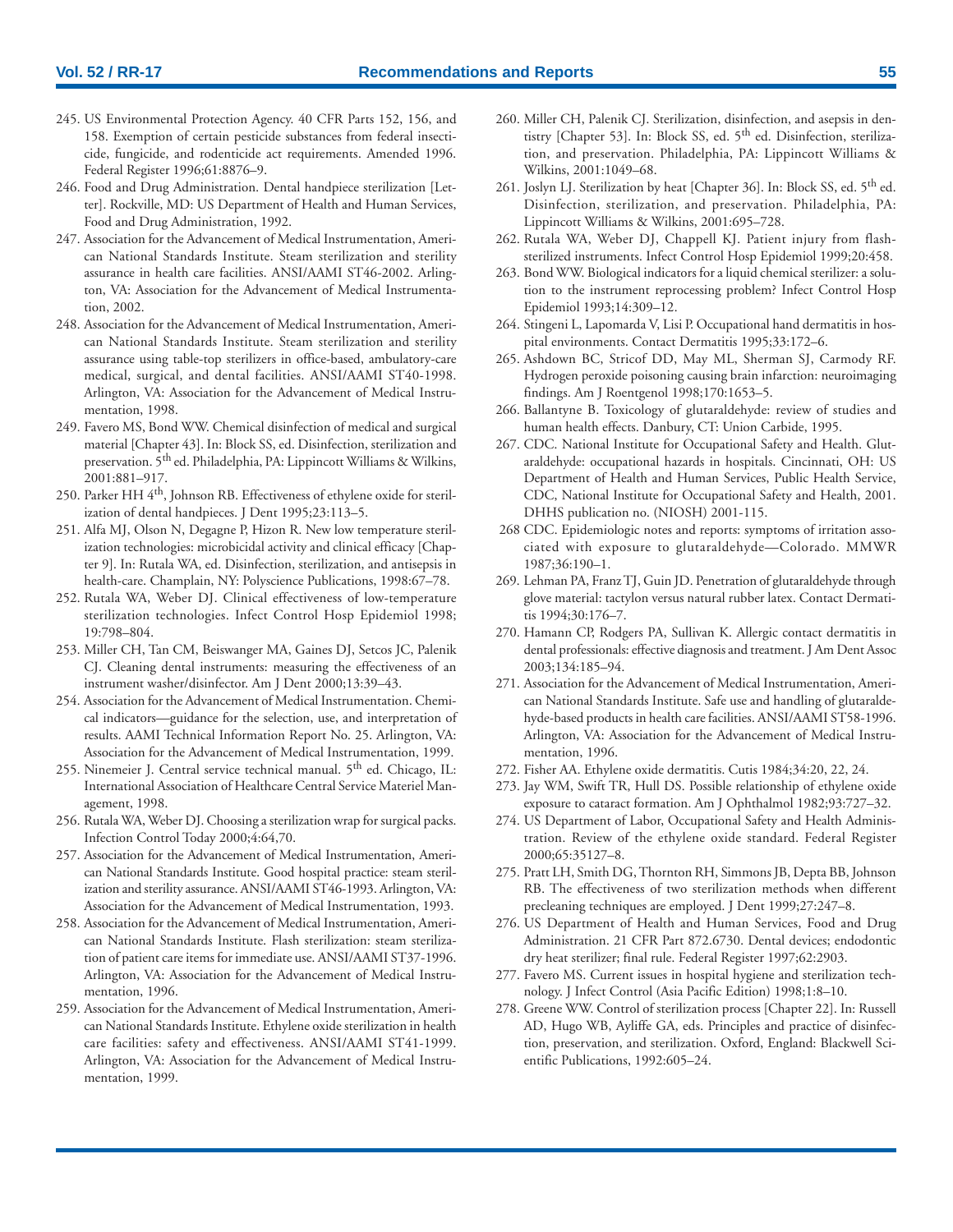- 279. Favero MS. Developing indicators for sterilization [Chapter 13]. In: Rutala W, ed. Disinfection, sterilization, and antisepsis in health care. Washington, DC: Association for Professionals in Infection Control and Epidemiology, Inc., 1998:119–32.
- 280. Maki DG, Hassemer CA. Flash sterilization: carefully measured haste. Infect Control 1987;8:307–10.
- 281. Andres MT, Tejerina JM, Fierro JF. Reliability of biologic indicators in a mail-return sterilization-monitoring service: a review of 3 years. Quintessence Int 1995;26:865–70.
- 282. Miller CH, Sheldrake MA. The ability of biological indicators to detect sterilization failures. Am J Dent 1994;7:95–7.
- 283. Association of Operating Room Nurses. AORN standards and recommended practices for perioperative nursing. Denver, CO: AORN, 1987.
- 284. Mayworm D. Sterile shelf life and expiration dating. J Hosp Supply Process Distrib 1984;2:32–5.
- 285. Cardo DM, Sehulster LM. Central sterile supply [Chapter 65]. In: Mayhall CG, ed. Hospital Epidemiology and Infection Control. 2nd ed. Philadelphia, PA: Lippincott Williams & Wilkins, 1999:1023–30.
- 286. Maki DG, Alvarado CJ, Hassemer CA, Zilz MA. Relation of the inanimate hospital environment to endemic nosocomial infection. N Engl J Med 1982;307:1562–6.
- 287. Danforth D, Nicolle LE, Hume K, Alfieri N, Sims H. Nosocomial infections on nursing units with floors cleaned with a disinfectant compared with detergent. J Hosp Infect 1987;10:229–35.
- 288. Crawford JJ. Clinical asepsis in dentistry. Mesquite, TX: Oral Medicine Press, 1987.
- 289. Food and Drug Administration. Design control guidance for medical device manufacturers. Rockville, MD: US Department of Health and Human Services, Food and Drug Administration, 1997.
- 290. Fauerbach LL, Janelle JW. Practical applications in infection control [Chapter 45]. In: Block SS, ed. 5<sup>th</sup> ed. Disinfection, sterilization, and preservation. Philadelphia, PA: Lippincott Williams & Wilkins, 2001:935–44.
- 291. Martin LS, McDougal JS, Loskoski SL. Disinfection and inactivation of the human T lymphotrophic virus type III/lymphadenopathyassociated virus. J Infect Dis 1985;152:400–3.
- 292. Bloomfield SF, Smith-Burchnell CA, Dalgleish AG. Evaluation of hypochlorite-releasing disinfectants against the human immunodeficiency virus (HIV). J Hosp Infect 1990;15:273–8.
- 293. Gerson SL, Parker P, Jacobs MR, Creger R, Lazarus HM. Aspergillosis due to carpet contamination. Infect Control Hosp Epidemiol 1994;15:221–3.
- 294. Suzuki A, Namba Y, Matsuura M, Horisawa A. Bacterial contamination of floors and other surfaces in operating rooms: a five–year survey. J Hyg (Lond) 1984;93:559–66.
- 295. Skoutelis AT, Westenfelder GO, Beckerdite M, Phair JP. Hospital carpeting and epidemiology of *Clostridium difficile*. Am J Infect Control 1994;22:212–7.
- 296. Rutala WA, Odette RL, Samsa GP. Management of infectious waste by US hospitals. JAMA 1989;262:1635–40.
- 297. CDC. Perspectives in disease prevention and health promotion. Summary of the Agency for Toxic Substances and Disease Registry report to Congress: the public health implications of medical waste. MMWR 1990; 39:822–4.
- 298. Palenik CJ. Managing regulated waste in dental environments. J Contemp Dent Pract 2003;4:76.
- 299. Rutala WA, Mayhall CG. Medical waste. Infect Control Hosp Edidemiol 1992;13:38–48.
- 300. Greene R, State and Territorial Association on Alternate Treatment Technologies. Technical assistance manual: state regulatory oversight of medical waste treatment technologies. 2<sup>nd</sup> ed. Washington, DC: US Environmental Protection Agency, 1994. Available at http://www. epa.gov/epaoswer/other/medical/mwpdfs/ta/1.pdf.
- 301. US Environmental Protection Agency. 40 CFR Part 60. Standards of performance for new stationary sources and emission guidelines for existing sources: hospital/medical/infectious waste incinerators; final rule. Federal Register 1997;62:48347–91.
- 302. Slade JS, Pike EB, Eglin RP, Colbourne JS, Kurtz JB. The survival of human immunodeficiency virus in water, sewage, and sea water. Water Sci Tech 1989;21:55–9.
- 303. Walker JT, Bradshaw DJ, Bennett AM, Fulford MR, Martin MV, Marsh PD. Microbial biofilm formation and contamination of dental-unit water systems in general dental practice. Appl Environ Microbiol 2000;66:3363–7.
- 304. Schulze-Robbecke R, Feldmann C, Fischeder R, Janning B, Exner M, Wahl G. Dental units: an environmental study of sources of potentially pathogenic mycobacteria. Tuber Lung Dis 1995;76:318–23.
- 305. Barbeau J, Tanguay R, Faucher E, et al. Multiparametric analysis of waterline contamination in dental units. Appl Environ Microbiol 1996;62:3954–9.
- 306. Atlas RM, Williams JF, Huntington MK. *Legionella* contamination of dental-unit waters. Appl Environ Microbiol 1995;61:1208–13.
- 307. Kelstrup J, Funder-Nielsen T, Theilade J. Microbial aggregate contamination of water lines in dental equipment and its control. Acta Pathol Microbiol Scand [B] 1977;85:177–83.
- 308. Challacombe SJ, Fernandes LL. Detecting *Legionella pneumophila* in water systems: a comparison of various dental units. J Am Dent Assoc 1995;126:603–8.
- 309. Mayo JA, Oertling KM, Andrieu SC. Bacterial biofilm: a source of contamination in dental air-water syringes. Clin Prev Dent 1990;12:13–20.
- 310. Scheid RC, Kim CK, Bright JS, Whitely MS, Rosen S. Reduction of microbes in handpieces by flushing before use. J Am Dent Assoc 1982;105:658–60.
- 311. Bagga BS, Murphy RA, Anderson AW, Punwani I. Contamination of dental unit cooling water with oral microorganisms and its prevention. J Am Dent Assoc 1984;109:712–6.
- 312. Martin MV. The significance of the bacterial contamination of dental unit water systems. Br Dent J 1987;163:152–4.
- 313. Pankhurst CL, Philpott-Howard JN, Hewitt JH, Casewell MW. The efficacy of chlorination and filtration in the control and eradication of *Legionella* from dental chair water systems. J Hosp Infect 1990;16:9–18.
- 314. Mills SE, Lauderdale PW, Mayhew RB. Reduction of microbial contamination in dental units with povidone-iodine 10%. J Am Dent Assoc 1986;113:280–4.
- 315. Williams JF, Johnston AM, Johnson B, Huntington MK, Mackenzie CD. Microbial contamination of dental unit waterlines: prevalence, intensity and microbiological characteristics. J Am Dent Assoc 1993;124:59–65.
- 316. Mills SE. The dental unit waterline controversy: defusing the myths, defining the solutions. J Am Dent Assoc 2000;131:1427–41.
- 317. Jones F, Bartlett CL. Infections associated with whirlpools and spas. Soc Appl Bacteriol Symp Ser 1985;14:61S–6S.
- 318. Hollyoak V, Allison D, Summers J. *Pseudomonas aeruginosa* wound infection associated with a nursing home's whirlpool bath. Commun Dis Rep CDR Rev 1995;5:R100–2.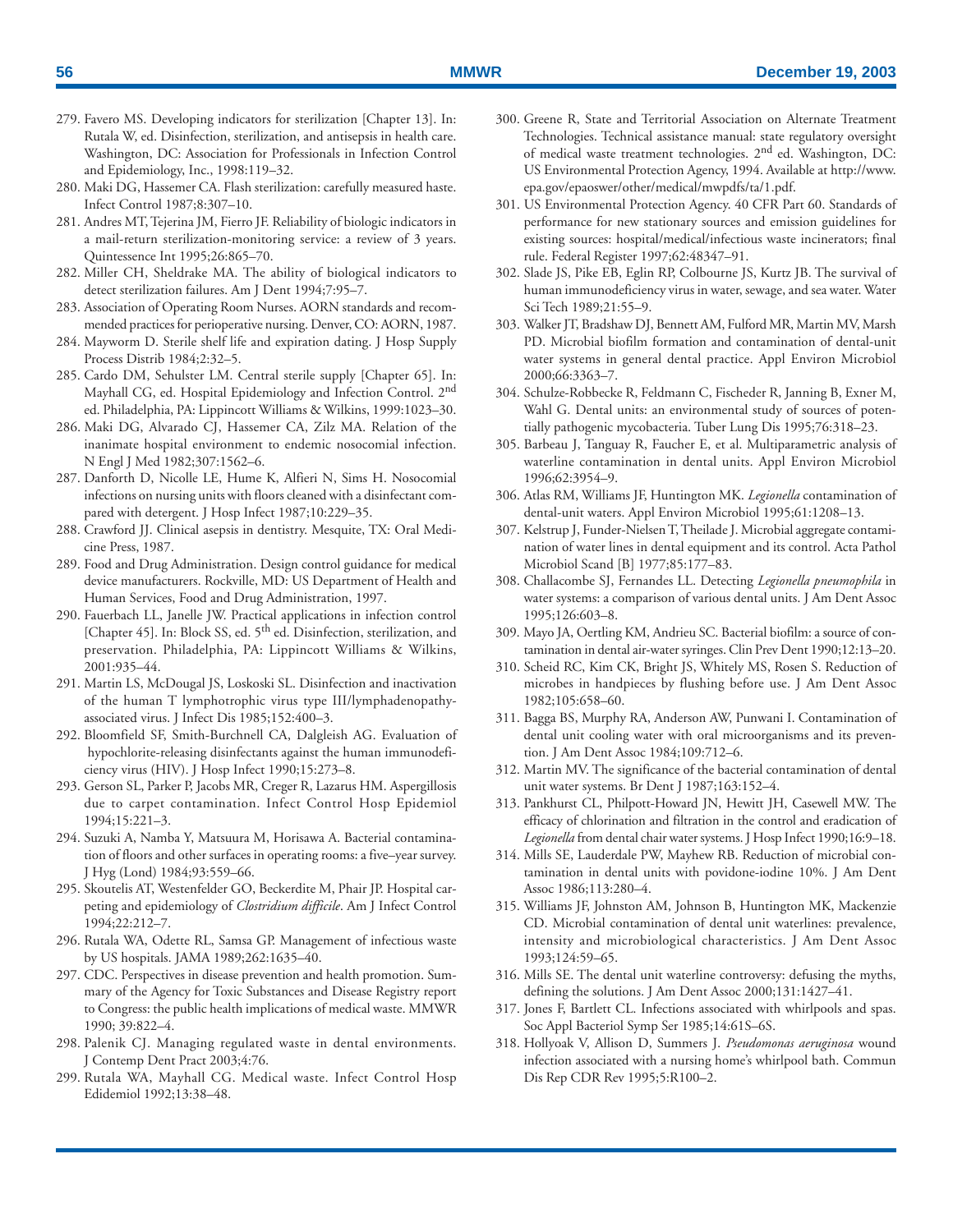- 319. Begg N, O'Mahony M, Penny P, Richardson EA, Basavaraj DS. *Mycobacterium chelonei* associated with a hospital hydrotherapy pool. Community Med 1986;8:348–50.
- 320. Laussucq S, Baltch AL, Smith RP, et al. Nosocomial *Mycobacterium fortuitum* colonization from a contaminated ice machine. Am Rev Respir Dis 1988;138:891–4.
- 321. Struelens MJ, Rost F, Deplano A, et al. *Pseudomonas aeruginosa* and *Enterobacteriaceae* bacteremia after biliary endoscopy: an outbreak investigation using DNA macrorestriction analysis. Am J Med 1993;95: 489–98.
- 322. Kuritsky JN, Bullen MG, Broome CV, Silcox VA, Good RC, Wallace RJ Jr. Sternal wound infections and endocarditis due to organisms of the *Mycobacterium fortuitum* complex. Ann Intern Med 1983;98:938–9.
- 323. Bolan G, Reingold AL, Carson LA, et al. Infections with *Mycobacterium chelonei* in patients receiving dialysis and using processed hemodialyzers. J Infect Dis 1985;152:1013-9.
- 324. Lessing MP, Walker MM. Fatal pulmonary infection due to *Mycobacterium fortuitum*. J Clin Pathol 1993;46:271–2.
- 325. Arnow PM, Chou T, Weil D, Shapiro EN, Kretzschmar C. Nosocomial Legionnaires' disease caused by aerosolized tap water from respiratory devices. J Infect Dis 1982;146:460–7.
- 326. Breiman RF, Fields BS, Sanden GN, Volmer L, Meier A, Spika JS. Association of shower use with Legionnaires' disease: possible role of amoebae. JAMA 1990;263:2924–6.
- 327. Garbe PL, Davis BJ, Weisfeld JS, et al. Nosocomial Legionnaires' disease: epidemiologic demonstration of cooling towers as a source. JAMA 1985;254:521–4.
- 328. Fallon RJ, Rowbotham TJ. Microbiological investigations into an outbreak of Pontiac fever due to *Legionella micdadei* associated with use of a whirlpool. J Clin Pathol 1990;43:479–83.
- 329. Rose CS, Martyny JW, Newman LS, et al. "Lifeguard lung": endemic granulomatous pneumonitis in an indoor swimming pool. Am J Public Health 1998;88:1795–1800.
- 330. CDC. Epidemiologic notes and reports: Legionnaires' disease outbreak associated with a grocery store mist machine—Louisiana, 1989. MMWR 1990;39:108–10.
- 331. Jacobs RL, Thorner RE, Holcomb JR, Schwietz LA, Jacobs FO. Hypersensitivity pneumonitis caused by *Cladosporium* in an enclosed hot-tub area. Ann Intern Med 1986;105:204–6.
- 332. Clark A. Bacterial colonization of dental units and the nasal flora of dental personnel. Proc Roy Soc Med 1974;67:1269–70.
- 333. Fotos PG, Westfall HN, Snyder IS, Miller RW, Mutchler BM. Prevalence of *Legionella*-specific IgG and IgM antibody in a dental clinic population. J Dent Res 1985;64:1382–5.
- 334. Reinthaler FF, Mascher F, Stunzner D. Serological examinations for antibodies against Legionella species in dental personnel. J Dent Res 1988;67:942–3.
- 335. Putnins EE, Di Giovanni D, Bhullar AS. Dental unit waterline contamination and its possible implications during periodontal surgery. J Periodontol 2001;72:393–400.
- 336. United States Pharmacopeial Convention. Sterile water for irrigation. In: United States Pharmacopeial Convention. United States pharmacopeia and national formulary. USP 24–NF 19. Rockville, MD: United States Pharmacopeial Convention, 1997:1753.
- 337. Milton DK, Wypij D, Kriebel D, Walters MD, Hammond SK, Evans JS. Endotoxin exposure-response in a fiberglass manufacturing facility. Am J Ind Med 1996;29:3–13.
- 338. Santiago JI. Microbial contamination of dental unit waterlines: short and long term effects of flushing. Gen Dent 1994;42:528–35.
- 339. Shearer BG. Biofilm and the dental office. J Am Dent Assoc 1996; 127:181–9.
- 340. Association for the Advancement of Medical Instrumentation, American National Standards Institute. Hemodialysis systems. ANSI/AAMI RD5-1992. Arlington, VA: Association for the Advancement of Medical Instrumentation, 1993.
- 341. US Environmental Protection Agency. National primary drinking water regulations, 1999: list of contaminants. Washington DC: US Environmental Protection Agency, 1999. Available at http://www.epa.gov/ safewater/mcl.html.
- 342. American Public Health Association, American Water Works Association, Water Environment Foundation. In: Eaton AD, Clesceri LS, Greenberg AE, eds. Standard methods for the examination of water and wastewater. Washington, DC: American Public Health Association, 1999.
- 343. Williams HN, Johnson A, Kelley JI, et al. Bacterial contamination of the water supply in newly installed dental units. Quintessence Int 1995;26:331–7.
- 344. Scheid RC, Rosen S, Beck FM. Reduction of CFUs in high-speed handpiece water lines over time. Clin Prev Dent 1990;12:9–12.
- 345. Williams HN, Kelley J, Folineo D, Williams GC, Hawley CL, Sibiski J. Assessing microbial contamination in clean water dental units and compliance with disinfection protocol. J Am Dent Assoc 1994;125: 1205–11.
- 346. CDC, Working Group on Waterborne Cryptosporidiosis. Cryptosporidium and water: a public health handbook. Atlanta, GA: US Department of Health and Human Services, Public Health Service, CDC, 1997.
- 347. MacKenzie WR, Hoxie NJ, Proctor ME, et al. A massive outbreak in Milwaukee of cryptosporidium infection transmitted through the public water supply. N Engl J Med 1994;331:161–7.
- 348. Kaminski JC. Cryptosporidium and the public water supply. N Engl J Med 1994;331:1529–30.
- 349. CDC. Assessing the public health threat associated with waterborne cryptosporidiosis: report of a workshop. MMWR 1995;44(No. RR-6).
- 350. CDC. Surveillance for waterborne-disease outbreaks—United States, 1993–1994. MMWR 1996;45(No. SS-1).
- 351. Office of Water, US Environmental Protection Agency. Lead and copper rule: summary of revisions. EPA 815–R–99–020. Washington DC: US Environmental Protection Agency, 2000.
- 352. US Environmental Protection Agency. 65 CFR Parts 141 and 142. National primary drinking water regulations for lead and copper, final rule. Federal Register 2000;1949–2015.
- 353. Gooch B, Marianos D, Ciesielski C, et al. Lack of evidence for patientto-patient transmission of HIV in a dental practice. J Am Dent Assoc 1993;124:38–44.
- 354. Crawford JJ, Broderius C. Control of cross-infection risks in the dental operatory: preventon of water retraction by bur cooling spray systems. J Am Dent Assoc 1988;116:685–7.
- 355. Mills SE, Kuehne JC, Bradley DV Jr. Bacteriological analysis of highspeed handpiece turbines. J Am Dent Assoc 1993;124:59–62.
- 356. Lewis DL, Arens M, Appleton SS, et al. Cross-contamination potential with dental equipment. Lancet 1992;340:1252–4.
- 357. Lewis DL, Boe RK. Cross-infection risks associated with current procedures for using high-speed dental handpieces. J Clin Microbiol 1992;30:401–6.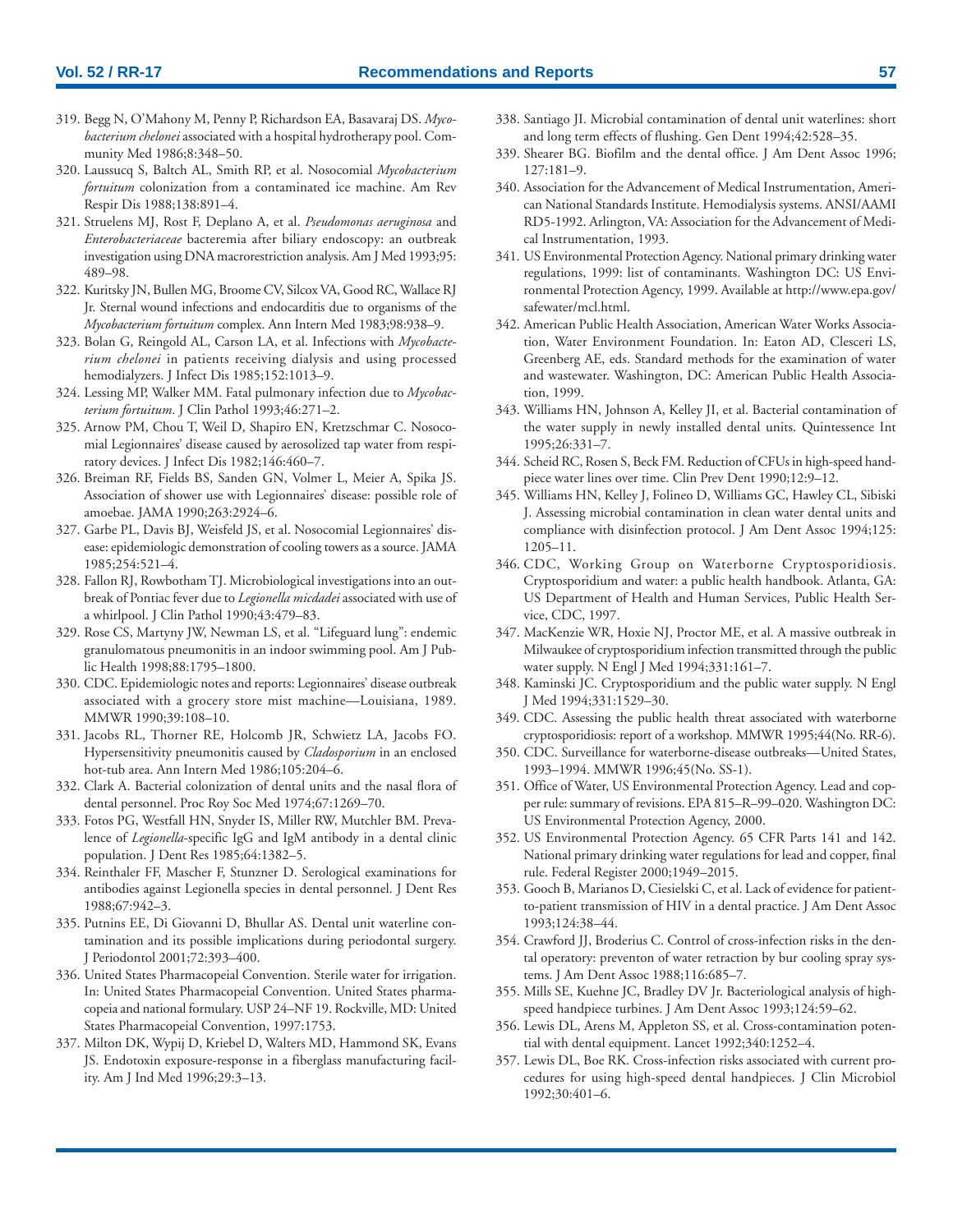- 358. Checchi L, Montebugnoli L, Samaritani S. Contamination of the turbine air chamber: a risk of cross infection. J Clin Periodontol 1998;25:607–11.
- 359. Epstein JB, Rea G, Sibau L, Sherlock CH, Le ND. Assessing viral retention and elimination in rotary dental instruments. J Am Dent Assoc 1995;126:87–92.
- 360. Kolstad RA. How well does the chemiclave sterilize handpieces? J Am Dent Assoc 1998;129:985–91.
- 361. Kuehne JS, Cohen ME, Monroe SB. Performance and durability of autoclavable high-speed dental handpieces. NDRI-PR 92-03. Bethesda, MD: Naval Dental Research Institute, 1992.
- 362. Andersen HK, Fiehn NE, Larsen T. Effect of steam sterilization inside the turbine chambers of dental turbines. Oral Surg Oral Med Oral Pathol Oral Radiol Endod 1999;87:184–8.
- 363. Leonard DL, Charlton DG. Performance of high-speed dental handpieces subjected to simulated clinical use and sterilization. J Am Dent Assoc 1999;130:1301–11.
- 364. Barbeau J, ten Bokum L, Gauthier C, Prevost AP. Cross-contamination potential of saliva ejectors used in dentistry. J Hosp Infect 1998; 40:303–11.
- 365. Mann GL, Campbell TL, Crawford JJ. Backflow in low-volume suction lines: the impact of pressure changes. J Am Dent Assoc 1996;127:611–5.
- 366. Watson CM, Whitehouse RL. Possibility of cross-contamination between dental patients by means of the saliva ejector. J Am Dent Assoc 1993;124:77–80.
- 367. Glass BJ, Terezhalmy GT. Infection control in dental radiology [Chapter 15]. In: Cottone JA, Terezhalamy GT, Molinari JA, eds. Practical infection control in dentisty. 2<sup>nd</sup> ed. Baltimore. MD: Williams & Wilkins, 1996:229–38.
- 368. Haring JI, Jansen L. Infection control and the dental radiographer. In: Haring JI, Jansen L, eds. Dental radiography: principles and techniques. Philadelphia, PA: WB Saunders Co., 2000:194–204.
- 369. Hignett M, Claman P. High rates of perforation are found in endovaginal ultrasound probe covers before and after oocyte retrieval for in vitro fertilization-embryo transfer. J Assist Reprod Genet 1995;12:606–9.
- 370. Fritz S, Hust MH, Ochs C, Gratwohl I, Staiger M, Braun B. Use of a latex cover sheath for transesophageal echocardiography (TEE) instead of regular disinfection of the echoscope? Clin Cardiol 1993;16:737–40.
- 371. Milki AA, Fisch JD. Vaginal ultrasound probe cover leakage: implications for patient care. Fertil Steril 1998;69:409–11.
- 372. Storment JM, Monga M, Blanco JD. Ineffectiveness of latex condoms in preventing contamination of the transvaginal ultrasound transducer head. South Med J 1997;90:206–8.
- 373. Amis S, Ruddy M, Kibbler CC, Economides DL, MacLean AB. Assessment of condoms as probe covers for transvaginal sonography. J Clin Ultrasound 2000;28:295–8.
- 374. Rooks VJ, Yancey MK, Elg SA, Brueske L. Comparison of probe sheaths for endovaginal sonography. Obstet Gynecol 1996;87:27–9.
- 375. Hokett SD, Honey JR, Ruiz F, Baisden MK, Hoen MM. Assessing the effectiveness of direct digital radiography barrier sheaths and finger cots. J Am Dent Assoc 2000;131:463–7.
- 376. ASHP Council on Professional Affairs. ASHP guidelines on quality assurance for pharmacy-prepared sterile products. Am J Health Syst Pharm 2000;57:1150–69.
- 377. Green KA, Mustachi B, Schoer K, Moro D, Blend R, McGeer A. Gadolinium-based MR contrast media: potential for growth of microbial contaminants when single vials are used for multiple patients. Am J Roentgenol 1995;165:669–71.
- 378. American Society of Anesthesiologists. Recommendations for infection control for the practice of anesthesiology. 2nd ed. Park Ridge, IL: American Society of Anesthesiologists,1999.
- 379. Henry B, Plante-Jenkins C, Ostrowska K. An outbreak of *Serratia marcescens* associated with the anesthetic agent propofol. Am J Infect Control 2001;29:312–5.
- 380. Plott RT, Wagner RF Jr, Tyring SK. Iatrogenic contamination of multidose vials in simulated use. A reassessment of current patient injection technique. Arch Dermatol 1990;126:1441–4.
- 381. Arrington ME, Gabbert KC, Mazgaj PW, Wolf MT. Multidose vial contamination in anesthesia. AANA J 1990;58:462–6.
- 382. CDC. Recommendations for preventing transmission of infections among chronic hemodialysis patients. MMWR 2001;50(No. RR-5).
- 383. Food and Drug Administration. Labeling recommendations for singleuse devices reprocessed by third parties and hospitals; final guidance for industry and FDA. Rockville, MD: US Department of Health and Human Services, Food and Drug Administration, 2001.
- 384. Villasenor A, Hill SD, Seale NS. Comparison of two ultrasonic cleaning units for deterioration of cutting edges and debris removal on dental burs. Pediatr Dent 1992;14:326–30.
- 385. Rapisarda E, Bonaccorso A, Tripi TR, Condorelli GG. Effect of sterilization on the cutting efficiency of rotary nickel-titanium endodontic files. Oral Surg Oral Med Oral Pathol Oral Radiol Endod 1999;88:343–7.
- 386. Filho IB, Esberard RM, Leonardo R, del Rio CE. Microscopic evaluation of three endodontic files pre- and postinstrumentation. J Endodontics 1998;24:461–4.
- 387. Silvaggio J, Hicks ML. Effect of heat sterilization on the torsional properties of rotary nickel-titanium endodontic files. J Endodontics 1997;23:731–4.
- 388. Kazemi RB, Stenman E, Spangberg LS. The endodontic file is a disposable instrument. J Endodontics 1995;21:451–5.
- 389. Dajani AS, Bisno AL, Chung KJ, et al. Prevention of bacterial endocarditis: recommendations by the American Heart Association. JAMA 1990;264:2919–22.
- 390. Pallasch TJ, Slots J. Antibiotic prophylaxis and the medically compromised patient. Periodontology 2000 1996;10:107–38.
- 391. Litsky BY, Mascis JD, Litsky W. Use of an antimicrobial mouthwash to minimize the bacterial aerosol contamination generated by the highspeed drill. Oral Surg Oral Med Oral Pathol 1970;29:25–30.
- 392. Mohammed CI, Monserrate V. Preoperative oral rinsing as a means of reducing air contamination during use of air turbine handpieces. Oral Surg Oral Med Oral Pathol 1970;29:291–4.
- 393. Wyler D, Miller RL, Micik RE. Efficacy of self-administered preoperative oral hygiene procedures in reducing the concentration of bacteria in aerosols generated during dental procedures. J Dent Res 1971;50:509.
- 394. Muir KF, Ross PW, MacPhee IT, Holbrook WP, Kowolik MJ. Reduction of microbial contamination from ultrasonic scalers. Br Dent J 1978;145:76–8.
- 395. Fine DH, Mendieta C, Barnett ML, et al. Efficacy of preprocedural rinsing with an antiseptic in reducing viable bacteria in dental aerosols. J Periodontol 1992;63:821–4.
- 396. Fine DH, Furgang D, Korik I, Olshan A, Barnett ML, Vincent JW. Reduction of viable bacteria in dental aerosols by preprocedural rinsing with an antiseptic mouthrinse. Am J Dent 1993;6:219–21.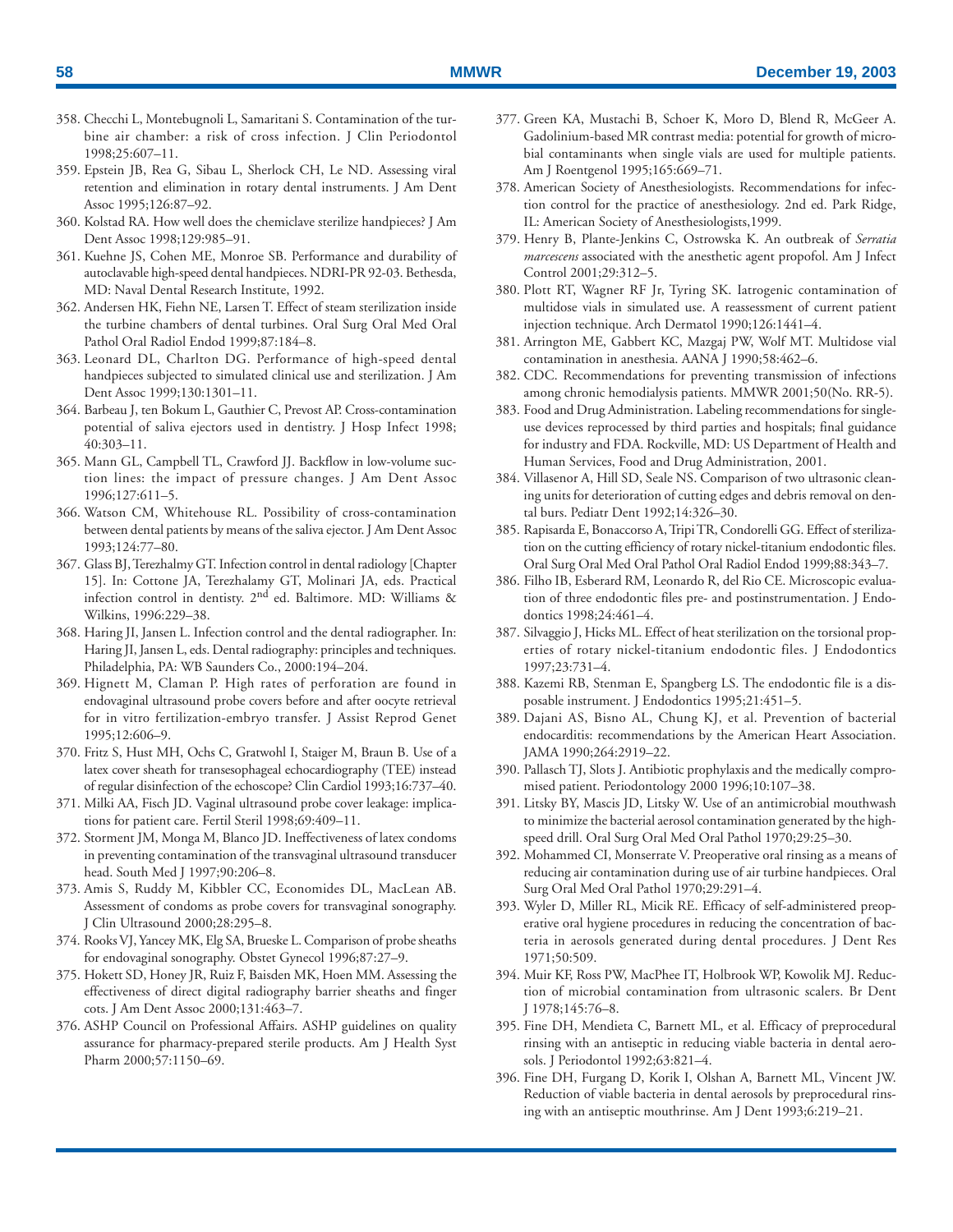- 397. Fine DH, Yip J, Furgang D, Barnett ML, Olshan AM, Vincent J. Reducing bacteria in dental aerosols: pre-procedural use of an antiseptic mouth rinse. J Am Dent Assoc 1993;124:56–8.
- 398. Logothetis DD, Martinez-Welles JM. Reducing bacterial aerosol contamination with a chlorhexidine gluconate pre-rinse. J Am Dent Assoc 1995;126:1634–9.
- 399. Klyn SL, Cummings DE, Richardson BW, Davis RD. Reduction of bacteria-containing spray produced during ultrasonic scaling. Gen Dent 2001;49:648–52.
- 400. Brown AR, Papasian CJ, Shultz P, Theisen FC, Shultz RE. Bacteremia and intraoral suture removal: can an antimicrobial rinse help? J Am Dent Assoc 1998;129:1455–61.
- 401. Lockhart PB. An analysis of bacteremias during dental extractions. A double-blind, placebo-controlled study of chlorhexidine. Arch Intern Med 1996;156:513–20.
- 402. Dajani AS, Bisno AL, Chung KJ, et al. Prevention of bacterial endocarditis: recommendations by the American Heart Association. JAMA 1997;277:1794–1801.
- 403. Tate WH, White RR. Disinfection of human teeth for educational purposes. J Dent Educ 1991;55:583–5.
- 404. Pantera EA Jr, Zambon JJ, Shih-Levine M. Indirect immunofluorescence for the detection of *Bacteroides* species in human dental pulp. J Endodontics 1988;14:218–23.
- 405. Pantera EA Jr, Schuster GS. Sterilization of extracted human teeth. J Dent Educ 1990;54:283–5.
- 406. Parsell DE, Stewart BM, Barker JR, Nick TG, Karns L, Johnson RB. The effect of steam sterilization on the physical properties and perceived cutting characteristics of extracted teeth. J Dent Educ 1998; 62;260–3.
- 407. American Dental Association's Council on Scientific Affairs and Council on Dental Practice. Infection control recommendations for the dental office and the dental laboratory. J Am Dent Assoc 1996;127:672–80.
- 408. Dental Laboratory Relationship Working Group, Organization for Safety and Asepsis Procedures (OSAP). Laboratory asepsis position paper. Annapolis, MD: OSAP Foundation, 1998. Available at http:// www.osap.org/issues/pages/position/LAB.pdf.
- 409. Kugel G, Perry RD, Ferrari M, Lalicata P. Disinfection and communication practices: a survey of U. S. dental laboratories. J Am Dent Assoc 2000;131:786–92.
- 410. US Department of Transportation. 49 CFR 173.196 infectious substances (etiologic agents) 173.197 regulated medical waste. Available at http://www.access.gpo.gov/nara/cfr/waisidx\_02/49cfr173\_02.html.
- 411. Chau VB, Saunders TR, Pimsler M, Elfring DR. In-depth disinfection of acrylic resins. J Prosthet Dent 1995;74:309–13.
- 412. Powell GL, Runnells RD, Saxon BA, Whisenant BK. The presence and identification of organisms transmitted to dental laboratories. J Prosthet Dent 1990;64:235–7.
- 413. Giblin J, Podesta R, White J. Dimensional stability of impression materials immersed in an iodophor disinfectant. Int J Prosthodont 1990;3:72–7.
- 414. Plummer KD, Wakefield CW. Practical infection control in dental laboratories. Gen Dent 1994;42:545–8.
- 415. Merchant VA. Infection control in the dental laboratory equipment [Chapter 16]. In: Cottone JA, Terezhalamy GT, Molinari JA, eds. Practical infection control in dentisty. 2<sup>nd</sup> ed. Baltimore, MD: Williams & Wilkins, 1996:239–54.
- 416. Molinari J. Dental. In: Association for Professionals in Infection Control and Epidemiology, Inc. (APIC). APIC text of infection control and epidemiology. Washington, DC: Association for Professionals in Infection Control and Epidemiology, Inc, 2002.
- 417. Sofou A, Larsen T, Fiehn NE, Owall B. Contamination level of alginate impressions arriving at a dental laboratory. Clin Oral Invest 2002;6:161–5.
- 418. McNeill MR, Coulter WA, Hussey DL. Disinfection of irreversible hydrocolloid impressions: a comparative study. Int J Prosthodont 1992;5:563–7.
- 419. Gerhardt DE, Sydiskis RJ. Impression materials and virus. J Am Dent Assoc 1991;122:51–4.
- 420. Leung RL, Schonfeld SE. Gypsum casts as a potential source of microbial cross-contamination. J Prosthet Dent 1983;49:210–1.
- 421. Huizing KL, Palenik CJ, Setcos JC, Sheldrake MA, Miller, CH. Method of evaluating the antimicrobial abilities of disinfectant-containing gypsum products. QDT Yearbook 1994;17:172–6.
- 422. Verran J, Kossar S, McCord JF. Microbiological study of selected risk areas in dental technology laboratories. J Dent 1996;24:77–80.
- 423. CDC. National Institute for Occupational Safety and Health. NIOSH Health Hazard Evaluation and Technical Assistance Report. Cincinnati, OH: US Department of Health and Human Services, Public Health Service, CDC, National Institute for Occupational Safety and Health, 1988. HETA 85-136-1932.
- 424. CDC. National Institute for Occupational Safety and Health. NIOSH Health Hazard Evaluation and Technical Assistance Report. Cincinnati, OH: US Department of Health and Human Services, Public Health Service, CDC, National Institute for Occupational Safety and Health, 1990. HETA 88-101-2008.
- 425. CDC. National Institute for Occupational Safety and Health. Control of smoke from laser/electric surgical procedures. Cincinnati, OH: US Department of Health and Human Services, Public Health Service, CDC, National Institute for Occupational Safety and Health, 1996. DHHS publication no. (NIOSH) 96-128.
- 426. Taravella MJ, Weinberg A, Blackburn P, May M. Do intact viral particles survive excimer laser ablation? Arch Ophthalmol 1997;115:1028–30.
- 427. Hagen KB, Kettering JD, Aprecio RM, Beltran F, Maloney RK. Lack of virus transmission by the excimer laser plume. Am J Ophthalmol 1997;124:206–11.
- 428. Kunachak S, Sithisarn P, Kulapaditharom B. Are laryngeal papilloma virus-infected cells viable in the plume derived from a continuous mode carbon dioxide laser, and are they infectious? A preliminary report on one laser mode. J Laryng Otol 1996;110:1031–3.
- 429. Hughes PS, Hughes AP. Absence of human papillomavirus DNA in the plume of erbium: YAG laser-treated warts. J Am Acad Dermatol 1998;38:426–8.
- 430. Garden JM, O'Banion MK, Shelnitz LS, et al. Papillomavirus in the vapor of carbon dioxide laser-treated verrucae. JAMA 1988;259: 1199–1202.
- 431. Sawchuk WS, Weber PJ, Lowry DR, Dzubow LM. Infectious papillomavirus in the vapor of warts treated with carbon dioxide laser or electrocoagulation: detection and protection. J Am Acad Dermatol 1989;21:41–9.
- 432. Baggish MS, Poiesz BJ, Joret D, Williamson P, Rafai A. Presence of human immunodeficiency virus DNA in laser smoke. Lasers Surg Med 1991;11:197–203.
- 433. Capizzi PJ, Clay RP, Battey MJ. Microbiologic activity in laser resurfacing plume and debris. Lasers Surg Med 1998;23:172–4.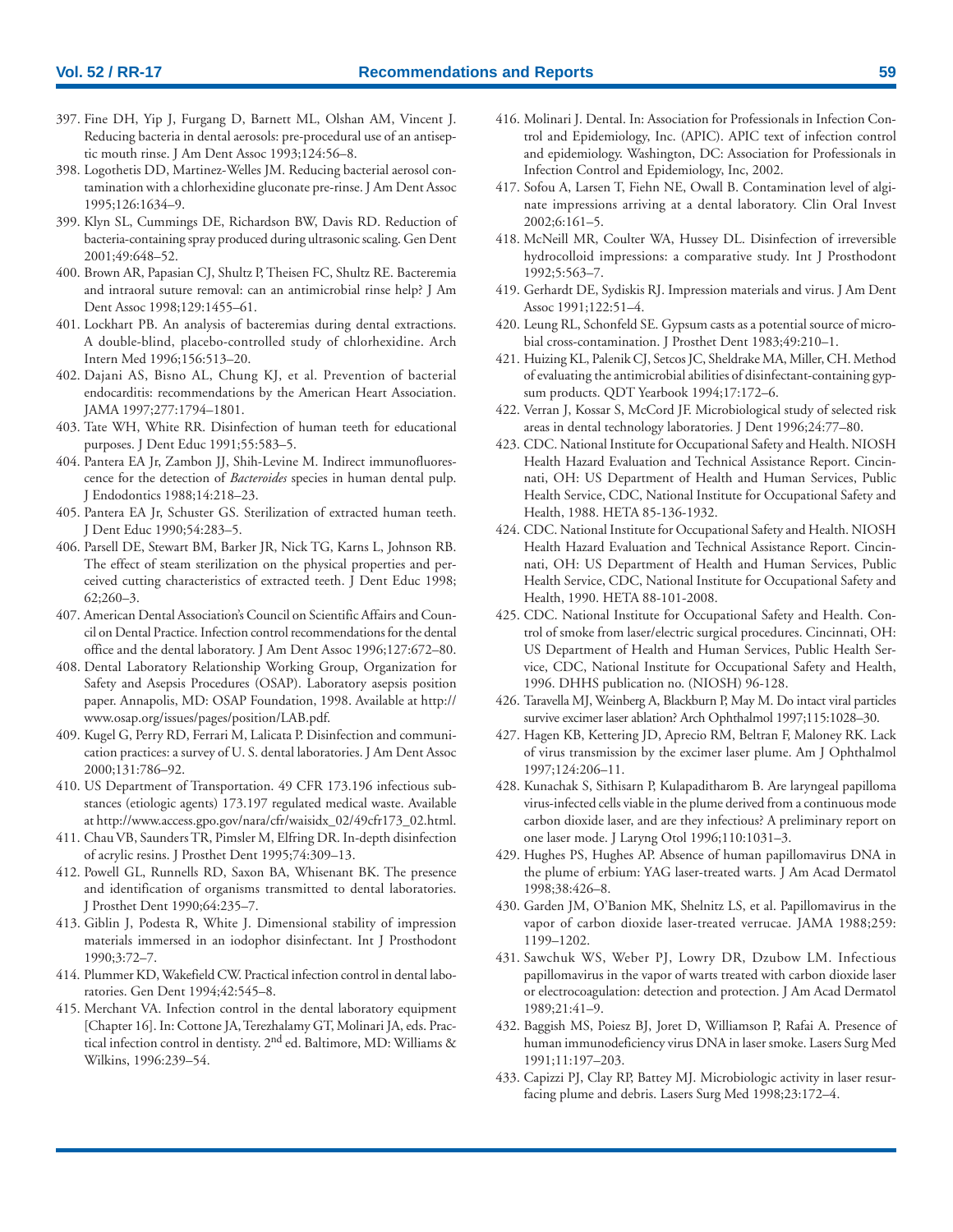- 434. McKinley IB Jr, Ludlow MO. Hazards of laser smoke during endodontic therapy. J Endodontics 1994;20:558–9.
- 435. Favero MS, Bolyard EA. Microbiologic considerations. Disinfection and sterilization strategies and the potential for airborne transmission of bloodborne pathogens. Surg Clin North Am 1995;75:1071–89.
- 436. Association of Operating Room Nurses. Recommended practices for laser safety in the practice setting. In: Fogg D, ed. Standards, recommended practices and guidelines. Denver, CO: AORN, 2003.
- 437. Streifel AJ. Recognizing IAQ risk and implementing an IAQ program. In: Hansen W, ed. A guide to managing indoor air quality in health care organizations. Oakbrook Terrace, IL: Joint Commission on Accreditation of Healthcare Organizations Publishers, 1997.
- 438. US Department of Labor, Occupational Safety and Health Administration. Safety and health topics: laser/electrosurgery plume. Washington DC: US Department of Labor, Occupational Safety and Health Administration, 2003. Available at http://www.osha-slc.gov/SLTC/ laserelectrosurgeryplume.
- 439. American Thoracic Society, CDC. Diagnostic standards and classification of tuberculosis in adults and children. Am J Resp Crit Care 2000;161:1376–95.
- 440. Wells WF. Aerodynamics of droplet nuclei [Chapter 3]. In: Wells WF, ed. Airborne contagion and air hygiene: an ecological study of droplet infections. Cambridge, MA: Harvard University Press, 1955.
- 441. CDC. Prevention and treatment of tuberculosis among patients infected with human immunodeficiency virus: principles of therapy and revised recommendations. MMWR 1998;47(No. RR-20).
- 442. Smith WH, Davies D, Mason KD, Onions JP. Intraoral and pulmonary tuberculosis following dental treatment. Lancet 1982;1:842–4.
- 443. CDC. Self-reported tuberculin skin testing among Indian Health Service and Bureau of Prisons dentists, 1993. MMWR 1994;43:209–11.
- 444. Mikitka D, Mills SE, Dazey SE, Gabriel ME. Tuberculosis infection in US Air Force dentists. Am J Dent 1995;8:33–6.
- 445. CDC. World Health Organization consultation on public health issues related to bovine spongiform encephalopathy and the emergence of a new variant of Creutzfeldt-Jakob Disease. MMWR 1996;45:295–6.
- 446. CDC. Surveillance for Creutzfeldt-Jakob disease—United States. MMWR 1996;45:665–8.
- 447. Johnson RT, Gibbs CJ Jr. Creutzfeldt-Jakob disease and related transmissible spongiform encephalopathies. N Engl J Med 1998;339: 1994–2004.
- 448. CDC. New variant CJD: fact sheet. Atlanta, GA: US Department of Health and Human Services, Public Health Service, CDC, 2003. Available at http://www.cdc.gov/ncidod/diseases/cjd/cjd\_fact\_sheet.htm.
- 449. Will RG, Ironside JW, Zeidler M, et al. A new variant of Creutzfeldt-Jakob disease in the UK. Lancet 1996;347:921–5.
- 450. Bruce ME, Will RG, Ironside JW, et al. Transmission to mice indicate that 'new variant' CJD is caused by the BSE agent. Nature 1997;389: 498–501.
- 451. Collinge J, Sidle KC, Meads J, Ironside J, Hill AF. Molecular analysis of prion strain variation and the aetiology of 'new variant' CJD. Nature 1996;383:685–90.
- 452. World Health Organization. Bovine spongiform encephalopathy (BSE). Fact Sheet No. 113. Geneva, Switzerland: World Health Organization, 2002. Available at http://www.who.int/mediacentre/factsheets/ fs113/en/.
- 453. CDC. Probable variant Creutzfeldt-Jakob disease in a U.S. resident— Florida, 2002. MMWR 2002;51:927–9.
- 454. Hill AF, Butterworth RJ, Joiner S, et al. Investigation of variant Creutzfeldt-Jakob disease and other human prion diseases with tonsil biopsy specimens. Lancet 1999;353:183–9.
- 455. Brown P, Gibbs CJ Jr, Rodgers-Johnson P, et al. Human spongiform encephalopathy: the National Institutes of Health series of 300 cases of experimentally transmitted disease. Ann Neurol 1994;35:513–29.
- 456. Brown P. Environmental causes of human spongiform encephalopathy [Chapter 8]. In: Baker HF, Baker HF, eds. Prion diseases. Totowa, NJ: Humana Press Inc, 1996:139–54.
- 457. Carp RI. Transmission of scrapie by oral route: effect of gingival scarification. Lancet 1982;1:170–1.
- 458. Ingrosso L, Pisani F, Pocchiari M. Transmission of the 263K scrapie strain by the dental route. J Gen Virol 1999;80:3043-7.
- 459. Bernoulli C, Siegfried J, Baumgartner G, et al. Danger of accidental person-to-person transmission of Creutzfeldt-Jakob disease by surgery. Lancet 1977;1:478–9.
- 460. Brown P, Gajdusek DC, Gibbs CJ Jr, Asher DM. Potential epidemic of Creutzfeldt-Jakob disease from human growth hormone therapy. N Engl J Med 1985;313:728–31.
- 461. CDC. Fatal degenerative neurologic disease in patients who received pituitary-derived human growth hormone. MMWR 1985;34:359–60, 365–6.
- 462. Duffy P, Wolf J, Collins G, DeVoe AG, Streeten B, Cowen D. Possible person-to-person transmission of Creutzfeldt-Jakob disease. N Engl J Med 1974;290:692–3.
- 463. CDC. Epidemiologic notes and reports: rapidly progressive dementia in a patient who received a cadaveric dura mater graft. MMWR 1987;36:49–50, 55.
- 464. Thadani V, Penar PL, Partington J, et al. Creutzfeldt-Jakob disease probably acquired from a cadaveric dura mater graft. Case report. J Neurosurg 1988;69:766–9.
- 465. Kondo K, Kuroiwa Y. A case control study of Creutzfeldt-Jakob disease: association with physical injuries. Ann Neurol 1982;11:377–81.
- 466. Van Duijn CM, Delasnerie-Laupretre N, Masullo C, et al, and European Union (EU) Collaborative Study Group of Creutzfeldt-Jacob disease (CJD). Case-control study of risk factors of Creutzfeldt-Jakob disease in Europe during 1993–95. Lancet 1998;351:1081–5.
- 467. Collins S, Law MG, Fletcher A, Boyd A, Kaldor J, Masters CL. Surgical treatment and risk of sporadic Creutzfeldt-Jakob disease: a casecontrol study. Lancet 1999;353:693–7.
- 468. Blanquet-Grossard F, Sazdovitch V, Jean A, et al. Prion protein is not detectable in dental pulp from patients with Creutzfeldt-Jakob disease. J Dent Res 2000;79:700.
- 469. World Health Organization. Infection control guidelines for transmissible spongiform encephalopathies: report of a WHO consultation, Geneva, Switzerland, 23–26 March 1999. Geneva, Switzerland: World Health Organization, 2000. Available at http://www.who.int/emcdocuments/tse/whocdscsraph2003c.html.
- 470. Institute of Medicine, Committee on Quality of Health Care in America. Kohn LT, Corrigan JM, Donadlson MS, eds. To err is human: building a safe health system. Washington, DC: National Academy Press, 1999.
- 471. CDC. Framework for program evaluation in public health. MMWR 1999;48(No. RR-11).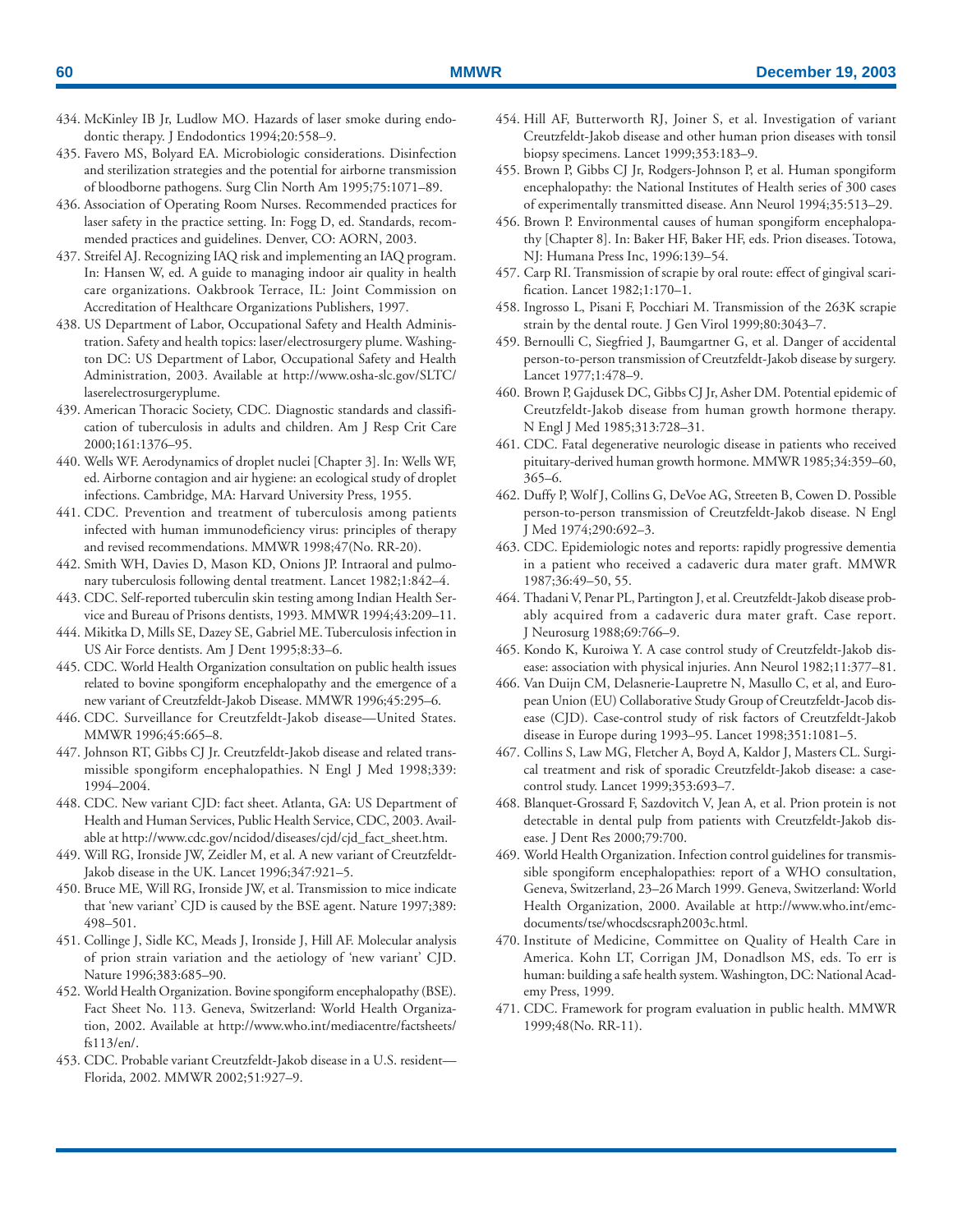#### **Advisory Group**

Joseph A. Bartoloni, D.M.D., United States Air Force Dental Investigation Service, Great Lakes, Illinois; Nancy Bjerke, M.A., M.Ed., M.P.H., Infection Control Associates, San Antonio, Texas; Walter W. Bond, M.S., RCSA Inc., Lawrenceville, Georgia; Eve Cuny, M.S., University of Pacific School of Dentistry, San Francisco, California; Kathy J. Eklund, M.H.P., Forsyth Institute, Boston, Massachusetts; Curt Hamann, M.D., Smart Practice, Phoenix, Arizona; Jennifer A. Harte, D.D.S., United States Air Force Dental Investigation Service, Great Lakes, Illinois; Chris Miller, Ph.D., Indiana University School of Dentistry, Bloomington, Indiana; Shannon E. Mills, D.D.S., Air Force Medical Operations Agency, Bolling AFB, Washington, District of Columbia; John Molinari, Ph.D., University of Detroit Mercy School of Dentistry, Detroit, Michigan; William A. Rutala, Ph.D., University of North Carolina School of Medicine, Chapel Hill, North Carolina; Brian Shearer, Ph.D., Bayer, Inc., Chicago, Illinois.

### **CDC Consultants**

Matthew Arduino, Dr.P.H., Elizabeth Bolyard, M.P.H., Denise Cardo, M.D., Joe Carpenter, Linda Chiarello, M.P.H., Lynne Sehulster, Ph.D., Division of Healthcare Quality Promotion, National Center for Infectious Diseases (NCID), Atlanta, Georgia; Miriam J. Alter, Ph.D., Division of Viral Hepatitis, NCID; Larry Schonberger, Ph.D., Ermias Belay, M.D., Division of Viral and Ricketsial Diseases, NCID, Atlanta, Georgia; Susan Y. Chu, Ph.D., National Immunization Program, Atlanta, Georgia; Paul A. Jensen, National Center for HIV, STD and TB Prevention, Atlanta, Georgia; Janice Huy, National Institute of Occupational Safety and Health (NIOSH), Cincinnati, Ohio; Lee Petsonk, NIOSH, Morgantown, West Virginia; Jennifer L. Cleveland, D.D.S., Amy S. Collins, M.P.H., Barbara F. Gooch, D.M.D., William G. Kohn, D.D.S., Dolores M. Malvitz, Dr.P.H., Division of Oral Health, National Center for Chronic Disease Prevention and Health Promotion, Atlanta Georgia.

#### **Other Federal Consultants**

Susan Runner, D.D.S., Food and Drug Administration, Rockville, Maryland; Elise Handelman, Occupational Safety and Health Administration, Washington, District of Columbia; Jeffrey Kempter, M.S., David Liem, Ph.D., Michelle Wingfield, Environmental Protection Agency, Washington, District of Columbia.

#### **Outside Consultants**

Martin S. Favero, Ph.D., Advanced Sterilization Products, Johnson and Johnson, Irvine, California; Pamela Rodgers, Ph.D., SmartHealth Inc., Phoenix, Arizona; Daniel M. Meyer, D.D.S., American Dental Association, Chicago, Illinois; Deborah Greenspan, BDS, DSC University of California San Francisco School of Dentistry, San Francisco, California; Helene Bednarsh, Boston Department of Public Health, Boston, Massachusetts; Steve Peake, Barnstead-Harvey Corp, Dubuque, Iowa; Chakwan Siew, Ph.D., American Dental Association, Chicago, Illinois.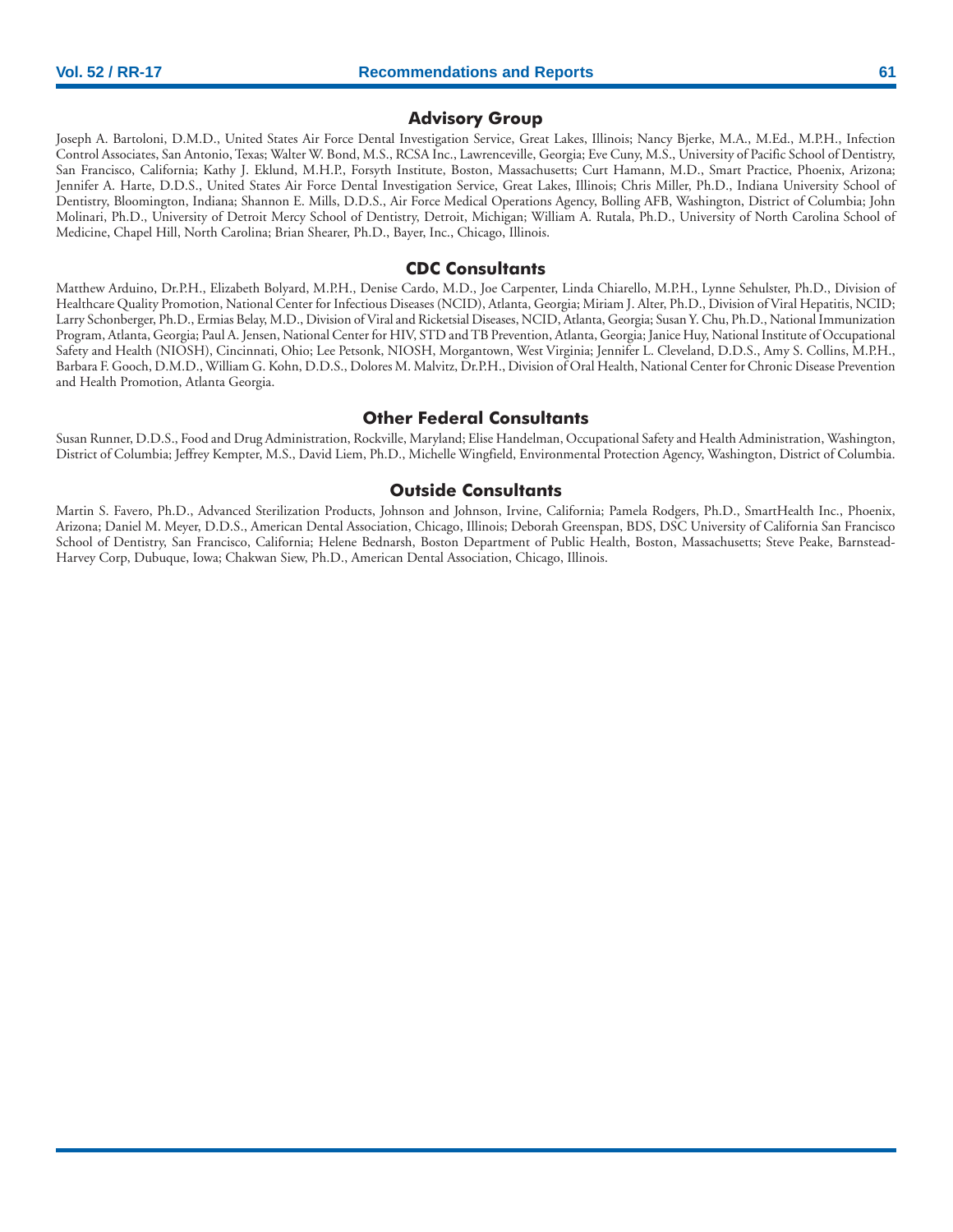# **Appendix A**

# **Regulatory Framework for Disinfectants and Sterilants**

When using the guidance provided in this report regarding use of liquid chemical disinfectants and sterilants, dental health-care personnel (DHCP) should be aware of federal laws and regulations that govern the sale, distribution, and use of these products. In particular, DHCPs should know what requirements pertain to them when such products are used. Finally, DHCP should understand the relative roles of the U.S. Environmental Protection Agency (EPA), the U.S. Food and Drug Administration (FDA), the Occupational Safety and Health Administration (OSHA) and CDC.

The choice of specific cleaning or disinfecting agents is largely a matter of judgment, guided by product label claims and instructions and government regulations. A single liquid chemical germicide might not satisfy all disinfection requirements in a given dental practice or facility. Realistic use of liquid chemical germicides depends on consideration of multiple factors, including the degree of microbial killing required; the nature and composition of the surface, item, or device to be treated; and the cost, safety, and ease of use of the available agents. Selecting one appropriate product with a higher degree of potency to cover all situations might be more convenient.

In the United States, liquid chemical germicides (disinfectants) are regulated by EPA and FDA (*A-1–A-3*). In healthcare settings, EPA regulates disinfectants that are used on environmental surfaces (housekeeping and clinical contact surfaces), and FDA regulates liquid chemical sterilants/ high-level disinfectants (e.g., glutaraldehyde, hydrogen peroxide, and peracetic acid) used on critical and semicritical patientcare devices. Disinfectants intended for use on clinical contact surfaces (e.g., light handles, radiographic-ray heads, or drawer knobs) or housekeeping surfaces (e.g., floors, walls, or sinks) are regulated in interstate commerce by the Antimicrobials Division, Office of Pesticide Programs, EPA, under the authority of the Federal Insecticide, Fungicide, and Rodenticide Act (FIFRA) of 1947, as amended in 1996 (*A-4*). Under FIFRA, any substance or mixture of substances intended to prevent, destroy, repel, or mitigate any pest, including microorganisms but excluding those in or on living man or animals, must be registered before sale or distribution. To obtain a registration, a manufacturer must submit specific data regarding the safety and the effectiveness of each product.

EPA requires manufacturers to test formulations by using accepted methods for microbicidal activity, stability, and toxicity to animals and humans. Manufacturers submit these data to EPA with proposed labeling. If EPA concludes a product may be used without causing unreasonable adverse effects, the product and its labeling are given an EPA registration number, and the manufacturer may then sell and distribute the product in the United States. FIFRA requires users of products to follow the labeling directions on each product explicitly. The following statement appears on all EPA-registered product labels under the Directions for Use heading: "It is a violation of federal law to use this product inconsistent with its labeling." This means that DHCP must follow the safety precautions and use directions on the labeling of each registered product. Not following the specified dilution, contact time, method of application, or any other condition of use is considered misuse of the product.

FDA, under the authority of the 1976 Medical Devices Amendment to the Food, Drug, and Cosmetic Act, regulates chemical germicides if they are advertised and marketed for use on specific medical devices (e.g., dental unit waterline or flexible endoscope). A liquid chemical germicide marketed for use on a specific device is considered, for regulatory purposes, a medical device itself when used to disinfect that specific medical device. Also, this FDA regulatory authority over a particular instrument or device dictates that the manufacturer is obligated to provide the user with adequate instructions for the safe and effective use of that device. These instructions must include methods to clean and disinfect or sterilize the item if it is to be marketed as a reusable medical device.

OSHA develops workplace standards to help ensure safe and healthful working conditions in places of employment. OSHA is authorized under Pub. L. 95-251, and as amended, to enforce these workplace standards. In 1991, OSHA published Occupational Exposure to Bloodborne Pathogens; final rule [29 CFR Part 1910.1030] (*A-5*). This standard is designed to help prevent occupational exposures to blood or other potentially infectious substances. Under this standard, OSHA has interpreted that, to decontaminate contaminated work surfaces, either an EPA-registered hospital tuberculocidal disinfectant or an EPA-registered hospital disinfectant labeled as effective against human immunodeficiency virus (HIV) and hepatitis B virus (HBV) is appropriate. Hospital disinfectants with such HIV and HBV claims can be used, provided surfaces are not contaminated with agents or concentration of agents for which higher level (i.e., intermediate-level) disinfection is recommended. In addition, as with all disinfectants, effectiveness is governed by strict adherence to the label instructions for intended use of the product.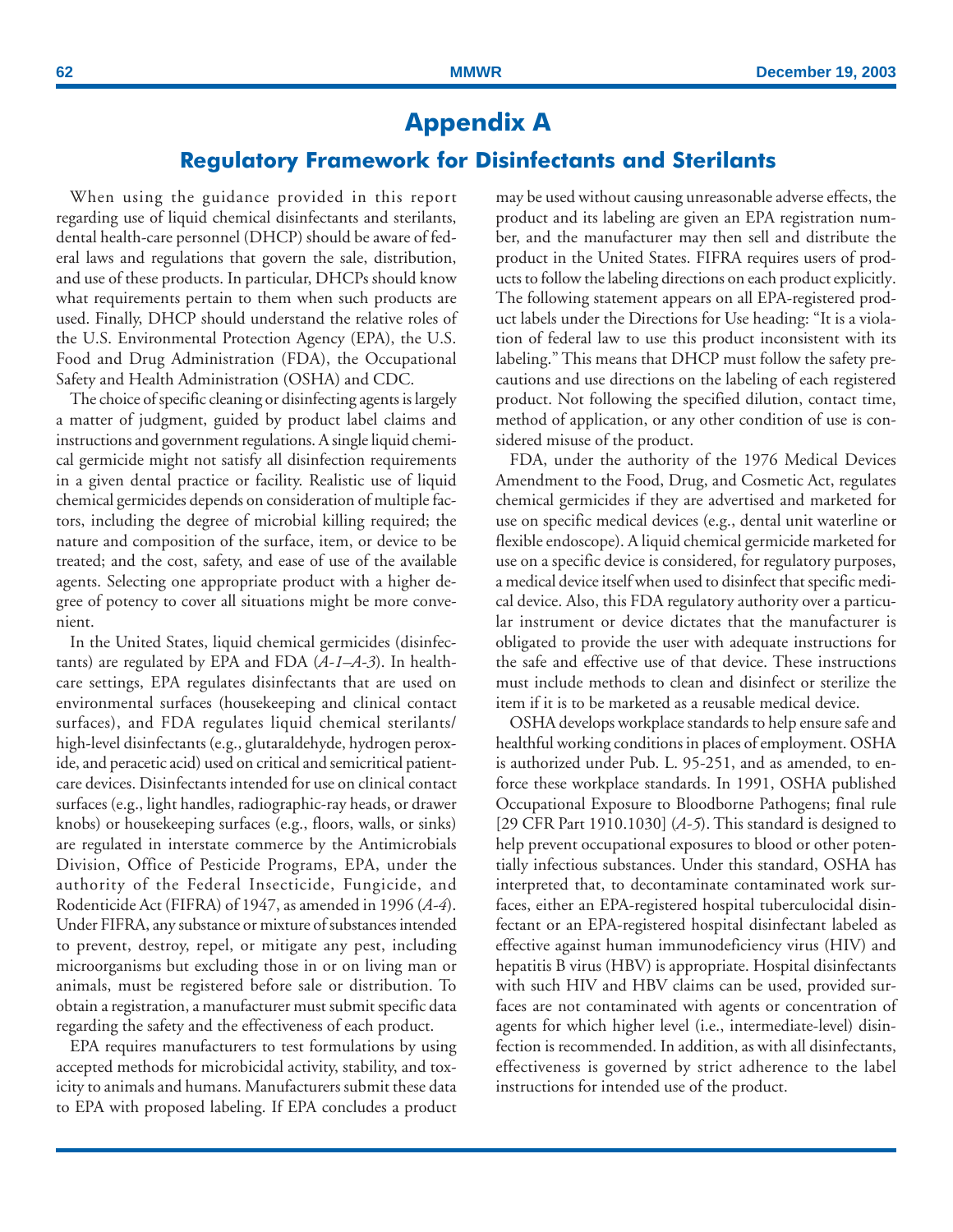CDC is not a regulatory agency and does not test, evaluate, or otherwise recommend specific brand-name products of chemical germicides. This report is intended to provide overall guidance for providers to select general classifications of products based on certain infection-control principles. In this report, CDC provides guidance to practitioners regarding appropriate application of EPA- and FDA-registered liquid chemical disinfectants and sterilants in dental health-care settings.

CDC recommends disinfecting environmental surfaces or sterilizing or disinfecting medical equipment, and DHCP should use products approved by EPA and FDA unless no such products are available for use against certain microorganisms or sites. However, if no registered or approved products are available for a specific pathogen or use situation, DHCP are advised to follow the specific guidance regarding unregistered or unapproved (e.g., off-label) uses for various chemical germicides. For example, no antimicrobial products are registered for use specifically against certain emerging pathogens (e.g., Norwalk virus), potential terrorism agents (e.g., variola major or *Yersinia pestis*), or Creutzfeldt-Jakob disease agents.

One point of clarification is the difference in how EPA and FDA classify disinfectants. FDA adopted the same basic terminology and classification scheme as CDC to categorize medical devices (i.e., critical, semicritical, and noncritical) and to define antimicrobial potency for processing surfaces (i.e., sterilization, and high-, intermediate- and low-level disinfection) (*A-6*). EPA registers environmental surface disinfectants based on the manufacturer's microbiological activity claims when registering its disinfectant. This difference has led to confusion on the part of users because the EPA does not use the terms intermediate- and low-level disinfectants as used in CDC guidelines.

CDC designates any EPA-registered hospital disinfectant without a tuberculocidal claim as a low-level disinfectant and any EPA-registered hospital disinfectant with a tuberculocidal claim as an intermediate-level disinfectant. To understand this comparison, one needs to know how EPA registers disinfectants. First, to be labeled as an EPA hospital disinfectant, the product must pass Association of Official Analytical Chemists (AOAC) effectiveness tests against three target organisms: *Salmonella choleraesuis* for effectiveness against gram-negative bacteria; *Staphylococcus aureus* for effectiveness against grampositive bacteria; and *Pseudomonas aeruginosa* for effectiveness against a primarily nosocomial pathogen. Substantiated label claims of effectiveness of a disinfectant against specific microorganisms other than the test microorganisms are permitted, but not required, provided that the test microorganisms are likely to be present in or on the recommended use areas and surfaces. Therefore, manufacturers might also test specifically against organisms of known concern in health-care practices (e.g., HIV, HBV, hepatitis C virus [HCV], and herpes) although it is considered likely that any product satisfying AOAC tests for hospital disinfectant designation will also be effective against these relatively fragile organisms when the product is used as directed by the manufacturer.

Potency against *Mycobacterium tuberculosis* has been recognized as a substantial benchmark. However, the tuberculocidal claim is used only as a benchmark to measure germicidal potency. Tuberculosis is not transmitted via environmental surfaces but rather by the airborne route. Accordingly, use of such products on environmental surfaces plays no role in preventing the spread of tuberculosis. However, because mycobacteria have among the highest intrinsic levels of resistance among the vegetative bacteria, viruses, and fungi, any germicide with a tuberculocidal claim on the label is considered capable of inactivating a broad spectrum of pathogens, including such less-resistant organisms as bloodborne pathogens (e.g., HBV, HCV, and HIV). It is this broad-spectrum capability, rather than the product's specific potency against mycobacteria, that is the basis for protocols and regulations dictating use of tuberculocidal chemicals for surface disinfection.

EPA also lists disinfectant products according to their labeled use against these organisms of interest as follows:

- **List B**. Tuberculocide products effective against *Mycobacterium* species.
- **List C**. Products effective against human HIV-1 virus.
- **List D**. Products effective against human HIV-1 virus and HBV.
- **List E**. Products effective against *Mycobacterium* species, human HIV-1 virus, and HBV.
- **List F**. Products effective against HCV.

Microorganisms vary in their resistance to disinfection and sterilization, enabling CDC's designation of disinfectants as high-, intermediate-, and low-level, when compared with EPA's designated organism spectrum (Figure). However, exceptions to this general guide exist, and manufacturer's label claims and instructions should always be followed.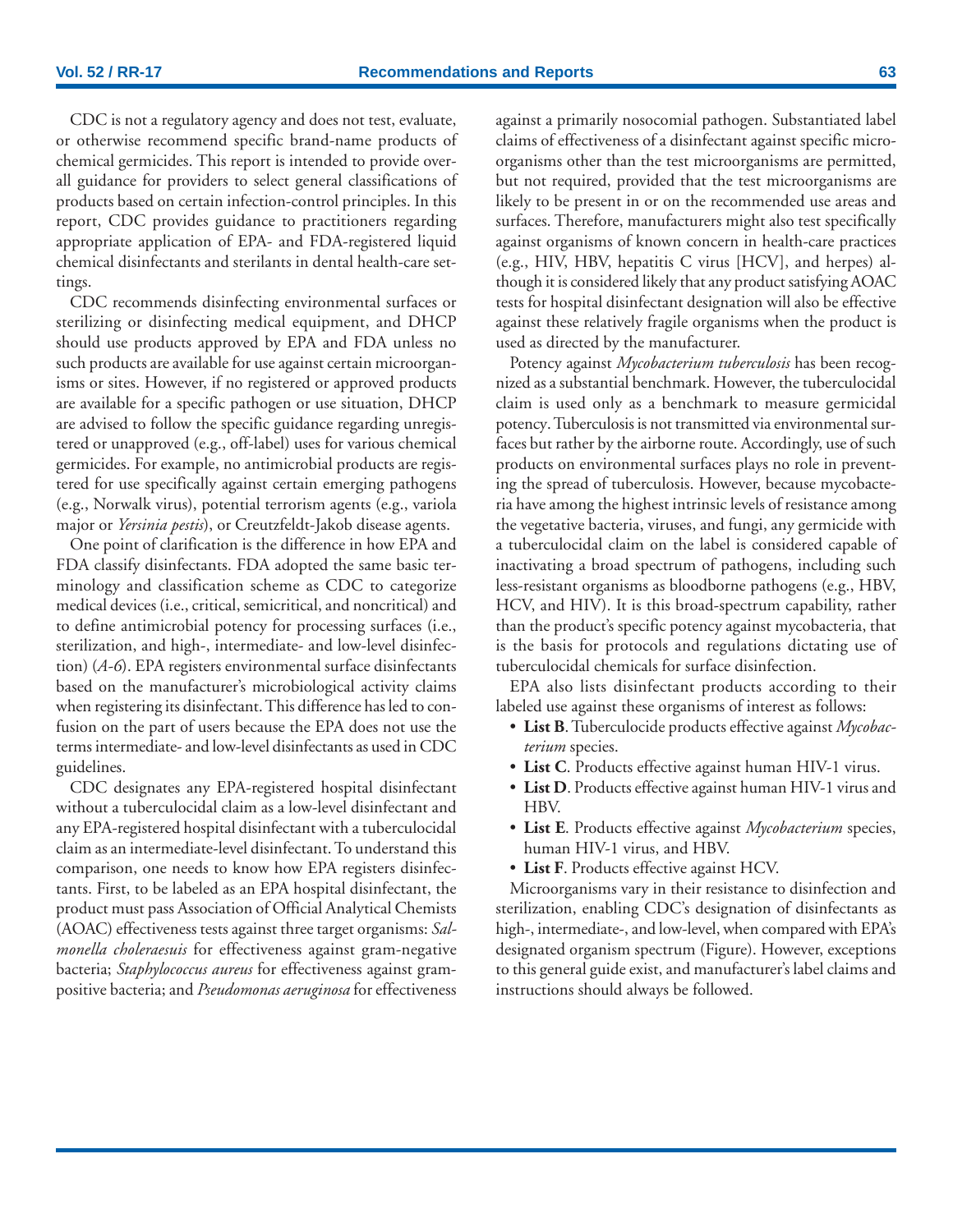#### **FIGURE. Decreasing order of resistance of microorganisms to germicidal chemicals**



Source: Adapted from Bond WW, Ott BJ, Franke K, McCracken JE. Effective use of liquid chemical germicides on medical devices; instrument design problems. In: Block SS, ed. Disinfection, sterilization and preservation. 4<sup>th</sup> ed. Philadelphia, PA: Lea & Gebiger, 1991:1100.

#### **References**

- A-1. Food and Drug Administration (FDA) and US Environmental Protection Agency (EPA). Memorandum of understanding between the FDA and EPA: notice regarding matters of mutual responsibility regulation of liquid chemical germicides intended for use on medical devices. Rockville, MD: US Department of Health and Human Services, Public Health Service, Food and Drug Administration, US Environmental Protection Agency, 1993.
- A-2. Food and Drug Administration (FDA). Interim measures for registration of antimicrobial products/liquid chemical germicides with medical device use claims under the memorandum of understanding between EPA and FDA. Rockville, MD: US Department of Health and Human Services, Food and Drug Administration, 1994.
- A-3. Food and Drug Administration. Guidance for industry and FDA reviewers: content and format of premarket notification [510(k)] submissions for liquid chemical sterilants/high level disinfectants. Rockville, MD: US Department of Health and Human Services, Food and Drug Administration, 2000. Available at http://www.fda.gov/cdrh/ode/ 397.pdf.
- A-4. US Environmental Protection Agency. 40 CFR Parts 152, 156, and 158. Exemption of certain pesticide substances from federal insecticide, fungicide, and rodenticide act requirements. Amended 1996. Federal Register 1996;61:8876–9.
- A-5. US Department of Labor, Occupational Safety and Health Administration. 29 CFR Part 1910.1030. Occupational exposure to bloodborne pathogens; needlesticks and other sharps injuries; final rule. Federal Register 2001;66:5317–25. As amended from and includes 29 CFR Part 1910.1030. Occupational exposure to bloodborne pathogens; final rule. Federal Register 1991;56:64174–82. Available at http://www. osha.gov/SLTC/dentistry/index.html.
- A-6. Spaulding EH. Role of chemical disinfection in preventing nosocomial infections. In: Proceedings of the International Conference on Nosocomial Infections, 1970. Brachman PS, Eickhoff TC, eds. Chicago, IL: American Hospital Association, 1971:247–54.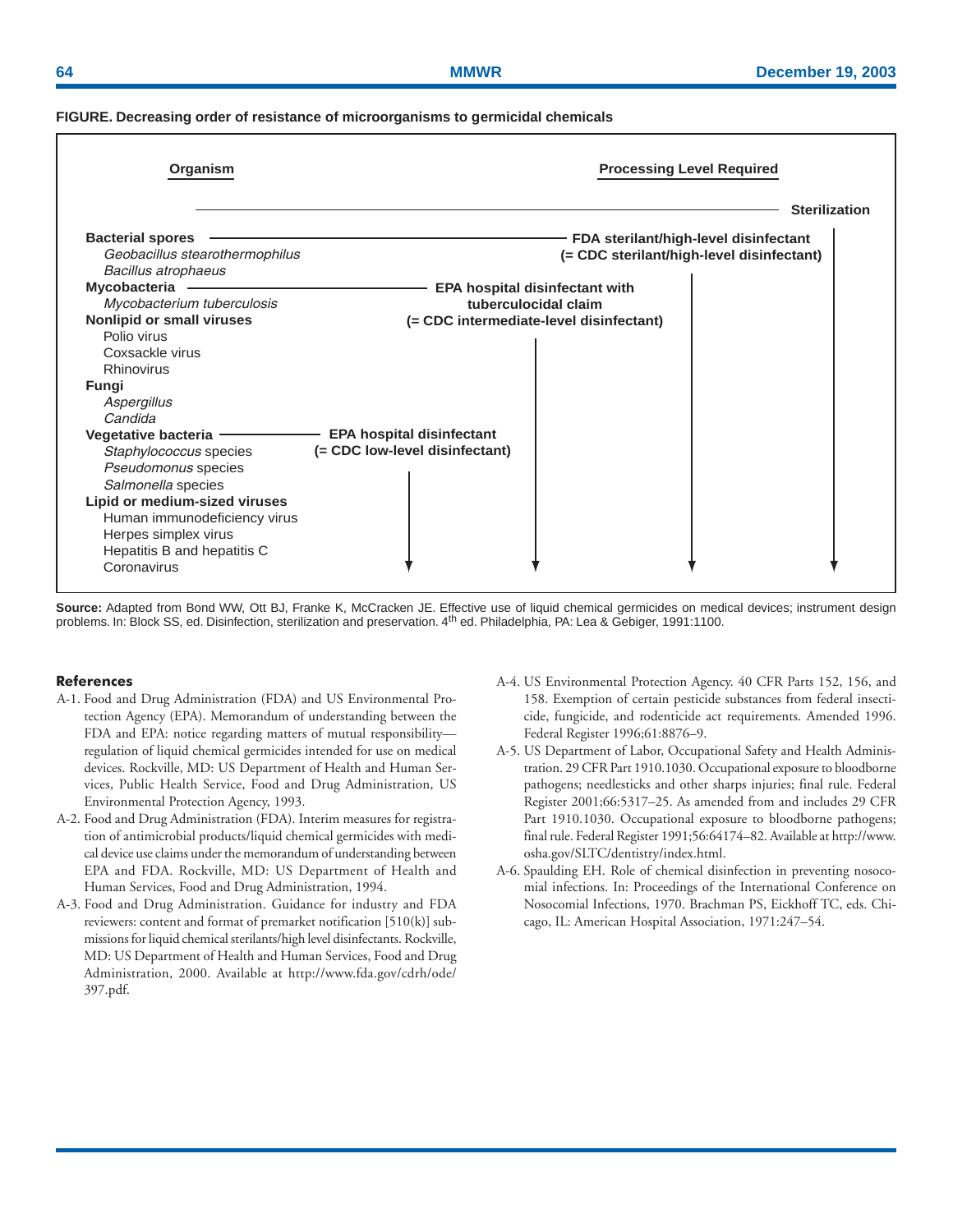# **Appendix B**

# **Immunizations Strongly Recommended for Health-Care Personnel (HCP)**

|                                               |                                                                                                                                                                                                                                                                                                                                                 | <b>Major precautions</b>                                                                                                                                                                                                                                                                                                                                      |                                                                                                                                                                                                                                                                                                              |                                                                                                                                                                                                                                                                                                                                                                                                                                                                                                                                                                                                             |  |
|-----------------------------------------------|-------------------------------------------------------------------------------------------------------------------------------------------------------------------------------------------------------------------------------------------------------------------------------------------------------------------------------------------------|---------------------------------------------------------------------------------------------------------------------------------------------------------------------------------------------------------------------------------------------------------------------------------------------------------------------------------------------------------------|--------------------------------------------------------------------------------------------------------------------------------------------------------------------------------------------------------------------------------------------------------------------------------------------------------------|-------------------------------------------------------------------------------------------------------------------------------------------------------------------------------------------------------------------------------------------------------------------------------------------------------------------------------------------------------------------------------------------------------------------------------------------------------------------------------------------------------------------------------------------------------------------------------------------------------------|--|
| Vaccine                                       | Dose schedule                                                                                                                                                                                                                                                                                                                                   | <b>Indications</b>                                                                                                                                                                                                                                                                                                                                            | and contraindications                                                                                                                                                                                                                                                                                        | <b>Special considerations</b>                                                                                                                                                                                                                                                                                                                                                                                                                                                                                                                                                                               |  |
| <b>Hepatitis B</b><br>recombinant<br>vaccine* | Three-dose schedule<br>administered intramuscularly<br>$(IM)$ in the deltoid; $0.1.6$ -<br>second dose administered 1<br>month after first dose; third dose<br>administered 4 months after<br>second. Booster doses are not<br>necessary for persons who have<br>developed adequate antibodies<br>to hepatitis B surface antigen<br>(anti-HBs). | Health-care personnel (HCP)<br>at risk for exposure to blood<br>and body fluids.                                                                                                                                                                                                                                                                              | History of anaphylactic reaction to<br>common baker's yeast. Pregnancy<br>is not a contraindication.                                                                                                                                                                                                         | No therapeutic or adverse effects on hepatitis<br>B virus (HBV)-infected persons; cost-<br>effectiveness of prevaccination screening for<br>susceptibility to HBV depends on costs of<br>vaccination and antibody testing and<br>prevalence of immunity in the group of<br>potential vaccinees; health-care personnel who<br>have ongoing contact with patients or blood<br>should be tested 1-2 months after completing<br>the vaccination series to determine serologic<br>response. If vaccination does not induce<br>adequate anti-HBs (>10 mIU/mL), a second<br>vaccine series should be administered. |  |
| Influenza<br>vaccine<br>(inactivated)         | Annual single-dose vaccination<br>IM with current vaccine.                                                                                                                                                                                                                                                                                      | HCP who have contact with<br>patients at high risk or who<br>work in chronic-care facilities;<br>HCP aged $\geq 50$ years or who<br>have high-risk medical<br>conditions.                                                                                                                                                                                     | History of anaphylactic hypersensi-<br>tivity to eggs or to other compo-<br>nents of the vaccine.                                                                                                                                                                                                            | Recommended for women who will be in the<br>second or third trimesters of pregnancy during<br>the influenza season and women in any stage<br>of pregnancy who have chronic medical<br>conditions that are associated with an<br>increased risk of influenza. <sup>§</sup>                                                                                                                                                                                                                                                                                                                                   |  |
| Measles live-<br>virus vaccine                | One dose administered<br>subcutaneously (SC); second<br>dose ≥4 weeks later.                                                                                                                                                                                                                                                                    | HCP who were born during or<br>after 1957 without documenta-<br>tion of 1) receipt of 2 doses of<br>live vaccine on or after their first<br>birthday, 2) physician-diagnosed<br>measles, or 3) laboratory<br>evidence of immunity. Vaccine<br>should also be considered for<br>all HCP who have no proof of<br>immunity, including those born<br>before 1957. | Pregnancy; immunocompromised $T$<br>state (including human immunode-<br>ficiency virus [HIV]-infected<br>persons with severe immunosup-<br>pression); history of anaphylactic<br>reactions after gelatin ingestion or<br>receipt of neomycin; or recent<br>receipt of antibody-containing<br>blood products. | Measles, mumps, rubella (MMR) is the<br>recommended vaccine, if recipients are also<br>likely to be susceptible to rubella or mumps;<br>persons vaccinated during 1963-1967 with<br>1) measles killed-virus vaccine alone,<br>2) killed-virus vaccine followed by live-virus<br>vaccine, or 3) a vaccine of unknown type,<br>should be revaccinated with two doses of<br>live-virus measles vaccine.                                                                                                                                                                                                        |  |
| Mumps live-<br>virus vaccine                  | One dose SC; no booster.                                                                                                                                                                                                                                                                                                                        | HCP believed susceptible can<br>be vaccinated; adults born<br>before 1957 can be considered<br>immune.                                                                                                                                                                                                                                                        | Pregnancy; immunocompromised <sup>†</sup><br>state; history of anaphylactic<br>reaction after gelatin ingestion or<br>receipt of neomycin.                                                                                                                                                                   | MMR is the recommended vaccine.                                                                                                                                                                                                                                                                                                                                                                                                                                                                                                                                                                             |  |
| Rubella live-<br>virus vaccine                | One dose SC; no booster.                                                                                                                                                                                                                                                                                                                        | HCP, both male and female,<br>who lack documentation of<br>receipt of live vaccine on or<br>after their first birthday, or lack<br>of laboratory evidence of<br>immunity can be vaccinated.<br>Adults born before 1957 can<br>be considered immune, except<br>women of childbearing age.                                                                      | Pregnancy; immunocompromised <sup>†</sup><br>state; history of anaphylactic<br>reaction after receipt of neomycin.                                                                                                                                                                                           | Women pregnant when vaccinated or who<br>become pregnant within 4 weeks of<br>vaccination should be counseled regarding<br>theoretic risks to the fetus; however, the risk<br>of rubella vaccine-associated malformations<br>among these women is negligible. MMR is the<br>recommended vaccine.                                                                                                                                                                                                                                                                                                            |  |
| Varicella-zoster<br>live-virus<br>vaccine     | Two 0.5 mL doses SC 4-8<br>weeks apart if aged $\geq$ 13 years.                                                                                                                                                                                                                                                                                 | HCP without reliable history of<br>varicella or laboratory evidence<br>of varicella immunity.                                                                                                                                                                                                                                                                 | Pregnancy; immunocompromised <sup>T</sup><br>state; history of anaphylactic<br>reaction after receipt of neomycin<br>or gelatin; recent receipt of<br>antibody-containing blood products;<br>salicylate use should be avoided<br>for 6 weeks after vaccination.                                              | Because 71%-93% of U.S.-born persons<br>without a history of varicella are immune,<br>serologic testing before vaccination might be<br>cost-effective.                                                                                                                                                                                                                                                                                                                                                                                                                                                      |  |

**Sources:** Adapted from Bolyard EA, Hospital Infection Control Practices Advisory Committee. Guidelines for infection control in health care personnel, 1998. Am J Infect Control 1998;26:289–354.

CDC. Immunization of health-care workers: recommendations of the Advisory Committee on Immunization Practices (ACIP) and the Hospital Infection Control Practices Advisory Committee (HICPAC). MMWR 1997;46(No. RR-18).

CDC. Prevention and control of influenza: recommendations of the Advisory Committee on Immunization Practices (ACIP). MMWR 2003;52:1-34.

CDC. Using live, attenuated influenza vaccine for prevention and control of influenza: supplemental recommendations of the Advisory Committee on Immunization Practices (ACIP). MMWR 2003;52(No. RR-13).

\* A federal standard issued in December 1991 under the Occupational Safety and Health Act mandates that hepatitis B vaccine be made available at the employer's expense to all HCP occupationally exposed to blood or other potentially infectious materials. The Occupational Safety and Health Administration requires that employers make available<br>hepatitis B vaccinations, evaluations, and follow-

t neptation in compromised because of immune deficiencies, HIV infection, leukemia, lymphoma, generalized malignancy; or persons receiving immunosuppressive therapy<br>↓ Persons immunocompromised because of immune deficienci

which concools based any larger any dispersed to present the preferred to avoid coincidental association with spontaneous abortions, which are most common during the first trimester. However, no adverse fetal effects have been associated with influenza vaccination.<br>If A live attenuated influenza vaccine (LAIV) is FDA-approved for healthy persons aged 5-49 years. Because of the possibility of

of LAIV to other persons and in the absence of data on the risk of illness and among immunocompromised persons infected with LAIV viruses, the inactivated influenza vaccine is preferred for HCP who have close contact with immunocompromised persons.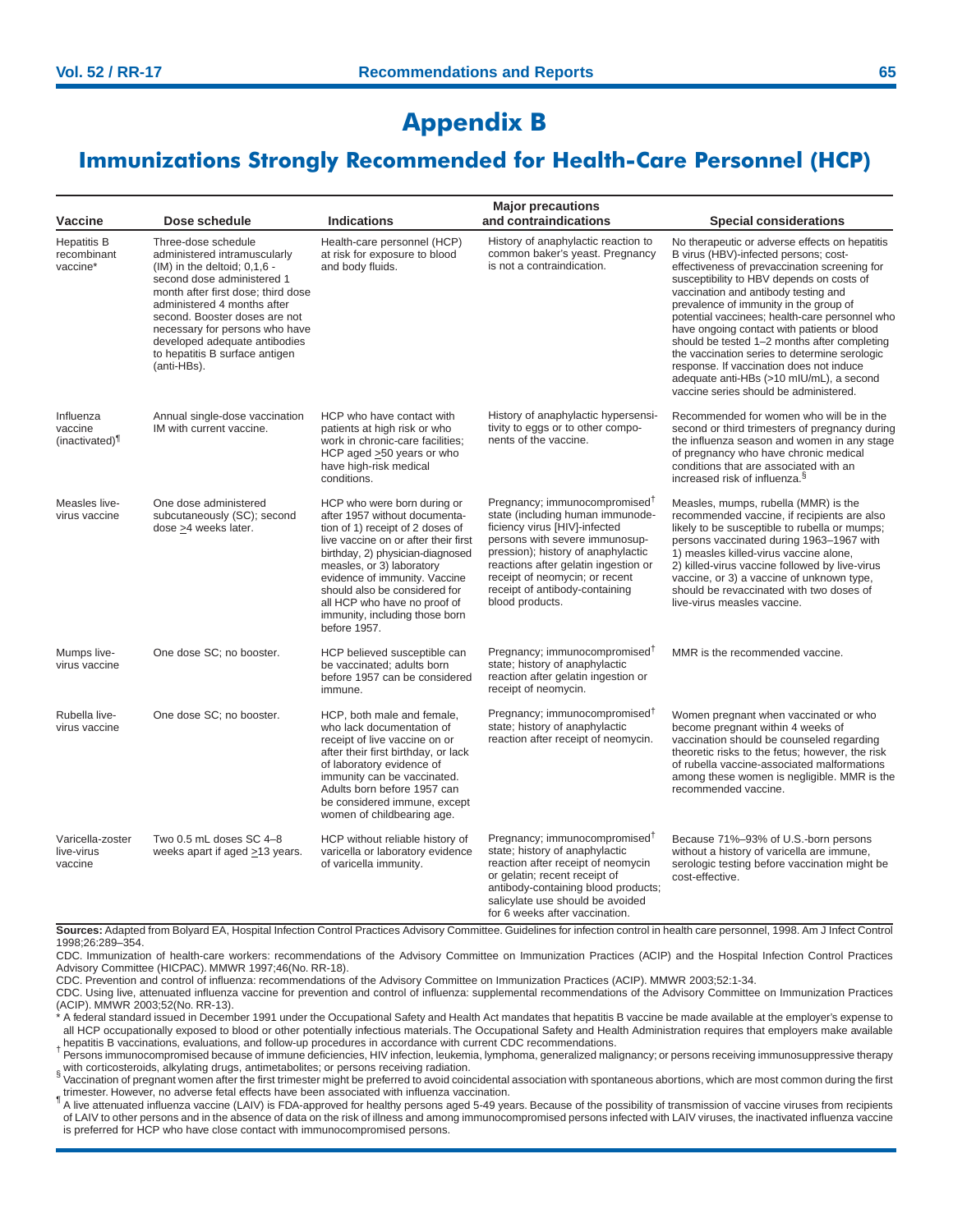# **Appendix C**

# **Methods for Sterilizing and Disinfecting Patient-Care Items and Environmental Surfaces\***

|                                        | Result                                                                                                                                                                                |                                    |                                                                                                                                                                                                                                                                                                                                                                                 | Health-care application                     |                                                                              |
|----------------------------------------|---------------------------------------------------------------------------------------------------------------------------------------------------------------------------------------|------------------------------------|---------------------------------------------------------------------------------------------------------------------------------------------------------------------------------------------------------------------------------------------------------------------------------------------------------------------------------------------------------------------------------|---------------------------------------------|------------------------------------------------------------------------------|
| <b>Process</b>                         |                                                                                                                                                                                       | <b>Method</b>                      | <b>Examples</b>                                                                                                                                                                                                                                                                                                                                                                 | Type of<br>patient-care item                | Environmental<br>surfaces                                                    |
| Sterilization                          | Destroys all microorgan-<br>isms, including bacterial<br>spores.                                                                                                                      | Heat-automated<br>High temperature | Steam, dry heat, unsaturated chemical vapor                                                                                                                                                                                                                                                                                                                                     | Heat-tolerant critical<br>and semicritical  | Not applicable                                                               |
|                                        |                                                                                                                                                                                       | Low temperature                    | Ethylene oxide gas, plasma sterilization                                                                                                                                                                                                                                                                                                                                        | Heat-sensitive critical<br>and semicritical |                                                                              |
|                                        |                                                                                                                                                                                       | Liquid immersion <sup>†</sup>      | Chemical sterilants. Glutaraldehyde,<br>glutaraldehydes with phenol, hydrogen<br>peroxide, hydrogen peroxide with peracetic acid,<br>peracetic acid                                                                                                                                                                                                                             | Heat-sensitive critical<br>and semicritical |                                                                              |
| High-level<br>disinfection             | Destroys all microorgan-<br>isms, but not necessarily<br>high numbers of bacterial                                                                                                    | Heat-automated                     | Washer-disinfector                                                                                                                                                                                                                                                                                                                                                              | Heat-sensitive<br>semicritical              | Not applicable                                                               |
|                                        | spores.                                                                                                                                                                               | Liquid immersion <sup>†</sup>      | Chemical sterilants/high-level disinfectants.<br>Glutaraldehyde, glutaraldehyde with phenol,<br>hydrogen peroxide, hydrogen peroxide with<br>peracetic acid, ortho-phthalaldehyde                                                                                                                                                                                               |                                             |                                                                              |
| Intermediate-<br>level<br>disinfection | Destroys vegetative bacteria<br>and the majority of fungi and<br>viruses. Inactivates<br>Mycobacterium bovis. <sup>§</sup> Not<br>necessarily capable of killing<br>bacterial spores. | Liquid contact                     | U.S. Environmental Protection Agency (EPA)-<br>registered hospital disinfectant with label claim<br>of tuberculocidal activity (e.g., chlorine-<br>containing products, quaternary ammonium<br>compounds with alcohol, phenolics, iodophors,<br>EPA-registered chlorine-based product <sup>1</sup> )                                                                            | Noncritical with visible<br>blood           | Clinical contact<br>surfaces; blood<br>spills on<br>housekeeping<br>surfaces |
| Low-level<br>disinfection              | Destroys the majority of<br>vegetative bacteria, certain<br>fungi, and viruses. Does not<br>inactivate Mycobacterium<br>bovis. <sup>§</sup>                                           | Liquid contact                     | EPA-registered hospital disinfectant with no<br>label claim regarding tuberculocidal activity.**<br>The Occupational Safety and Health Administra-<br>tion also requires label claims of human<br>immunodeficiency virus (HIV) and hepatitis B<br>virus (HBV) potency for clinical contact surfaces<br>(e.g., quaternary ammonium compounds, some<br>phenolics, some iodophors) | Noncritical without<br>visible blood        | Clinical contact<br>surfaces;<br>housekeeping<br>surfaces                    |

\* EPA and the Food and Drug Administration (FDA) regulate chemical germicides used in health-care settings. FDA regulates chemical sterilants used on critical and semicritical medical devices, and the EPA regulates gaseous sterilants and liquid chemical disinfectants used on noncritical surfaces. FDA also regulates medical devices, including sterilizers. More information is available at 1) http://www.epa.gov/oppad001/chemregindex.htm, 2) http://www.fda.gov/cdrh/index.html, and 3) http://www.fda.gov/cdrh/ode/ germlab.html.

† Contact time is the single critical variable distinguishing the sterilization process from high-level disinfection with FDA-cleared liquid chemical sterilants. FDA defines a high-level disinfectant as a sterilant used under the same contact conditions as sterilization except for a shorter immersion time  $(C-1)$ .

- § The tuberculocidal claim is used as a benchmark to measure germicidal potency. Tuberculosis (TB) is transmitted via the airborne route rather than by environmental surfaces and, accordingly, use of such products on environmental surfaces plays no role in preventing the spread of TB. Because mycobacteria have among the highest intrinsic levels of resistance among vegetative bacteria, viruses, and fungi, any germicide with a tuberculocidal claim on the label (i.e., an intermediate-level disinfectant) is considered capable of inactivating a broad spectrum of pathogens, including much less resistant organisms, including bloodborne pathogens (e.g., HBV, hepatitis C virus [HCV], and HIV). It is this broad-spectrum capability, rather than the product's specific potency against mycobacteria, that is the basis for protocols and regulations dictating use of tuberculocidal chemicals for surface disinfection.
- ¶ Chlorine-based products that are EPA-registered as intermediate-level disinfectants are available commercially. In the absence of an EPA-registered chlorine-based product, a fresh solution of sodium hypochlorite (e.g., household bleach) is an inexpensive and effective intermediate-level germicide. Concentrations ranging from 500 ppm to 800 ppm of chlorine (1:100 dilution of 5.25% bleach and tap water, or approximately ¼ cup of 5.25% bleach to 1 gallon of water) are effective on environmental surfaces that have been cleaned of visible contamination. Appropriate personal protective equipment (e.g., gloves and goggles) should be worn when preparing hypochlorite solutions (C-2,C-3). Caution should be exercised, because chlorine solutions are corrosive to metals, especially aluminum.
- Germicides labeled as "hospital disinfectant" without a tuberculocidal claim pass potency tests for activity against three representative microorganisms: Pseudomonas aeruginosa, Staphylococcus aureus, and Salmonella choleraesuis.

#### **References**

- C-1. Food and Drug Administration. Guidance for industry and FDA reviewers: content and format of premarket notification [510(k)] submissions for liquid chemical sterilants/high level disinfectants. Rockville, MD: US Department of Health and Human Services, Food and Drug Administration, 2000. Available at http://www.fda.gov/cdrh/ode/ 397.pdf.
- C-2. US Department of Labor, Occupational Safety and Health Administration. 29 CFR Part 1910.1030. Occupational exposure to bloodborne

pathogens; needlesticks and other sharps injuries; final rule. Federal Register 2001;66:5317–25. As amended from and includes 29 CFR Part 1910.1030. Occupational exposure to bloodborne pathogens; final rule. Federal Register 1991;56:64174–82. Available at http://www. osha.gov/SLTC/dentistry/index.html.

C-3. CDC. Guidelines for environmental infection control in health-care facilities: recommendations of CDC and the Healthcare Infection Control Practices Advisory Committee (HICPAC). MMWR 2003;52(No. RR-10).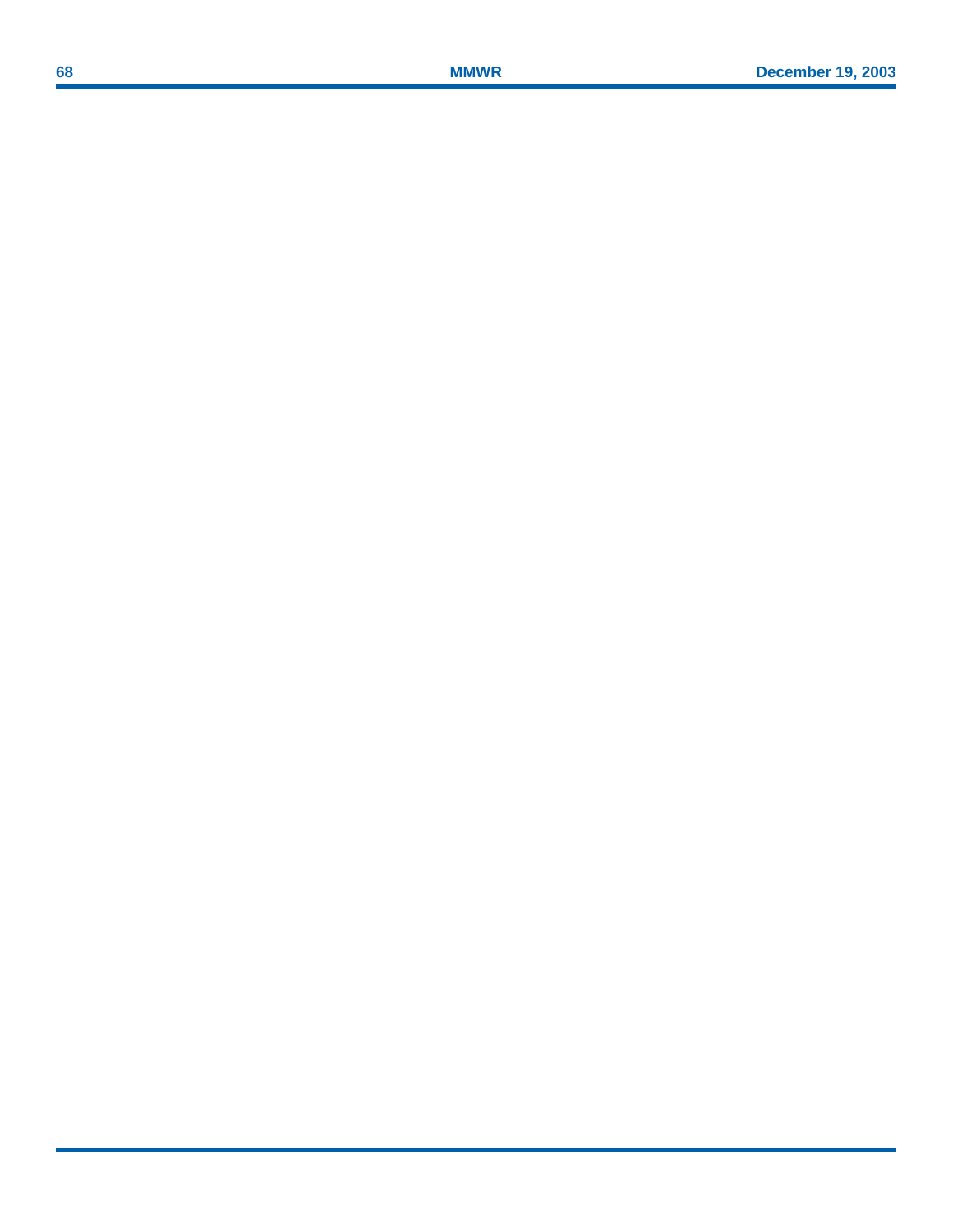o•rig•i•nal: *adj*  $(\triangleright -$ 'rij- $\triangleright -$ <sup>3</sup>l) 1 : being the first instance or source from which a copy, reproduction, or translation can be made; see also *MMWR*.



know what matters.